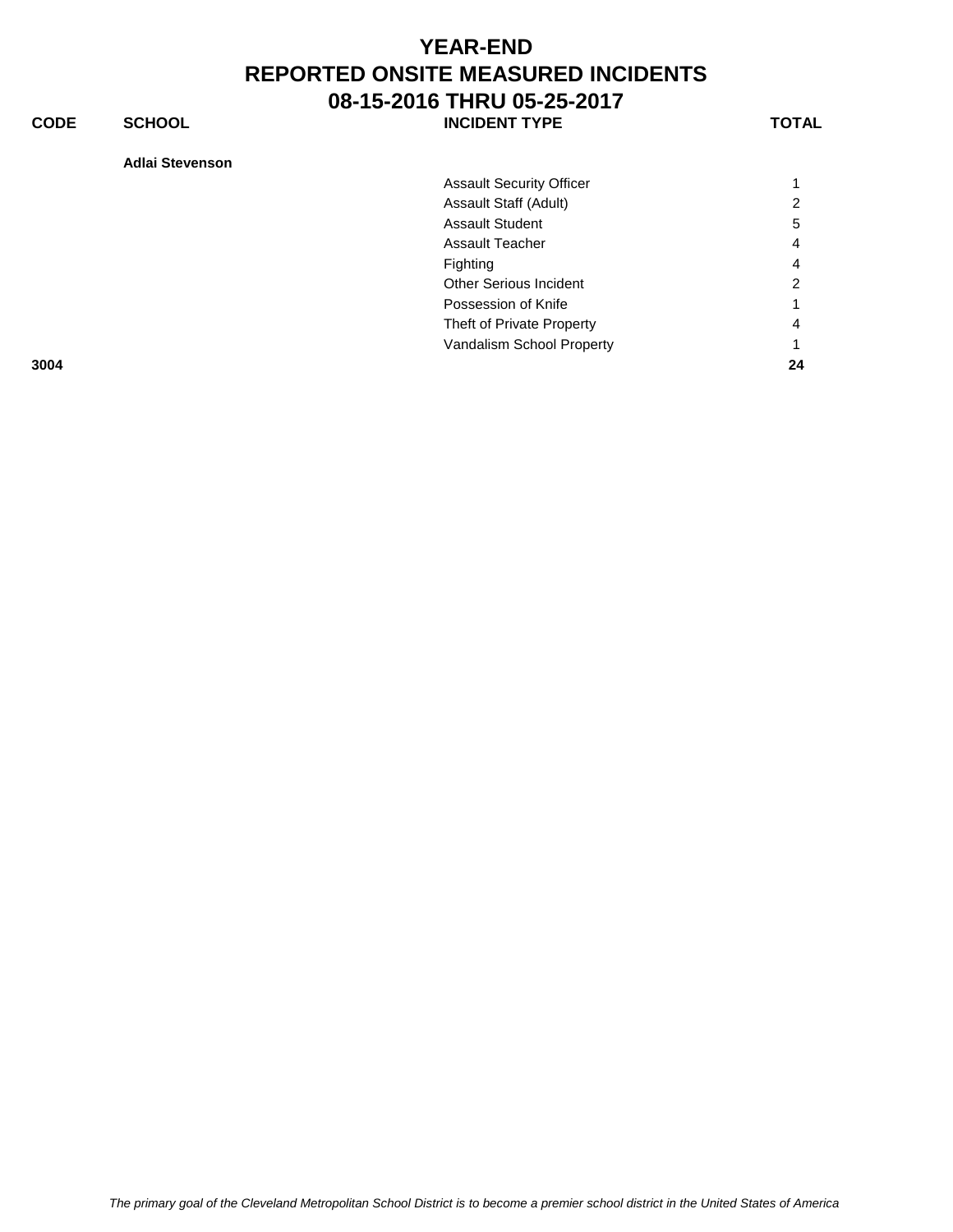**CODE SCHOOL SCHOOL INCIDENT TYPE TOTAL** 

**Alfred A Benesch**

| Assault Staff (Adult)                 |    |
|---------------------------------------|----|
| <b>Assault Student</b>                | 3  |
| <b>Bullying</b>                       |    |
| Fighting                              | 5  |
| <b>Other Serious Incident</b>         | 8  |
| Possession of Knife                   | 4  |
| Possession of Other Dangerous Weapon  | 4  |
| Possession/Use of Scheduled Narcotics |    |
| Public Indecency                      | 3  |
| Sexual Imposition                     |    |
| Theft of Private Property             | 2  |
| Vandalism School Property             | 2  |
|                                       | 35 |
|                                       |    |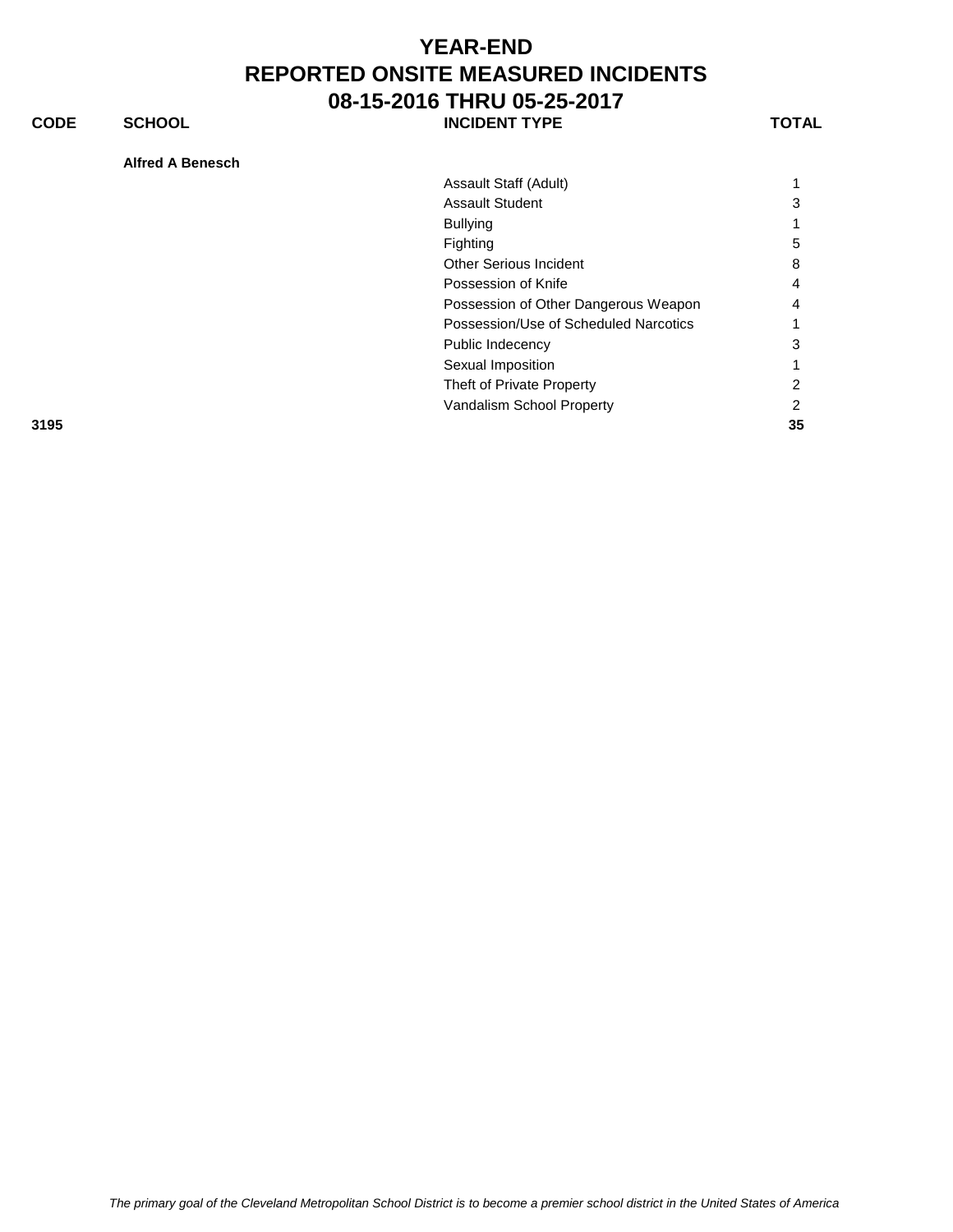Assault Staff (Adult) 1

**CODE SCHOOL SCHOOL INCIDENT TYPE TOTAL** 

**Almira**

| 1      |  |  |
|--------|--|--|
|        |  |  |
| o<br>٠ |  |  |

|      | <b>Assault Student</b>               | 3  |
|------|--------------------------------------|----|
|      | <b>Assault Teacher</b>               | 2  |
|      | Breaking and Entering                | 1  |
|      | Fighting                             | 1  |
|      | <b>Other Serious Incident</b>        | 1  |
|      | Possession of Other Dangerous Weapon | 3  |
|      | Theft of CMSD Property               |    |
| 3012 |                                      | 13 |
|      |                                      |    |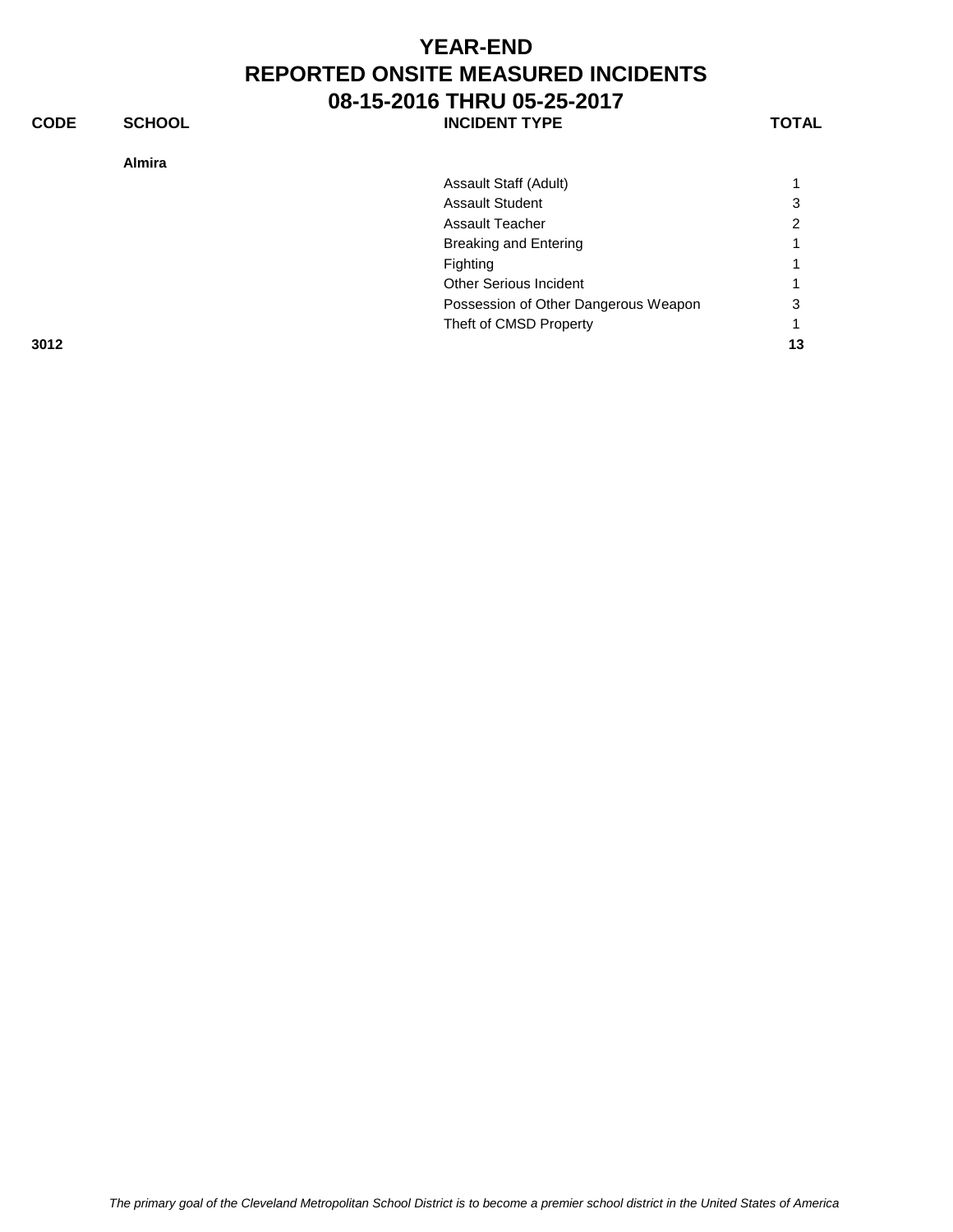**CODE SCHOOL SCHOOL INCIDENT TYPE TOTAL** 

**Andrew J. Rickoff**

| <b>Assault Student</b>                | 4             |
|---------------------------------------|---------------|
| <b>Assault Teacher</b>                |               |
| <b>Bullying</b>                       | 1             |
| Possession/Use of Scheduled Narcotics | $\mathcal{P}$ |
| Sexual Harassment                     | 1             |
| Sexual Imposition                     |               |
| Theft of Private Property             | 1             |
| 3016                                  | 11            |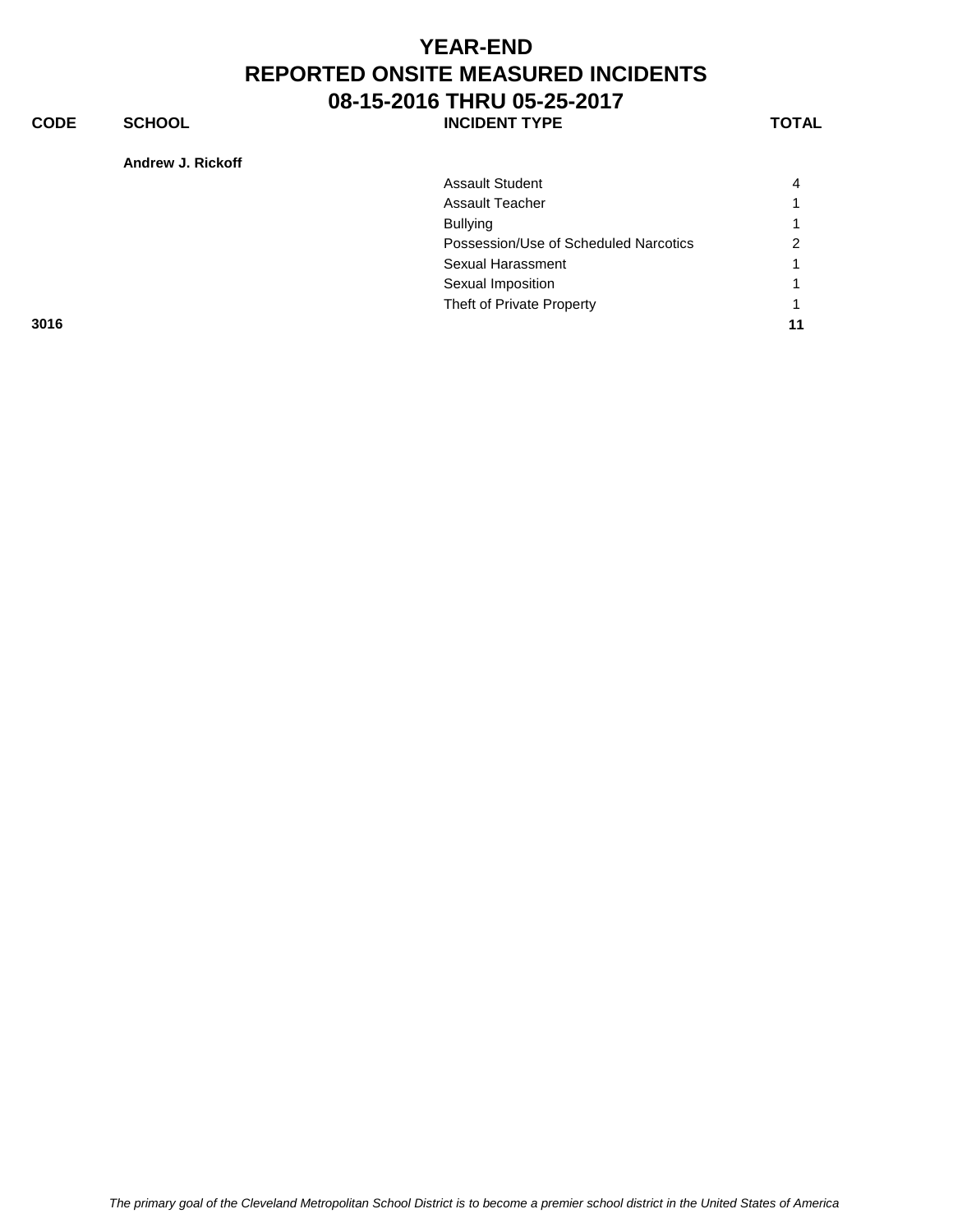**CODE SCHOOL SCHOOL** INCIDENT TYPE TOTAL

|      | Assault Staff (Adult)     |                |
|------|---------------------------|----------------|
|      | <b>Assault Teacher</b>    | $\overline{2}$ |
|      | Other Serious Incident    |                |
|      | Theft of Private Property |                |
| 3021 |                           | 5              |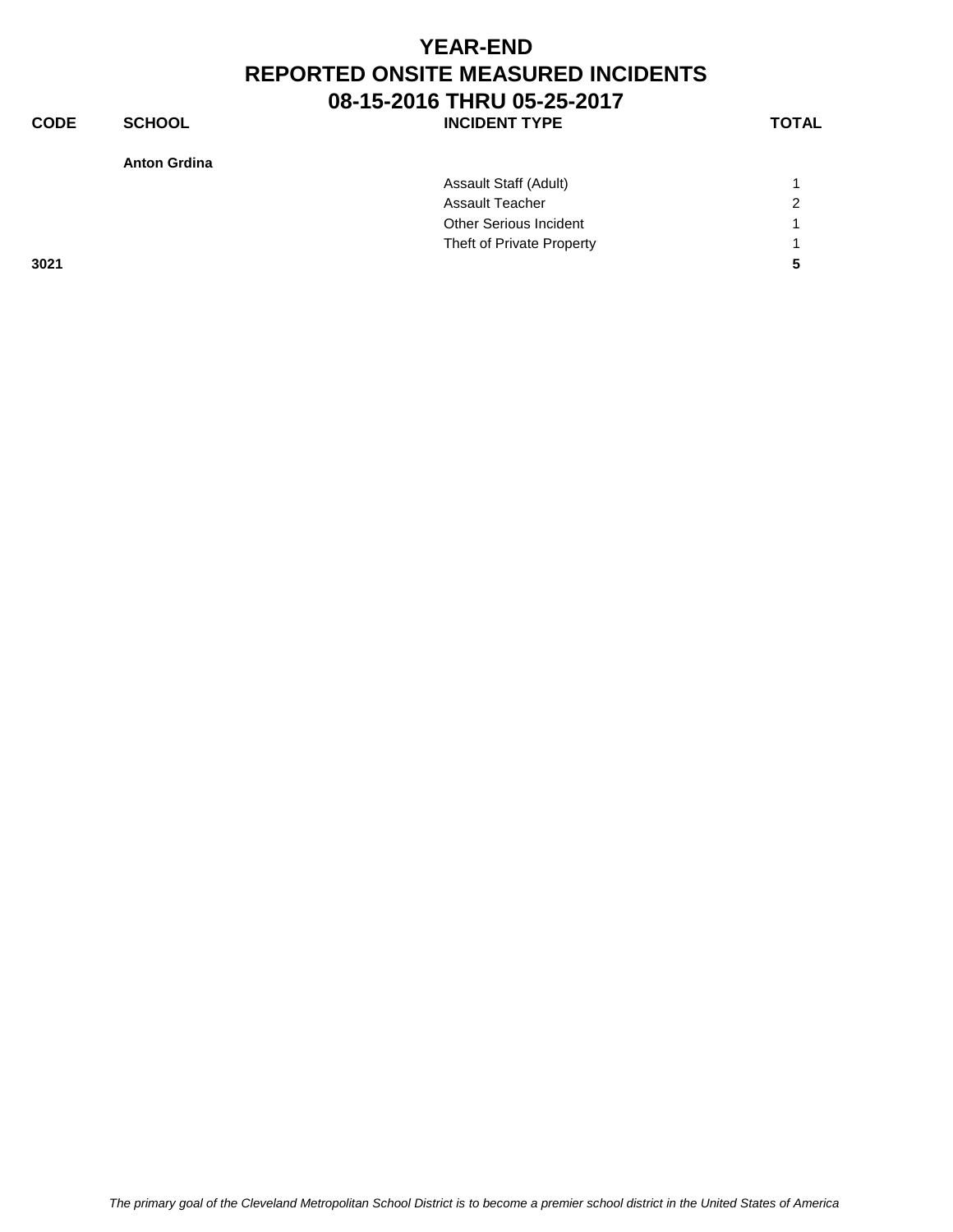**CODE SCHOOL SCHOOL INCIDENT TYPE TOTAL** 

#### **Artemus Ward**

|      | <b>Assault Security Officer</b>       | 2  |
|------|---------------------------------------|----|
|      | Assault Staff (Adult)                 | 2  |
|      | <b>Assault Student</b>                | 2  |
|      | <b>Assault Teacher</b>                | 3  |
|      | Fighting                              | 3  |
|      | Harassment                            |    |
|      | Menacing                              |    |
|      | Possession of Knife                   |    |
|      | Possession of Other Dangerous Weapon  | 2  |
|      | Possession/Use of Scheduled Narcotics | 2  |
|      | Sexual Harassment                     | 3  |
|      | Sexual Imposition                     | 2  |
|      | Vandalism Private Property            |    |
| 3023 |                                       | 25 |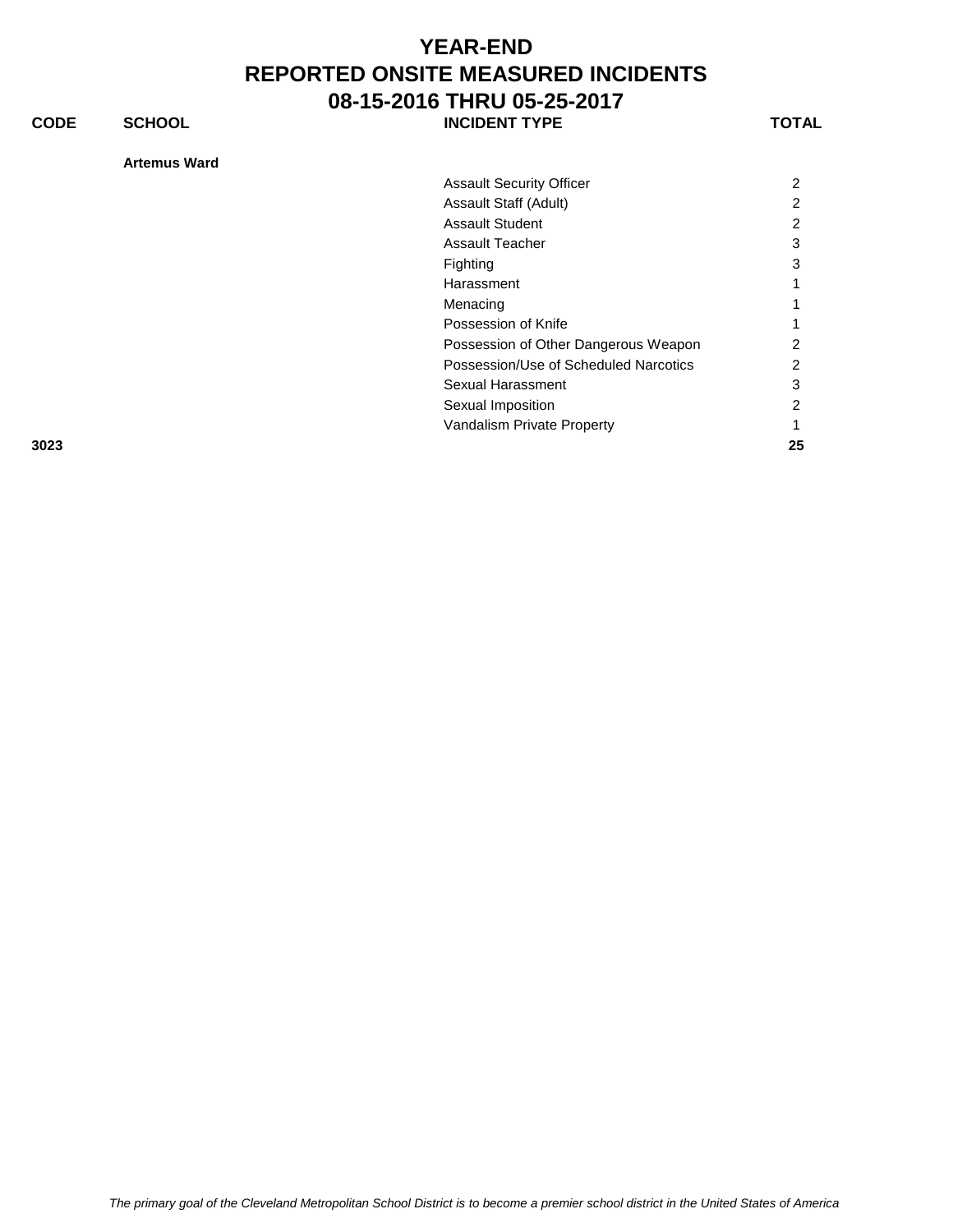**CODE SCHOOL SCHOOL INCIDENT TYPE TOTAL** 

**Bard High School Early College**

|      | <b>Assault Student</b>    |   |
|------|---------------------------|---|
|      | Harassment                |   |
|      | Theft of Private Property |   |
| 5267 |                           | 3 |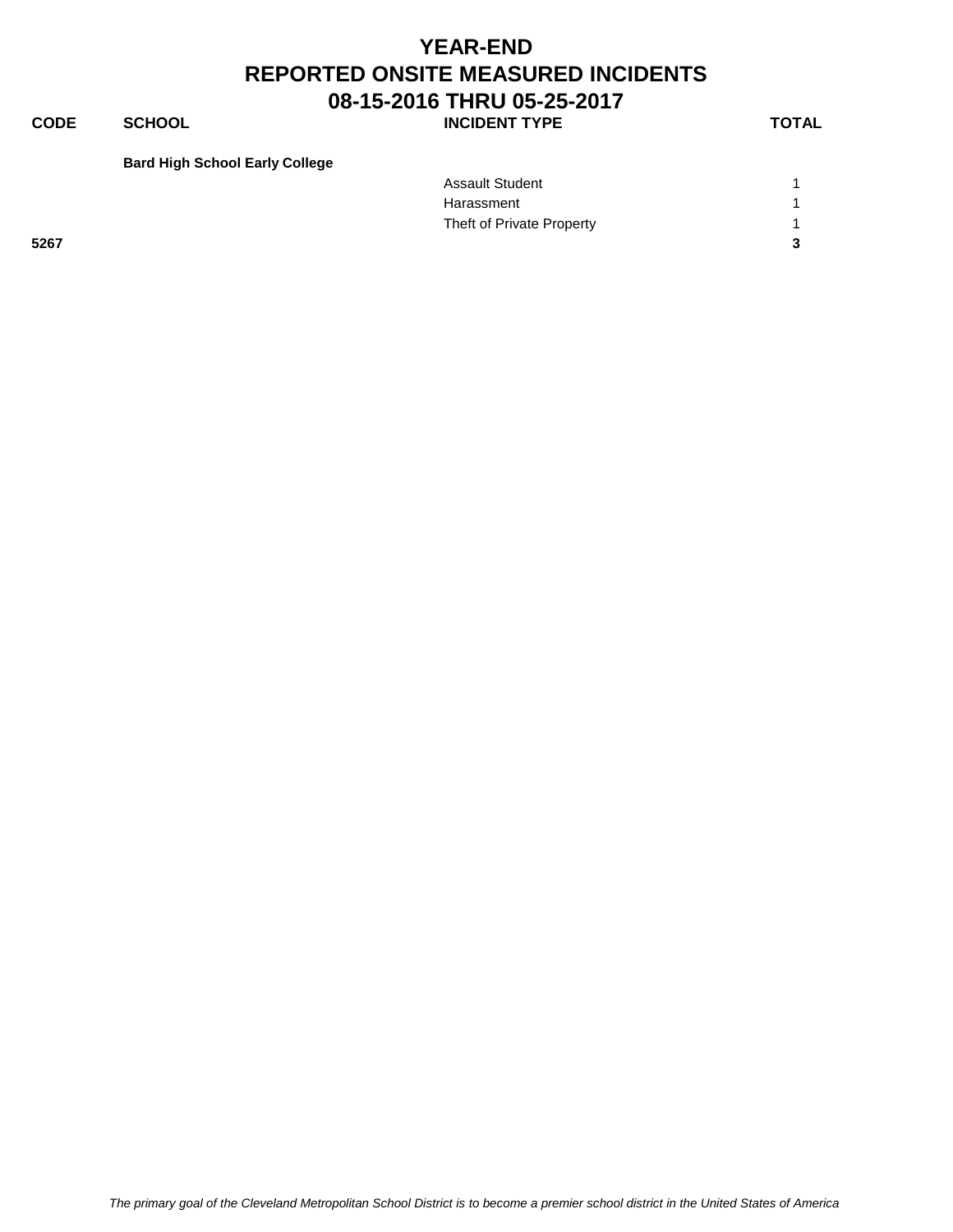**CODE SCHOOL SCHOOL INCIDENT TYPE TOTAL** 

**Benjamin Franklin**

| <b>Assault Security Officer</b>       |   |
|---------------------------------------|---|
| Assault Staff (Adult)                 |   |
| <b>Assault Student</b>                | 2 |
| Assault Teacher                       |   |
| <b>Bullying</b>                       |   |
| Fighting                              |   |
| Menacing                              |   |
| <b>Other Serious Incident</b>         |   |
| Possession/Use of Scheduled Narcotics |   |
| Rape                                  |   |
| Vandalism Private Property            |   |
| Vandalism School Property             |   |
|                                       |   |

**6036 14**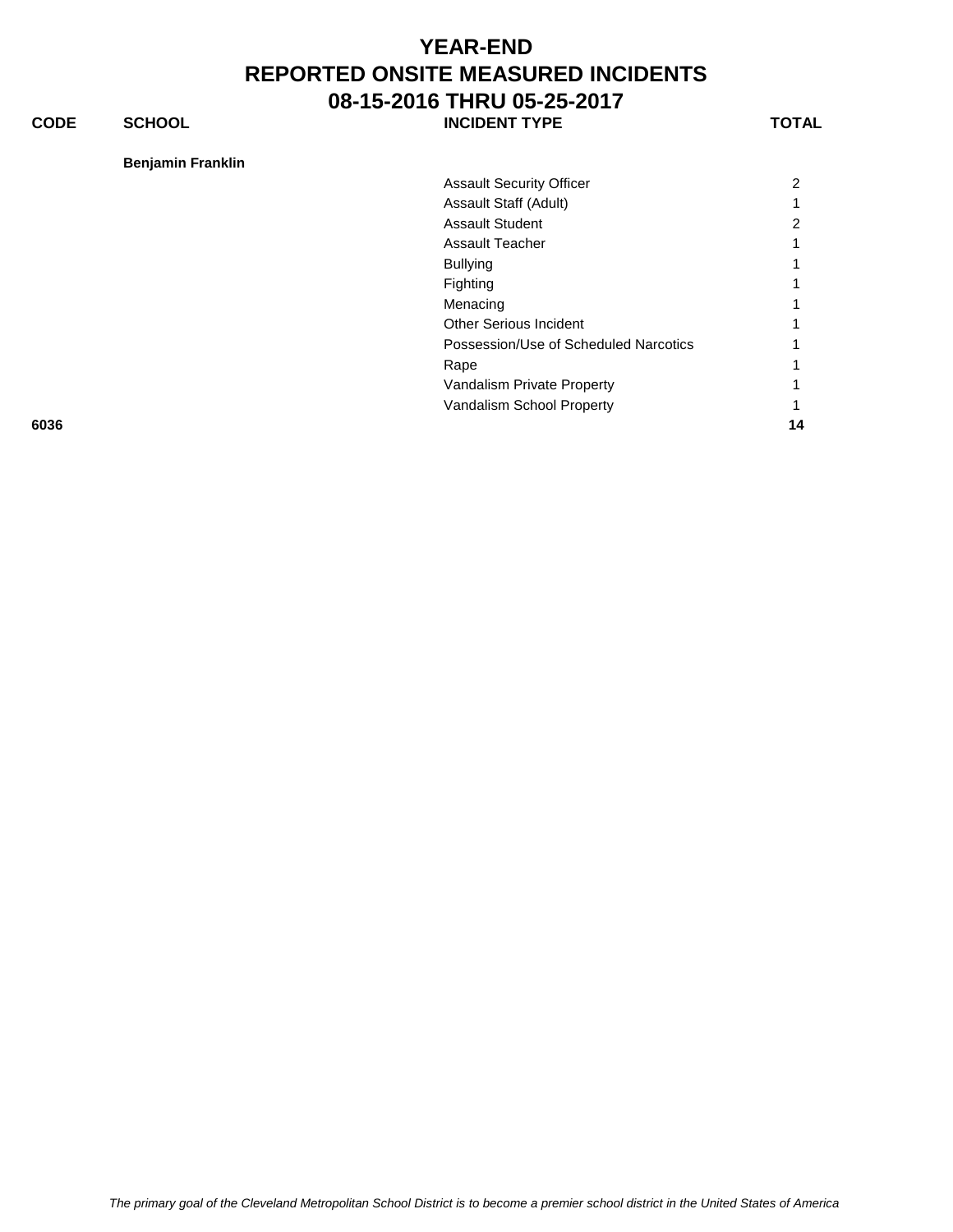| <b>CODE</b> | <b>SCHOOL</b> | <b>INCIDENT TYPE</b>                 | <b>TOTAL</b> |
|-------------|---------------|--------------------------------------|--------------|
|             | <b>Bolton</b> |                                      |              |
|             |               | <b>Assault Security Officer</b>      |              |
|             |               | Other Serious Incident               |              |
|             |               | Possession of Knife                  | 2            |
|             |               | Possession of Other Dangerous Weapon |              |
|             |               | Sexual Harassment                    |              |
| 3041        |               |                                      | 6            |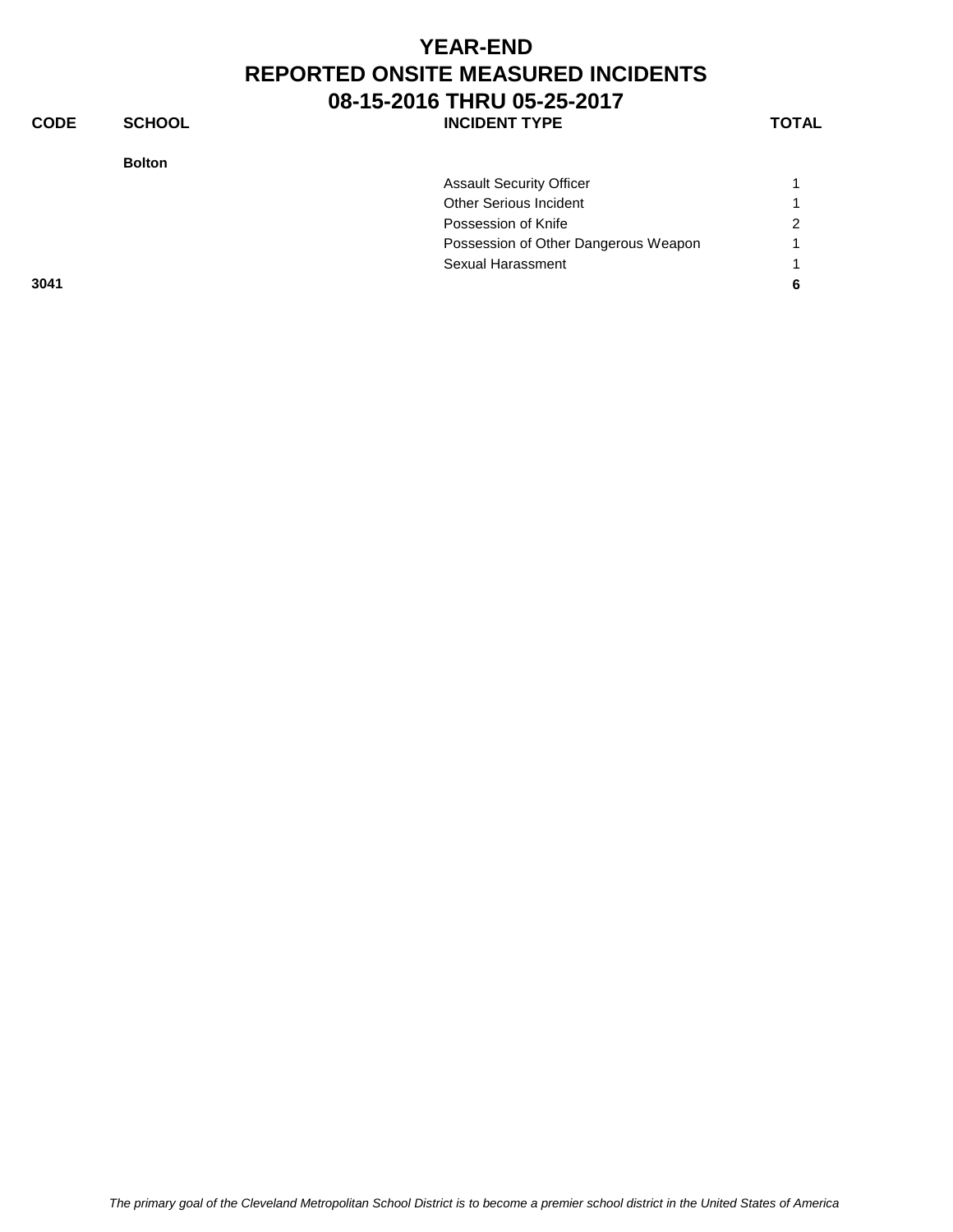**CODE SCHOOL SCHOOL** INCIDENT TYPE TOTAL

**Buhrer**

|      | Possession of Knife |              |
|------|---------------------|--------------|
|      | Public Indecency    |              |
| 3064 |                     | $\mathbf{r}$ |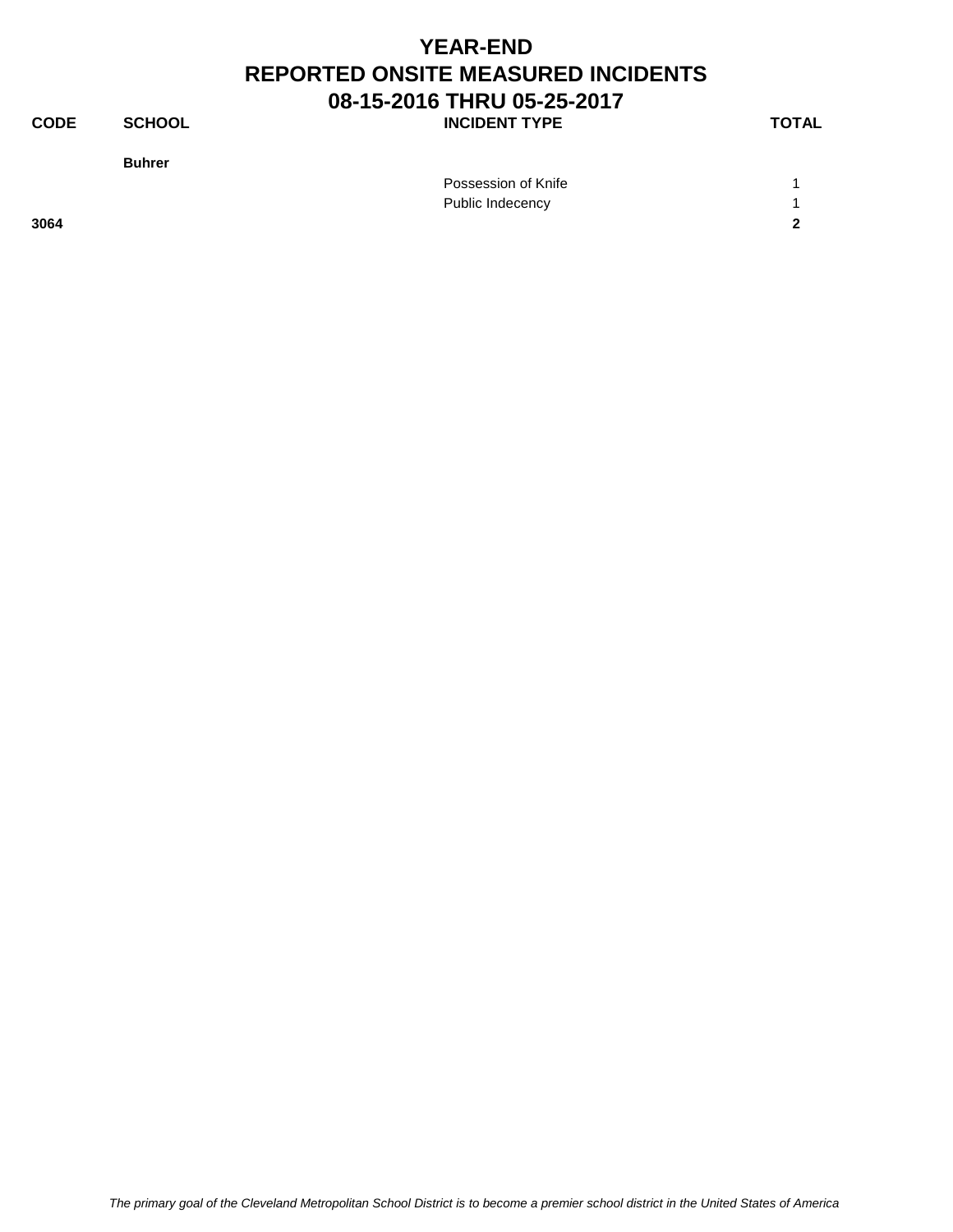**CODE SCHOOL SCHOOL INCIDENT TYPE TOTAL** 

**Campus International Program**

|      | <b>Assault Student</b>       |   |
|------|------------------------------|---|
|      | <b>Breaking and Entering</b> |   |
|      | Vandalism School Property    |   |
| 3102 |                              | 6 |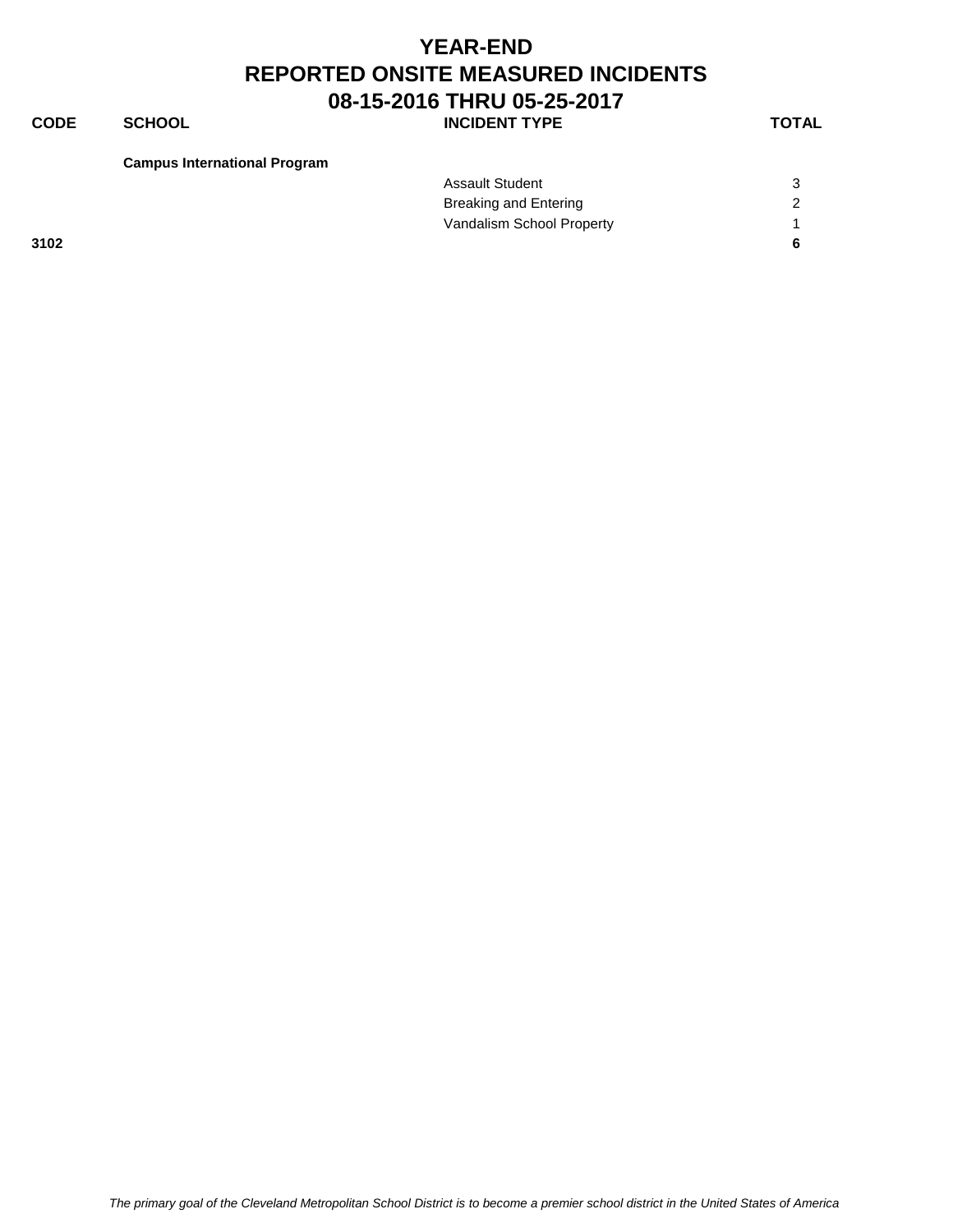**CODE SCHOOL SCHOOL INCIDENT TYPE TOTAL** 

**Carl & Louis Stokes Academy**

Breaking and Entering 1

**4076 1**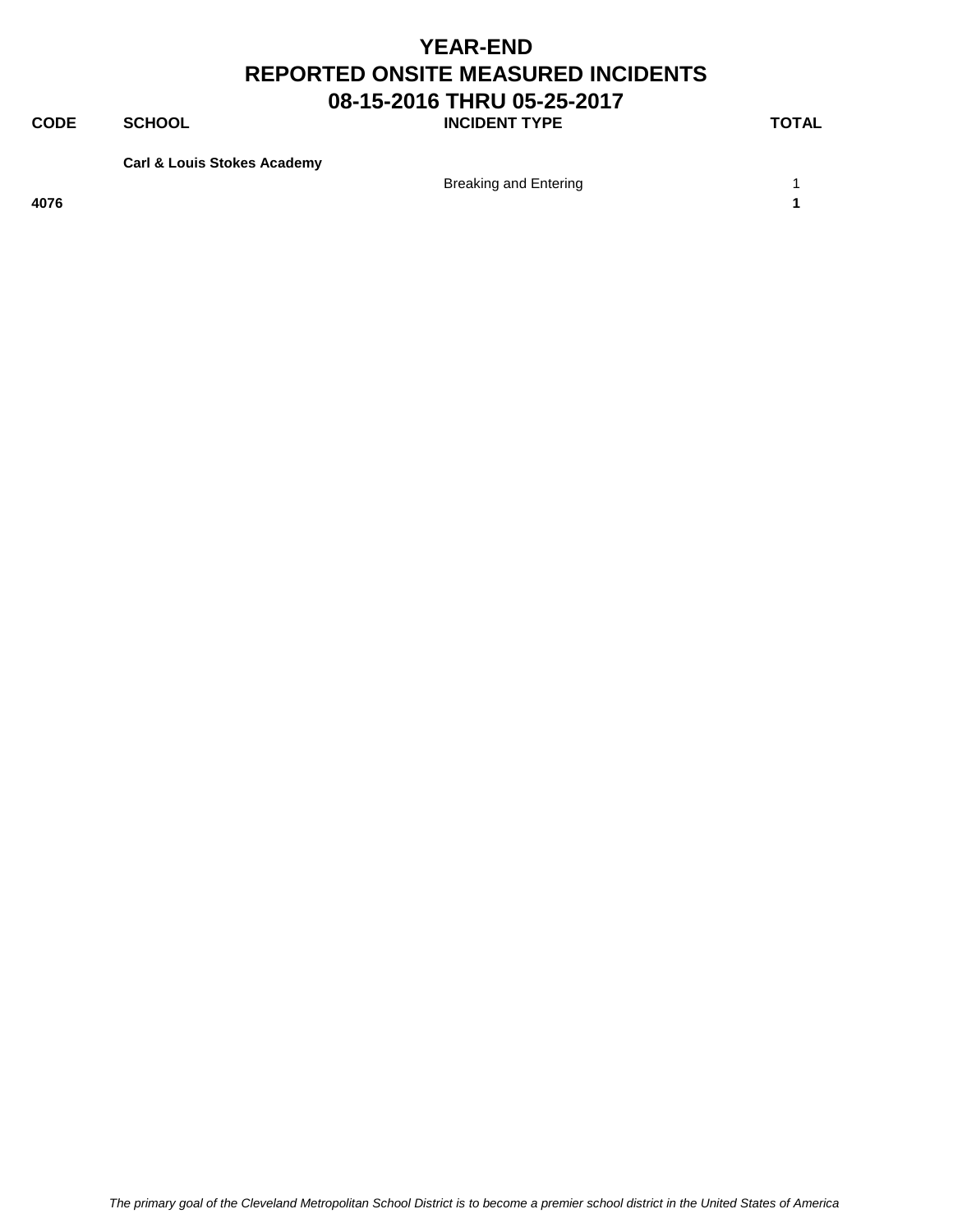| <b>CODE</b> | <b>SCHOOL</b> | <b>INCIDENT TYPE</b>          | <b>TOTAL</b> |
|-------------|---------------|-------------------------------|--------------|
|             | Case          |                               |              |
|             |               | Assault CMSD Police Officer   |              |
|             |               | <b>Assault Student</b>        | 2            |
|             |               | Fighting                      |              |
|             |               | Harassment                    |              |
|             |               | Menacing                      |              |
|             |               | <b>Other Serious Incident</b> |              |
|             |               | Possession of Knife           | 2            |
|             |               | Theft of Private Property     | 2            |
|             |               | Vandalism School Property     |              |
| 3068        |               |                               | 12           |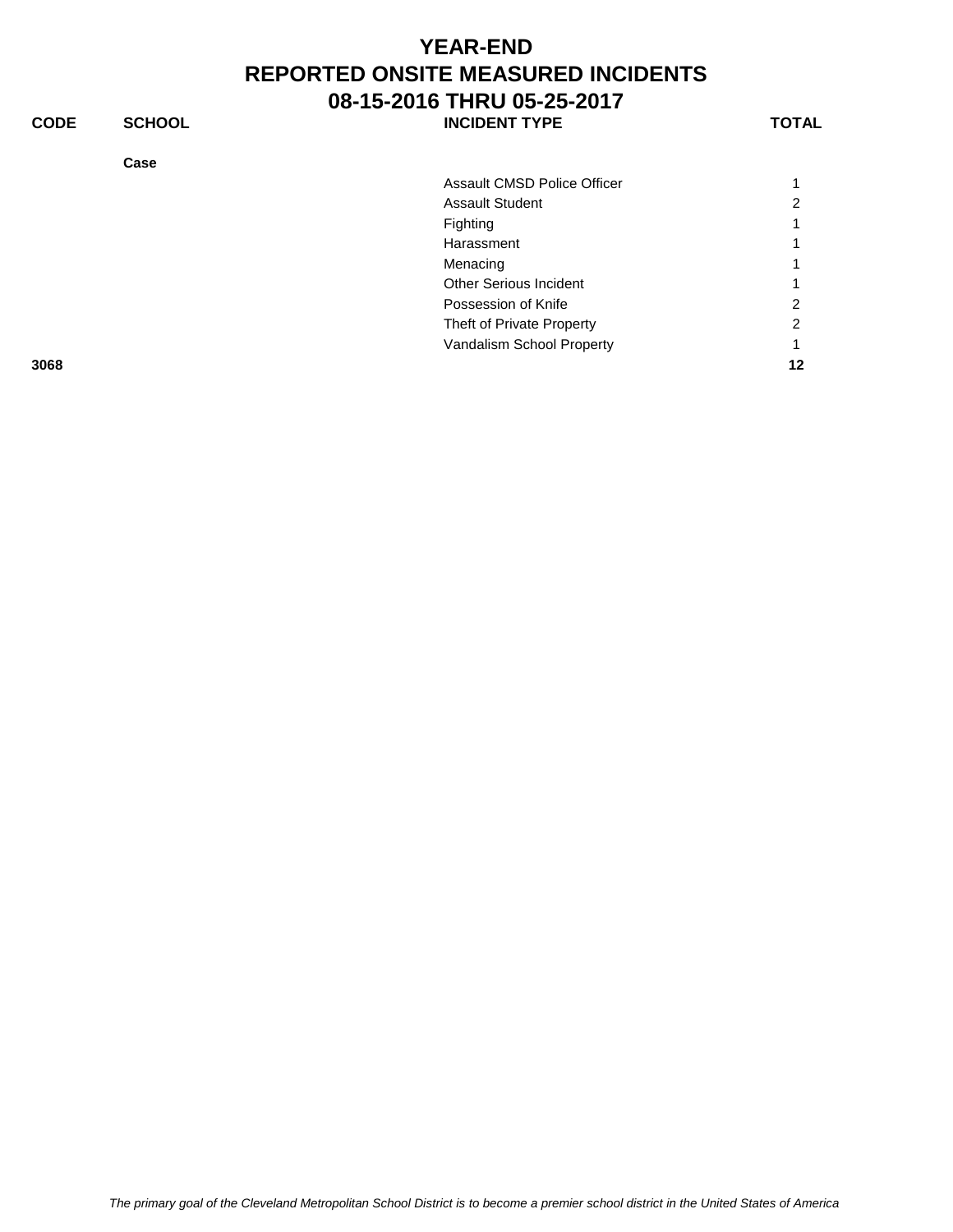**CODE SCHOOL SCHOOL INCIDENT TYPE TOTAL** 

**Charles A Mooney**

| ົ  |
|----|
| 3  |
|    |
|    |
| 10 |
|    |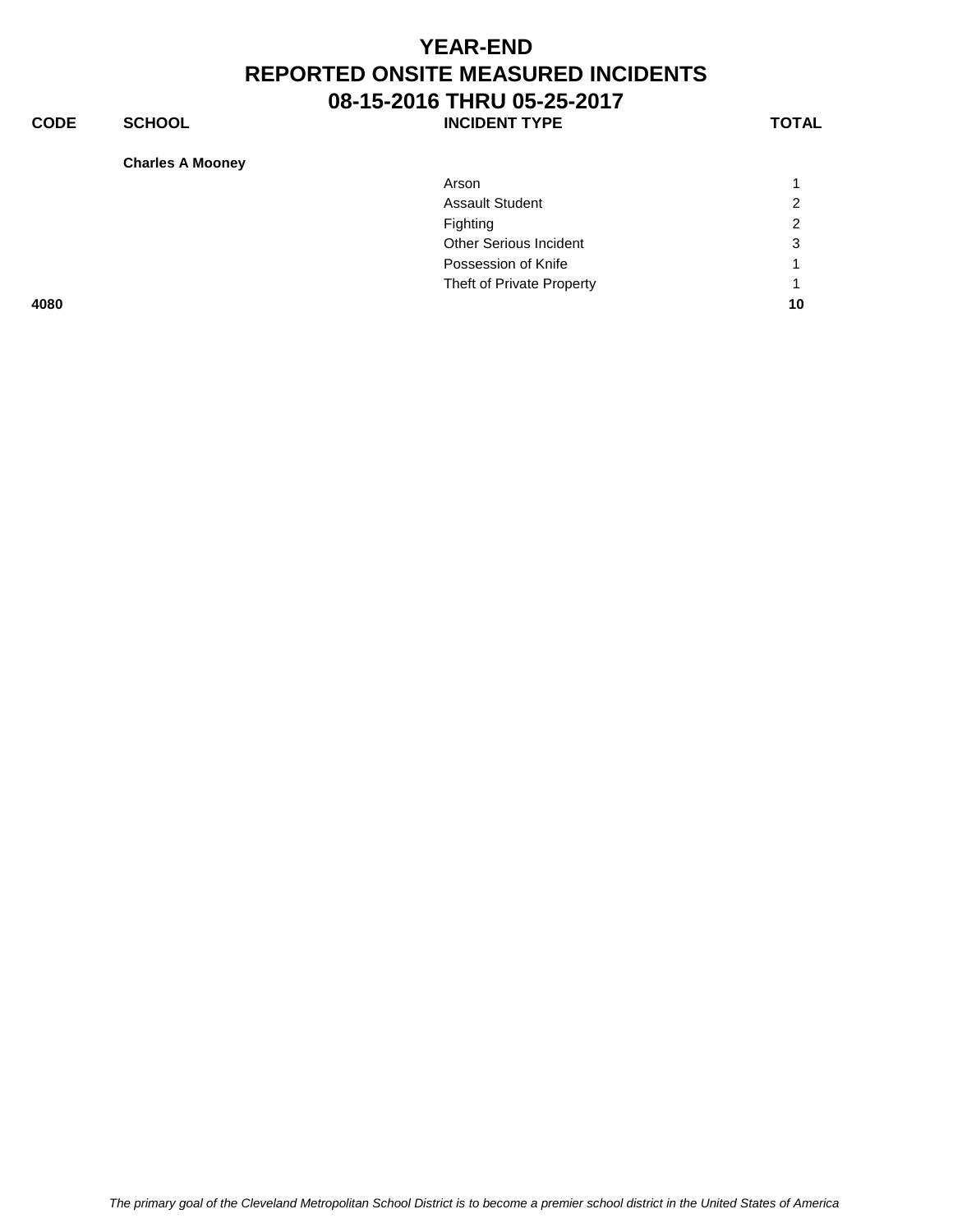**CODE SCHOOL SCHOOL INCIDENT TYPE TOTAL** 

**Charles Dickens**

| Assault Teacher             |                                                        |
|-----------------------------|--------------------------------------------------------|
|                             |                                                        |
| <b>Criminal Trespassing</b> |                                                        |
|                             | Possession/Use of Scheduled Narcotics<br>$\mathcal{P}$ |
| Sexual Imposition           |                                                        |
| Theft of Private Property   |                                                        |
| 3077                        | -6                                                     |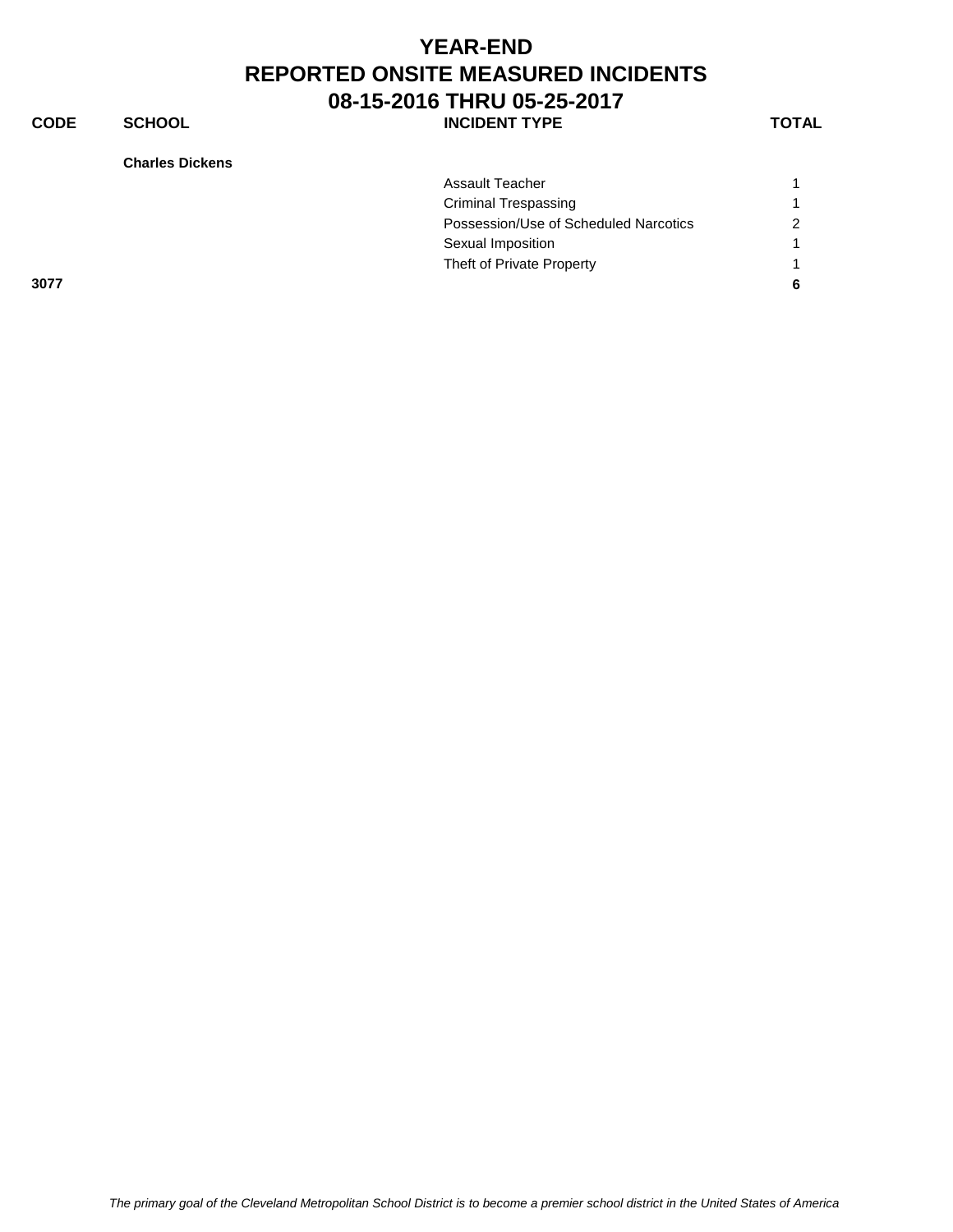**CODE SCHOOL SCHOOL INCIDENT TYPE TOTAL** 

**Charles W Eliot**

| <b>Charles W Eliot</b> |                        |                |
|------------------------|------------------------|----------------|
|                        | Assault Staff (Adult)  | $\overline{1}$ |
|                        | <b>Assault Student</b> | 3              |
|                        | Fighting               | $\overline{2}$ |
|                        | Harassment             | $\overline{2}$ |
|                        | Sexual Imposition      | -1             |
| 4078                   |                        | 9              |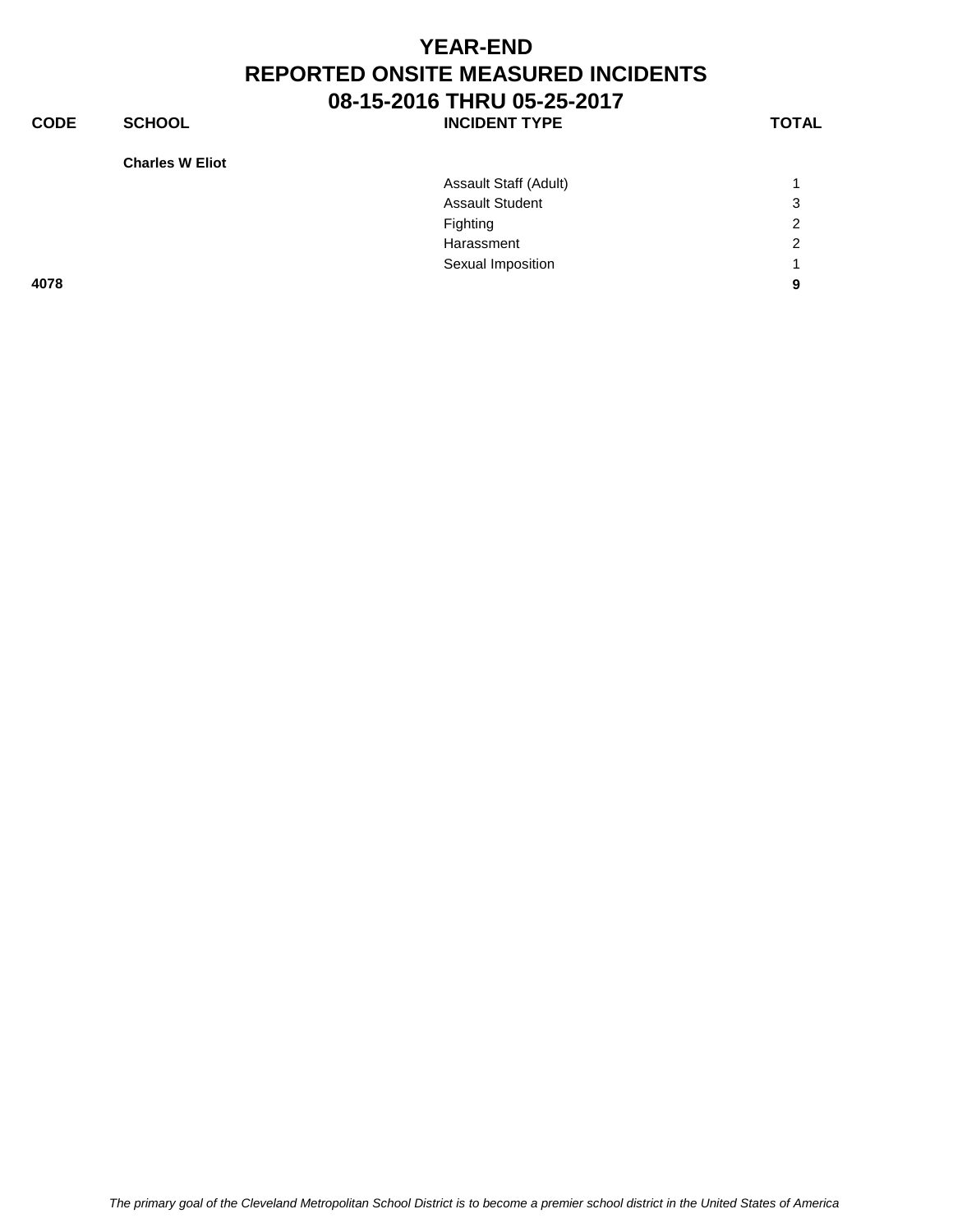**CODE SCHOOL SCHOOL INCIDENT TYPE TOTAL** 

**Clara E Westropp**

| Assault Staff (Adult)                 |    |
|---------------------------------------|----|
| <b>Assault Student</b>                | 6  |
| <b>Assault Teacher</b>                | 3  |
| Other Serious Incident                | 5  |
| Possession/Use of Scheduled Narcotics |    |
|                                       | 16 |
|                                       |    |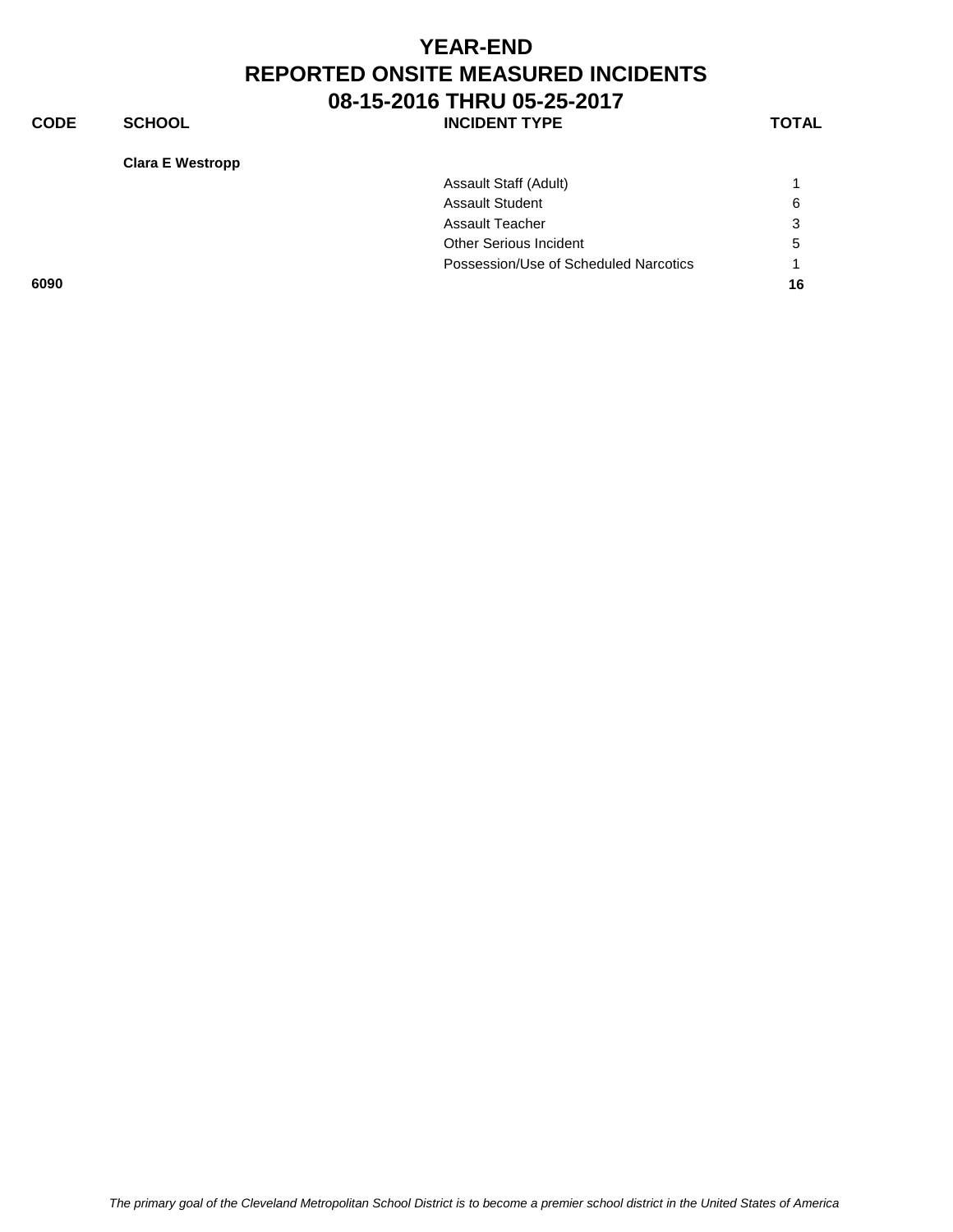#### **YEAR-END REPORTED ONSITE MEASURED INCIDENTS 08-15-2016 THRU 05-25-2017 CODE SCHOOL SCHOOL INCIDENT TYPE TOTAL**

**Clark**

|      | <b>Assault Student</b>                |  |
|------|---------------------------------------|--|
|      | Possession of Other Dangerous Weapon  |  |
|      | Possession/Use of Scheduled Narcotics |  |
| 3088 |                                       |  |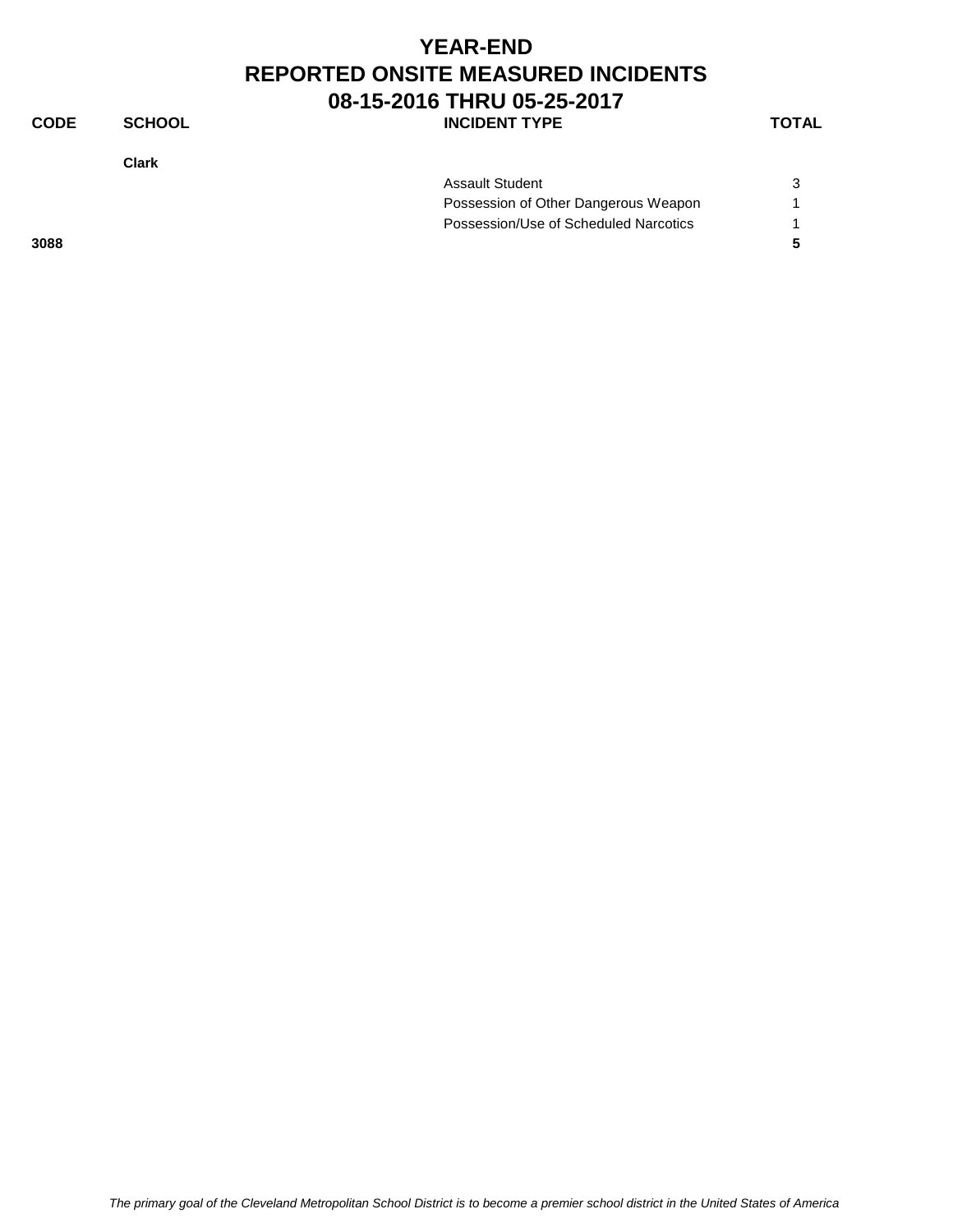**CODE SCHOOL SCHOOL INCIDENT TYPE TOTAL** 

#### **Cleveland HS for Digital Arts**

|      | <b>Assault Student</b>               |               |
|------|--------------------------------------|---------------|
|      | Fighting                             |               |
|      | Other Serious Incident               |               |
|      | Possession of Other Dangerous Weapon |               |
|      | Rape                                 | $\mathcal{P}$ |
|      | Theft of Private Property            | 6             |
| 5208 |                                      | 12            |
|      |                                      |               |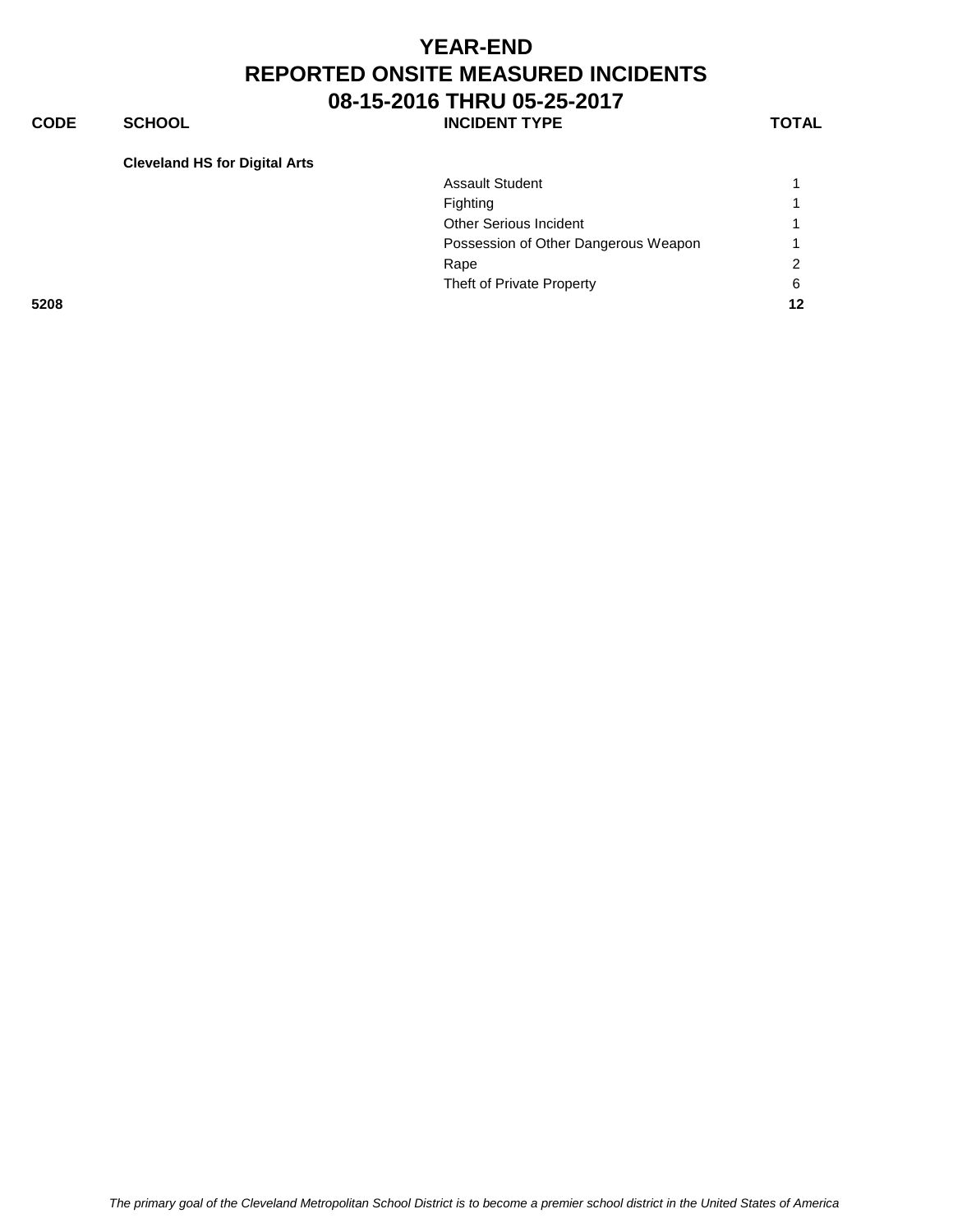**CODE SCHOOL SCHOOL** INCIDENT TYPE TOTAL

**Cleveland School of the Arts**

|      | Fighting                              |                |
|------|---------------------------------------|----------------|
|      |                                       |                |
|      | Possession of Knife                   | 2              |
|      | Possession of Other Dangerous Weapon  | $\mathcal{P}$  |
|      | Possession/Use of Scheduled Narcotics | $\overline{4}$ |
|      | Sexual Imposition                     |                |
|      | Theft of Private Property             |                |
| 6801 |                                       | 11             |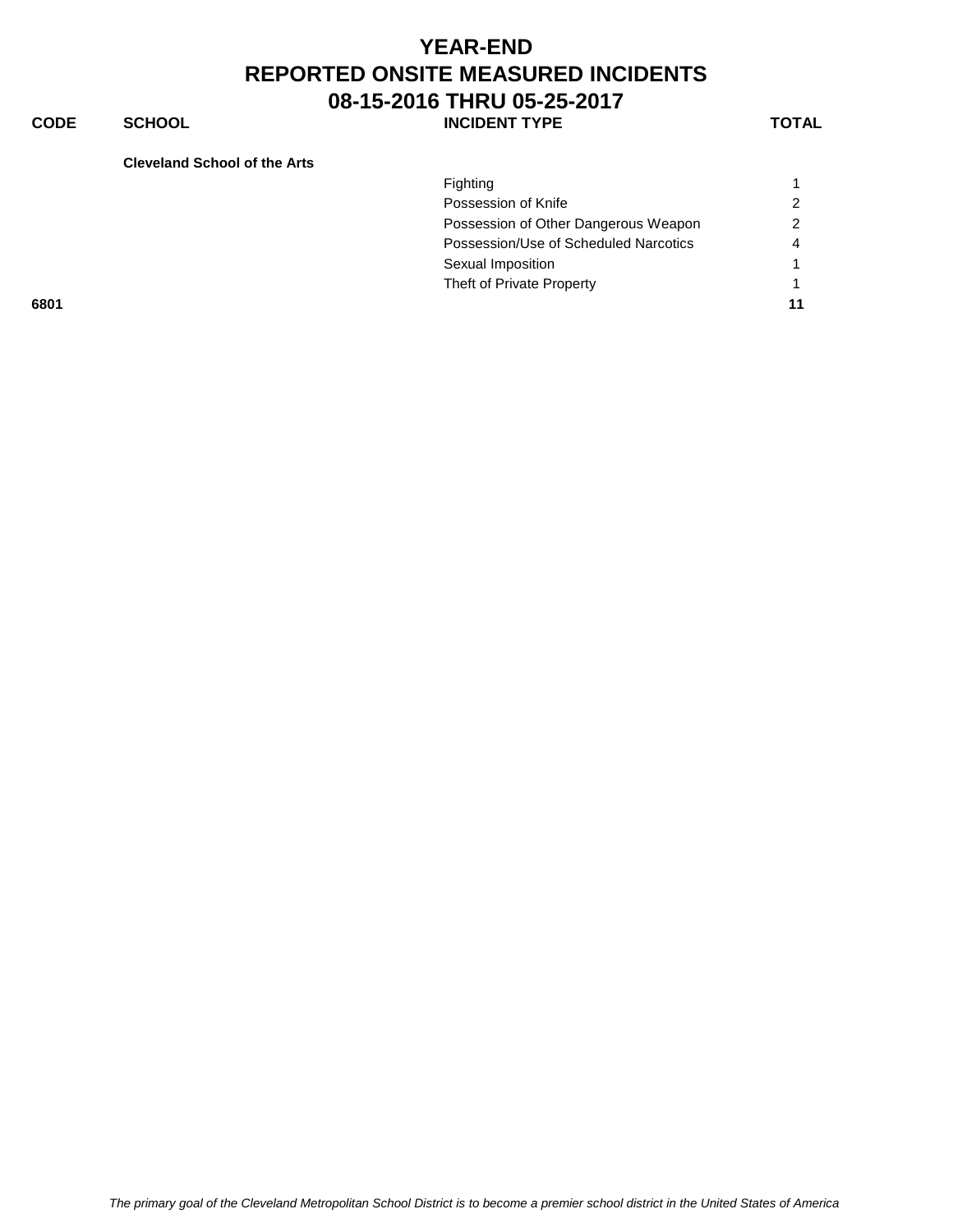**CODE SCHOOL SCHOOL INCIDENT TYPE TOTAL** 

| <b>Cleveland School of the Arts Lowe Campus</b> |  |  |
|-------------------------------------------------|--|--|
|-------------------------------------------------|--|--|

|      | <b>Assault Other</b>          |                |
|------|-------------------------------|----------------|
|      | <b>Bullying</b>               | $\overline{A}$ |
|      | <b>Other Serious Incident</b> |                |
| 6124 |                               | $\mathbf{r}$   |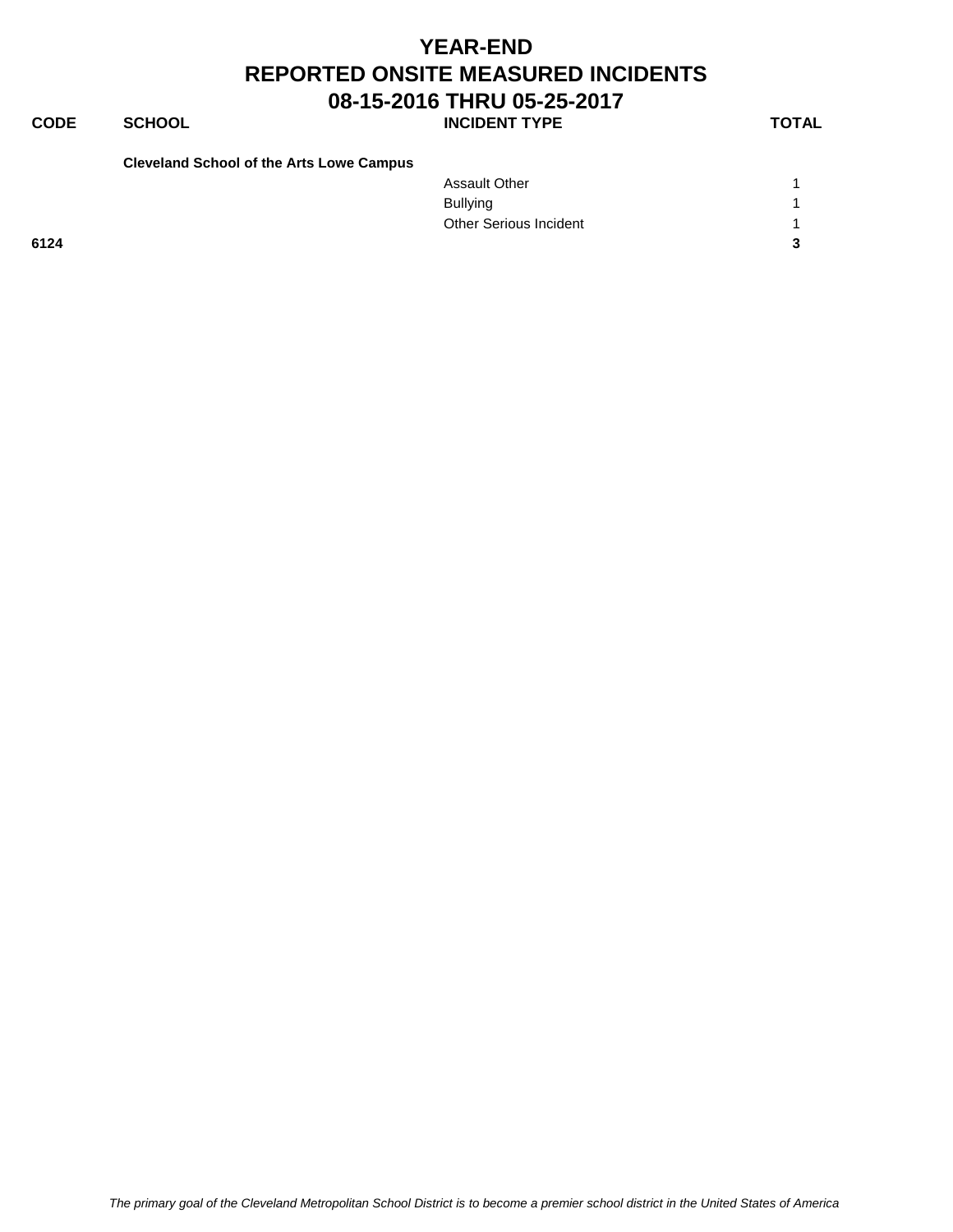**CODE SCHOOL SCHOOL INCIDENT TYPE TOTAL** 

**Collinwood High**

|      | COIIINWOOD HIGH |                                      |   |
|------|-----------------|--------------------------------------|---|
|      |                 | Assault Teacher                      | 1 |
|      |                 | Auto Theft                           | 1 |
|      |                 | Menacing                             | 1 |
|      |                 | Other Serious Incident               | 1 |
|      |                 | Possession of Other Dangerous Weapon | 1 |
|      |                 | Sexual Harassment                    | 1 |
| 2071 |                 |                                      | 6 |
|      |                 |                                      |   |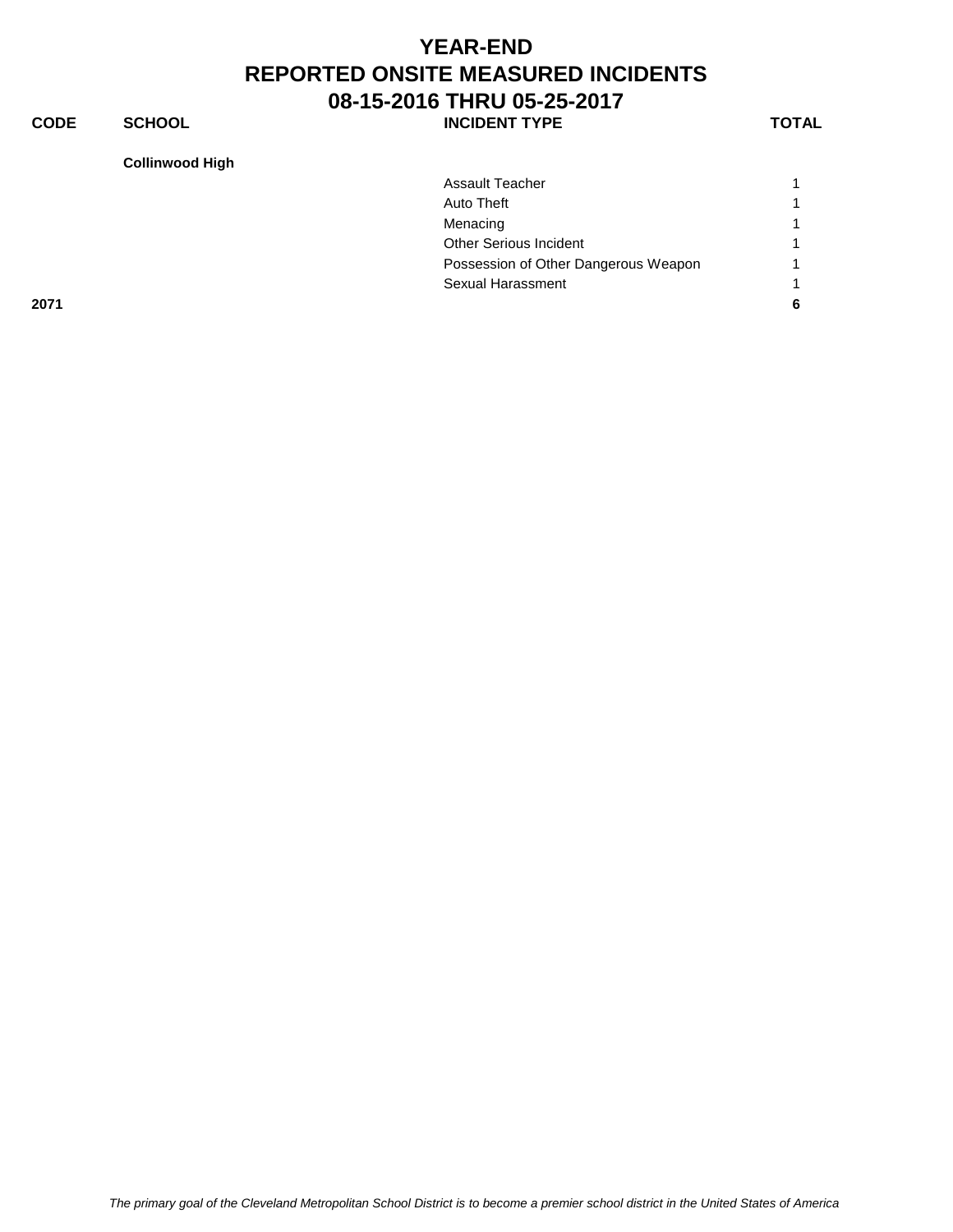**CODE SCHOOL SCHOOL INCIDENT TYPE TOTAL** 

**Daniel E Morgan**

|      | <b>Assault Student</b>        |                                       | 3             |
|------|-------------------------------|---------------------------------------|---------------|
|      | <b>Criminal Trespassing</b>   |                                       | 1             |
|      | Fighting                      |                                       | $\mathcal{P}$ |
|      | <b>Other Serious Incident</b> |                                       |               |
|      |                               | Possession/Use of Scheduled Narcotics | 1             |
| 3109 |                               |                                       | 8             |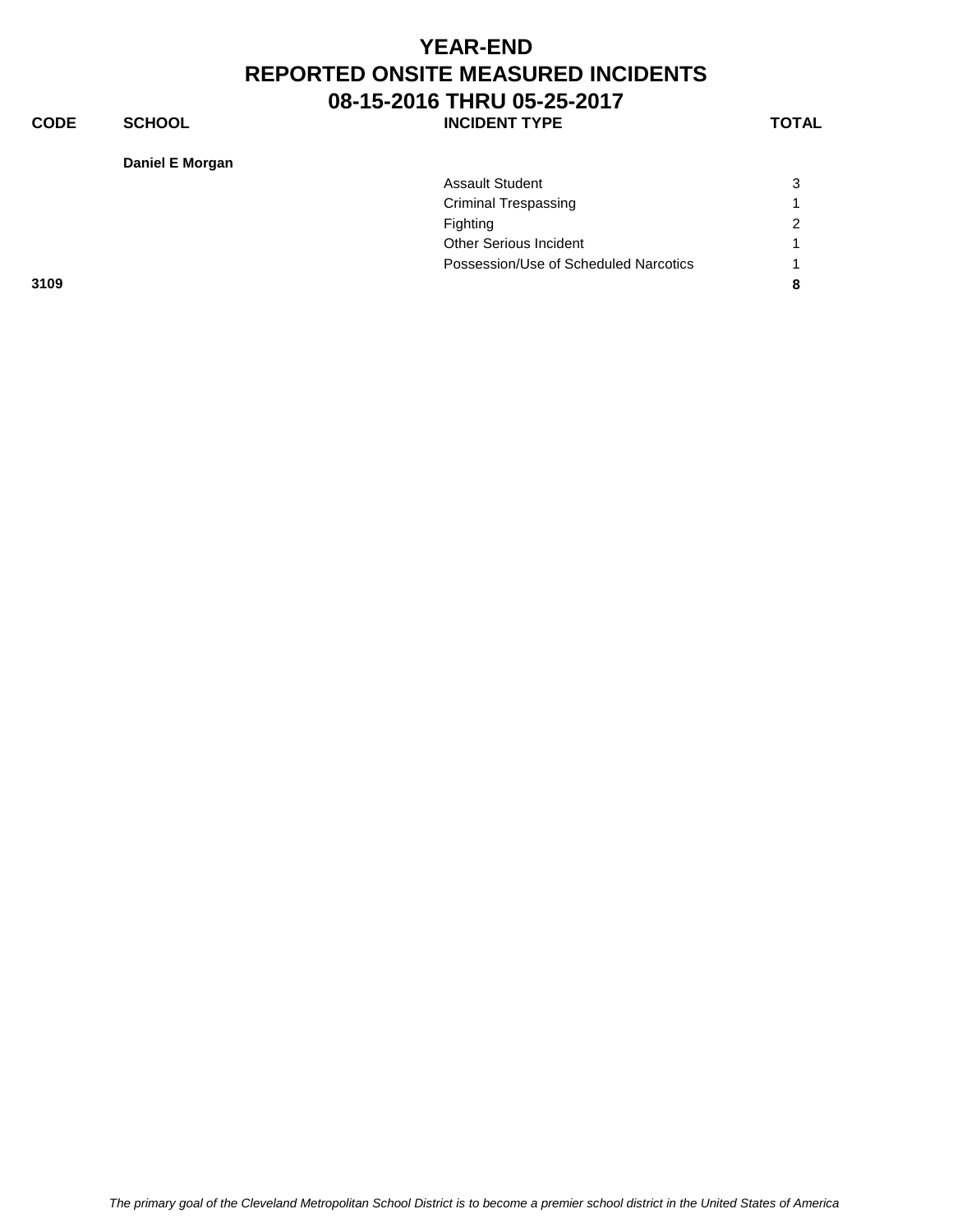#### **YEAR-END REPORTED ONSITE MEASURED INCIDENTS 08-15-2016 THRU 05-25-2017 CODE SCHOOL SCHOOL INCIDENT TYPE TOTAL**

**Denison**

| Assault Security Officer              |  |
|---------------------------------------|--|
| Assault Staff (Adult)                 |  |
| Possession/Use of Scheduled Narcotics |  |

**3112 5**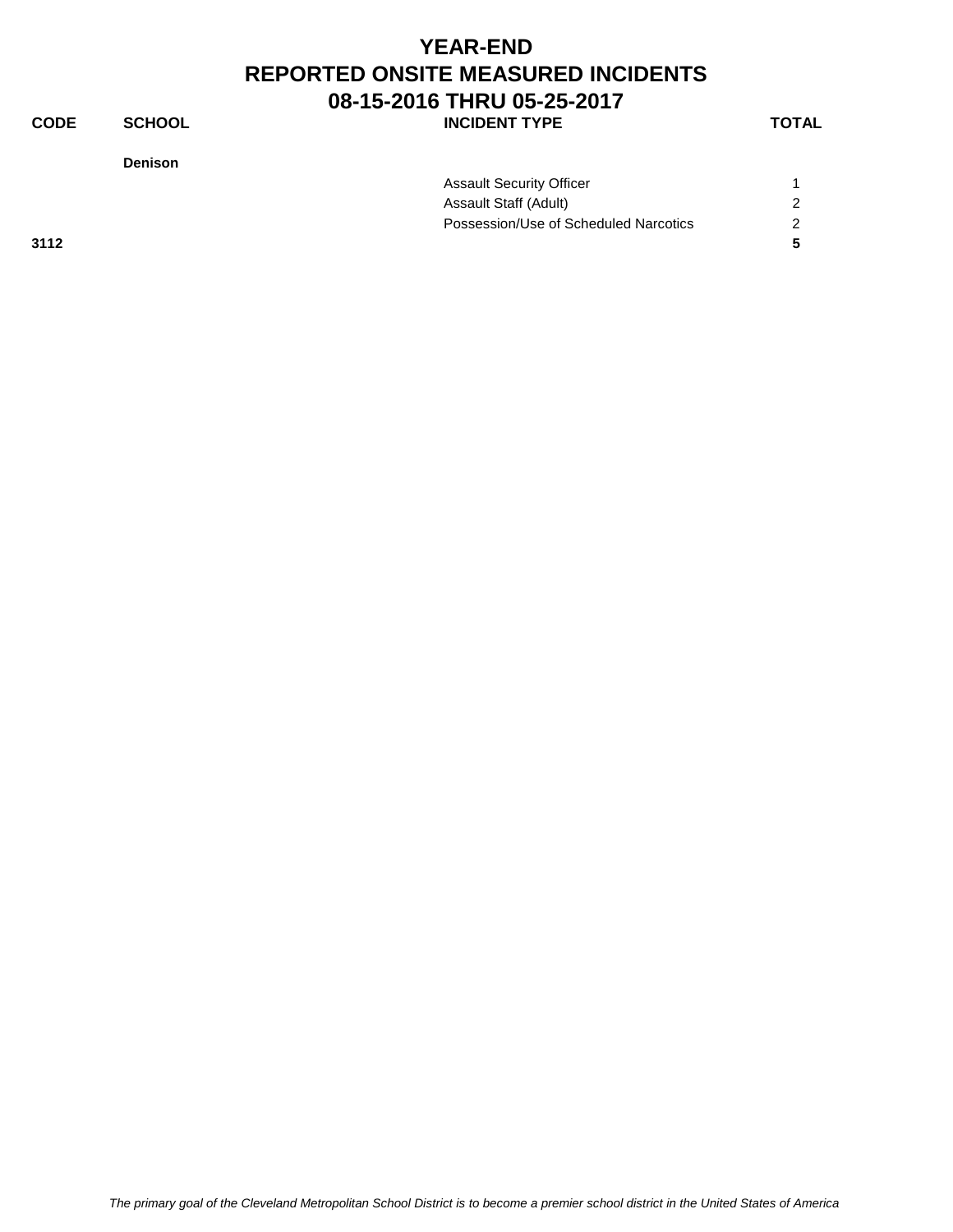**CODE SCHOOL SCHOOL INCIDENT TYPE TOTAL** 

#### **Design Lab Early College**

|      | Assault Staff (Adult)                 |               |
|------|---------------------------------------|---------------|
|      | <b>Assault Student</b>                | 3             |
|      | Fighting                              |               |
|      | <b>Other Criminal Activity</b>        |               |
|      | Possession of Knife                   | $\mathcal{P}$ |
|      | Possession of Other Dangerous Weapon  |               |
|      | Possession/Use of Scheduled Narcotics | 3             |
| 5032 |                                       | $12 \,$       |
|      |                                       |               |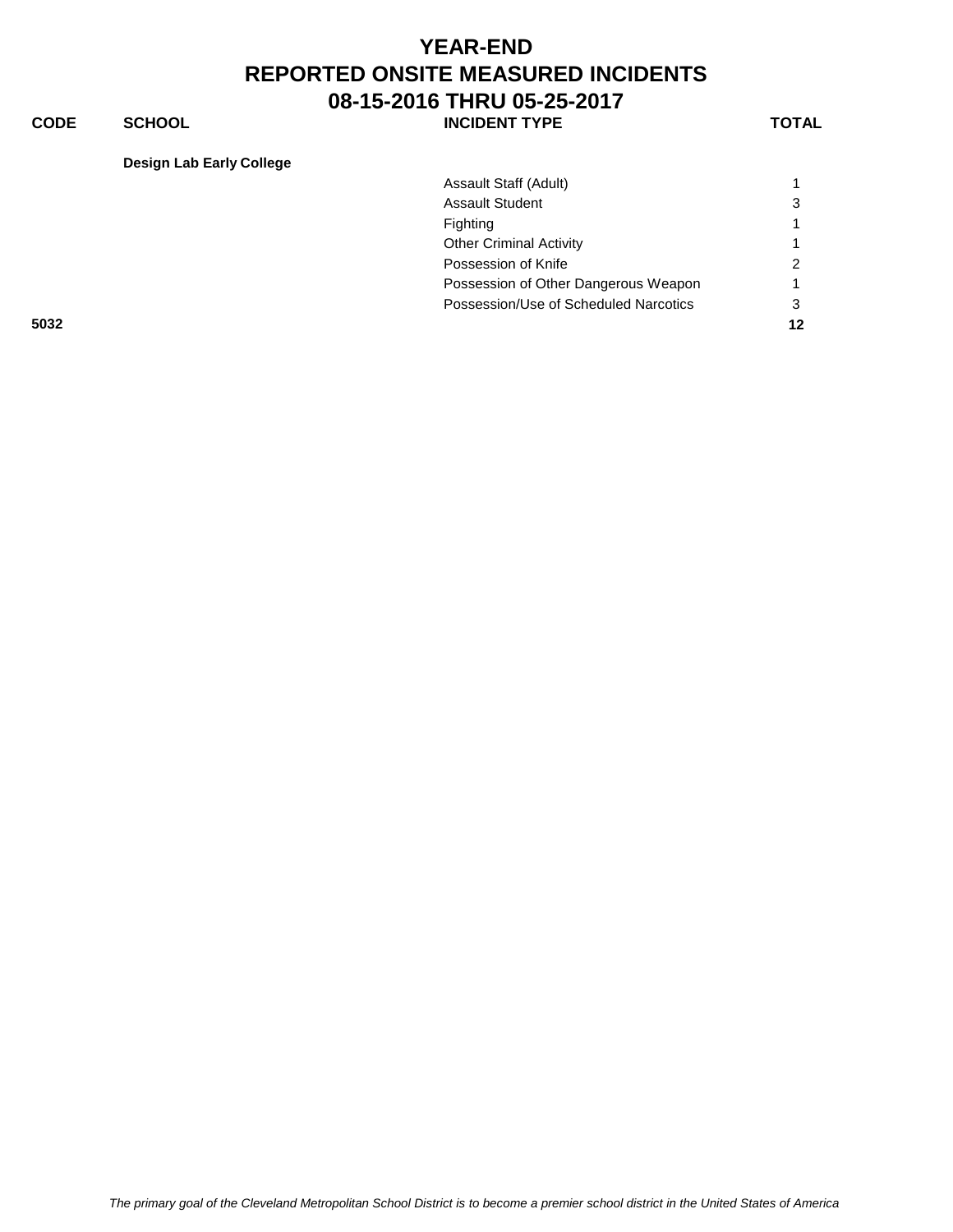**CODE SCHOOL SCHOOL INCIDENT TYPE TOTAL** 

**Douglas MacArthur**

|      | <b>Assault Student</b> | $\sqrt{2}$        |
|------|------------------------|-------------------|
|      | <b>Bullying</b>        |                   |
| 6130 |                        | $\mathbf{\Omega}$ |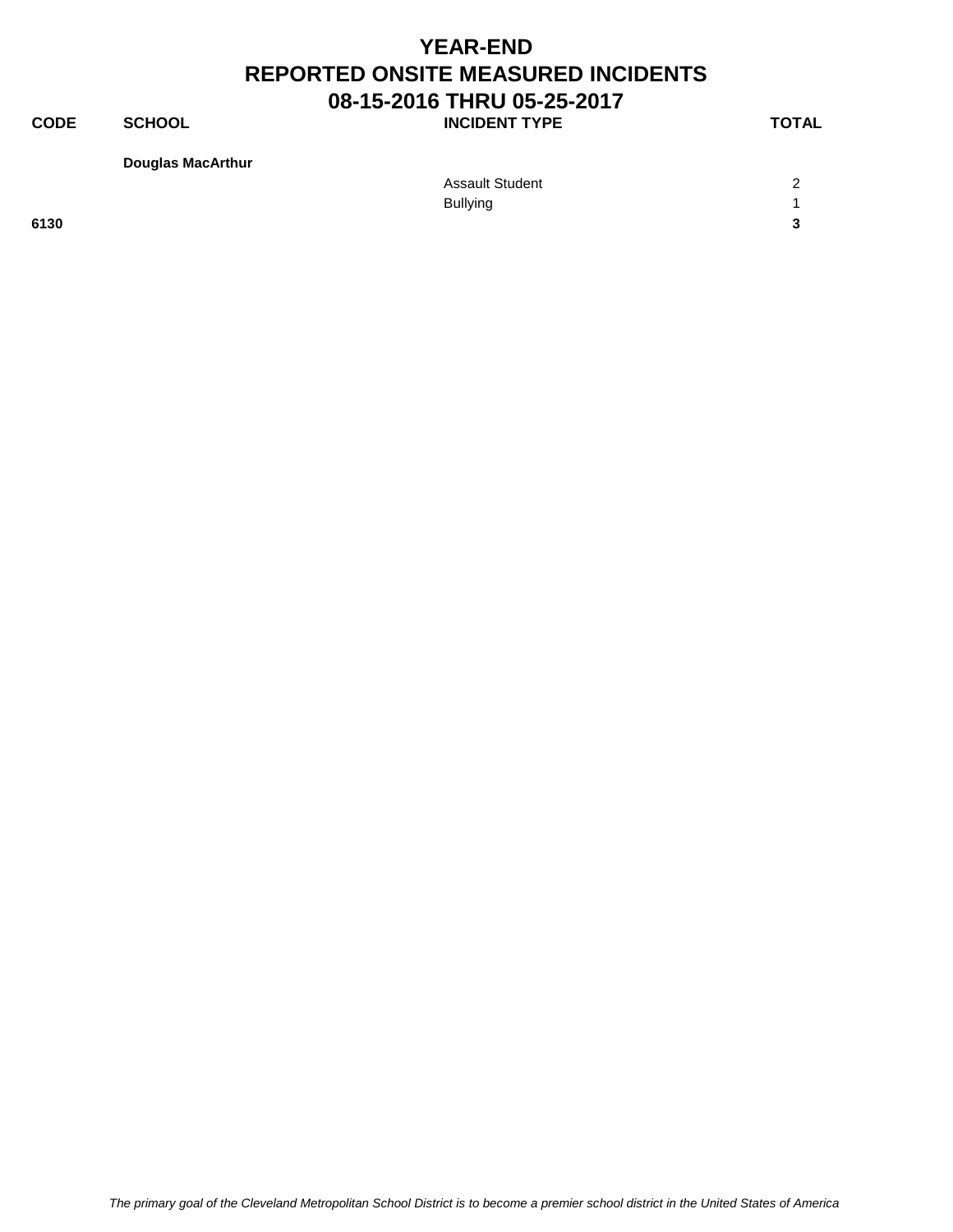**CODE SCHOOL SCHOOL INCIDENT TYPE TOTAL** 

**E3agle Academy JFK 9th Grade**

| <b>Assault Teacher</b>                |                |
|---------------------------------------|----------------|
| Fighting                              | $\overline{z}$ |
| <b>Gross Sexual Imposition</b>        |                |
| Possession/Use of Scheduled Narcotics |                |
| Sexual Imposition                     | $\mathcal{P}$  |
|                                       | 12             |
|                                       |                |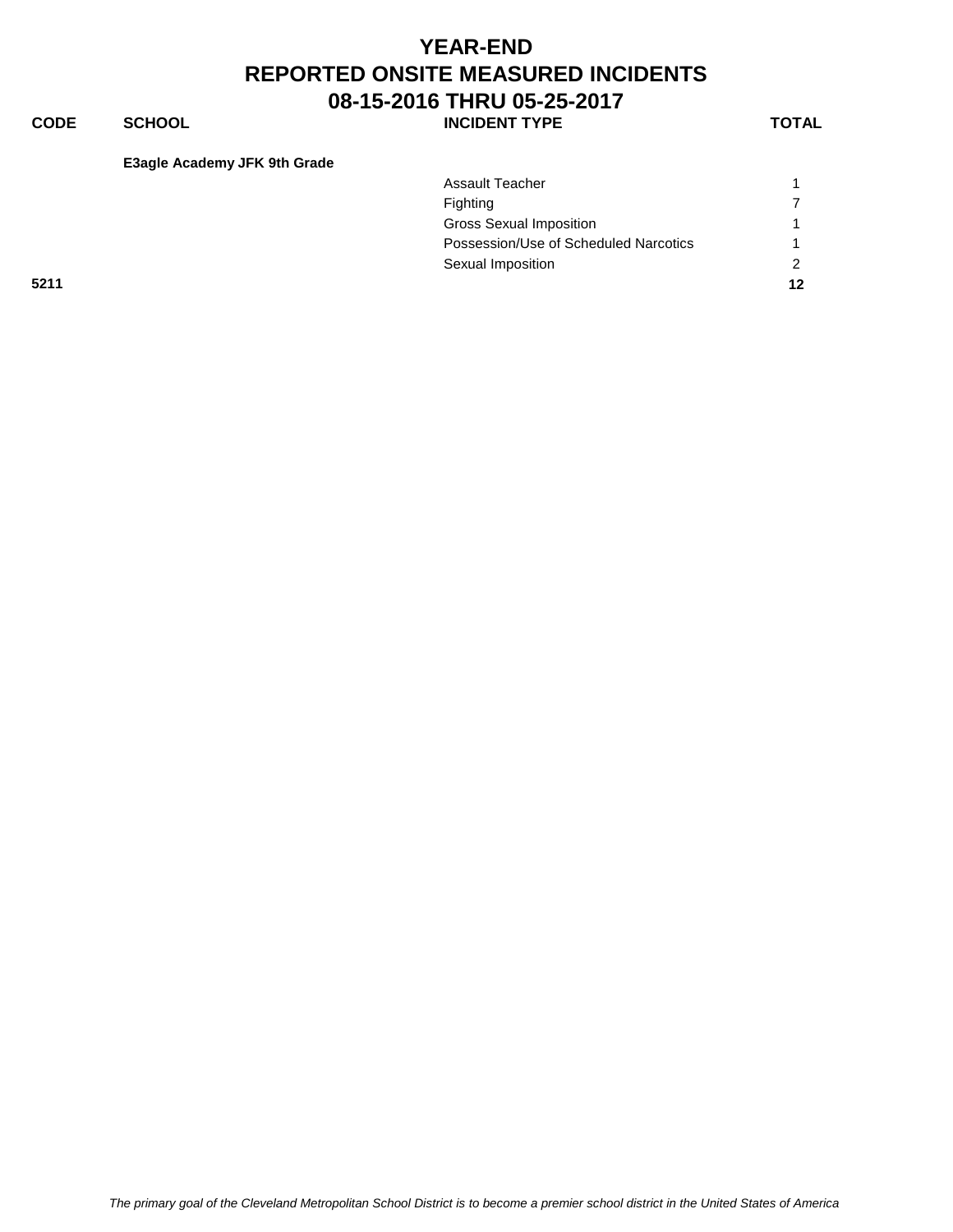**CODE SCHOOL SCHOOL INCIDENT TYPE TOTAL** 

**Early College**

Possession of Drug Paraphernalia 1

**5159 1**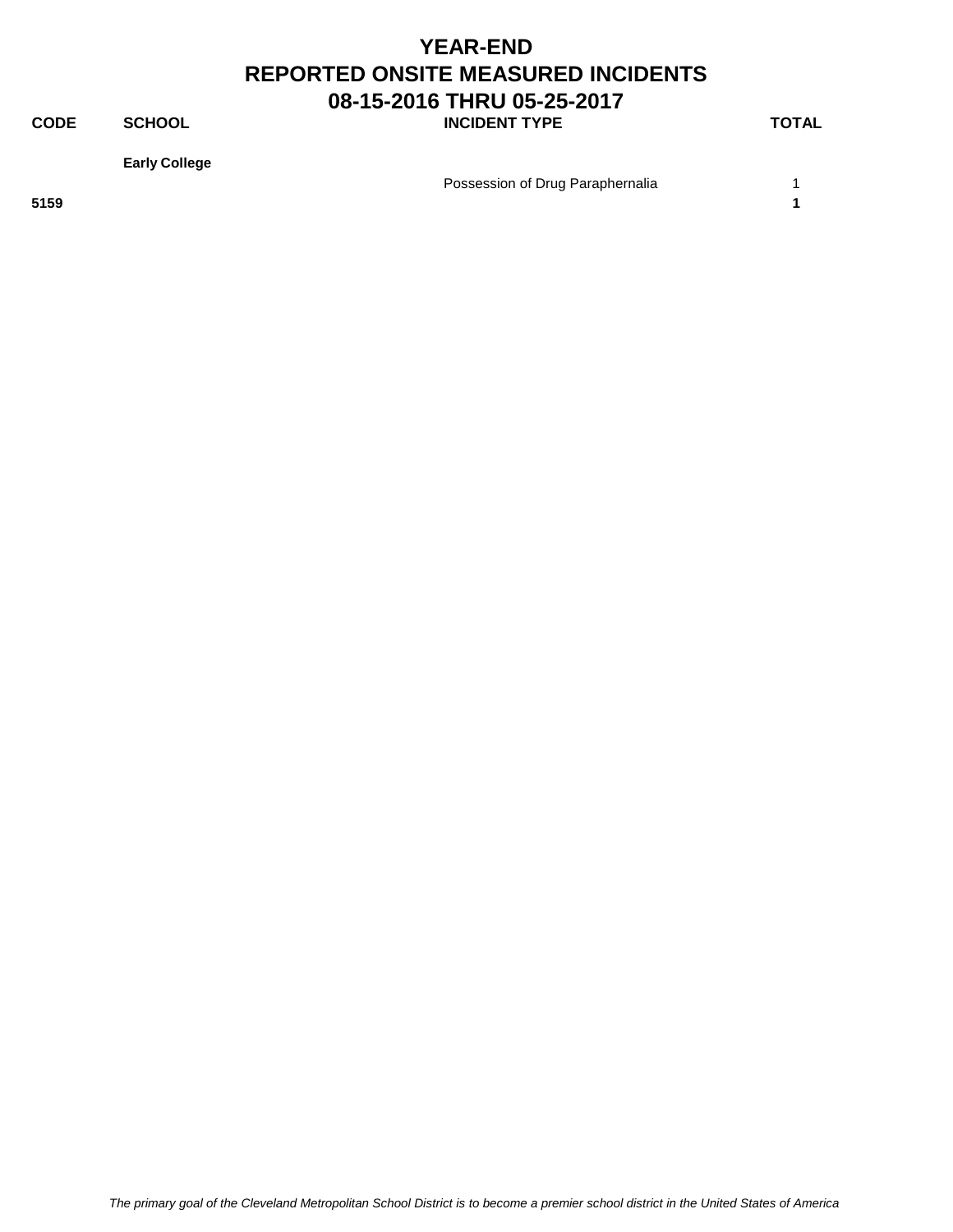| <b>YEAR-END</b>                           |
|-------------------------------------------|
| <b>REPORTED ONSITE MEASURED INCIDENTS</b> |
| 08-15-2016 THRU 05-25-2017                |

| <b>CODE</b> | <b>SCHOOL</b>     | <b>INCIDENT TYPE</b>                 | <b>TOTAL</b> |
|-------------|-------------------|--------------------------------------|--------------|
|             | <b>East Clark</b> |                                      |              |
|             |                   | <b>Breaking and Entering</b>         |              |
|             |                   | <b>Gross Sexual Imposition</b>       |              |
|             |                   | Possession of Knife                  |              |
|             |                   | Possession of Other Dangerous Weapon |              |
| 3148        |                   |                                      | 4            |
|             |                   |                                      |              |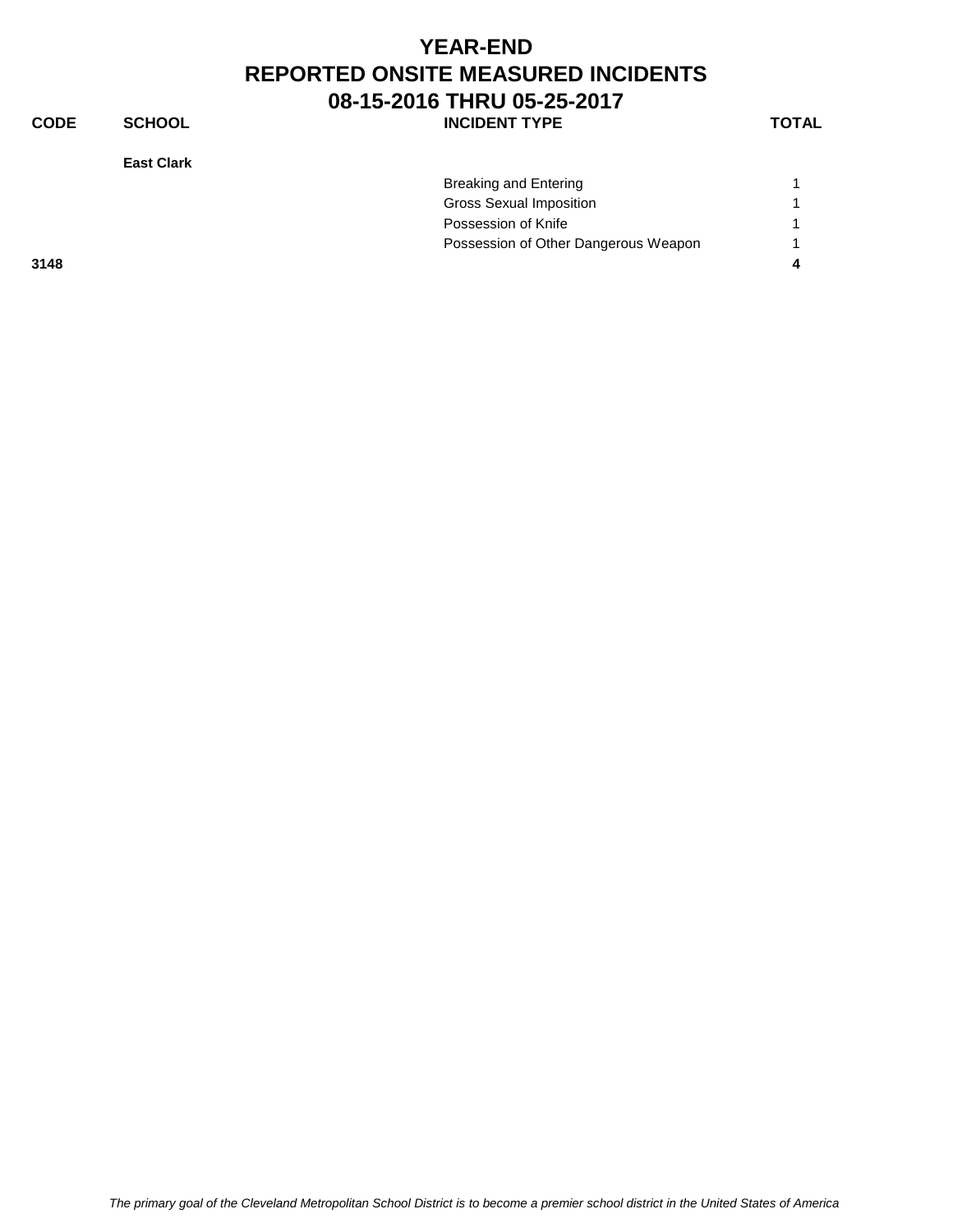**CODE SCHOOL INCIDENT TYPE TOTAL**

**East Technical** Arson and the contract of the contract of the contract of the contract of the contract of the contract of the contract of the contract of the contract of the contract of the contract of the contract of the contract of the Assault CMSD Police Officer 1 Assault Student 1 Assault Teacher 2008 Breaking and Entering 1 Fighting 4 Other Criminal Activity 2 Other Serious Incident 1 Possession/Use of Scheduled Narcotics 1 Sexual Harassment 1 Theft of Private Property 3 **5161 18**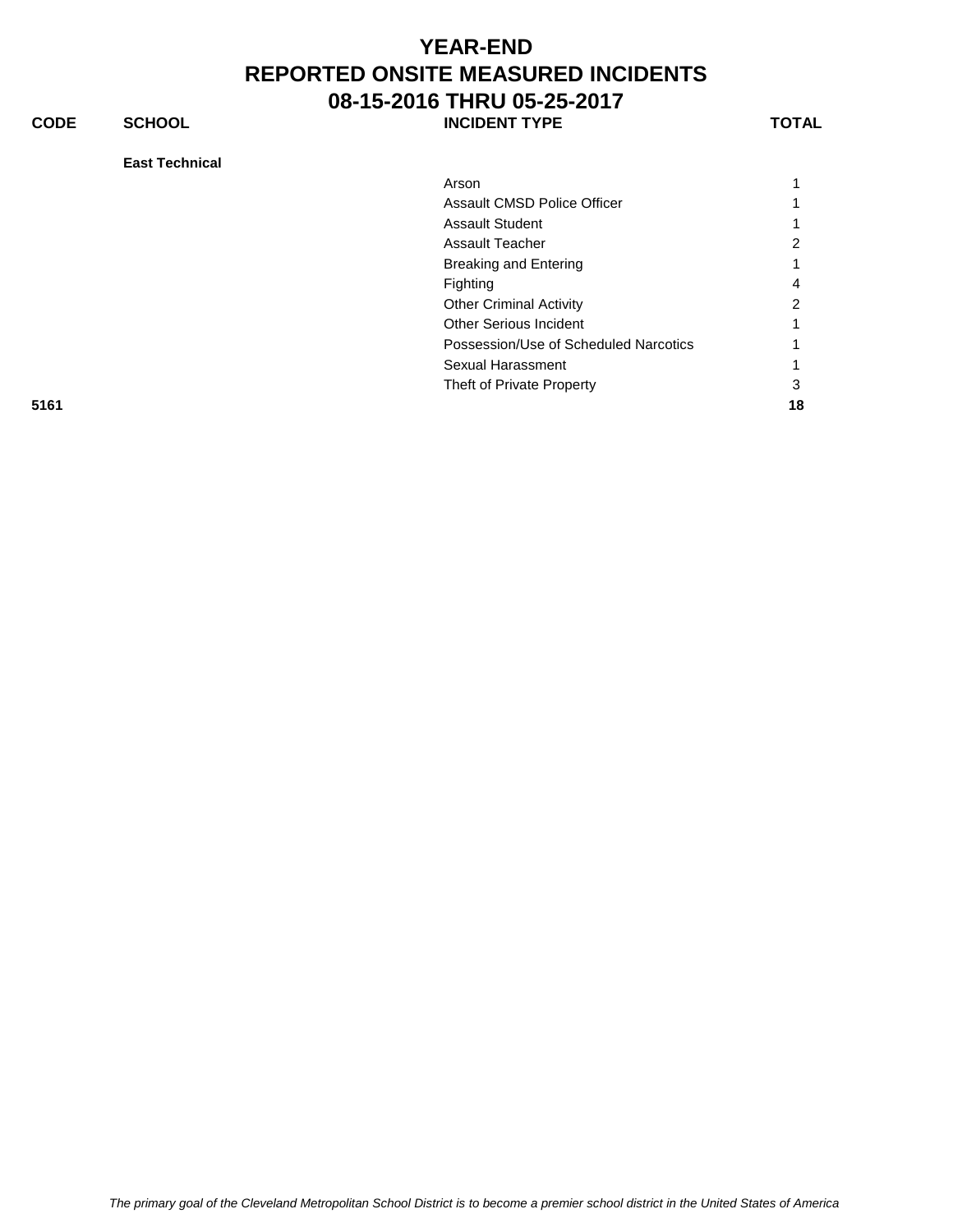**CODE SCHOOL SCHOOL INCIDENT TYPE TOTAL** 

**Euclid Park**

|      | Euclig Park                           |   |
|------|---------------------------------------|---|
|      | Arson                                 |   |
|      | <b>Assault Student</b>                |   |
|      | <b>Other Serious Incident</b>         |   |
|      | Possession of Knife                   |   |
|      | Possession/Use of Scheduled Narcotics |   |
| 3168 |                                       | 5 |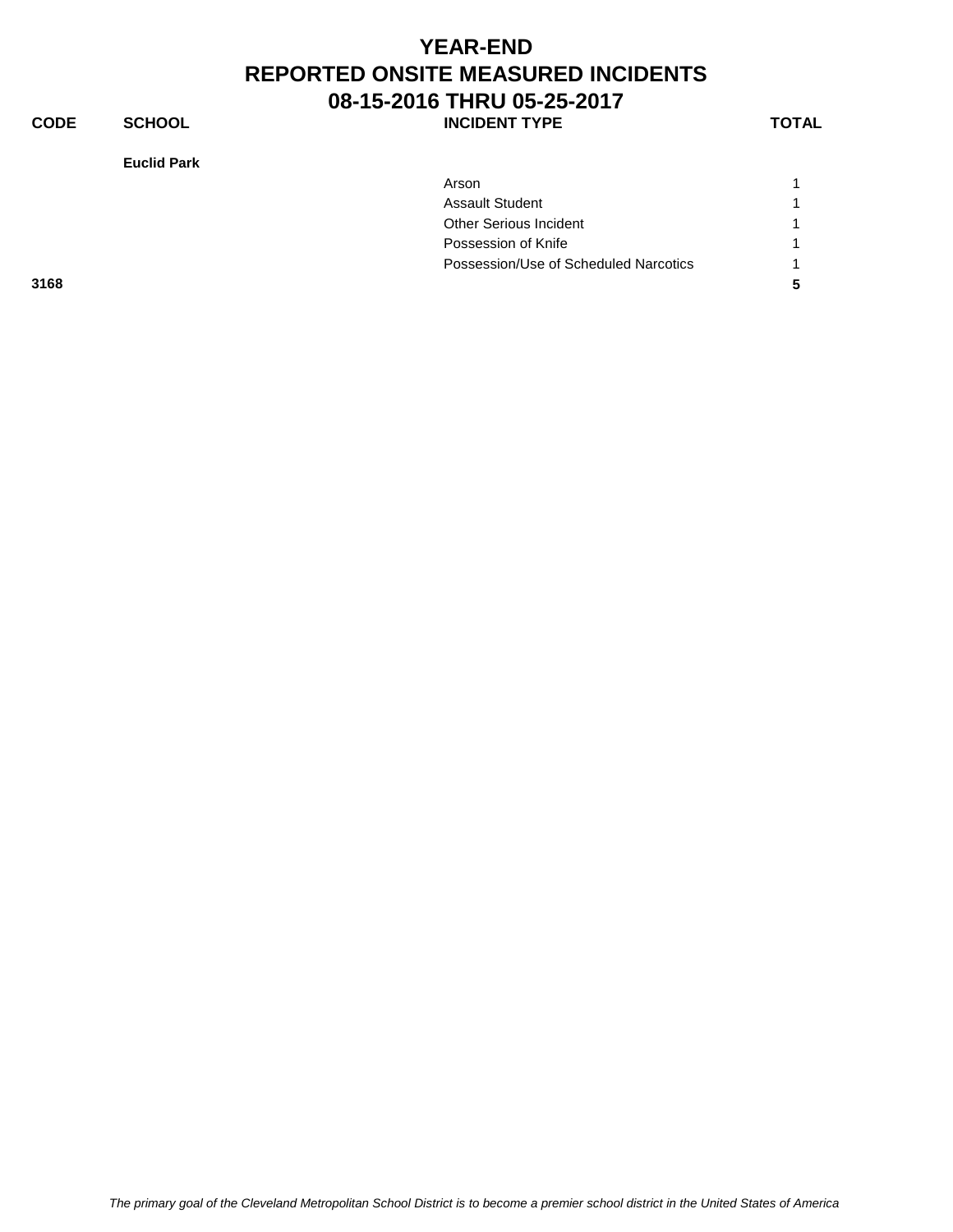#### **YEAR-END REPORTED ONSITE MEASURED INCIDENTS 08-15-2016 THRU 05-25-2017 CODE SCHOOL SCHOOL** INCIDENT TYPE TOTAL

| Facing History New Tech @ Mooney |  |  |  |
|----------------------------------|--|--|--|
|----------------------------------|--|--|--|

|      | <b>Assault Student</b>               | $\mathcal{D}$ |
|------|--------------------------------------|---------------|
|      | Fighting                             | 6             |
|      | Possession of Other Dangerous Weapon | $\mathcal{P}$ |
|      | Theft of CMSD Property               |               |
| 2174 |                                      | 11            |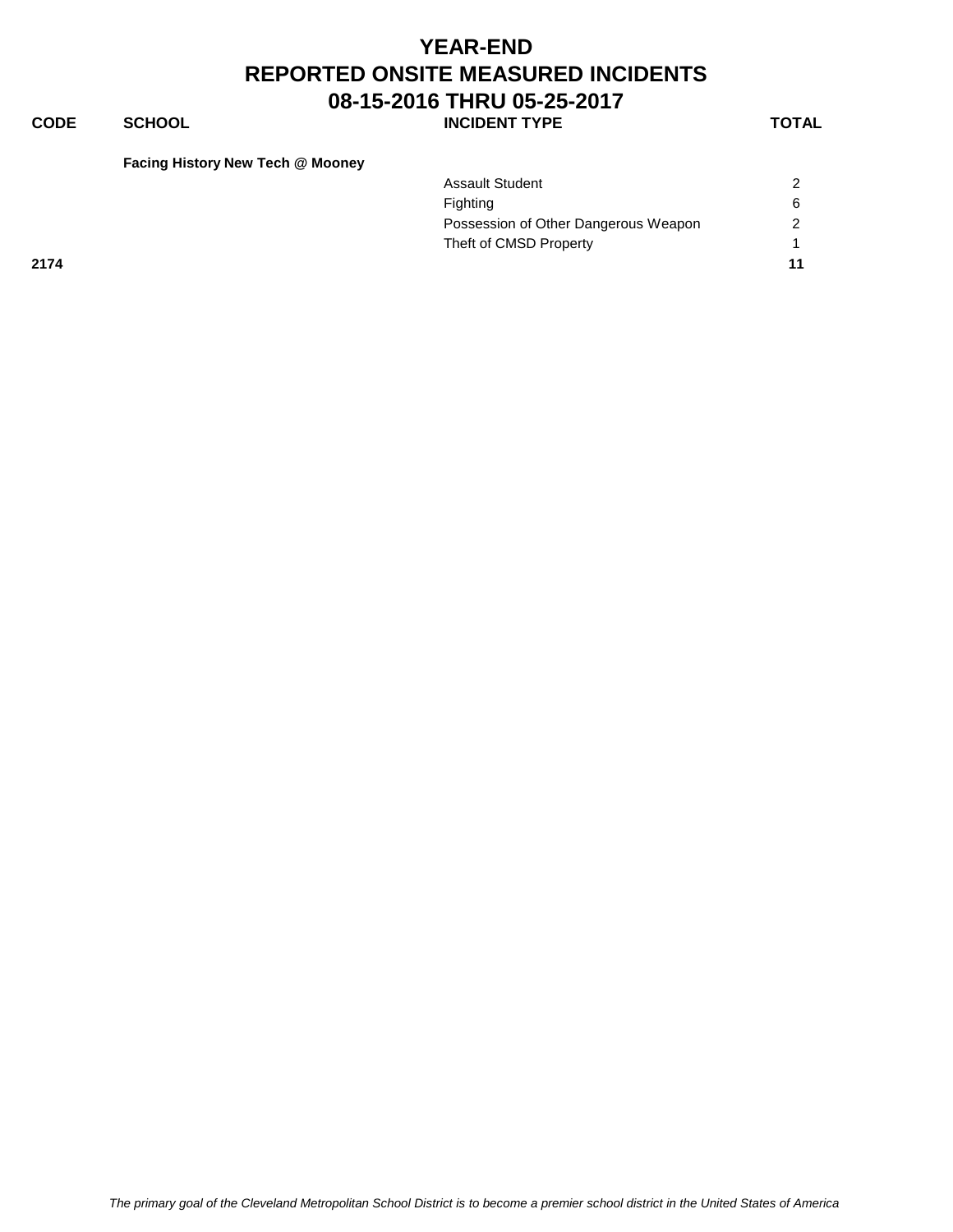**CODE SCHOOL SCHOOL** INCIDENT TYPE TOTAL

#### **Franklin D Roosevelt**

| 4172 |                                       | 16 |
|------|---------------------------------------|----|
|      | Theft of Private Property             |    |
|      | Sexual Imposition                     |    |
|      | Public Indecency                      |    |
|      | Possession/Use of Scheduled Narcotics | З  |
|      | Possession of Other Dangerous Weapon  |    |
|      | Possession of Knife                   |    |
|      | <b>Other Serious Incident</b>         |    |
|      | Fighting                              |    |
|      | <b>Bullying</b>                       |    |
|      | <b>Assault Student</b>                |    |
|      | Assault Staff (Adult)                 |    |
|      | <b>Assault Other</b>                  |    |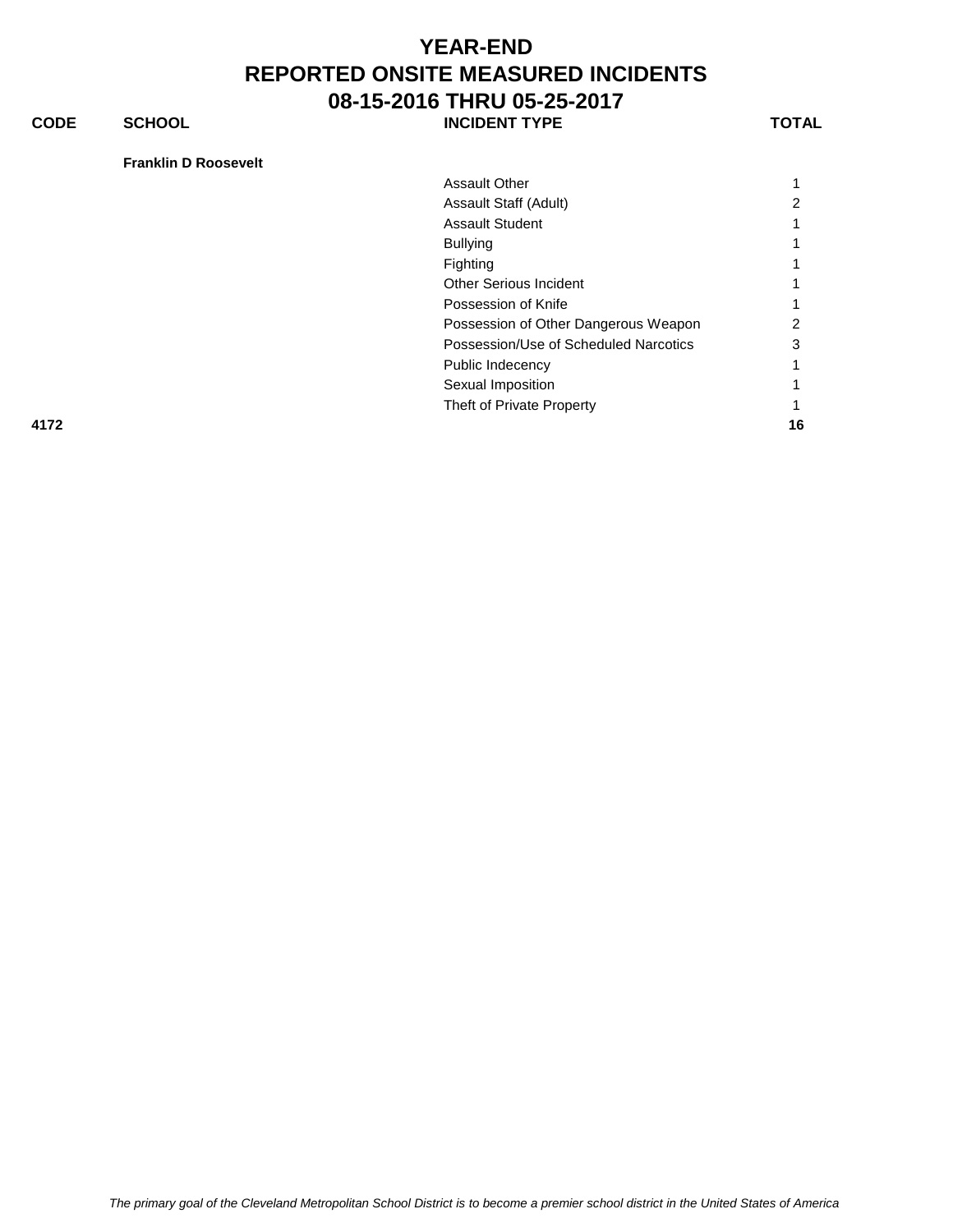| <b>YEAR-END</b>                           |
|-------------------------------------------|
| <b>REPORTED ONSITE MEASURED INCIDENTS</b> |
| 08-15-2016 THRU 05-25-2017                |

**CODE SCHOOL SCHOOL** INCIDENT TYPE

**Fullerton**

| w<br>۰. |
|---------|
|---------|

| Vandalism Private Property            |   |
|---------------------------------------|---|
|                                       |   |
| Possession/Use of Scheduled Narcotics |   |
| Other Serious Incident                |   |
| <b>Assault Student</b>                | 2 |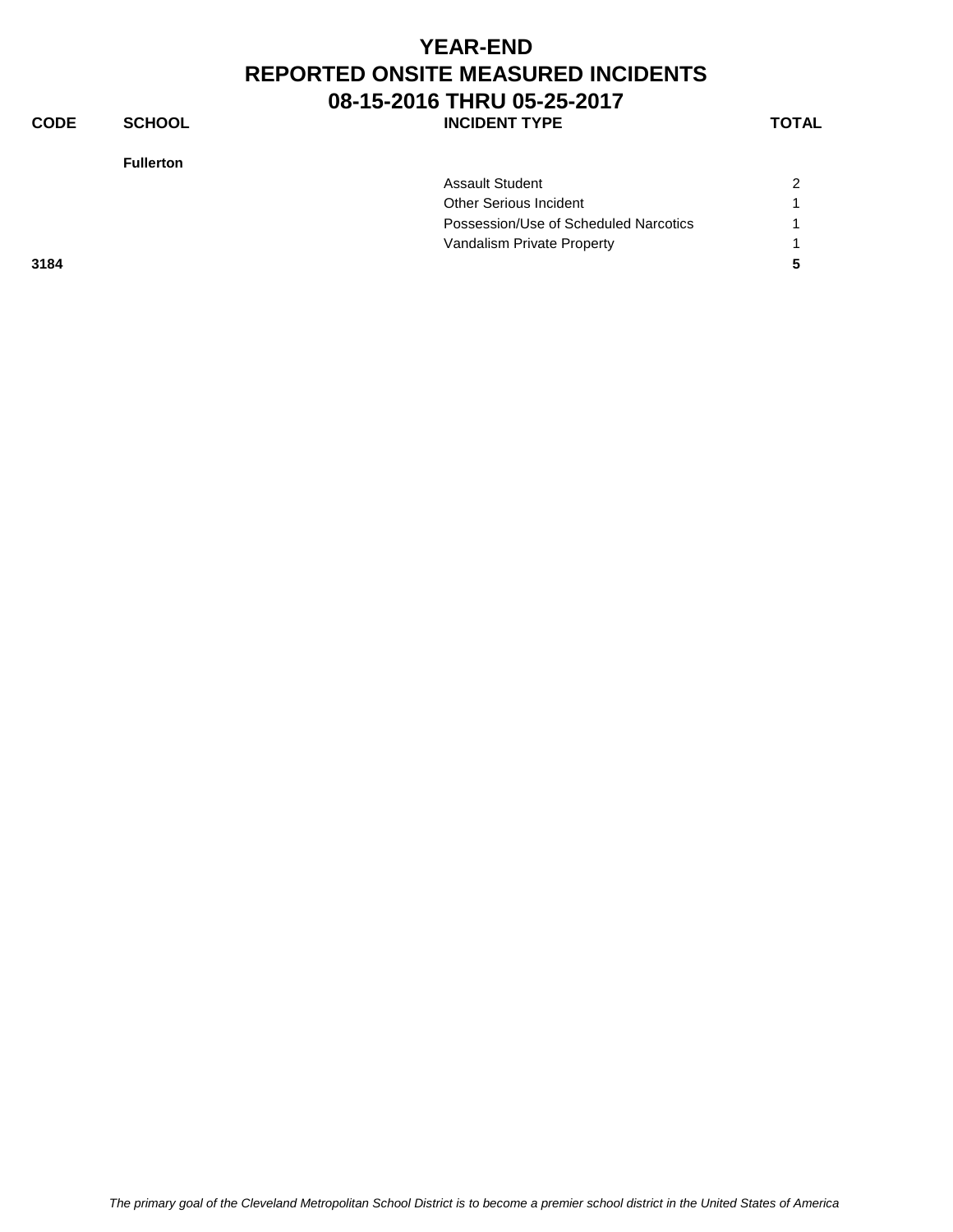#### **Garfield**

**CONDENT TYPE TOTAL** 

| Assault Student                       | 4 |
|---------------------------------------|---|
| Fighting                              |   |
| Harassment                            |   |
| <b>Other Criminal Activity</b>        |   |
| Possession of Drug Paraphernalia      |   |
| Possession of Knife                   |   |
| Possession of Other Dangerous Weapon  |   |
| Possession/Use of Scheduled Narcotics |   |
| Sexual Harassment                     | 2 |
| Sexual Imposition                     |   |
| Theft of CMSD Property                |   |
| Vandalism School Property             |   |
|                                       |   |

**3188 16**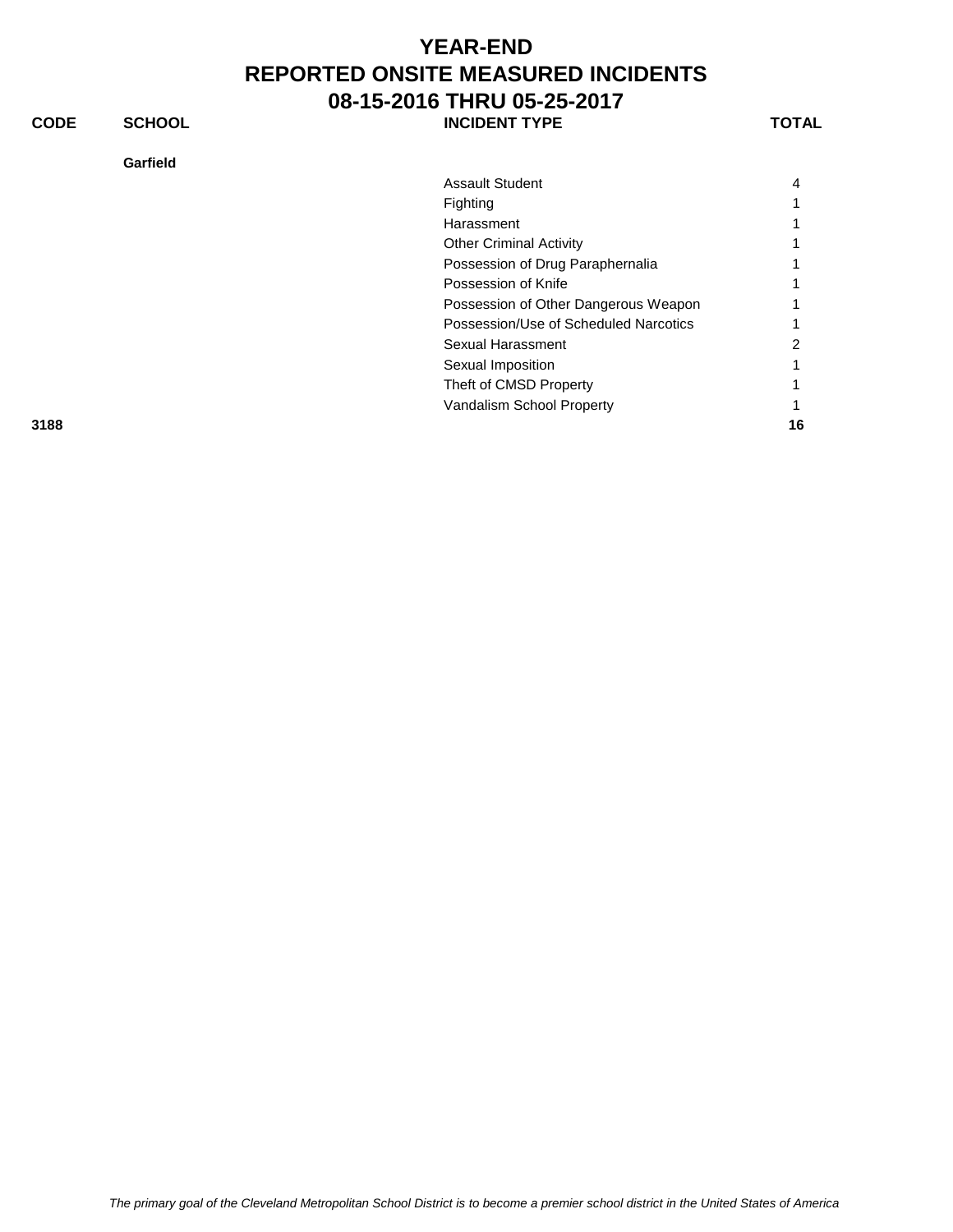**CODE SCHOOL SCHOOL INCIDENT TYPE TOTAL** 

**Garrett Morgan**

| Garrett morgan |                                       |    |
|----------------|---------------------------------------|----|
|                | Assault Staff (Adult)                 |    |
|                | <b>Assault Student</b>                | ∠  |
|                | <b>Assault Teacher</b>                |    |
|                | <b>Bullying</b>                       |    |
|                | Fighting                              | 5  |
|                | Harassment                            |    |
|                | <b>Other Serious Incident</b>         | 2  |
|                | Possession/Use of Scheduled Narcotics |    |
|                | Theft of CMSD Computer Property       |    |
| 6802           |                                       | 15 |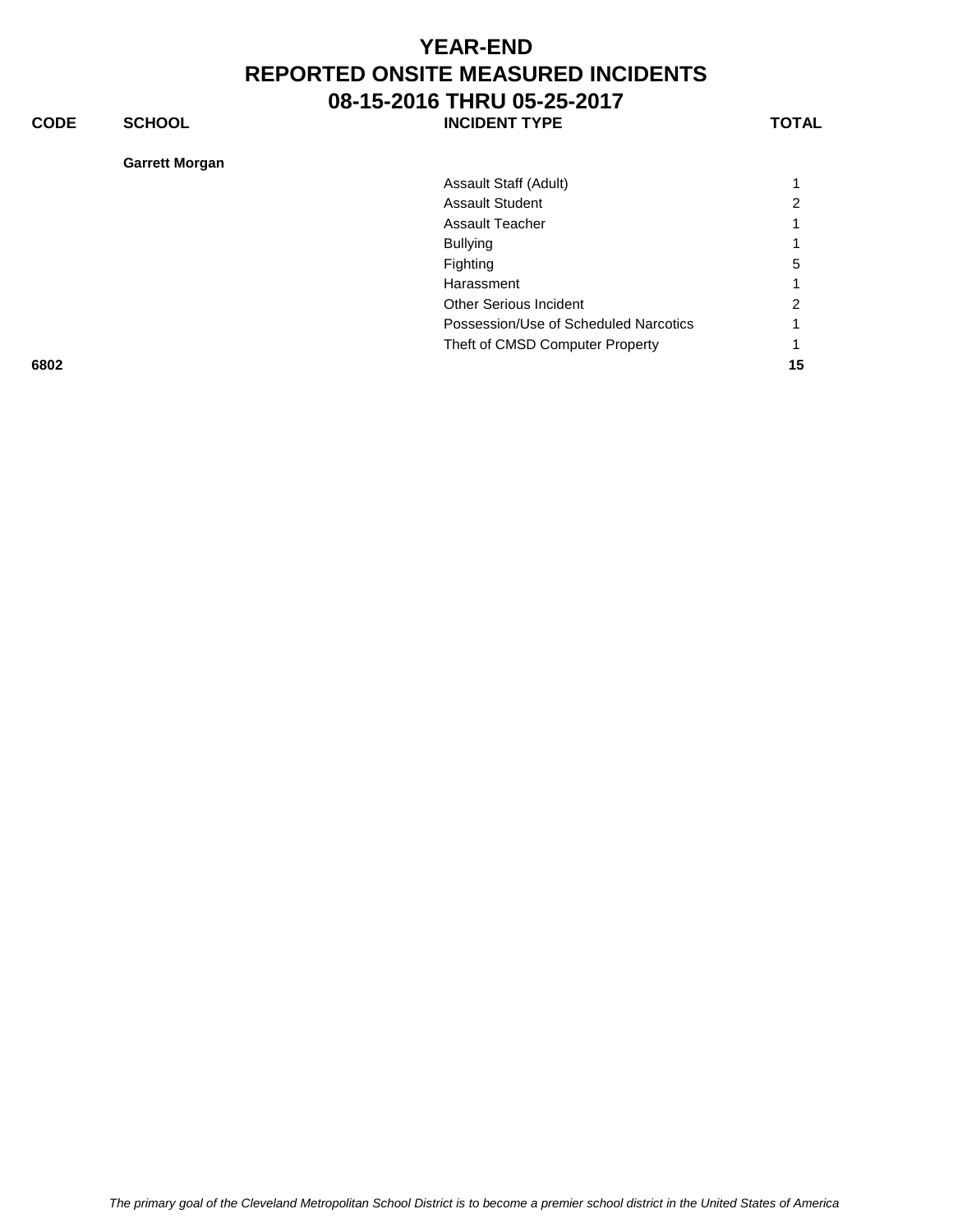**CODE SCHOOL SCHOOL INCIDENT TYPE TOTAL** 

#### **George Washington Carver**

| _________________________________ |                                       |                |
|-----------------------------------|---------------------------------------|----------------|
|                                   | <b>Assault Student</b>                | 3              |
|                                   | <b>Assault Teacher</b>                | $\overline{2}$ |
|                                   | <b>Bullying</b>                       |                |
|                                   | Other Serious Incident                |                |
|                                   | Possession of Other Dangerous Weapon  | $\mathcal{P}$  |
|                                   | Possession/Use of Scheduled Narcotics |                |
|                                   | Vandalism Private Property            |                |
| 3198                              |                                       | 11             |
|                                   |                                       |                |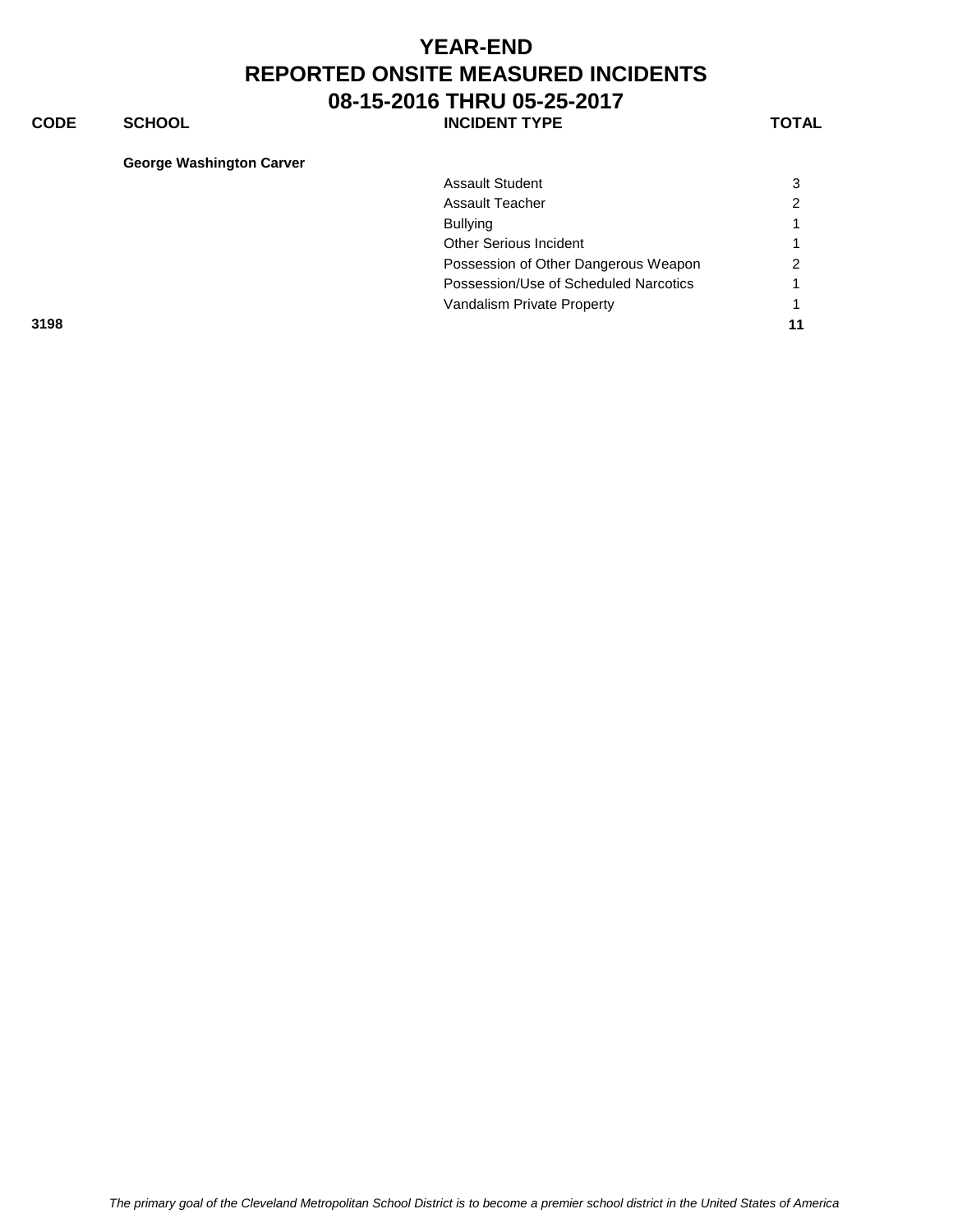**CODE SCHOOL SCHOOL INCIDENT TYPE TOTAL** 

**Ginn Academy**

| Ginn Academy |                                       |    |
|--------------|---------------------------------------|----|
|              | Auto Theft                            |    |
|              | <b>Other Serious Incident</b>         |    |
|              | Possession of Firearm                 |    |
|              | Possession of Knife                   |    |
|              | Possession of Other Dangerous Weapon  |    |
|              | Possession/Use of Scheduled Narcotics | 3  |
|              | Sexual Harassment                     |    |
|              | Theft of CMSD Property                |    |
| 6805         |                                       | 12 |
|              |                                       |    |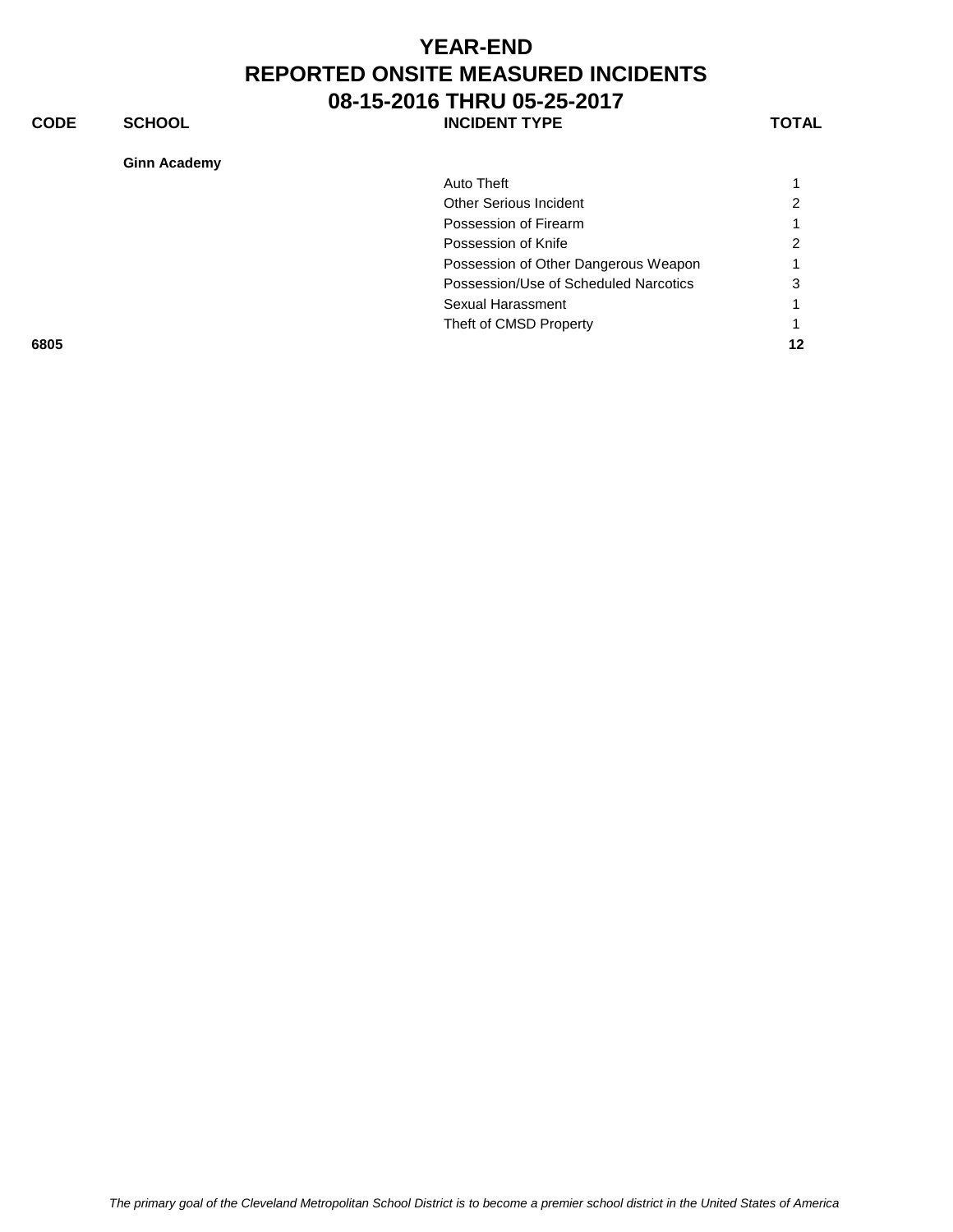**CODE SCHOOL SCHOOL INCIDENT TYPE TOTAL** 

#### **Glenville**

| <b>Assault Student</b>                | 2  |
|---------------------------------------|----|
| <b>Breaking and Entering</b>          |    |
| Fighting                              | 2  |
| Other Serious Incident                |    |
| Possession of Knife                   |    |
| Possession of Other Dangerous Weapon  | ົ  |
| Possession/Use of Scheduled Narcotics | 3  |
| Vandalism Private Property            |    |
|                                       | 13 |
|                                       |    |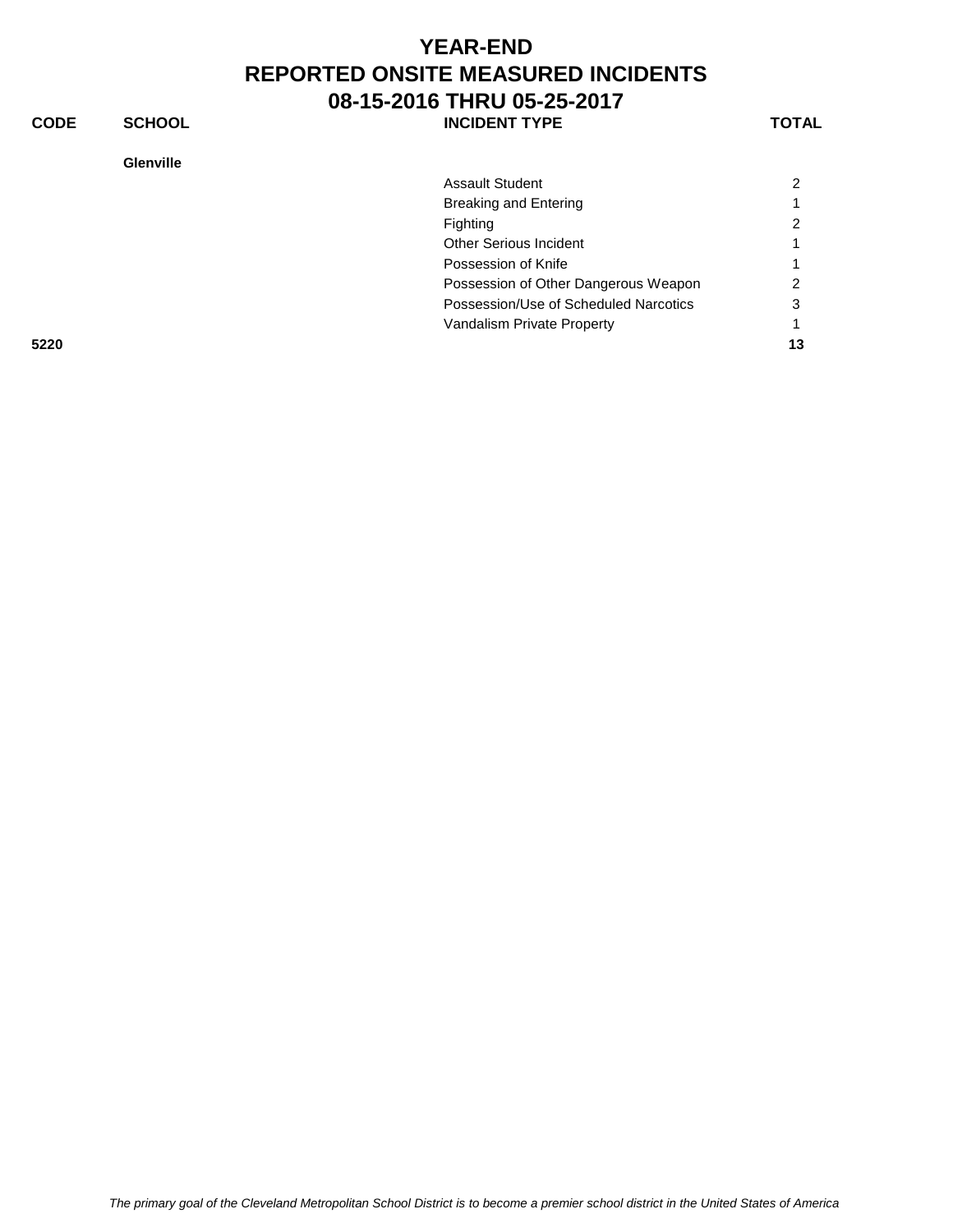**CODE SCHOOL SCHOOL INCIDENT TYPE TOTAL** 

**H Barbara Booker**

| 6224 |                        | 12 |
|------|------------------------|----|
|      | Other Serious Incident | -1 |
|      | Menacing               | л  |
|      | Harassment             |    |
|      | Fighting               | л  |
|      | <b>Assault Teacher</b> | 3  |
|      | <b>Assault Student</b> | 5  |
|      |                        |    |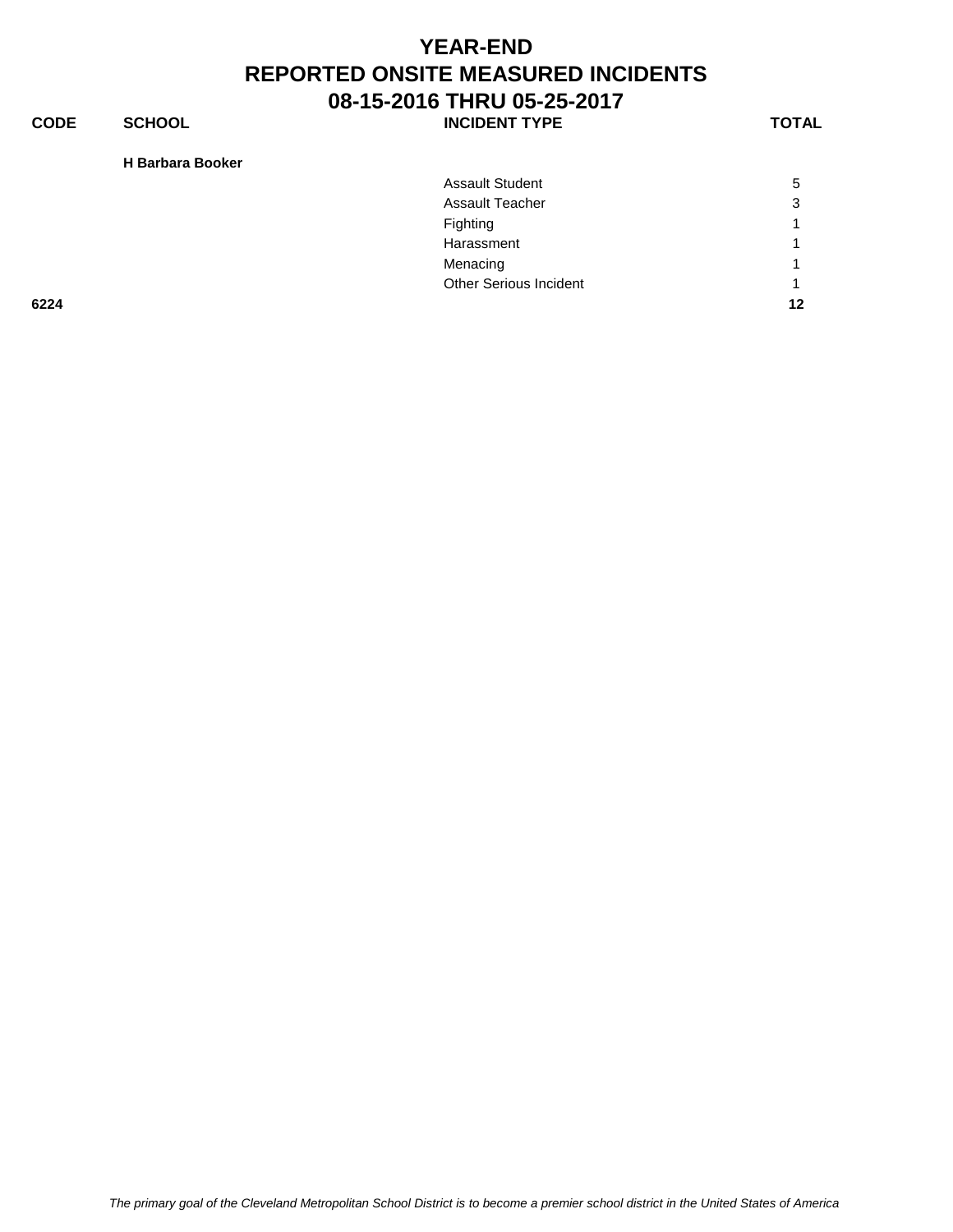**CODE SCHOOL SCHOOL INCIDENT TYPE TOTAL** 

**Hannah Gibbons**

|      | Assault Staff (Adult) | 2 |
|------|-----------------------|---|
|      | Assault Teacher       |   |
|      | Fighting              |   |
| 3229 |                       | 4 |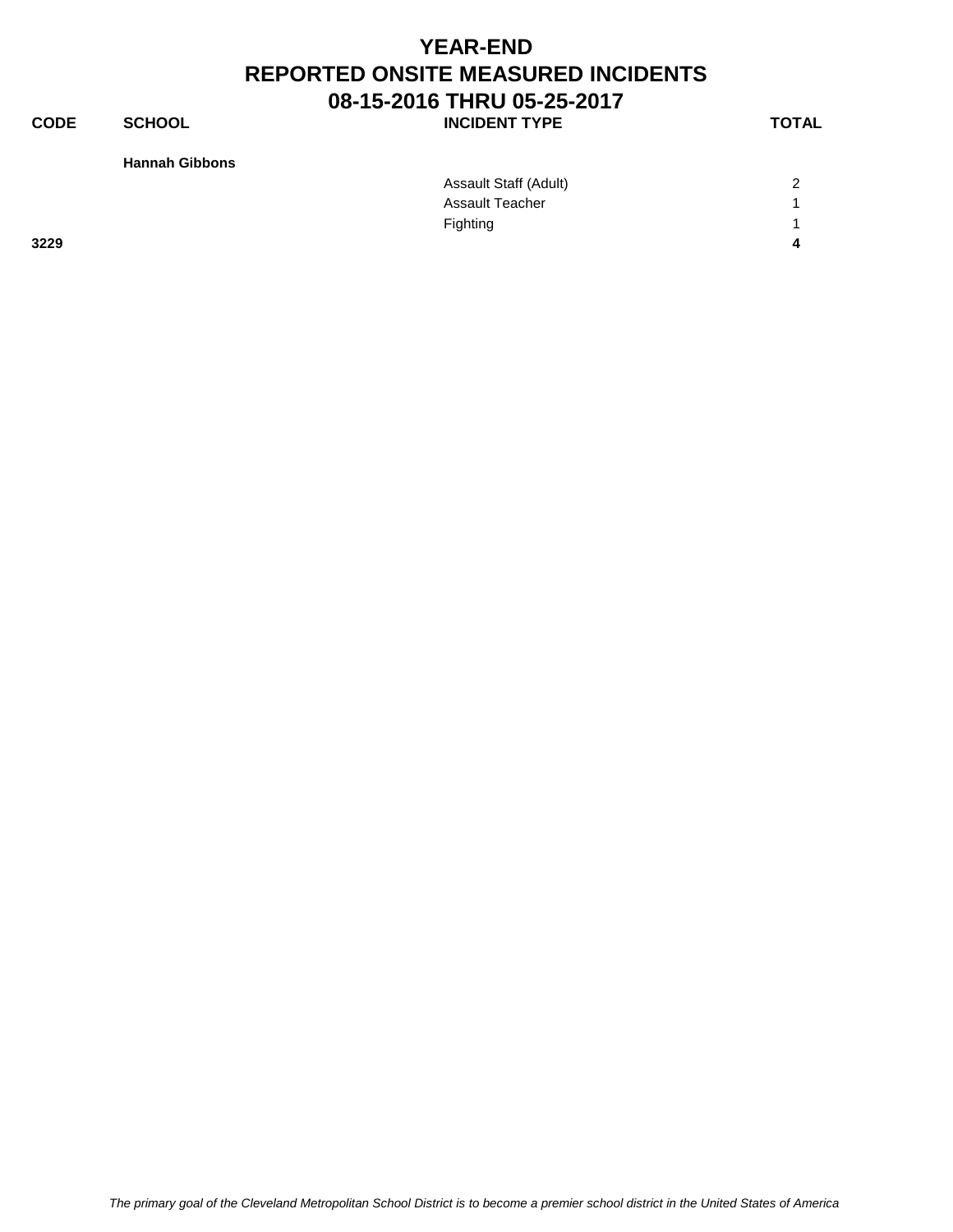#### **YEAR-END REPORTED ONSITE MEASURED INCIDENTS 08-15-2016 THRU 05-25-2017 CODE SCHOOL SCHOOL INCIDENT TYPE TOTAL**

**Harvey Rice**

| Assault Staff (Adult)                |   |
|--------------------------------------|---|
| Assault Student                      | 2 |
| Possession of Other Dangerous Weapon |   |
|                                      |   |

**3240 4**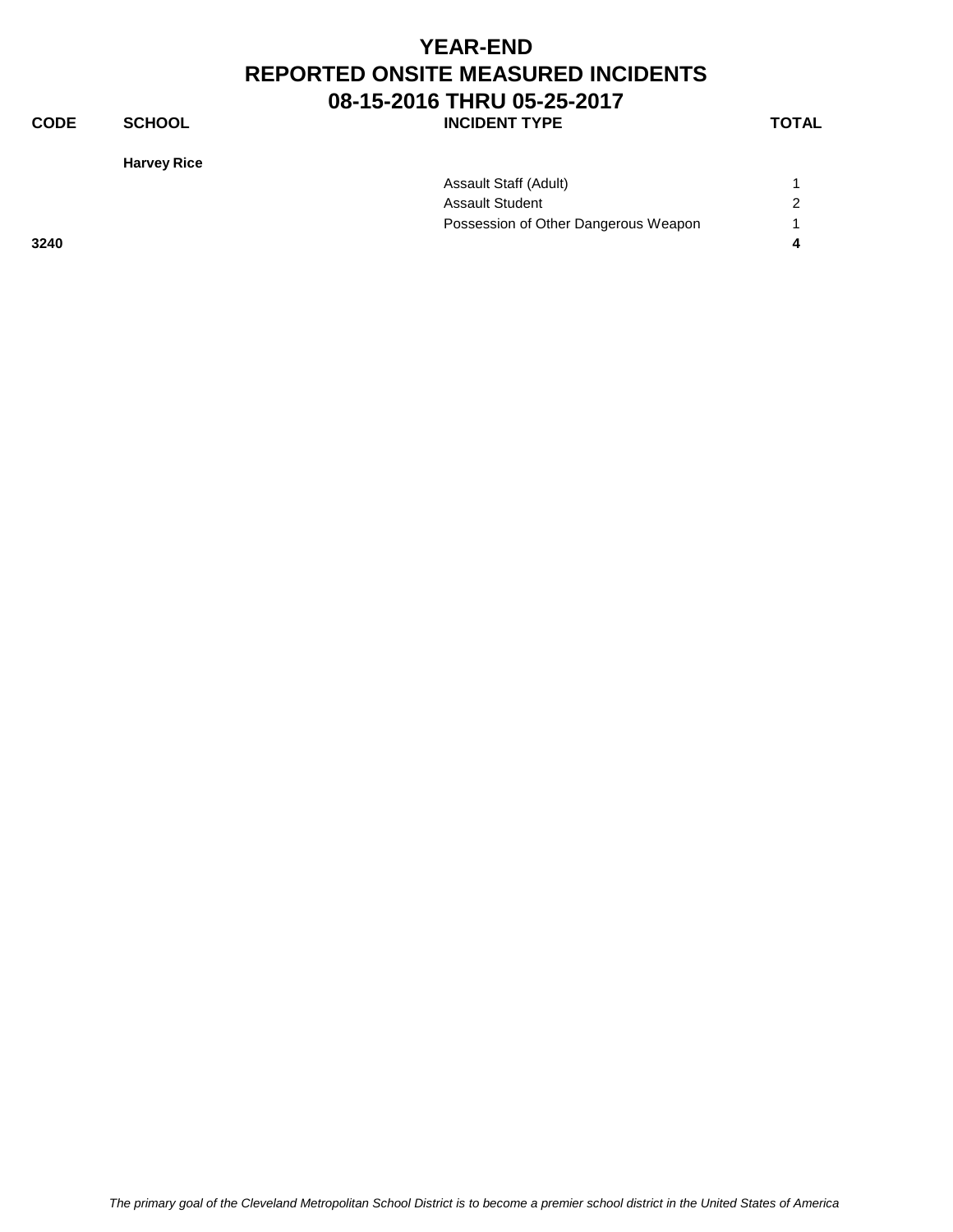**CODE SCHOOL SCHOOL INCIDENT TYPE TOTAL** 

**Iowa-Maple**

| <b>lowa-Maple</b> |                                      |               |
|-------------------|--------------------------------------|---------------|
|                   | <b>Assault Student</b>               | $\mathcal{P}$ |
|                   | <b>Other Criminal Activity</b>       |               |
|                   | Possession of Other Dangerous Weapon |               |
|                   | Theft of Private Property            |               |
|                   | Vandalism Private Property           |               |
|                   | Vandalism School Property            |               |
| 3270              |                                      |               |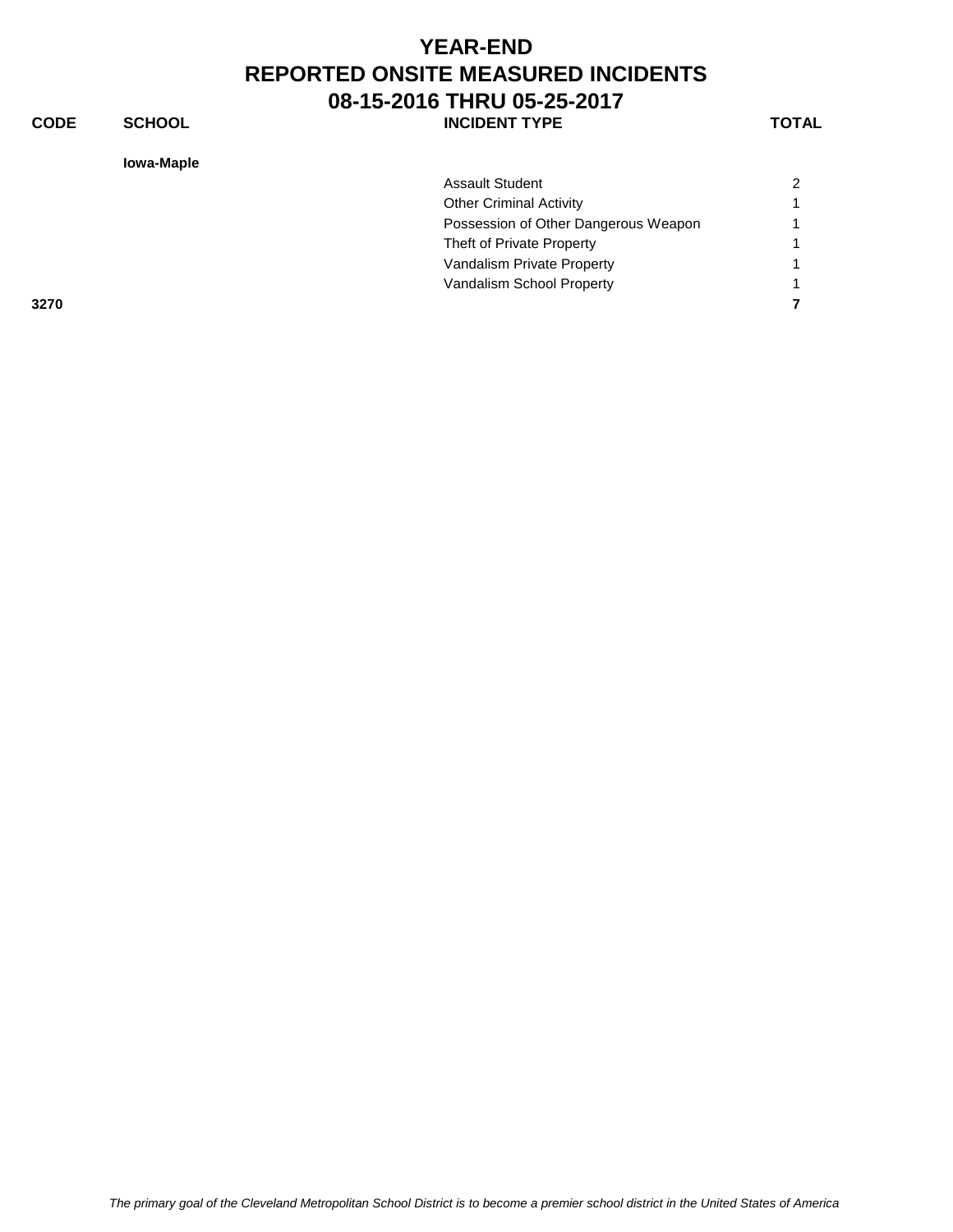**CODE SCHOOL SCHOOL** INCIDENT TYPE TOTAL

|  | James Ford Rhodes |
|--|-------------------|

|      | <b>Assault Student</b>                | 9  |
|------|---------------------------------------|----|
|      | <b>Assault Teacher</b>                |    |
|      | Auto Theft                            |    |
|      | <b>Criminal Trespassing</b>           | 2  |
|      | Fighting                              |    |
|      | Harassment                            |    |
|      | Possession of Knife                   | 5  |
|      | Possession of Other Dangerous Weapon  | 2  |
|      | Possession/Use of Alcohol             |    |
|      | Possession/Use of Scheduled Narcotics | 14 |
|      | Sexual Imposition                     |    |
|      | Theft of Private Property             | 6  |
|      | Vandalism Private Property            |    |
|      | Vandalism School Property             |    |
| 5273 |                                       | 52 |
|      |                                       |    |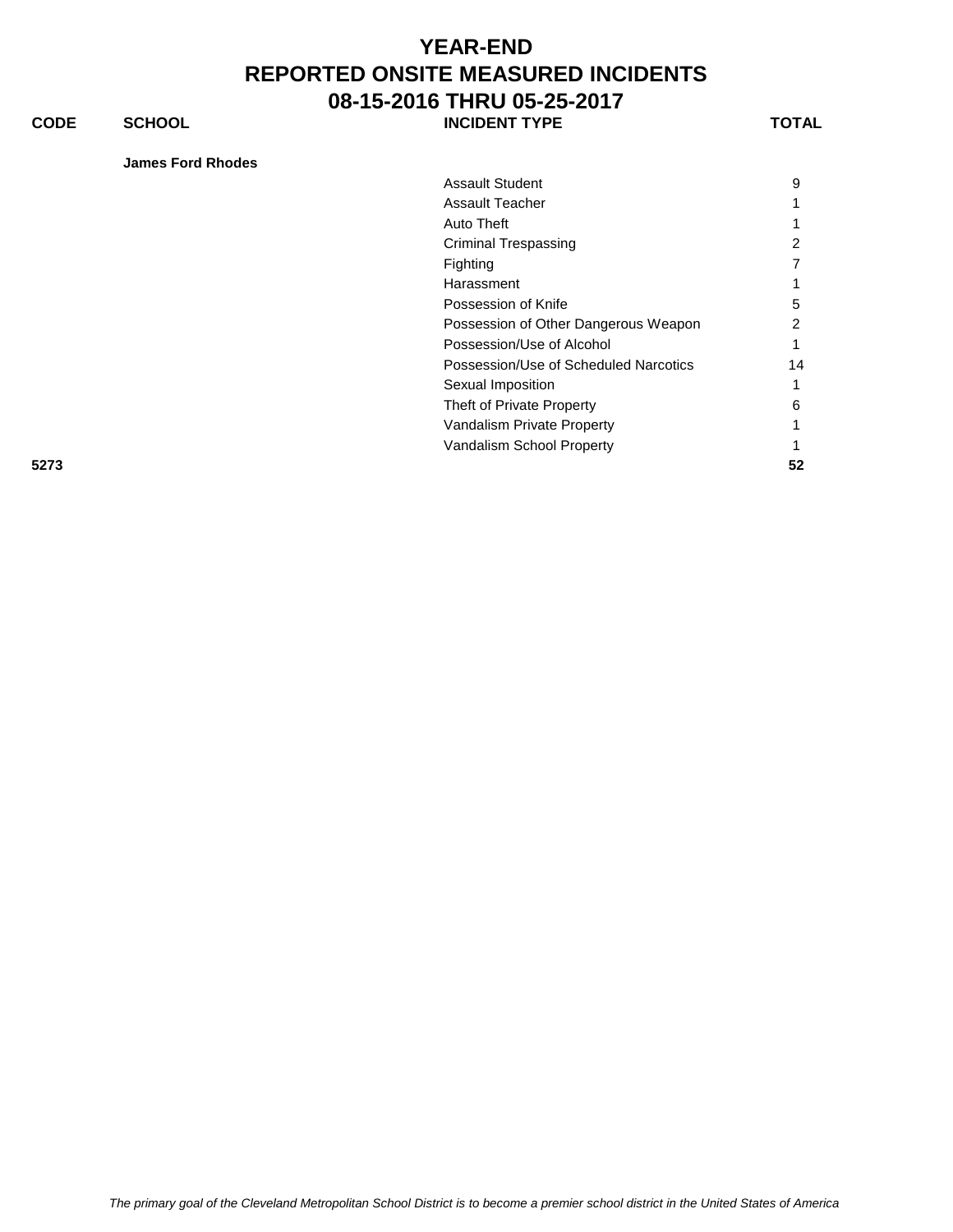**CODE SCHOOL SCHOOL INCIDENT TYPE TOTAL** 

**Jane Addams**

| Jane Addams |                                      |    |
|-------------|--------------------------------------|----|
|             | Arson                                |    |
|             | Assault CMSD Police Officer          |    |
|             | <b>Assault Student</b>               | 3  |
|             | <b>Assault Teacher</b>               | 3  |
|             | Fighting                             | 5  |
|             | Harassment                           |    |
|             | <b>Other Serious Incident</b>        | 3  |
|             | Possession of Knife                  |    |
|             | Possession of Other Dangerous Weapon |    |
|             | Sexual Harassment                    |    |
| 6275        |                                      | 20 |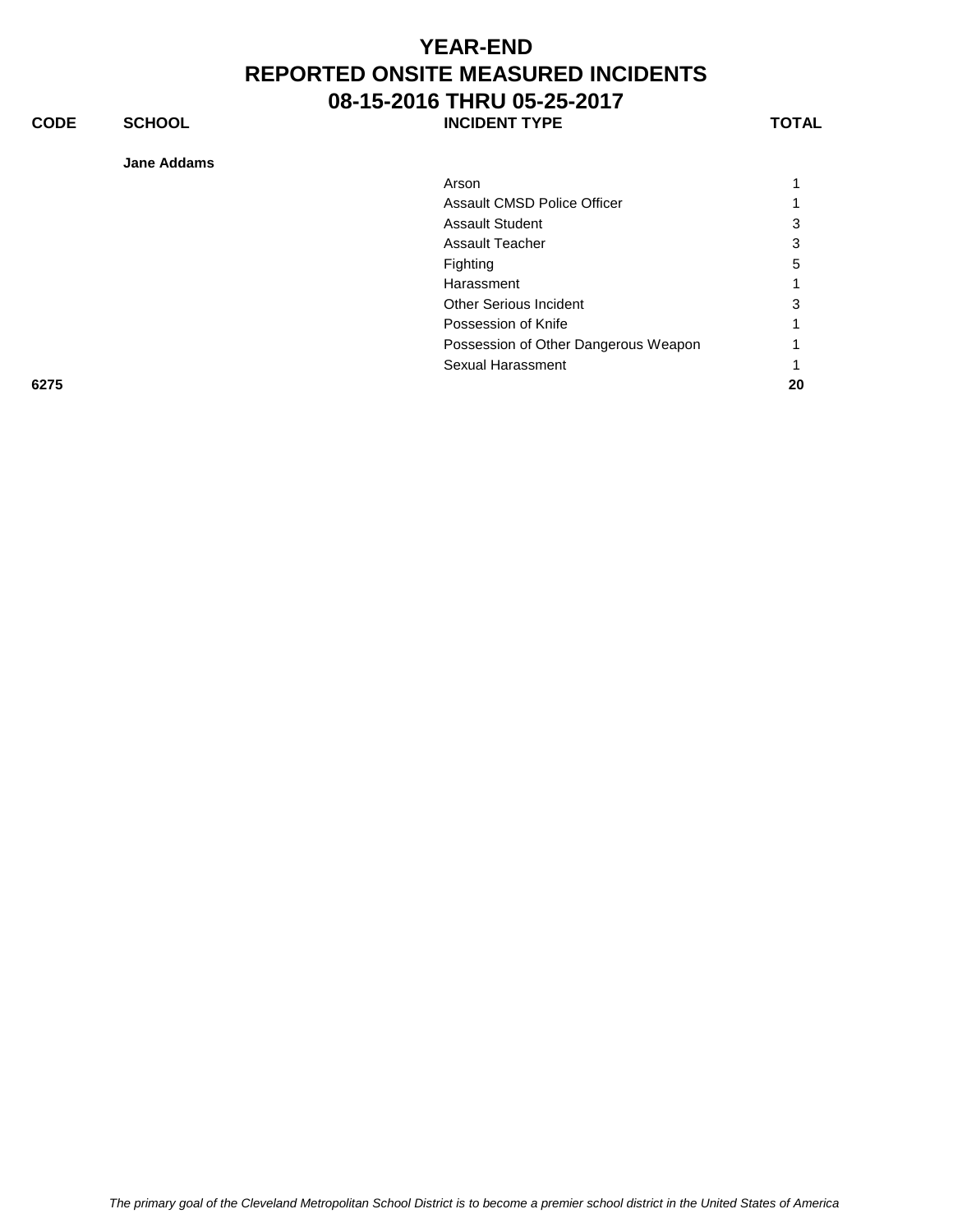**CODE SCHOOL SCHOOL INCIDENT TYPE TOTAL** 

**John Adams**

| JUIIII AUdIIIS |                                       |    |
|----------------|---------------------------------------|----|
|                | Arson                                 |    |
|                | <b>Assault Security Officer</b>       |    |
|                | Assault Staff (Adult)                 |    |
|                | <b>Assault Student</b>                |    |
|                | <b>Assault Teacher</b>                |    |
|                | Fighting                              | 3  |
|                | Menacing                              |    |
|                | <b>Other Criminal Activity</b>        |    |
|                | Possession of Knife                   | 2  |
|                | Possession/Use of Scheduled Narcotics | 4  |
|                | Sexual Harassment                     |    |
|                | Theft of Private Property             | 2  |
|                | Vandalism School Property             |    |
| 5276           |                                       | 26 |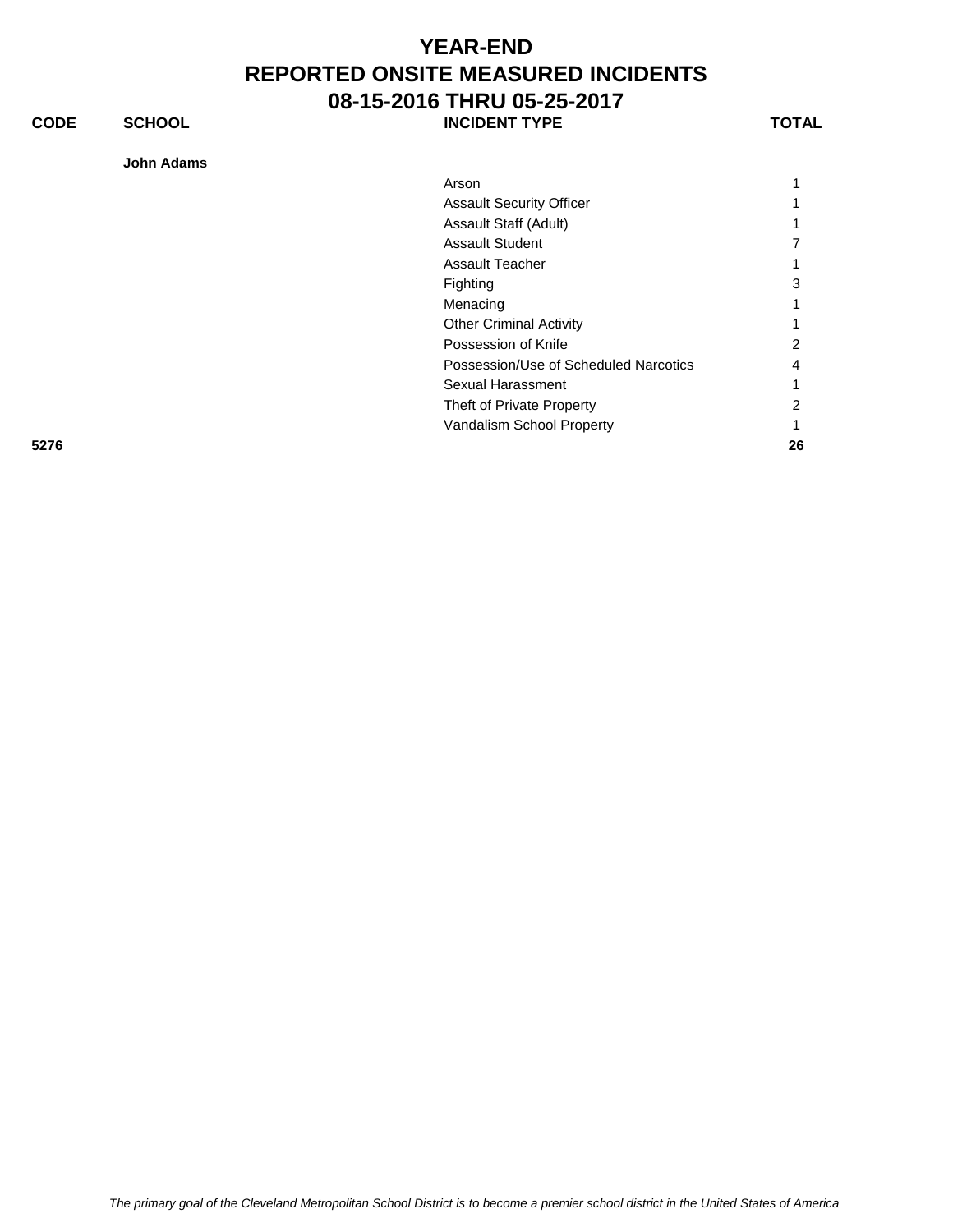**CODE SCHOOL SCHOOL INCIDENT TYPE TOTAL** 

**John F Kennedy**

| Arson                     |   |
|---------------------------|---|
| Auto Theft                | 4 |
| Fighting                  |   |
| Possession of Firearm     | 4 |
| Theft of CMSD Property    | 3 |
| Theft of Private Property |   |
|                           | 8 |
|                           |   |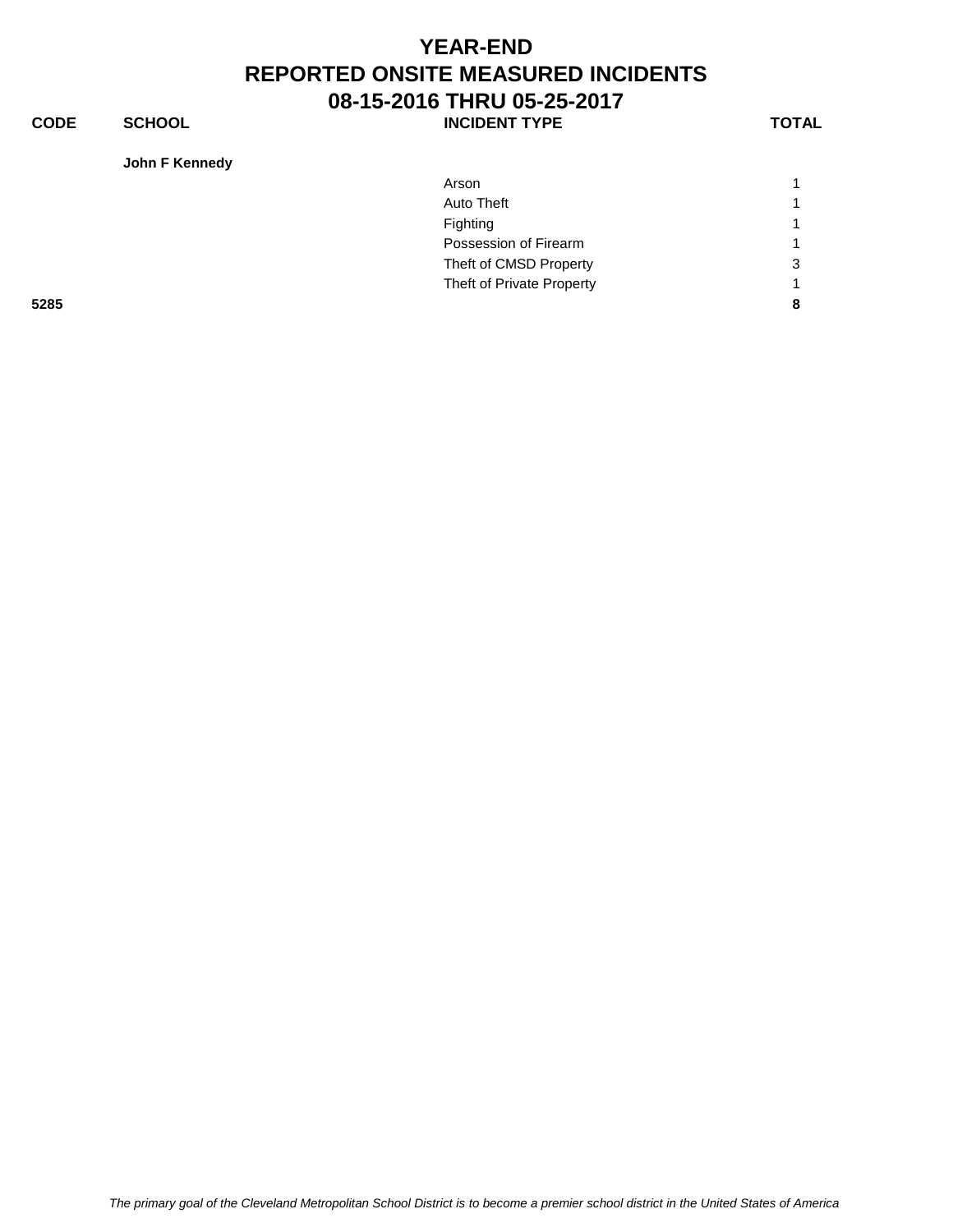**CODE SCHOOL SCHOOL INCIDENT TYPE TOTAL** 

**John Hay**

Criminal Trespassing 1

**5284 1**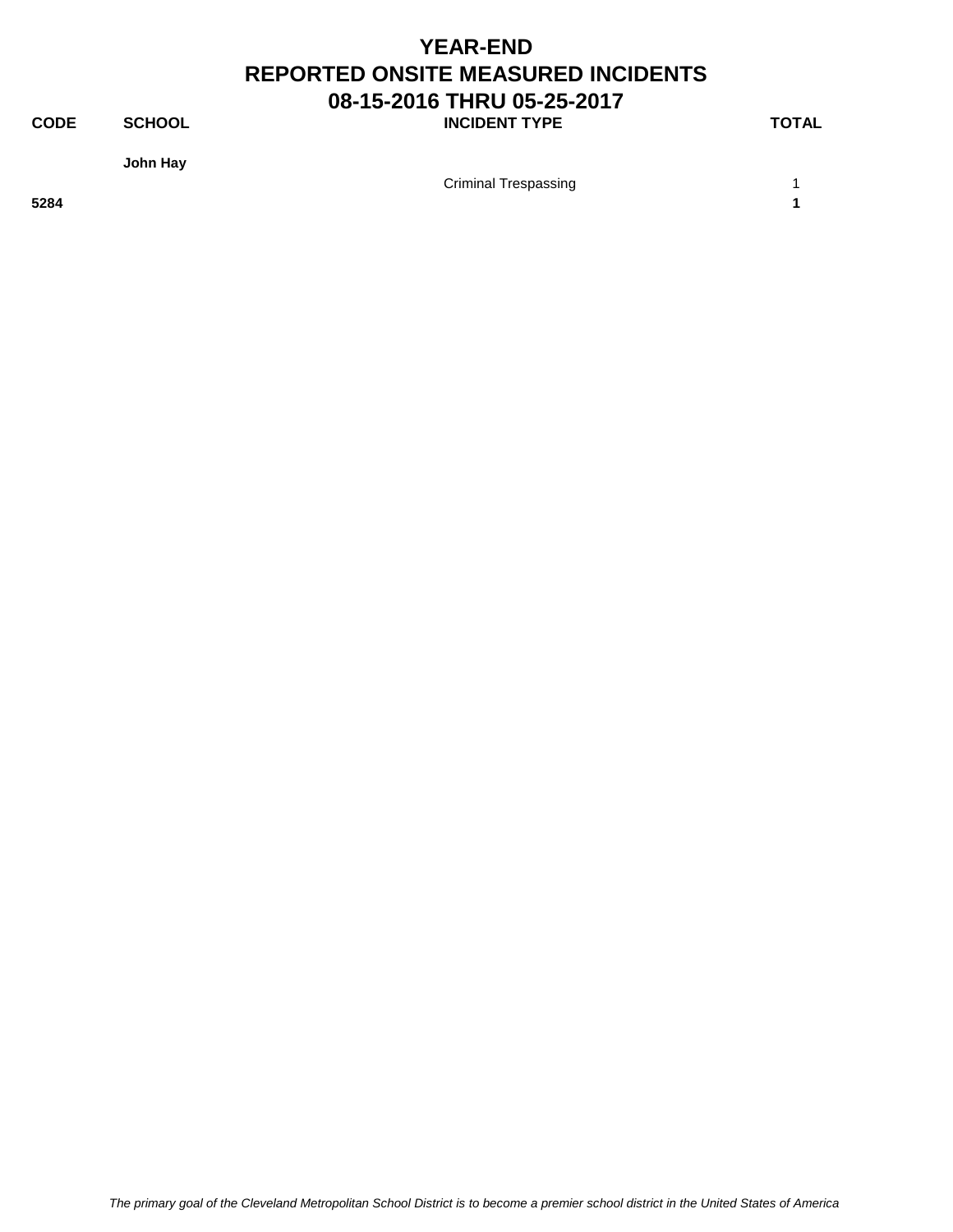#### **CODE SCHOOL SCHOOL** INCIDENT TYPE TOTAL

**John Hay School of Architecture & Design**

|      |  | Possession of Other Dangerous Weapon |  |
|------|--|--------------------------------------|--|
|      |  | Rape                                 |  |
| 5692 |  |                                      |  |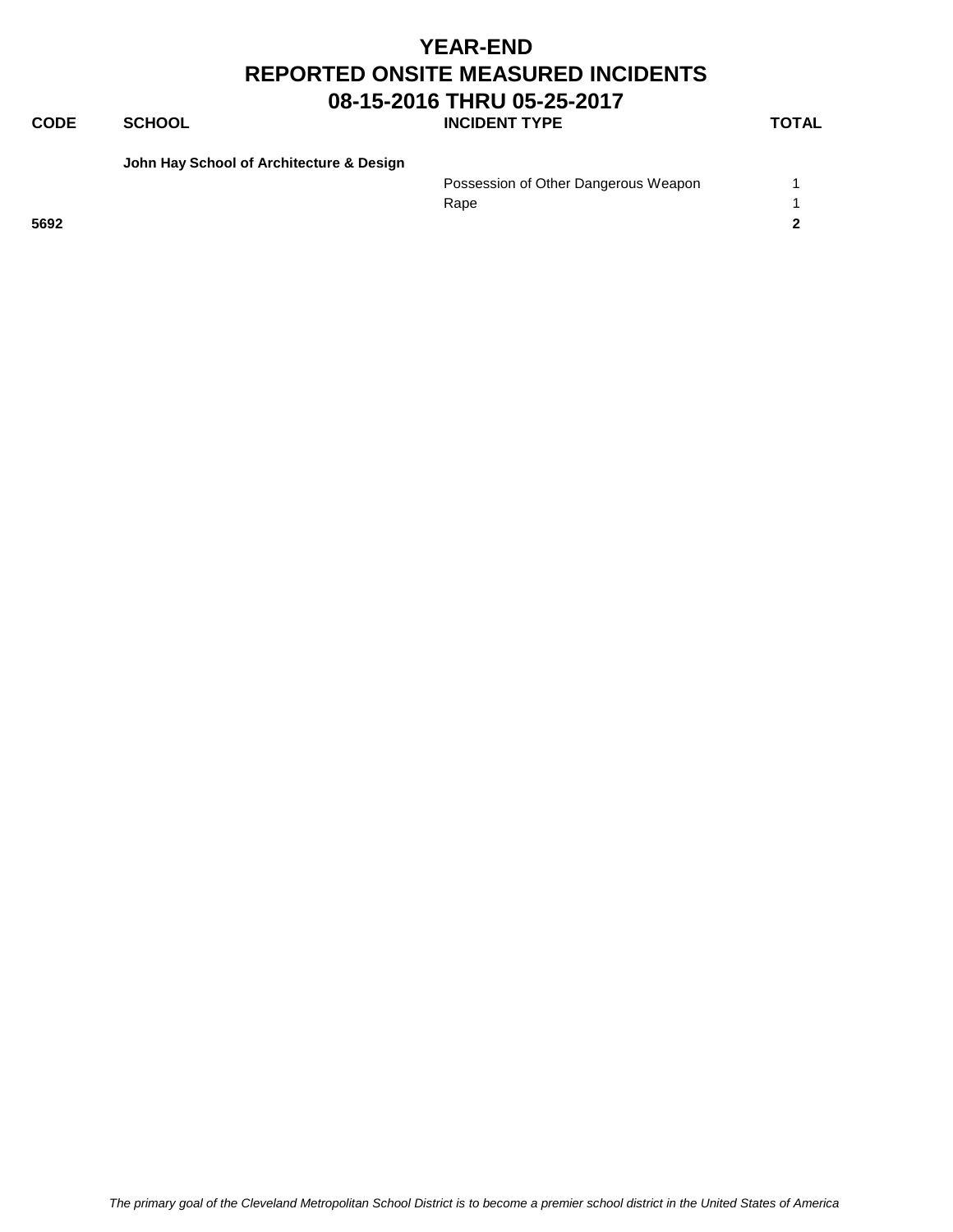#### **CODE SCHOOL SCHOOL** INCIDENT TYPE TOTAL

|  |  |  |  |  |  | John Hay School of Science & Medicine |
|--|--|--|--|--|--|---------------------------------------|
|--|--|--|--|--|--|---------------------------------------|

|      | <b>Assault Student</b>                |   |
|------|---------------------------------------|---|
|      | Assault Teacher                       |   |
|      | Fighting                              |   |
|      | Harassment                            |   |
|      | <b>Other Serious Incident</b>         |   |
|      | Possession of Other Dangerous Weapon  |   |
|      | Possession/Use of Scheduled Narcotics |   |
|      | Rape                                  |   |
|      | Sexual Imposition                     |   |
| 5691 |                                       | 9 |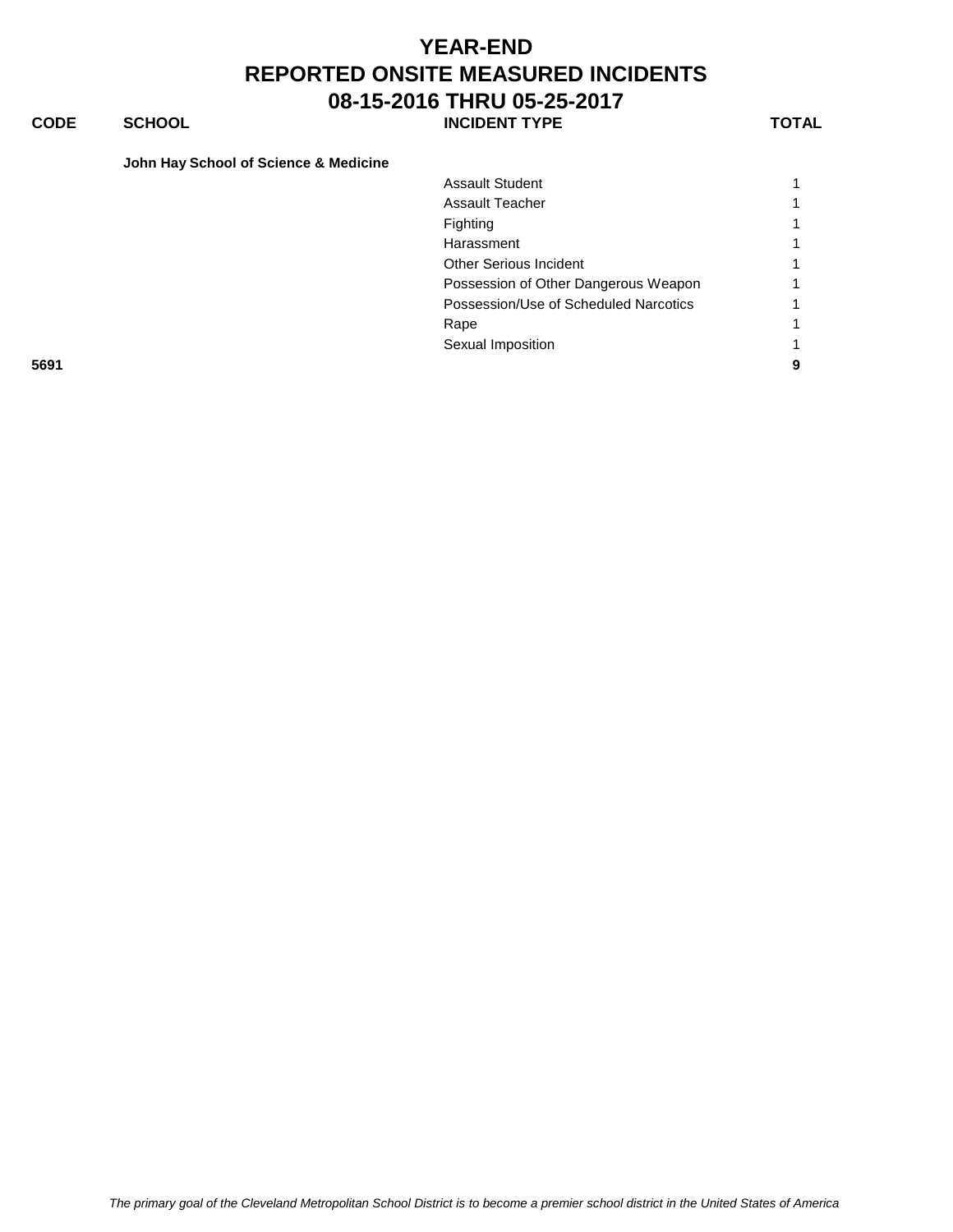**CODE SCHOOL SCHOOL INCIDENT TYPE TOTAL** 

**John Marshall**

| <b>John Marshall</b> |                                |    |
|----------------------|--------------------------------|----|
|                      | <b>Assault Student</b>         | 3  |
|                      | <b>Assault Teacher</b>         |    |
|                      | Fighting                       | 3  |
|                      | <b>Other Criminal Activity</b> |    |
|                      | <b>Other Serious Incident</b>  | 1  |
|                      | Possession of Knife            |    |
| 5292                 |                                | 10 |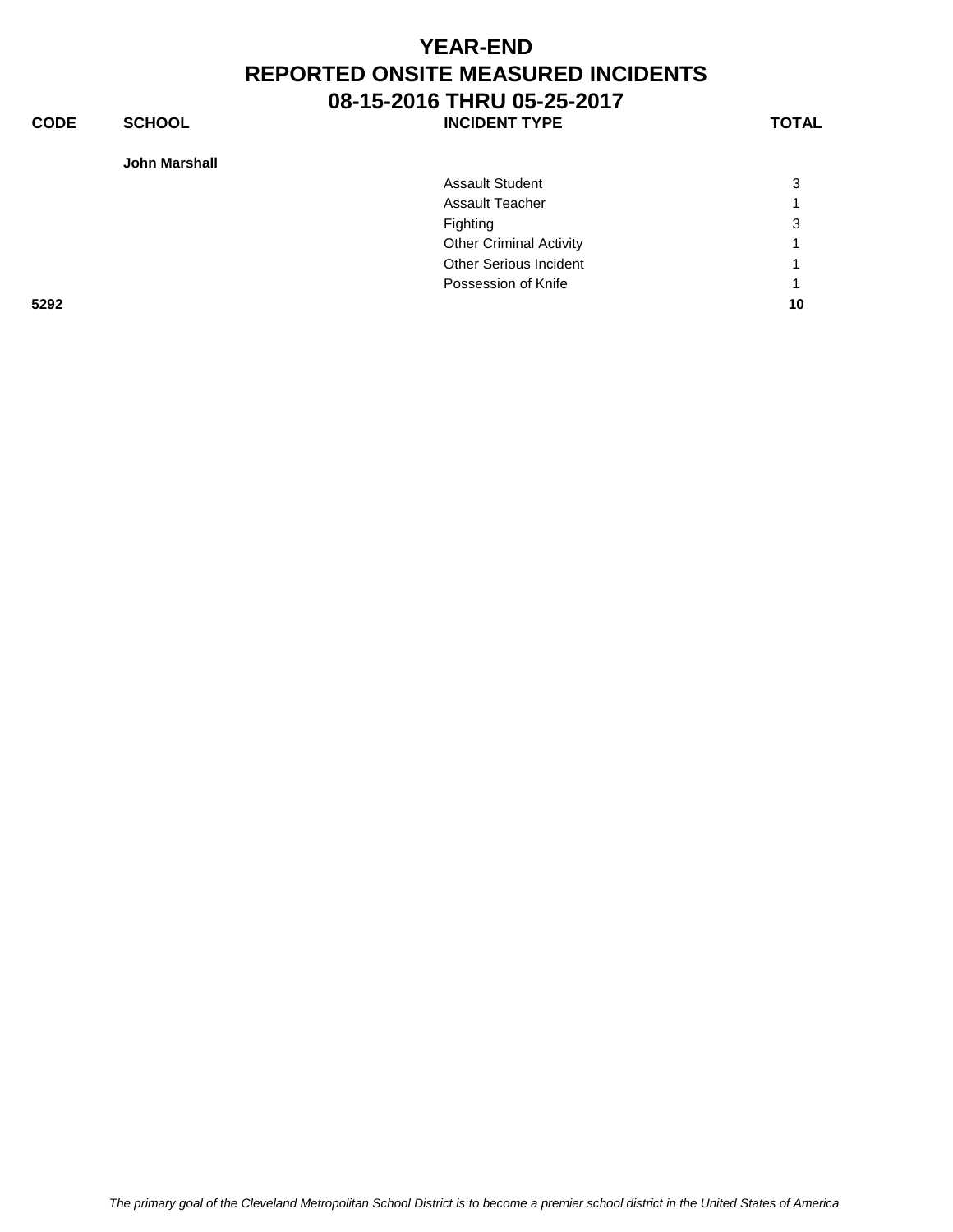**CODE SCHOOL SCHOOL INCIDENT TYPE TOTAL** 

#### **John Marshall School of Business**

|      | <b>Assault Student</b>                |   |
|------|---------------------------------------|---|
|      | <b>Assault Teacher</b>                |   |
|      | <b>Other Criminal Activity</b>        |   |
|      | <b>Other Serious Incident</b>         |   |
|      | Possession of Knife                   | ົ |
|      | Possession/Use of Scheduled Narcotics |   |
|      | Public Indecency                      |   |
| 5300 |                                       |   |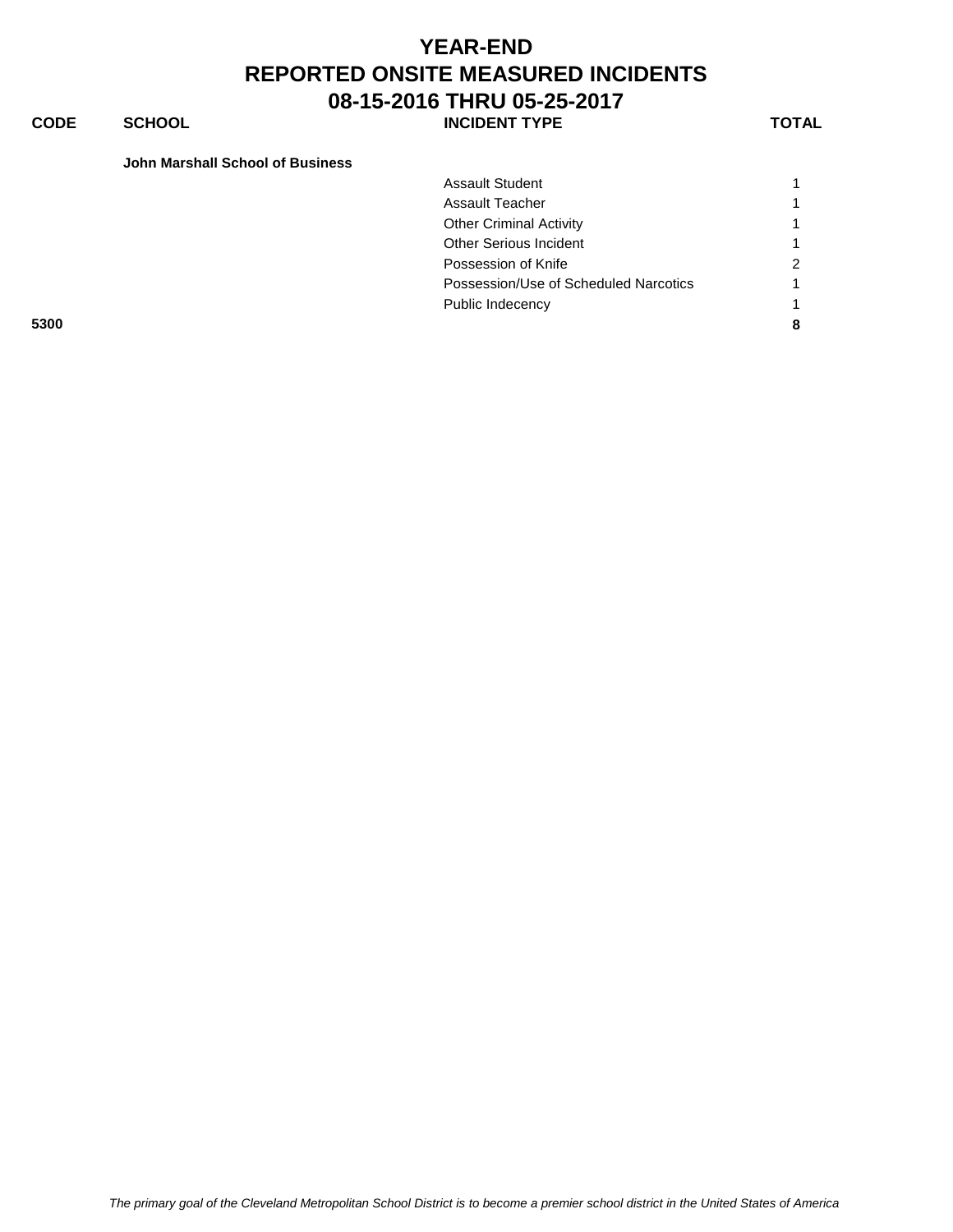#### **CODE SCHOOL SCHOOL** INCIDENT TYPE TOTAL

|  | John Marshall School of Engineering |  |
|--|-------------------------------------|--|
|  |                                     |  |

|      | Assault Staff (Adult)                 |    |
|------|---------------------------------------|----|
|      | <b>Assault Student</b>                |    |
|      | <b>Other Serious Incident</b>         |    |
|      | Possession of Knife                   |    |
|      | Possession/Use of Scheduled Narcotics |    |
|      | Rape                                  |    |
|      | Sexual Imposition                     |    |
|      | Theft of Private Property             |    |
|      | Vandalism School Property             |    |
| 5298 |                                       | 11 |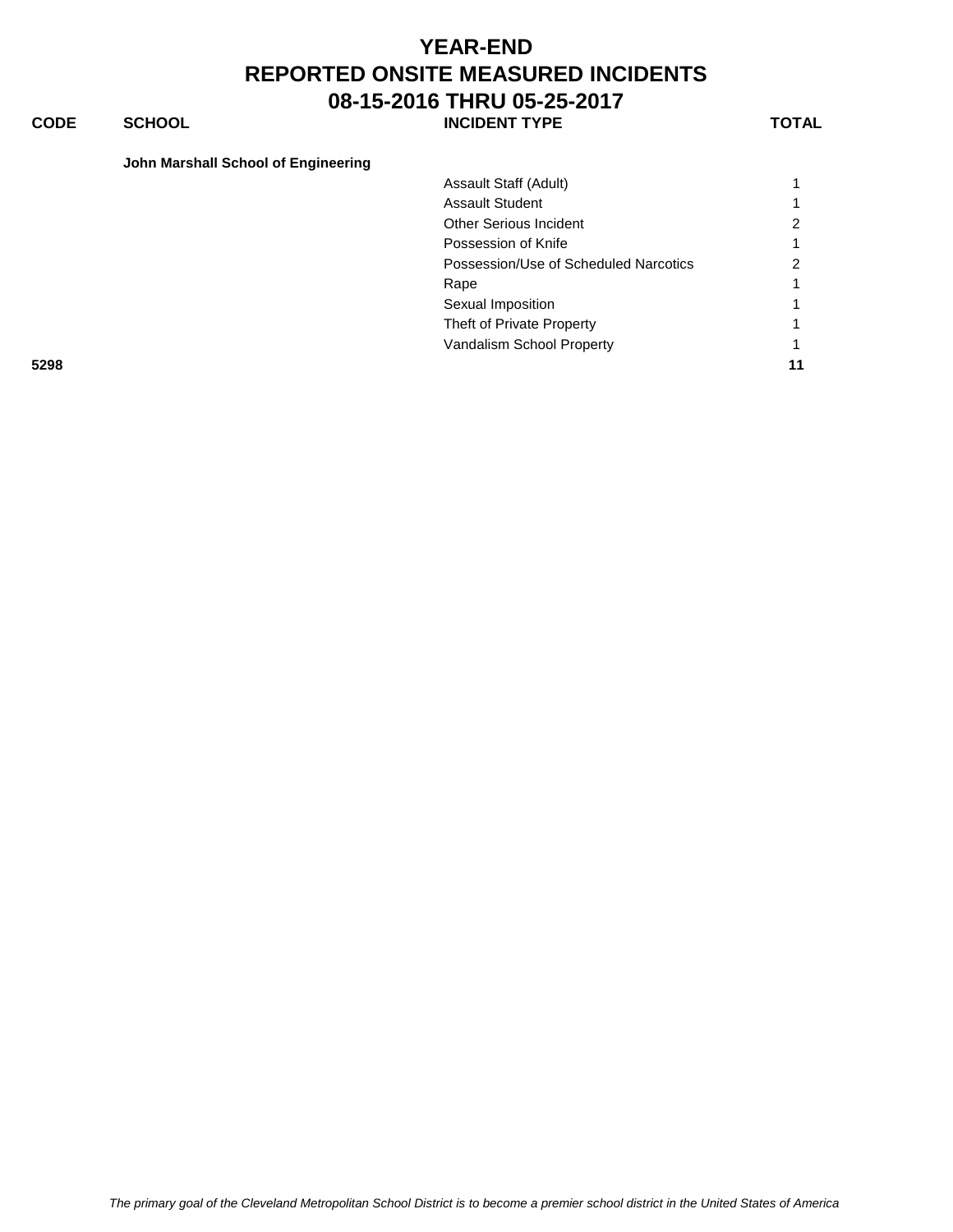#### **YEAR-END REPORTED ONSITE MEASURED INCIDENTS 08-15-2016 THRU 05-25-2017 CODE SCHOOL SCHOOL INCIDENT TYPE TOTAL**

| John Marshall School of Information |                                       |                |
|-------------------------------------|---------------------------------------|----------------|
|                                     | Assault Staff (Adult)                 | 2              |
|                                     | Fighting                              | 4              |
|                                     | Harassment                            |                |
|                                     | Possession/Use of Scheduled Narcotics | $\overline{c}$ |
|                                     | Theft of Private Property             |                |
| 5299                                |                                       |                |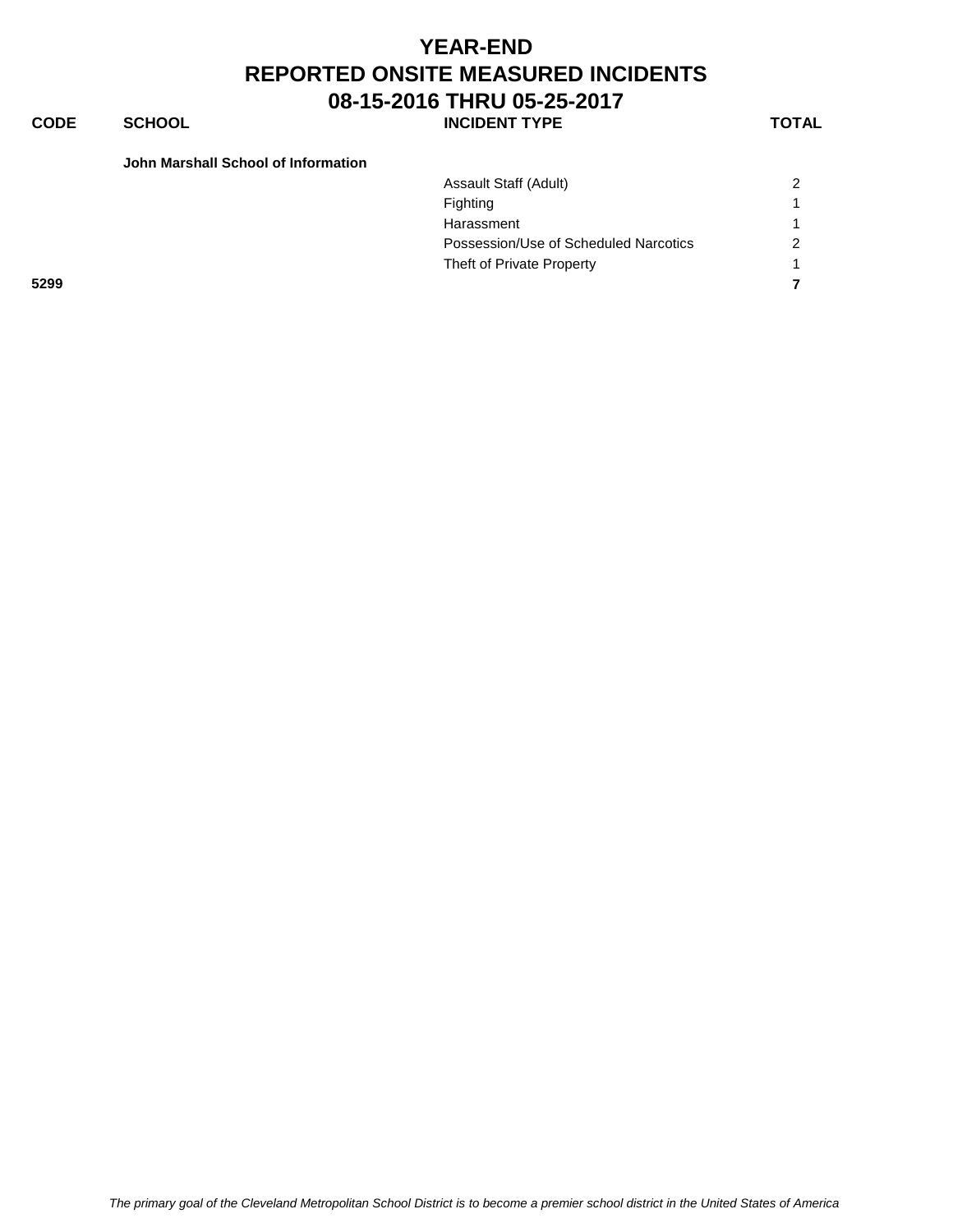**CODE SCHOOL SCHOOL** INCIDENT TYPE TOTAL

| Joseph M Gallagher |  |  |  |
|--------------------|--|--|--|
|                    |  |  |  |

|      | Assault Staff (Adult)                | 5              |
|------|--------------------------------------|----------------|
|      | <b>Assault Student</b>               | 17             |
|      | Assault Teacher                      | $\overline{4}$ |
|      | Fighting                             | 4              |
|      | Menacing                             | 3              |
|      | Other Serious Incident               | 2              |
|      | Possession of Other Dangerous Weapon |                |
|      | Public Indecency                     |                |
|      | Sexual Harassment                    | 2              |
|      | Sexual Imposition                    | 2              |
|      | Vandalism Private Property           | $\overline{4}$ |
|      | Vandalism School Property            | 2              |
| 4279 |                                      | 47             |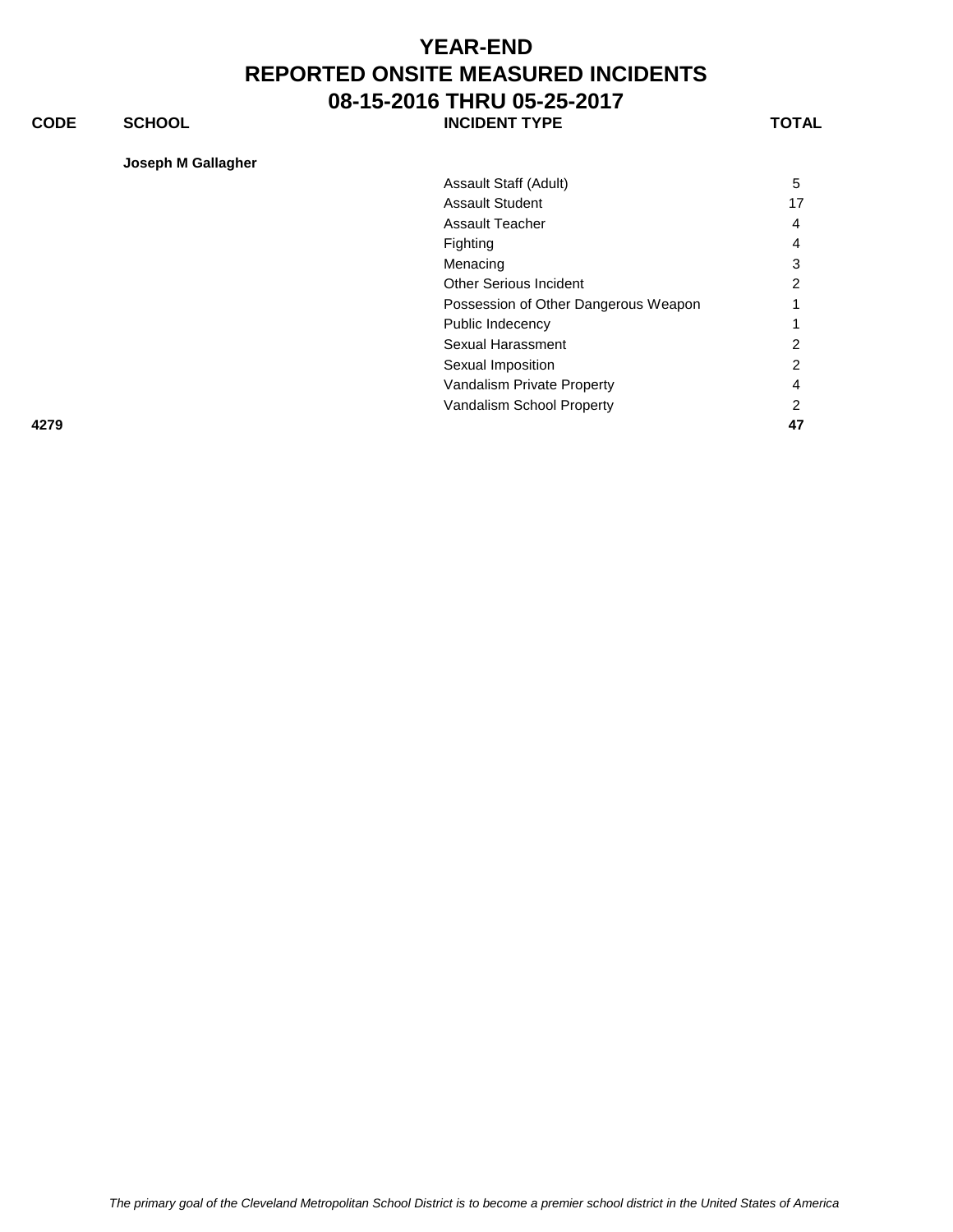**CODE SCHOOL SCHOOL INCIDENT TYPE TOTAL** 

**Kenneth W Clement**

|      | <b>Assault Student</b>          | 3 |
|------|---------------------------------|---|
|      | Fighting                        | 1 |
|      | <b>Gross Sexual Imposition</b>  | 1 |
|      | Possession of Knife             | 1 |
|      | Theft of CMSD Computer Property |   |
| 6297 |                                 |   |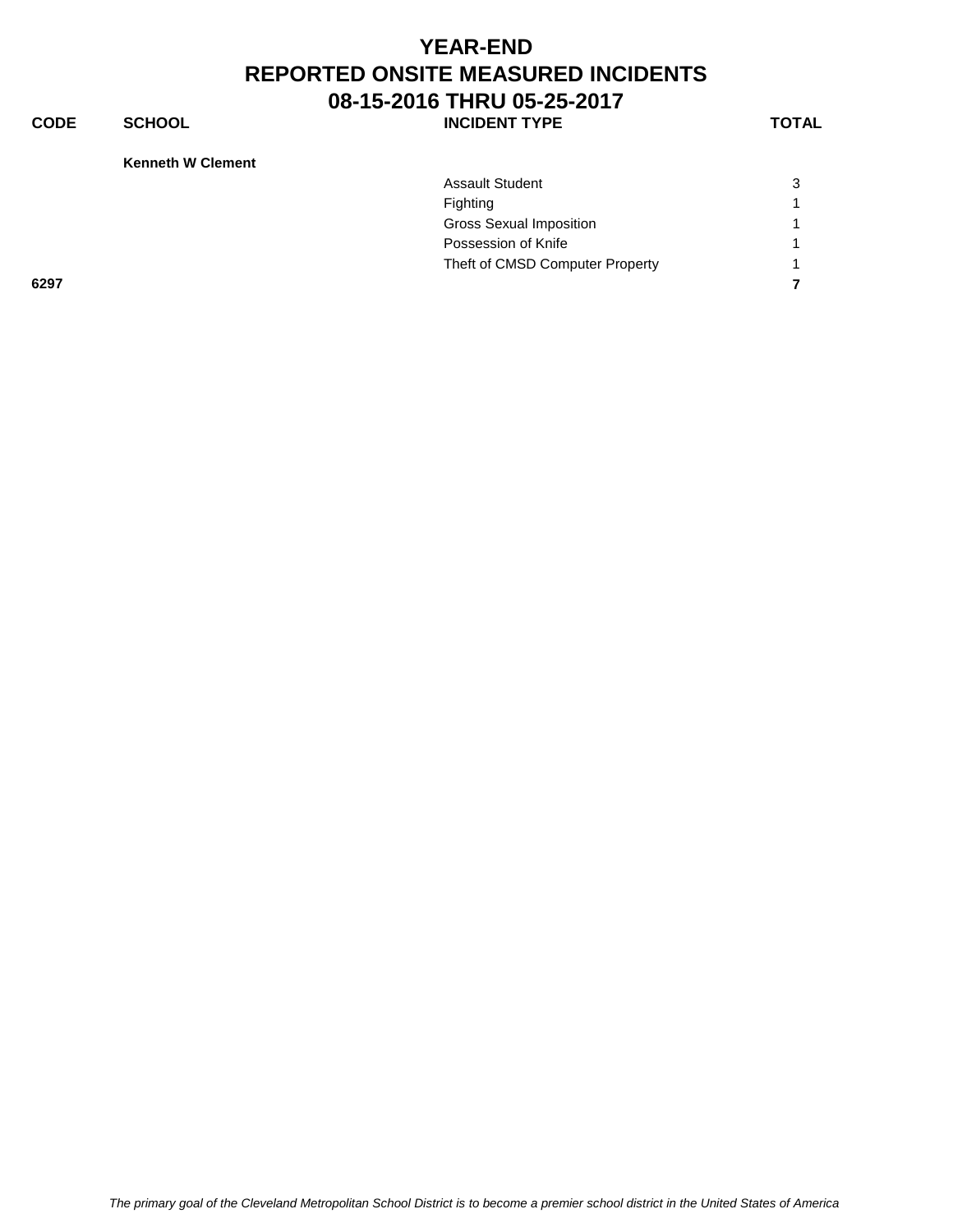**CODE SCHOOL SCHOOL INCIDENT TYPE TOTAL** 

**Lincoln-West**

| <b>Lincoin-west</b> |                                       |    |
|---------------------|---------------------------------------|----|
|                     | Arson                                 | 1  |
|                     | <b>Assault Security Officer</b>       |    |
|                     | Assault Staff (Adult)                 | 1  |
|                     | <b>Assault Student</b>                | 2  |
|                     | <b>Assault Teacher</b>                | 1  |
|                     | Fighting                              | 8  |
|                     | Possession of Drug Paraphernalia      |    |
|                     | Possession of Knife                   | 4  |
|                     | Possession of Other Dangerous Weapon  | 5  |
|                     | Possession/Use of Scheduled Narcotics | 9  |
|                     | Theft of CMSD Property                | 1  |
|                     | Theft of Private Property             | 5  |
|                     | Vandalism School Property             | 1  |
| 5330                |                                       | 40 |
|                     |                                       |    |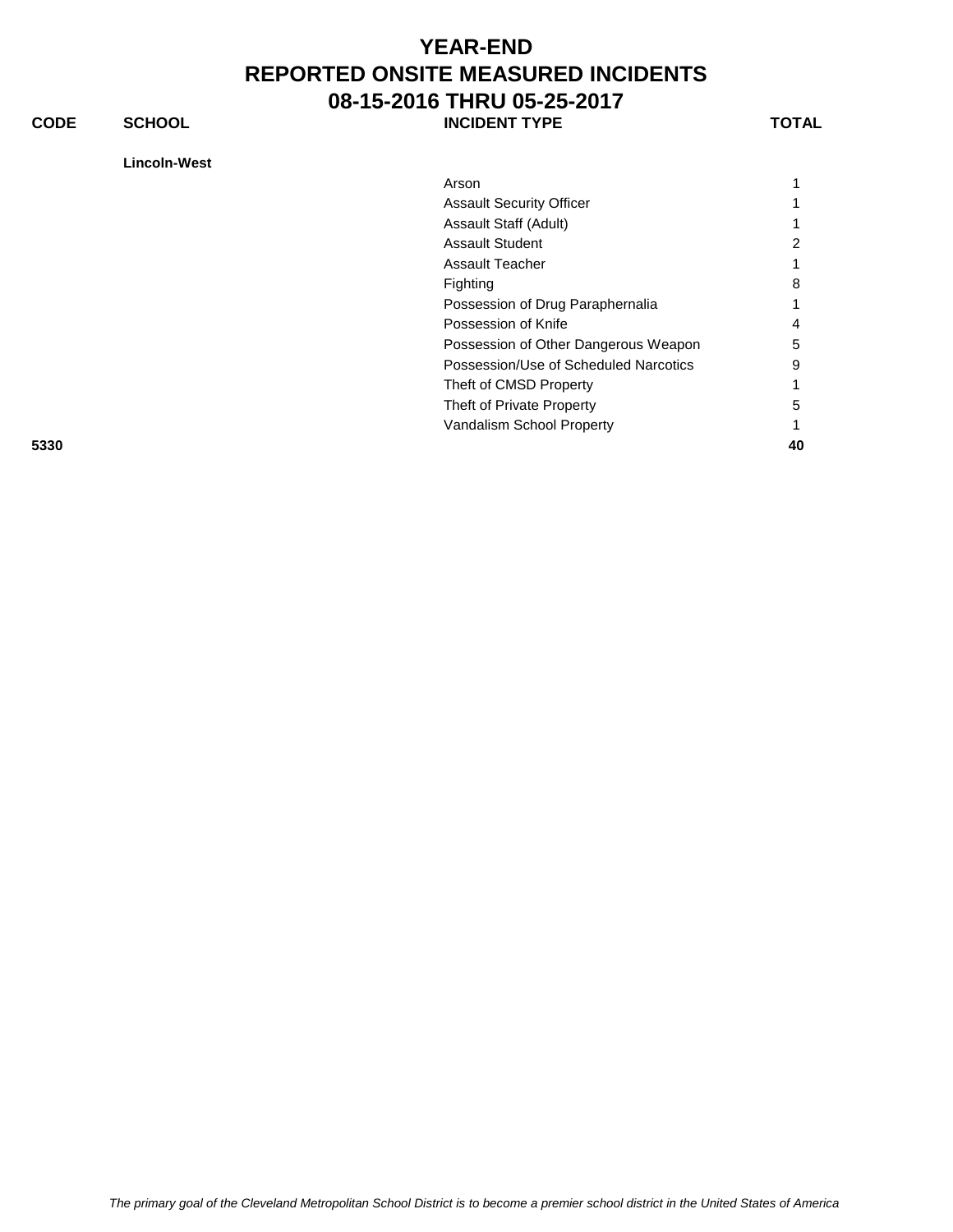**CODE SCHOOL SCHOOL INCIDENT TYPE TOTAL** 

**Lincoln-West Global Studies**

|      | Fighting                              | 4  |
|------|---------------------------------------|----|
|      | Possession of Drug Paraphernalia      |    |
|      | Possession of Knife                   |    |
|      | Possession/Use of Scheduled Narcotics |    |
|      | Sexual Harassment                     |    |
|      | Sexual Imposition                     |    |
|      | Theft of CMSD Property                |    |
|      | Theft of Private Property             |    |
|      | Vandalism School Property             |    |
| 6333 |                                       | 12 |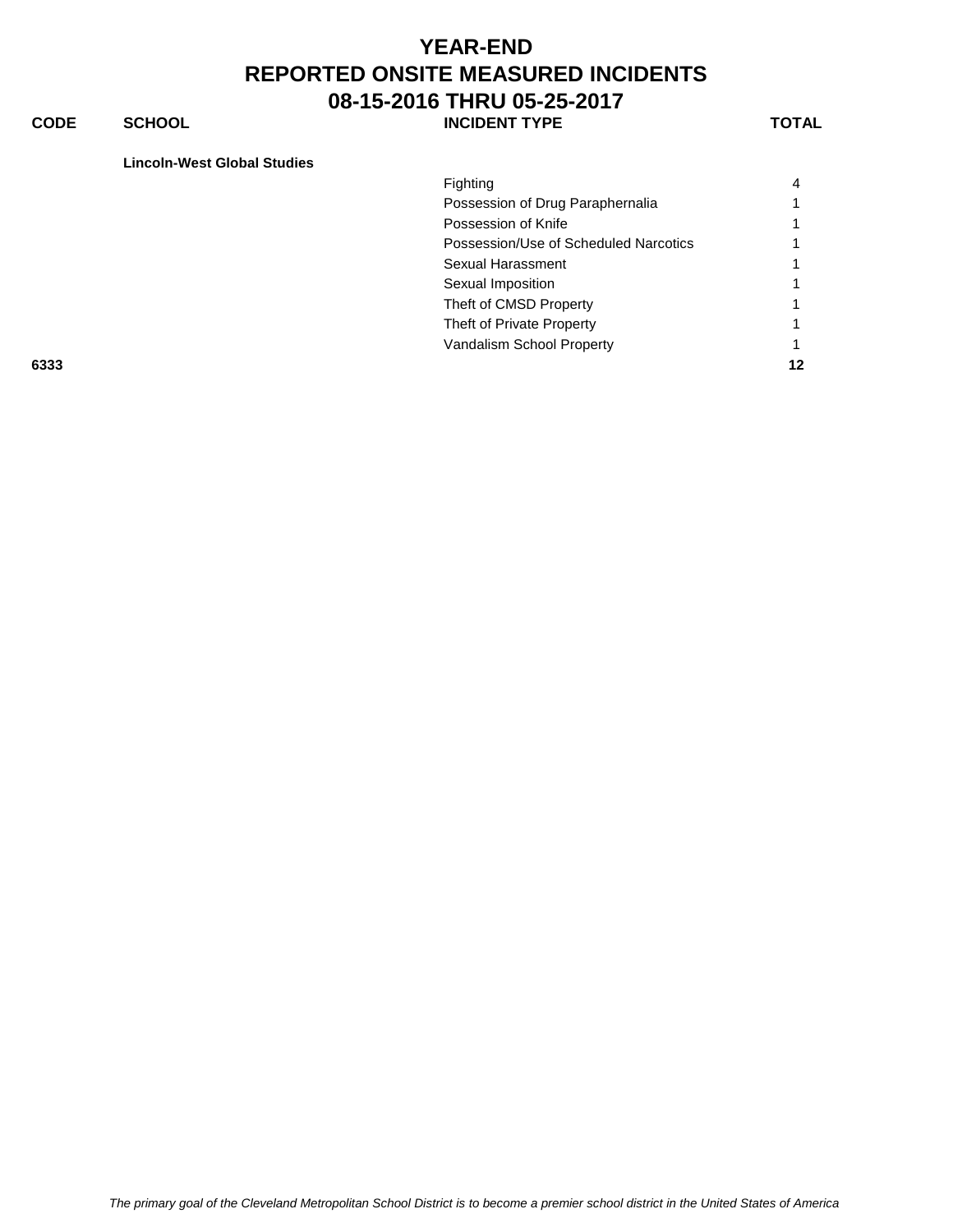**CODE SCHOOL SCHOOL INCIDENT TYPE TOTAL** 

#### **Lincoln-West Science & Health**

|      | <b>Assault Security Officer</b>       |    |
|------|---------------------------------------|----|
|      | <b>Assault Student</b>                | 4  |
|      | Fighting                              |    |
|      | Possession of Drug Paraphernalia      |    |
|      | Possession of Other Dangerous Weapon  |    |
|      | Possession/Use of Scheduled Narcotics |    |
|      | Public Indecency                      |    |
|      | Sexual Harassment                     |    |
|      | Sexual Imposition                     |    |
|      | Theft of CMSD Property                |    |
|      | Theft of Private Property             |    |
| 6334 |                                       | 16 |
|      |                                       |    |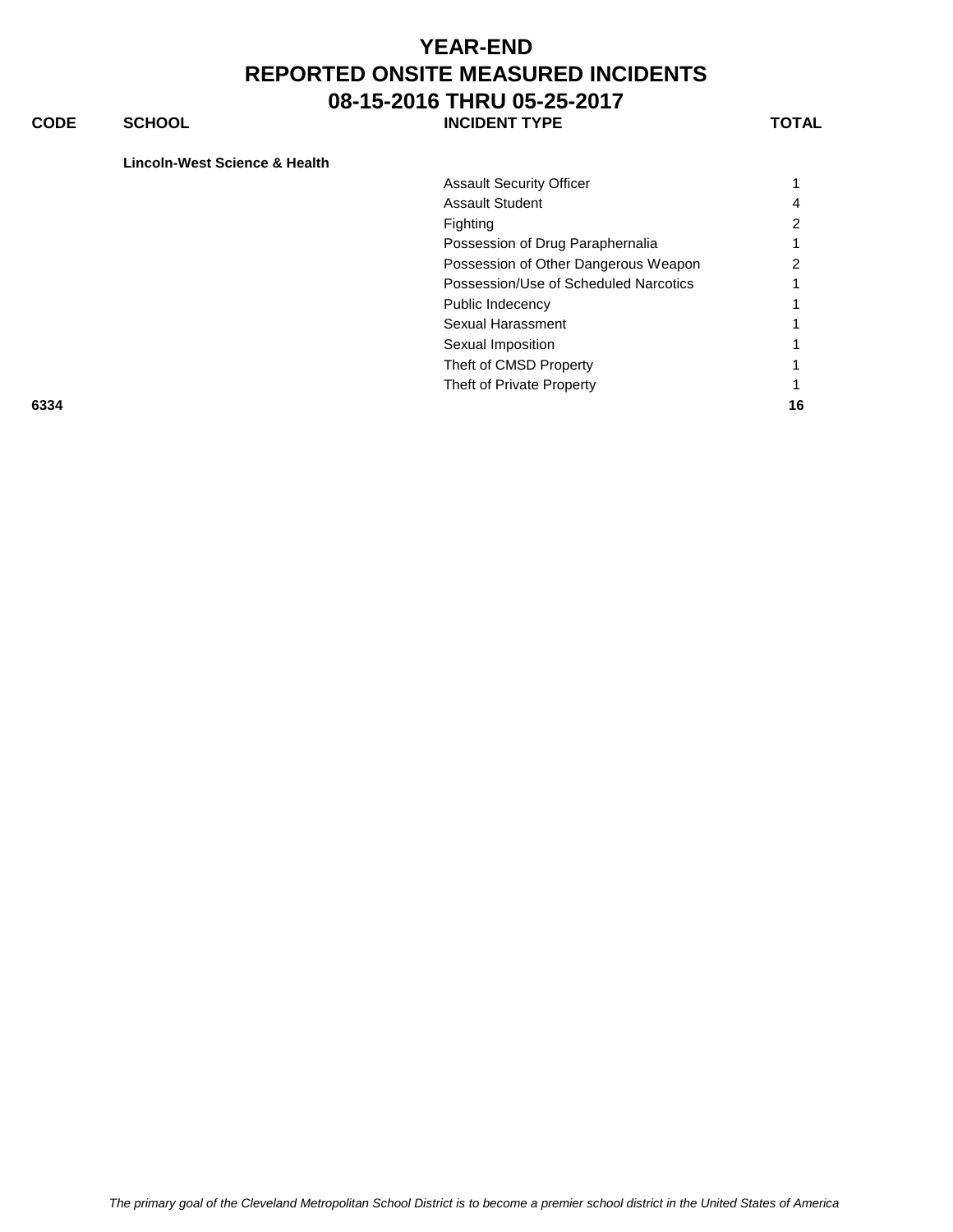**CODE SCHOOL SCHOOL INCIDENT TYPE TOTAL** 

**Louis Agassiz**

| Louis Agassiz |                               |    |
|---------------|-------------------------------|----|
|               | <b>Assault Student</b>        | 3  |
|               | <b>Assault Teacher</b>        | ົ  |
|               | Auto Theft                    |    |
|               | <b>Breaking and Entering</b>  |    |
|               | Fighting                      |    |
|               | <b>Other Serious Incident</b> |    |
|               | Sexual Harassment             |    |
|               | Vandalism School Property     |    |
| 3338          |                               | 11 |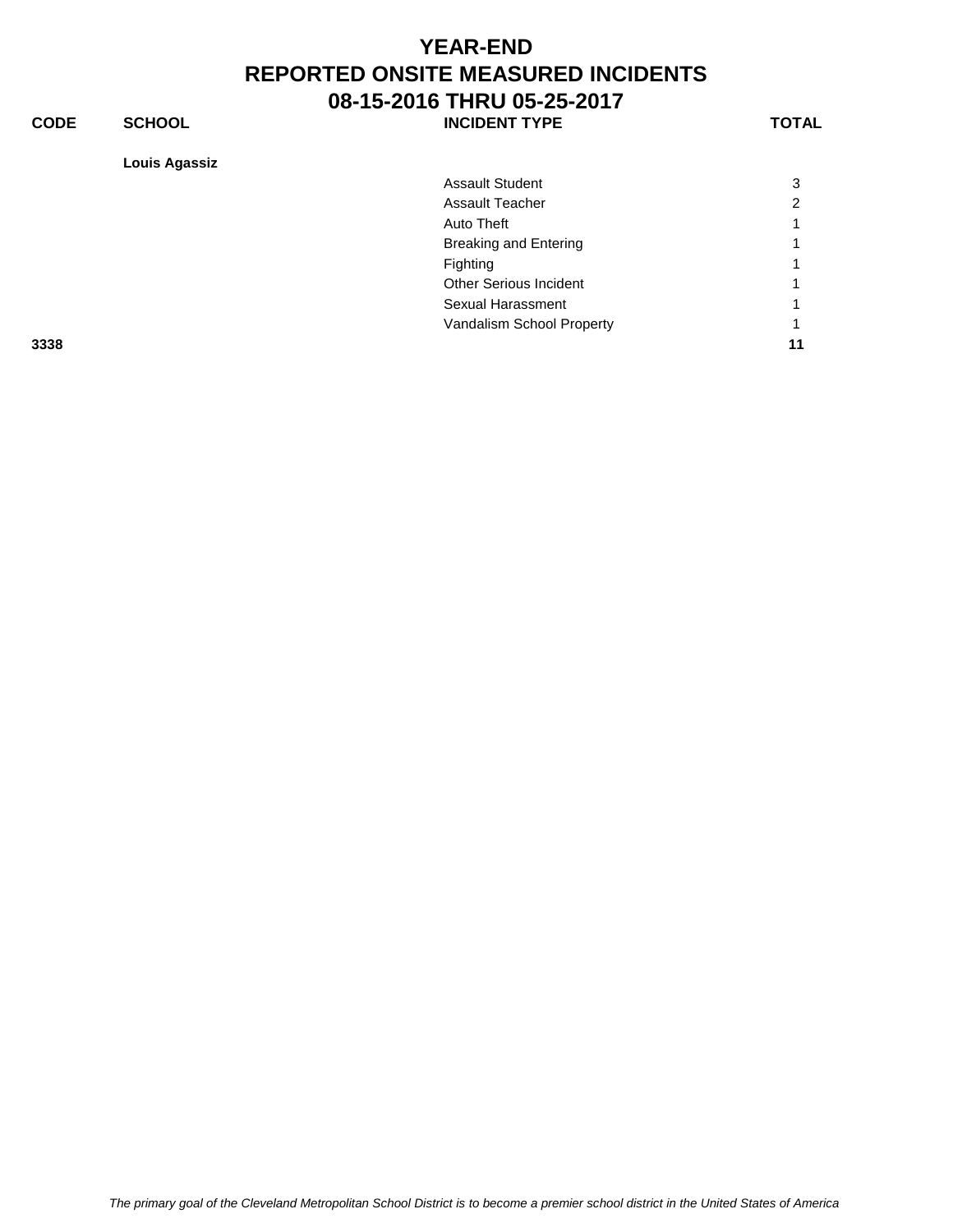**CODE SCHOOL SCHOOL INCIDENT TYPE TOTAL** 

**Louisa May Alcott**

Vandalism Private Property **1** 

**3340 1**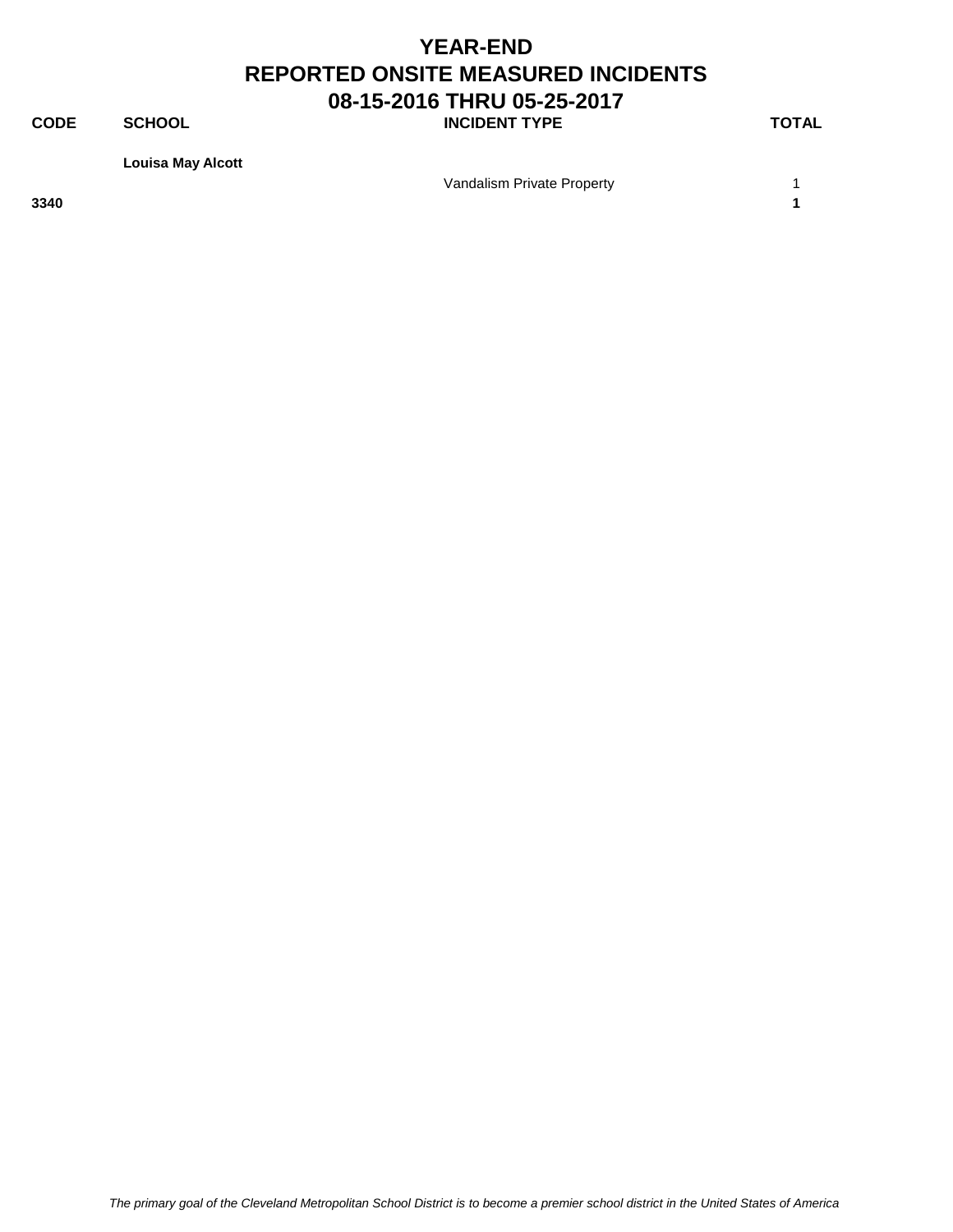**CODE SCHOOL SCHOOL INCIDENT TYPE TOTAL** 

**Luis Munoz Marin / Lincoln**

| Arson                                |    |
|--------------------------------------|----|
| <b>Assault Security Officer</b>      |    |
| Assault Staff (Adult)                | 3  |
| <b>Assault Student</b>               |    |
| <b>Assault Teacher</b>               |    |
| <b>Criminal Trespassing</b>          |    |
| Fighting                             | 2  |
| <b>Gross Sexual Imposition</b>       |    |
| Menacing                             |    |
| <b>Other Criminal Activity</b>       |    |
| <b>Other Serious Incident</b>        |    |
| Possession of Knife                  |    |
| Possession of Other Dangerous Weapon |    |
| Sexual Harassment                    | 2  |
| Sexual Imposition                    | 2  |
| Theft of CMSD Property               |    |
| Vandalism Private Property           |    |
| Vandalism School Property            | 2  |
| 4328                                 | 36 |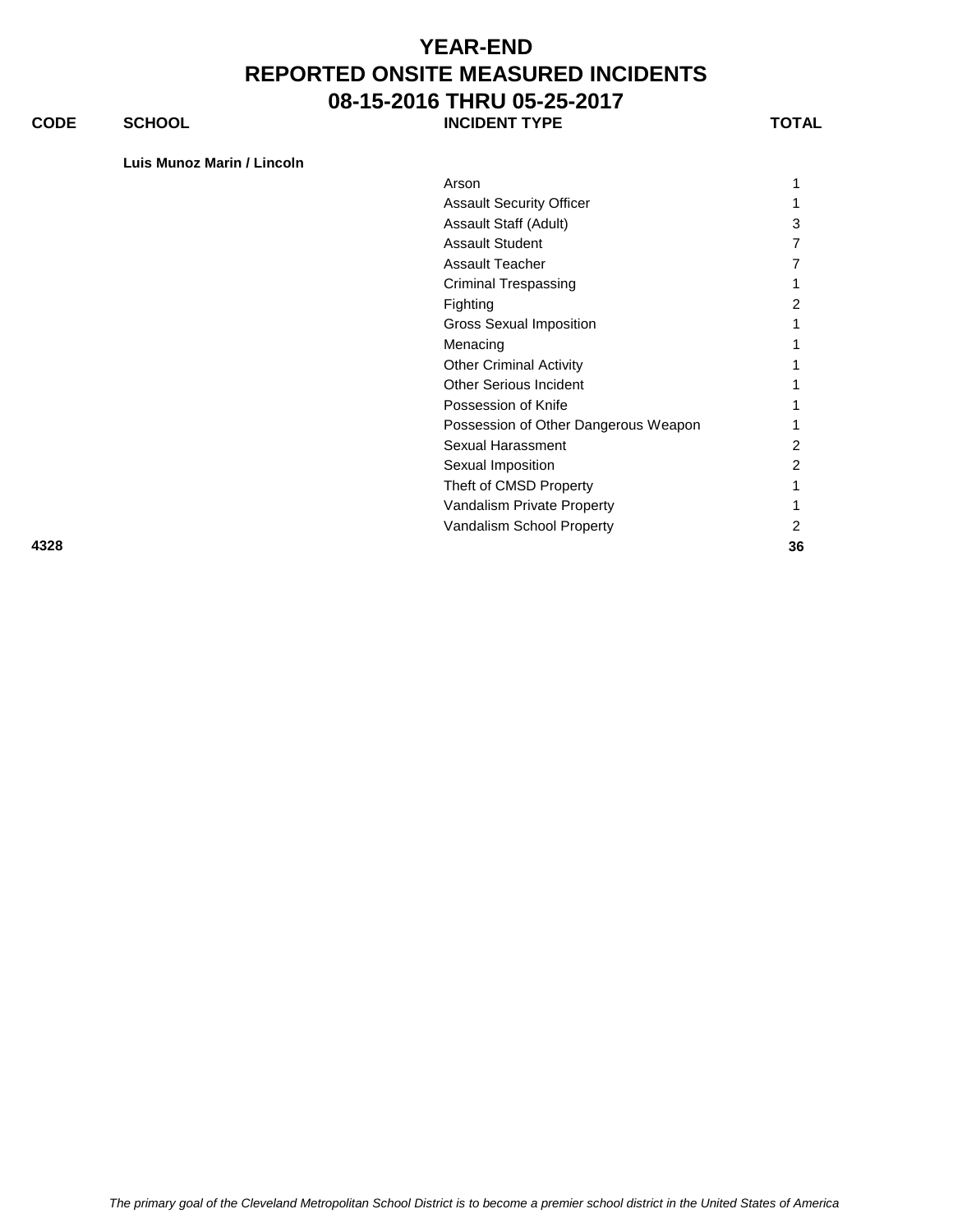**CODE SCHOOL SCHOOL** INCIDENT TYPE TOTAL

|  | <b>Marion C Seltzer</b> |
|--|-------------------------|
|--|-------------------------|

| <b>Assault Security Officer</b> |    |
|---------------------------------|----|
| <b>Assault Student</b>          | 3  |
| Fighting                        | 6  |
| Other Serious Incident          | 5  |
| Public Indecency                |    |
| Sexual Harassment               | 6  |
| Sexual Imposition               | 2  |
| Theft of Private Property       |    |
| Vandalism Private Property      |    |
| Vandalism School Property       | 2  |
|                                 | 28 |
|                                 |    |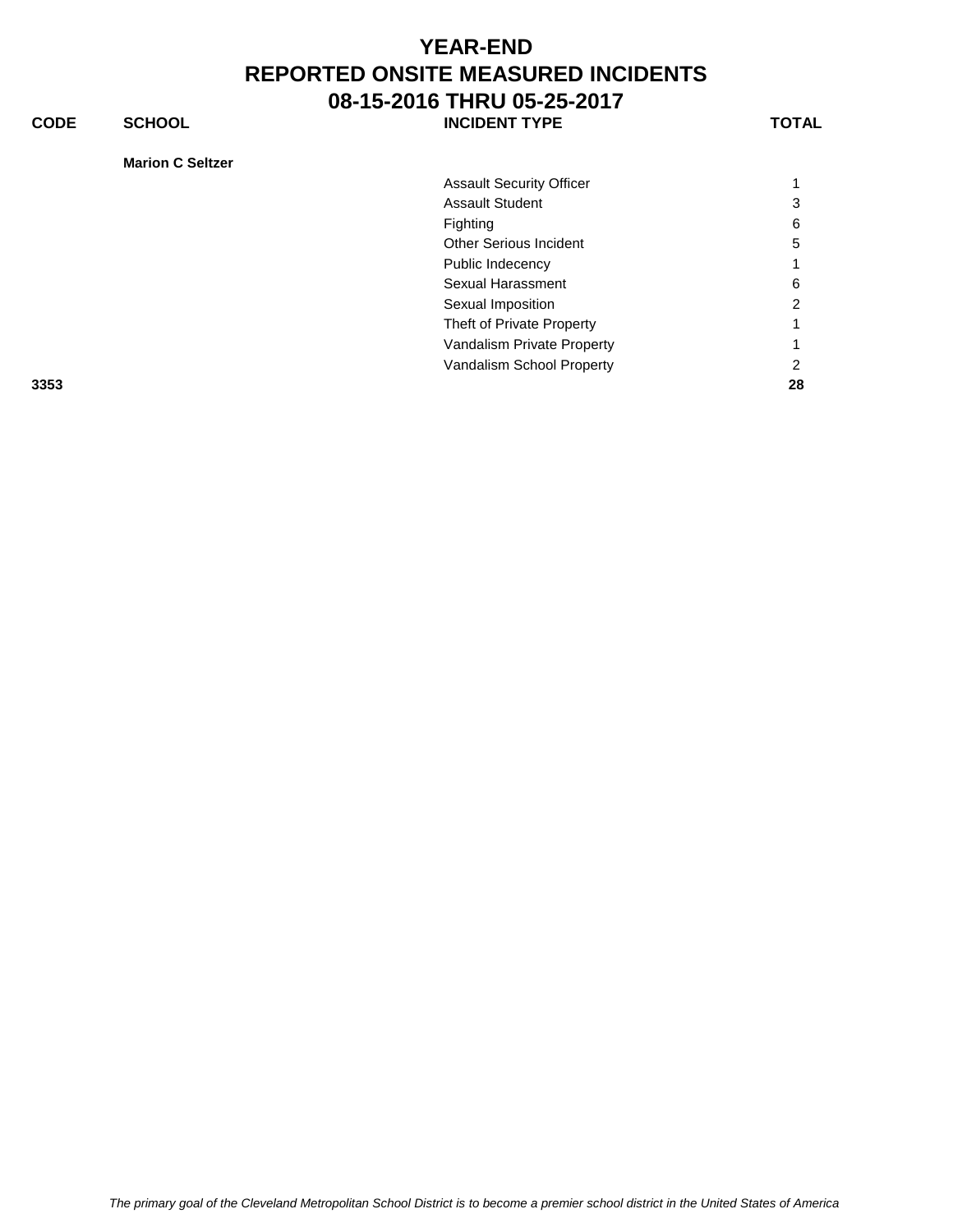**CODE SCHOOL SCHOOL** INCIDENT TYPE TOTAL

| <b>Marion-Sterling</b> |  |
|------------------------|--|
|------------------------|--|

|      | <b>Assault Security Officer</b> |   |
|------|---------------------------------|---|
|      | <b>Other Serious Incident</b>   | 2 |
|      | Sexual Imposition               | 2 |
|      | Theft of CMSD Property          |   |
| 3354 |                                 | 6 |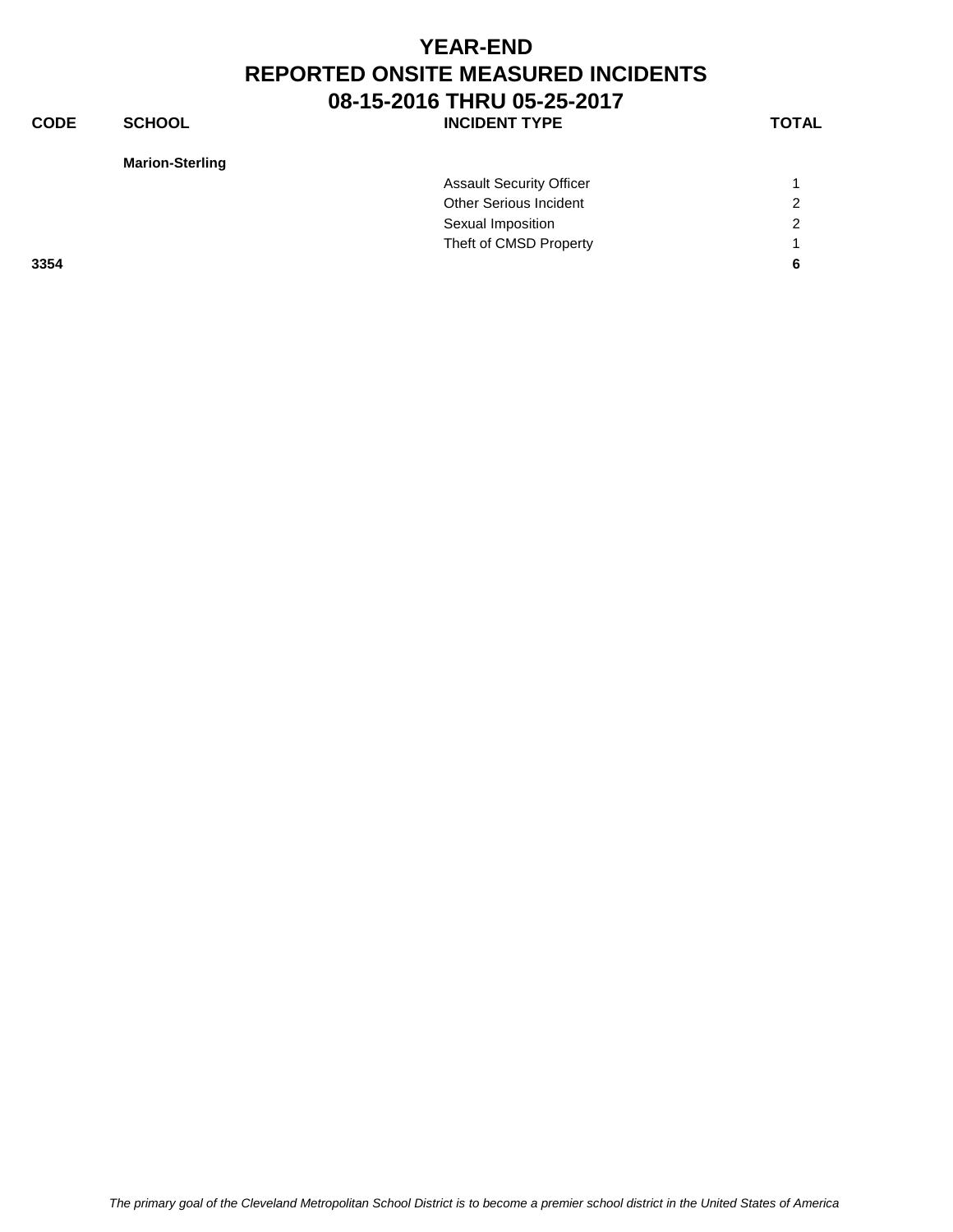**CODE SCHOOL SCHOOL INCIDENT TYPE TOTAL** 

**Martin Luther King Jr-High**

| Assault Staff (Adult)                 | າ  |
|---------------------------------------|----|
| <b>Assault Student</b>                | 5  |
| <b>Assault Teacher</b>                | ◠  |
| <b>Breaking and Entering</b>          |    |
| Fighting                              | 3  |
| <b>Other Serious Incident</b>         |    |
| Possession of Knife                   | 4  |
| Possession of Other Dangerous Weapon  | 9  |
| Possession/Use of Scheduled Narcotics |    |
| Theft of CMSD Property                |    |
| Theft of Private Property             |    |
|                                       | 31 |
|                                       |    |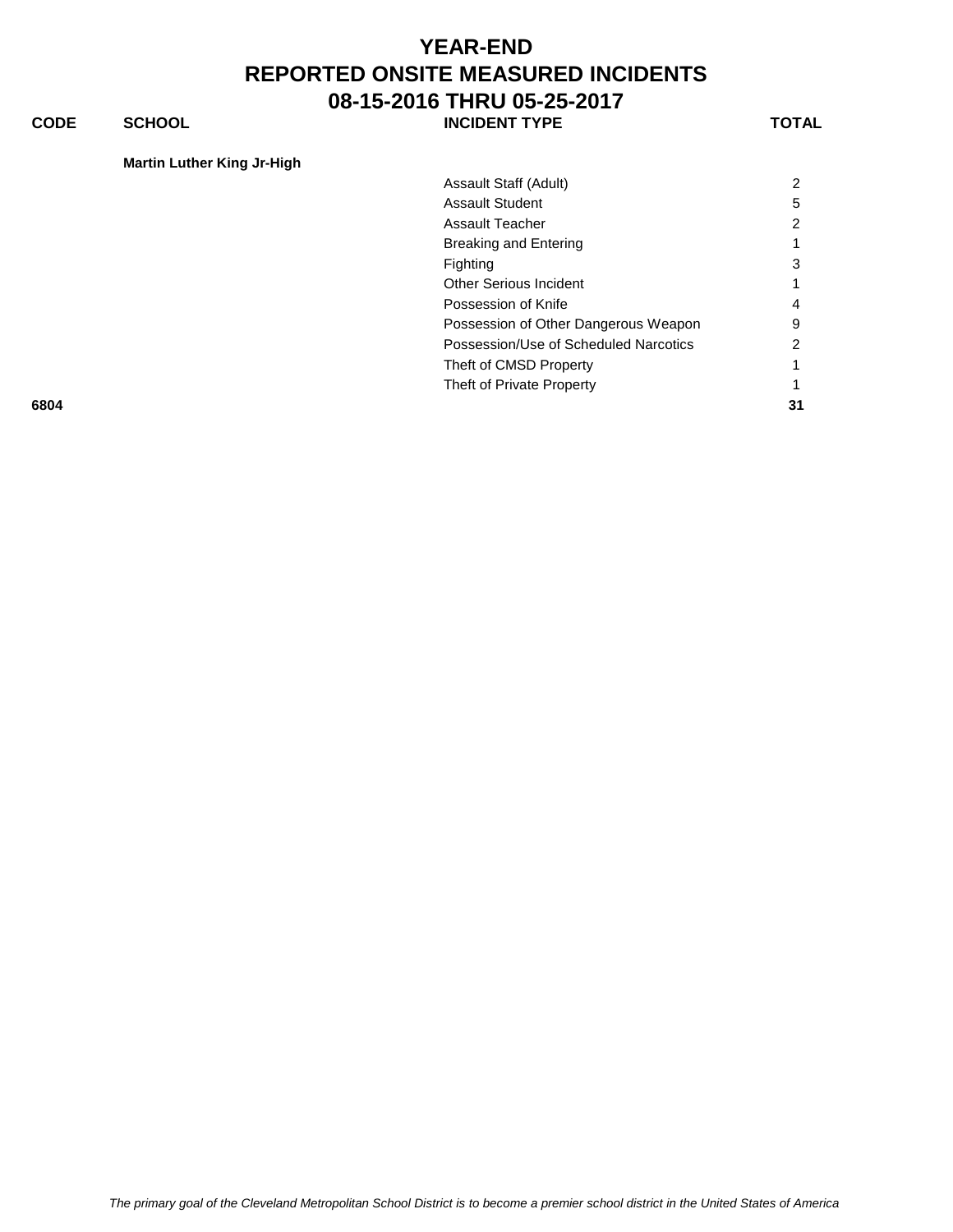**CODE SCHOOL SCHOOL** INCIDENT TYPE TOTAL

| <b>Mary B Martin</b> |                               |    |
|----------------------|-------------------------------|----|
|                      | Assault Staff (Adult)         |    |
|                      | <b>Assault Student</b>        | 6  |
|                      | <b>Assault Teacher</b>        | 4  |
|                      | <b>Other Serious Incident</b> | 2  |
|                      | Possession of Knife           |    |
|                      | Theft of CMSD Property        |    |
|                      | Theft of Private Property     |    |
|                      | Vandalism School Property     |    |
| 4347                 |                               | 17 |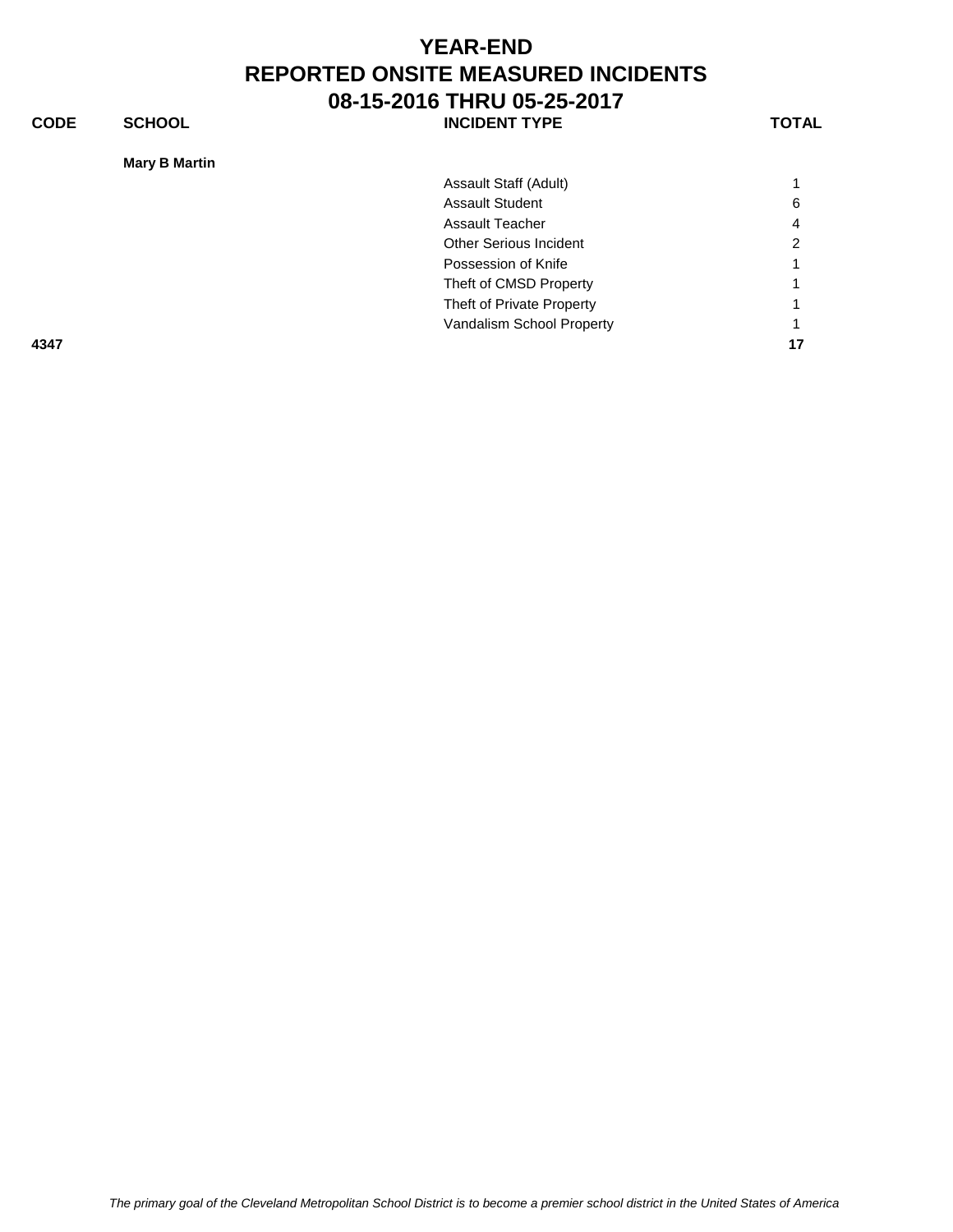**CODE SCHOOL SCHOOL** INCIDENT TYPE TOTAL

|  | <b>Mary M Bethune</b> |
|--|-----------------------|
|--|-----------------------|

|      | <b>Assault Teacher</b>                |           |
|------|---------------------------------------|-----------|
|      | Fighting                              | $\Lambda$ |
|      | Possession/Use of Scheduled Narcotics |           |
|      | Sexual Harassment                     |           |
|      | Sexual Imposition                     |           |
|      | Theft of Private Property             |           |
|      | Vandalism School Property             |           |
| 3350 |                                       |           |
|      |                                       |           |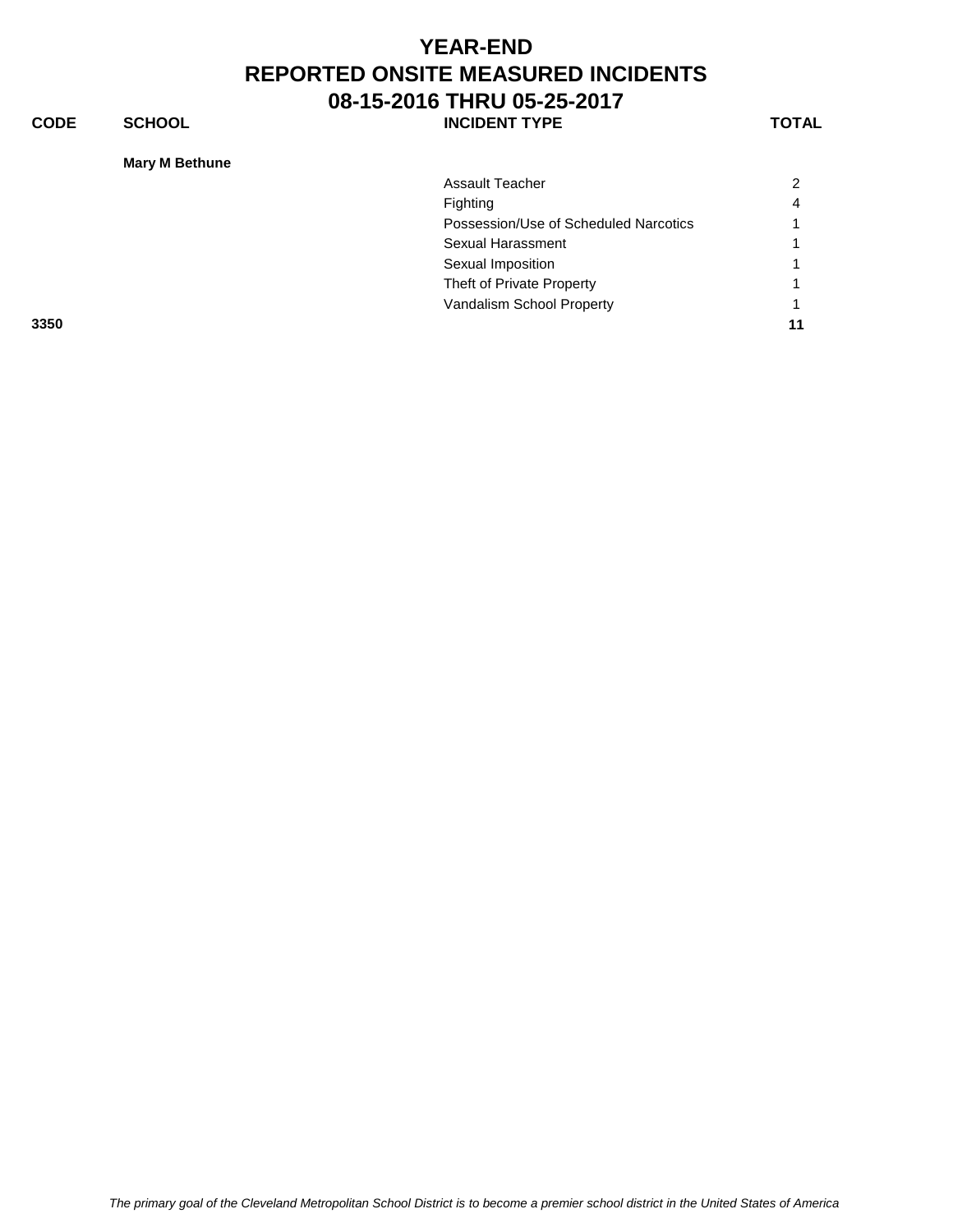**CODE SCHOOL SCHOOL INCIDENT TYPE TOTAL** 

**Max S Hayes Vocational**

| <b>Assault Student</b>                |    |
|---------------------------------------|----|
| <b>Assault Teacher</b>                |    |
| Fighting                              |    |
| Menacing                              |    |
| <b>Other Serious Incident</b>         | 3  |
| Possession of Other Dangerous Weapon  |    |
| Possession/Use of Scheduled Narcotics | 5  |
| Sexual Harassment                     |    |
| Theft of CMSD Property                |    |
|                                       | 18 |
|                                       |    |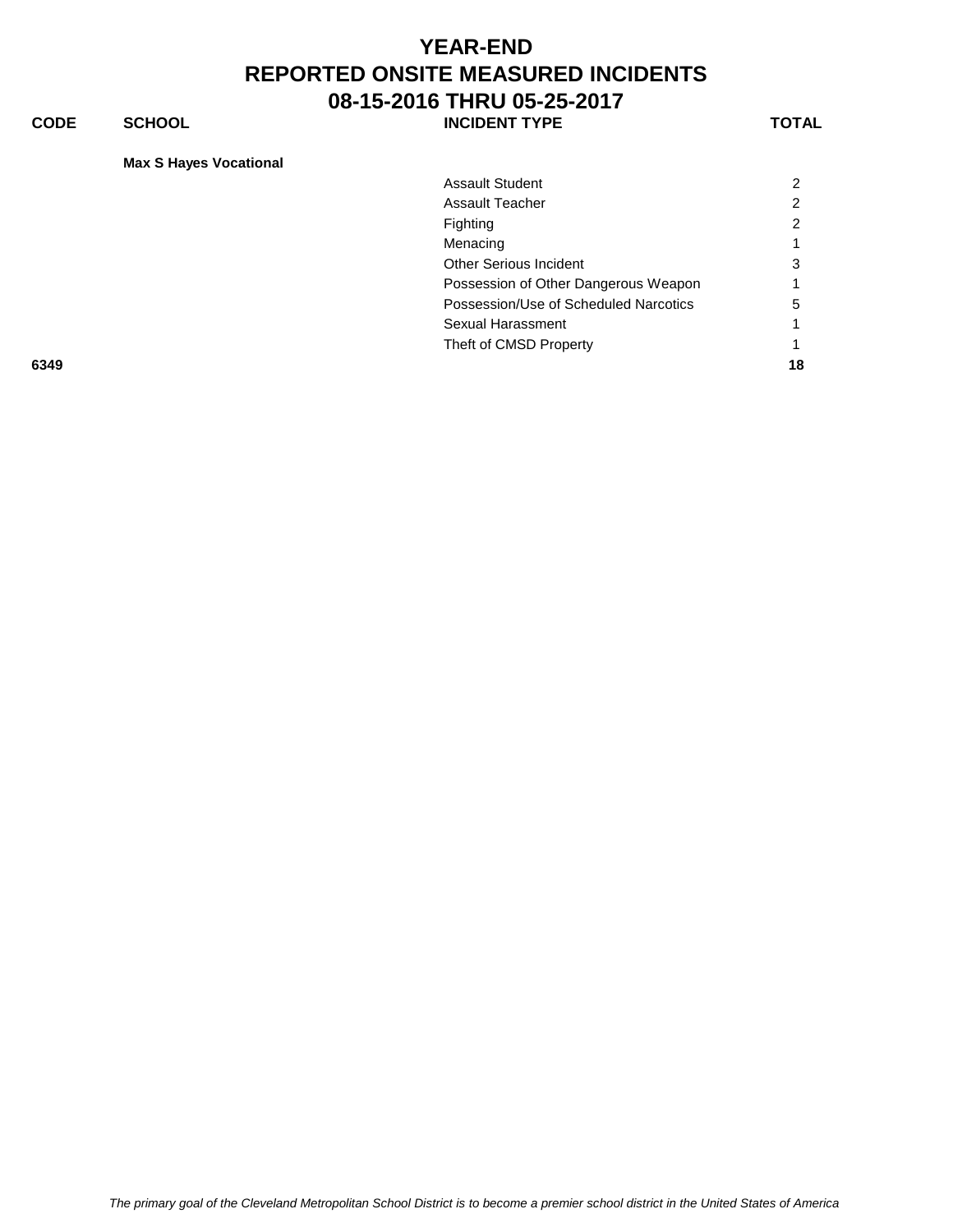**CODE SCHOOL SCHOOL INCIDENT TYPE TOTAL** 

**McKinley**

| <b>McKinley</b> |                                |   |
|-----------------|--------------------------------|---|
|                 | <b>Assault Student</b>         |   |
|                 | <b>Assault Teacher</b>         | 1 |
|                 | Fighting                       | 1 |
|                 | <b>Gross Sexual Imposition</b> |   |
|                 | <b>Other Serious Incident</b>  |   |
|                 | Public Indecency               | 2 |
|                 | Sexual Harassment              |   |
| 3352            |                                | 8 |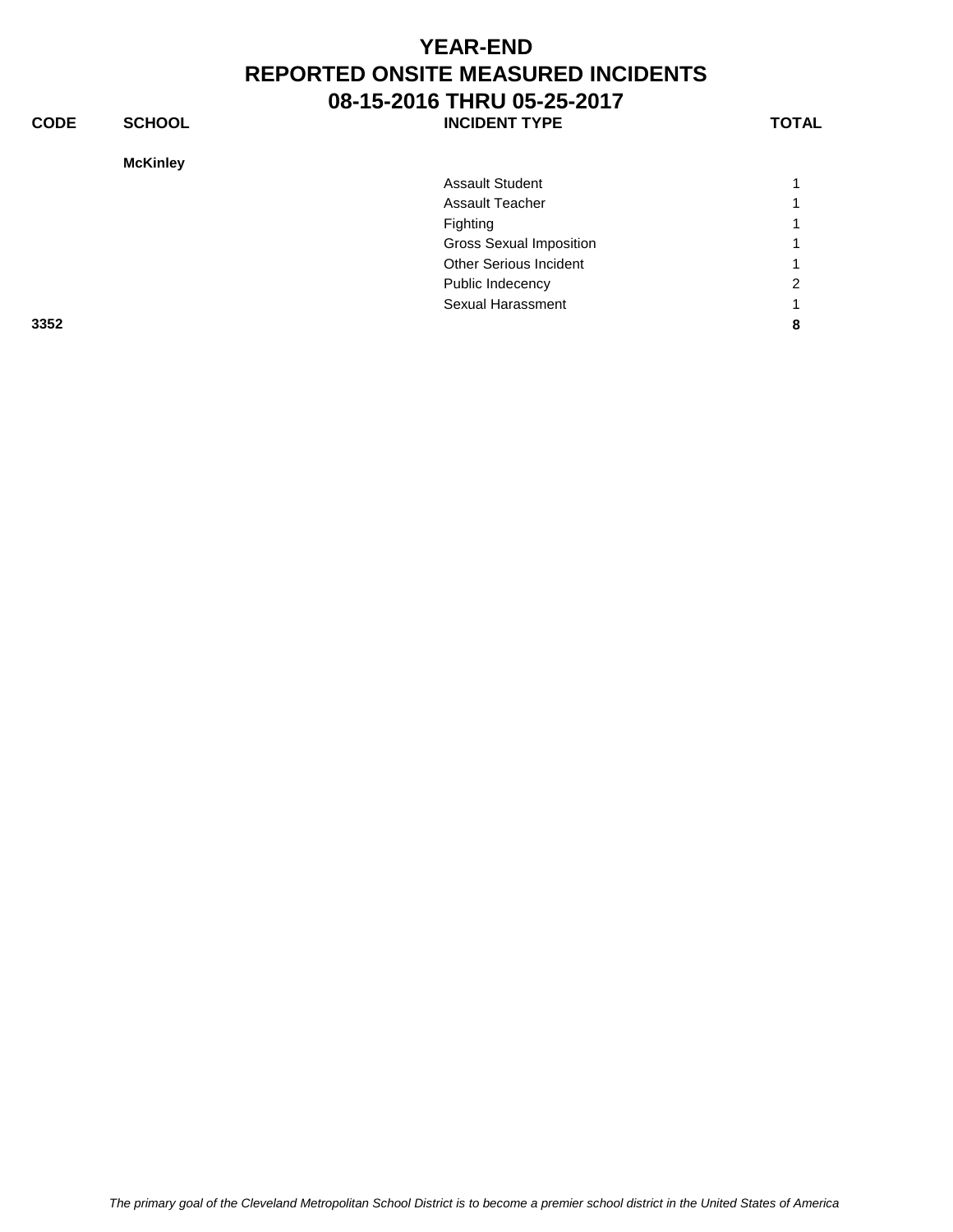**CODE SCHOOL SCHOOL INCIDENT TYPE TOTAL** 

**Memorial**

Other Serious Incident 1

**3027 1**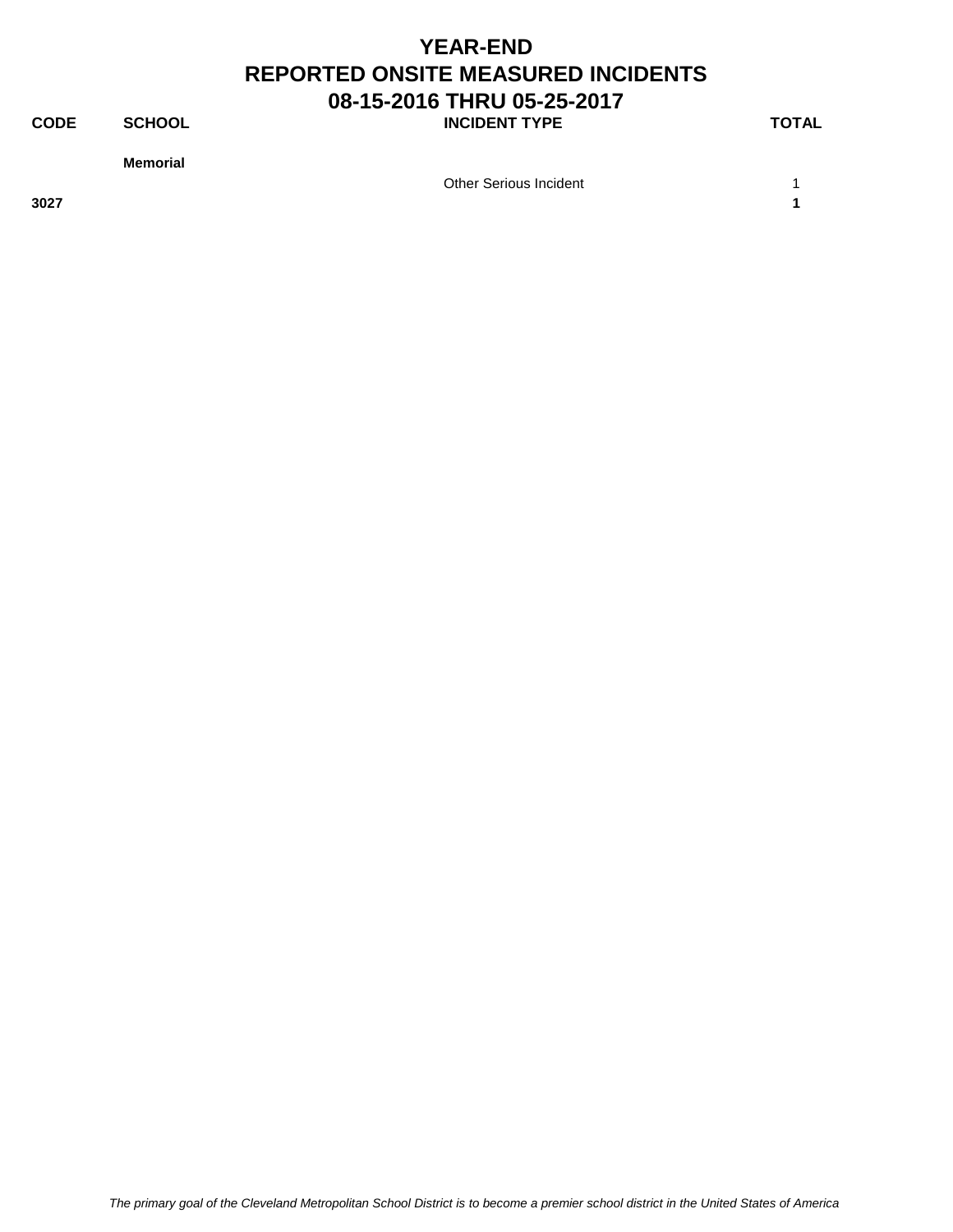#### **CODE SCHOOL SCHOOL** INCIDENT TYPE TOTAL

| Other Serious Incident |  |
|------------------------|--|
| Possession of Knife    |  |
| Sexual Imposition      |  |

**5035 3**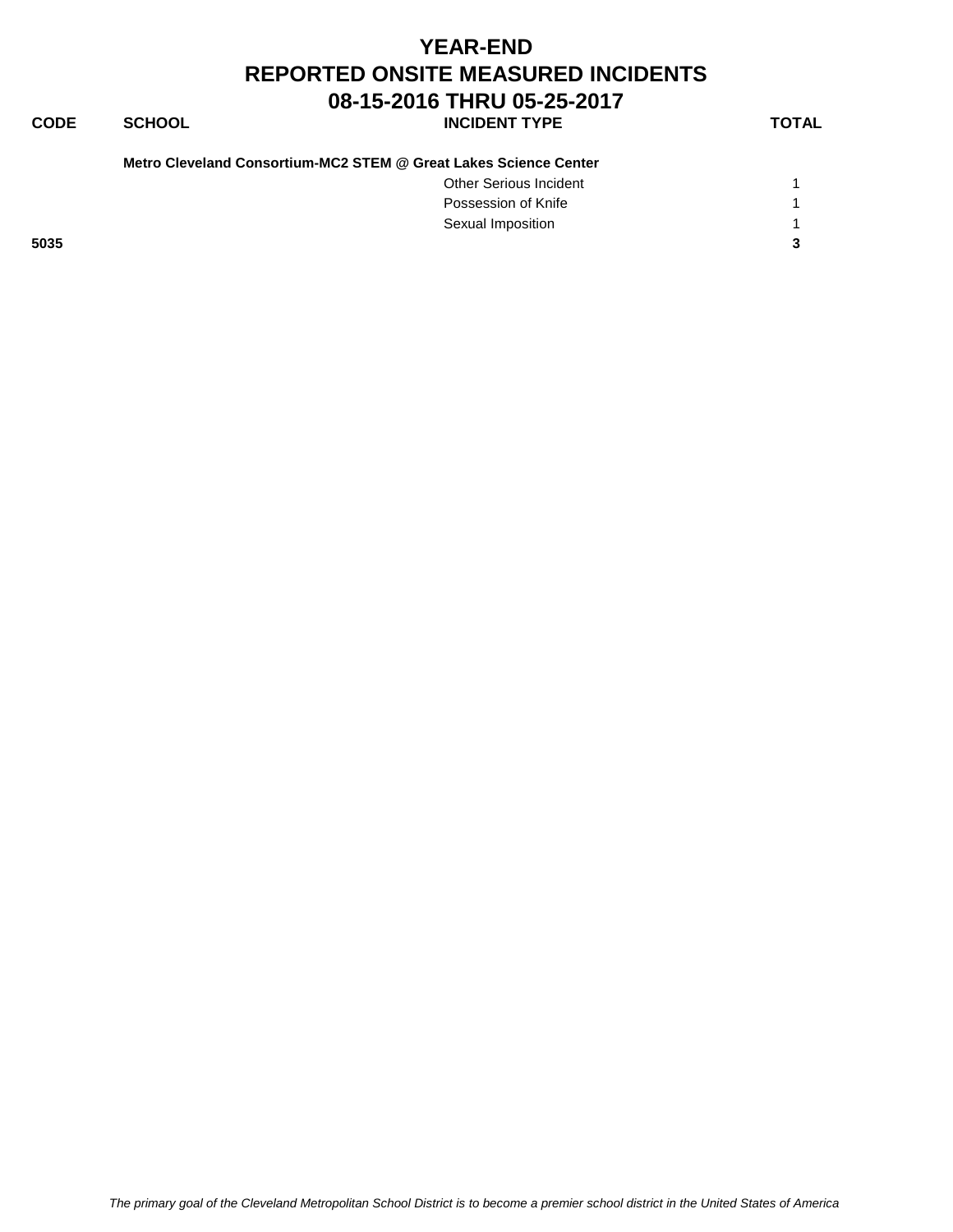| <b>YEAR-END</b>                           |
|-------------------------------------------|
| <b>REPORTED ONSITE MEASURED INCIDENTS</b> |
| 08-15-2016 THRU 05-25-2017                |

## **CODE SCHOOL SCHOOL** INCIDENT TYPE TOTAL

**Metro Cleveland Consortium-MC2 STEM @ Nela Park**

|      | <b>Assault Student</b>                | $\overline{2}$ |
|------|---------------------------------------|----------------|
|      |                                       |                |
|      | Assault Teacher                       |                |
|      | <b>Other Serious Incident</b>         |                |
|      | Possession/Use of Scheduled Narcotics | $\overline{1}$ |
|      | Sexual Imposition                     |                |
| 5135 |                                       | -6             |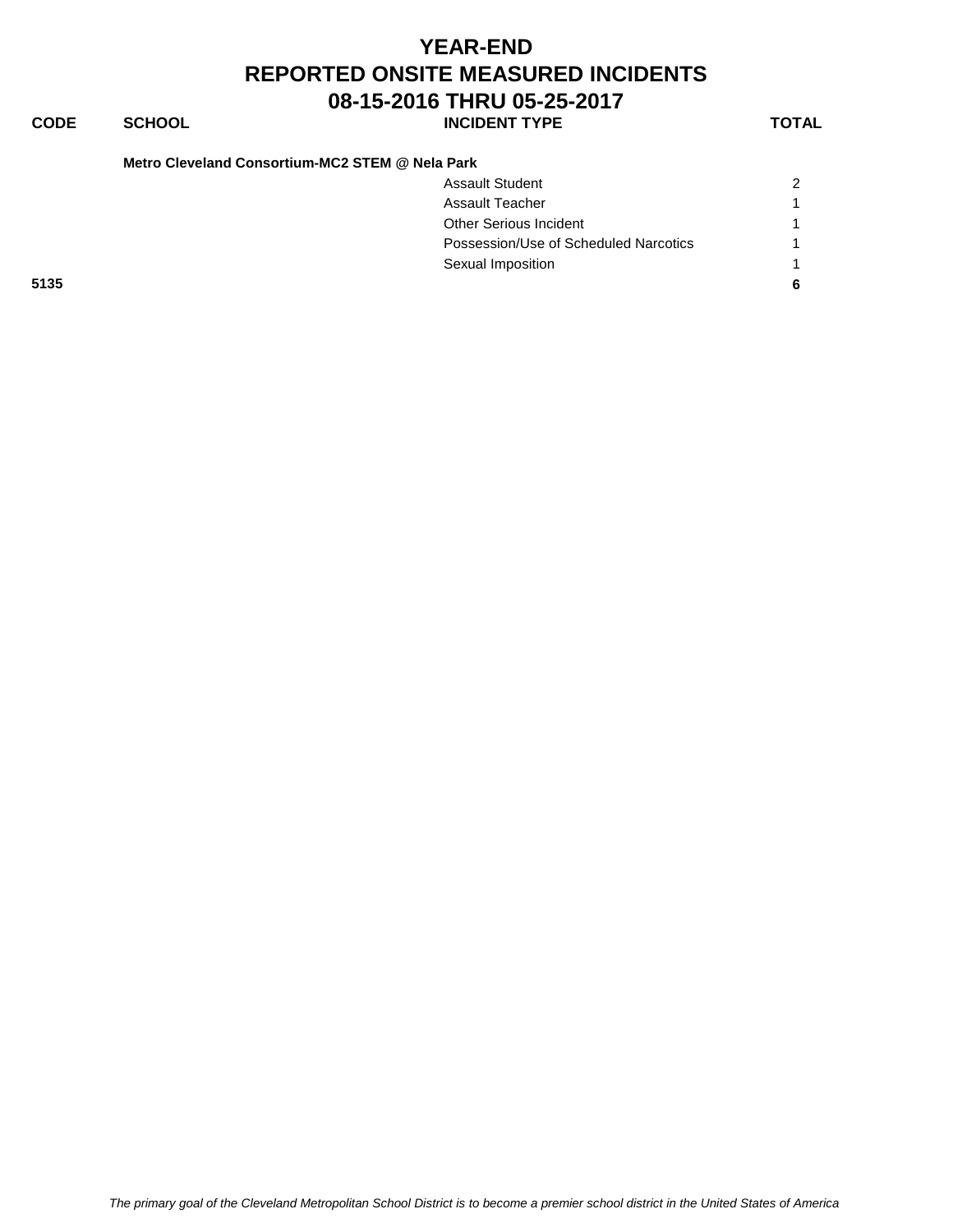#### **CODE SCHOOL INCIDENT TYPE TOTAL**

**Metro Cleveland Consortium-MC2 STEM @ CSU**

Possession of Other Dangerous Weapon 3 Possession/Use of Scheduled Narcotics 1 **5136 4**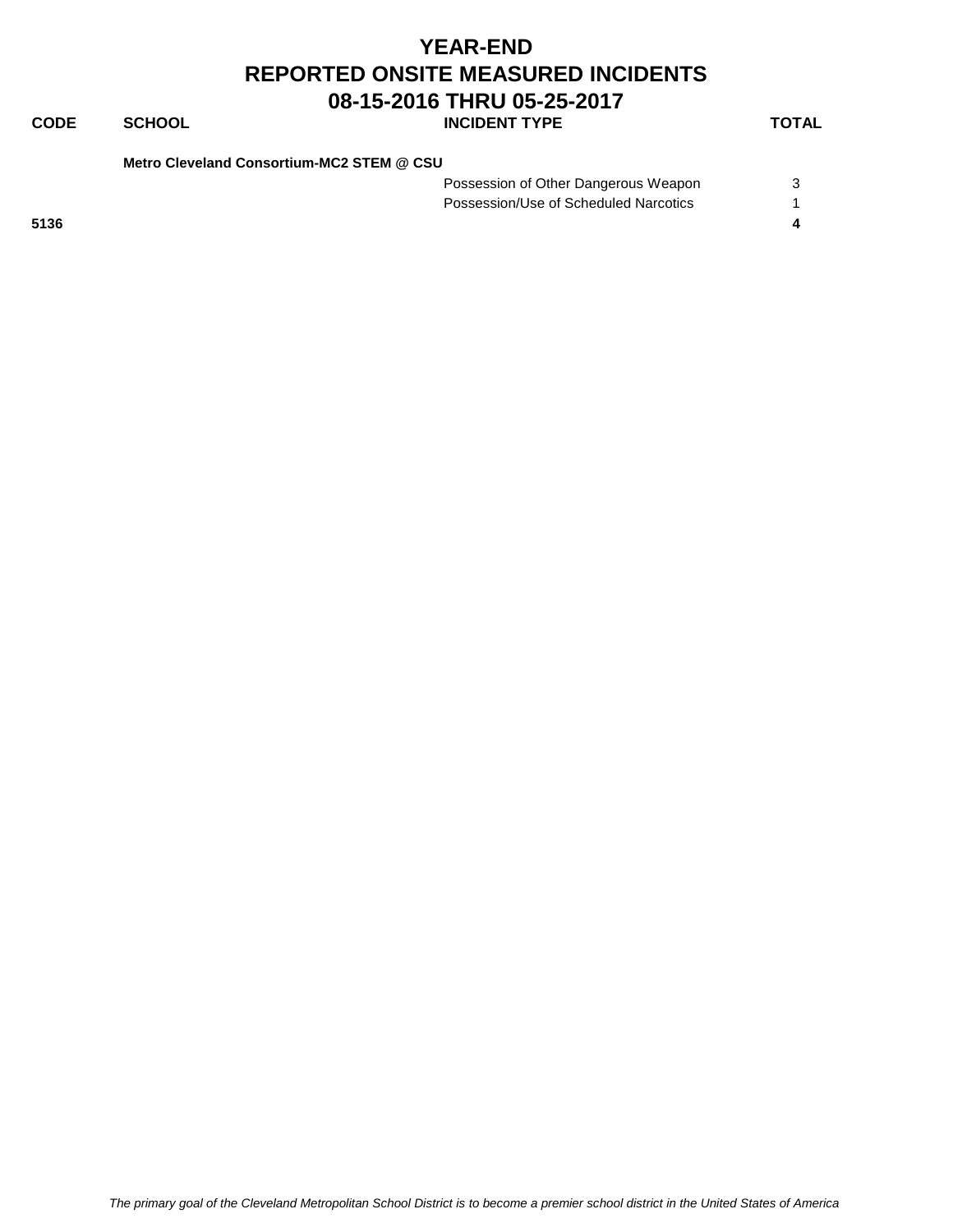**CODE SCHOOL SCHOOL INCIDENT TYPE TOTAL** 

**Michael R. White**

| MICHAEL R. WHILE |                               |    |
|------------------|-------------------------------|----|
|                  | <b>Assault Student</b>        | 5  |
|                  | <b>Bullying</b>               |    |
|                  | Fighting                      | 2  |
|                  | Menacing                      |    |
|                  | <b>Other Serious Incident</b> | 3  |
|                  | Sexual Imposition             | ົ  |
|                  | Theft of CMSD Property        |    |
| 3376             |                               | 15 |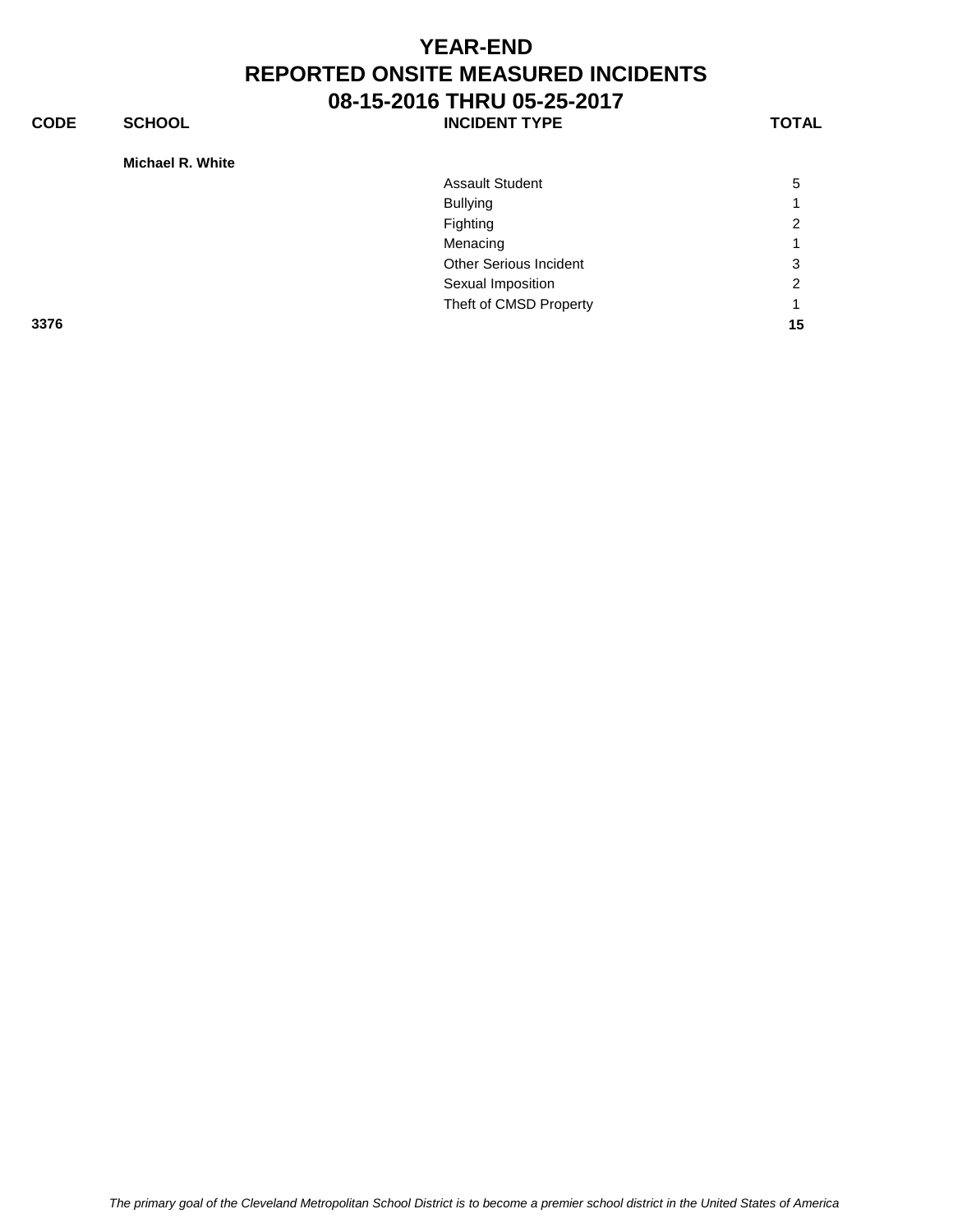**CODE SCHOOL SCHOOL INCIDENT TYPE TOTAL** 

| Assault Staff (Adult)                |    |
|--------------------------------------|----|
| <b>Assault Student</b>               | 3  |
| Assault Teacher                      |    |
| Breaking and Entering                |    |
| <b>Other Criminal Activity</b>       |    |
| <b>Other Serious Incident</b>        |    |
| Possession of Other Dangerous Weapon |    |
| Sexual Harassment                    |    |
| Theft of Private Property            |    |
|                                      | 13 |
|                                      |    |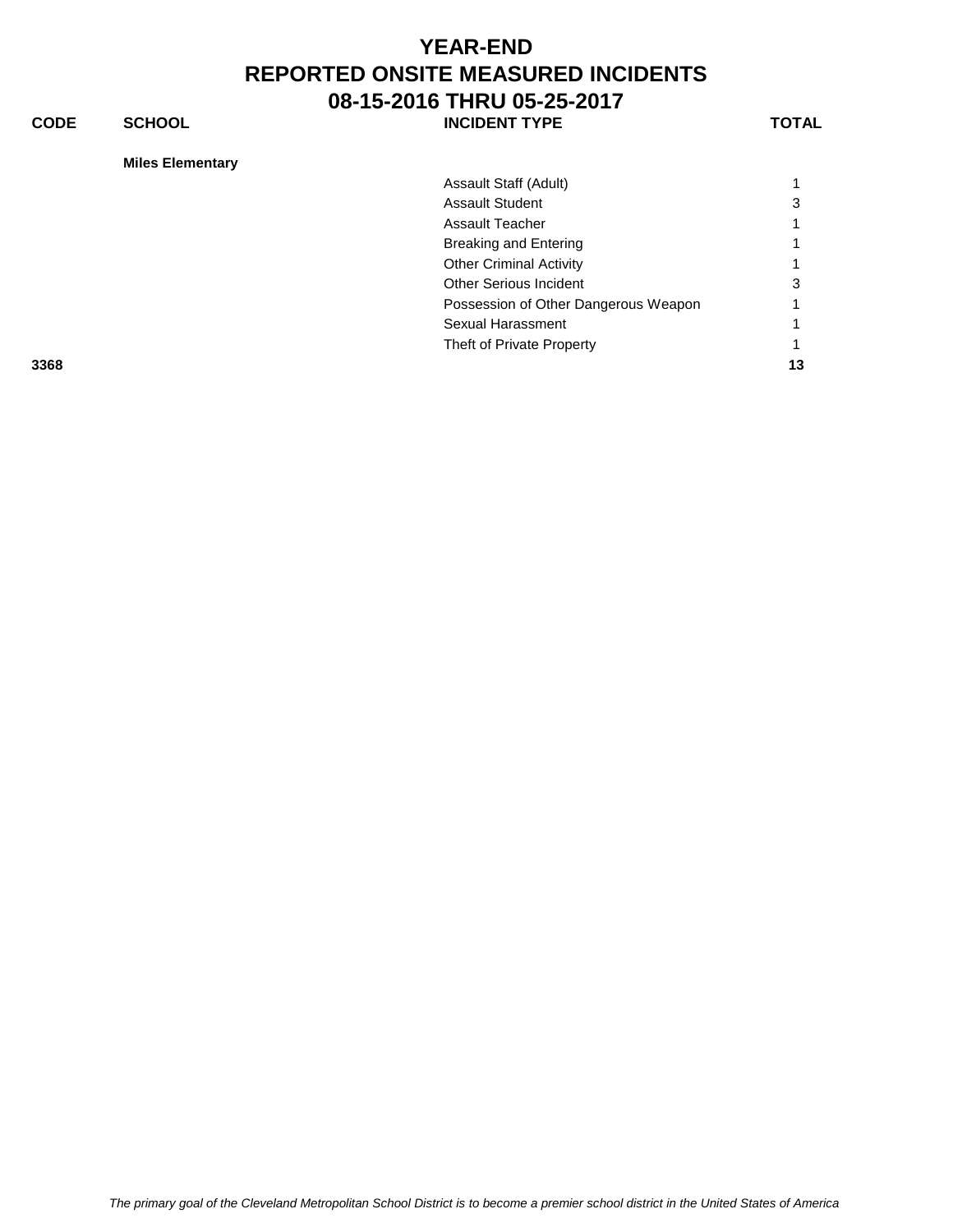| <b>CODE</b> | <b>SCHOOL</b>     | <b>INCIDENT TYPE</b>       | <b>TOTAL</b>   |
|-------------|-------------------|----------------------------|----------------|
|             | <b>Miles Park</b> |                            |                |
|             |                   | Assault Staff (Adult)      |                |
|             |                   | <b>Assault Student</b>     | 4              |
|             |                   | <b>Assault Teacher</b>     | $\overline{2}$ |
|             |                   | Theft of Private Property  | $\overline{2}$ |
|             |                   | Vandalism Private Property | 2              |
| 3372        |                   |                            | 11             |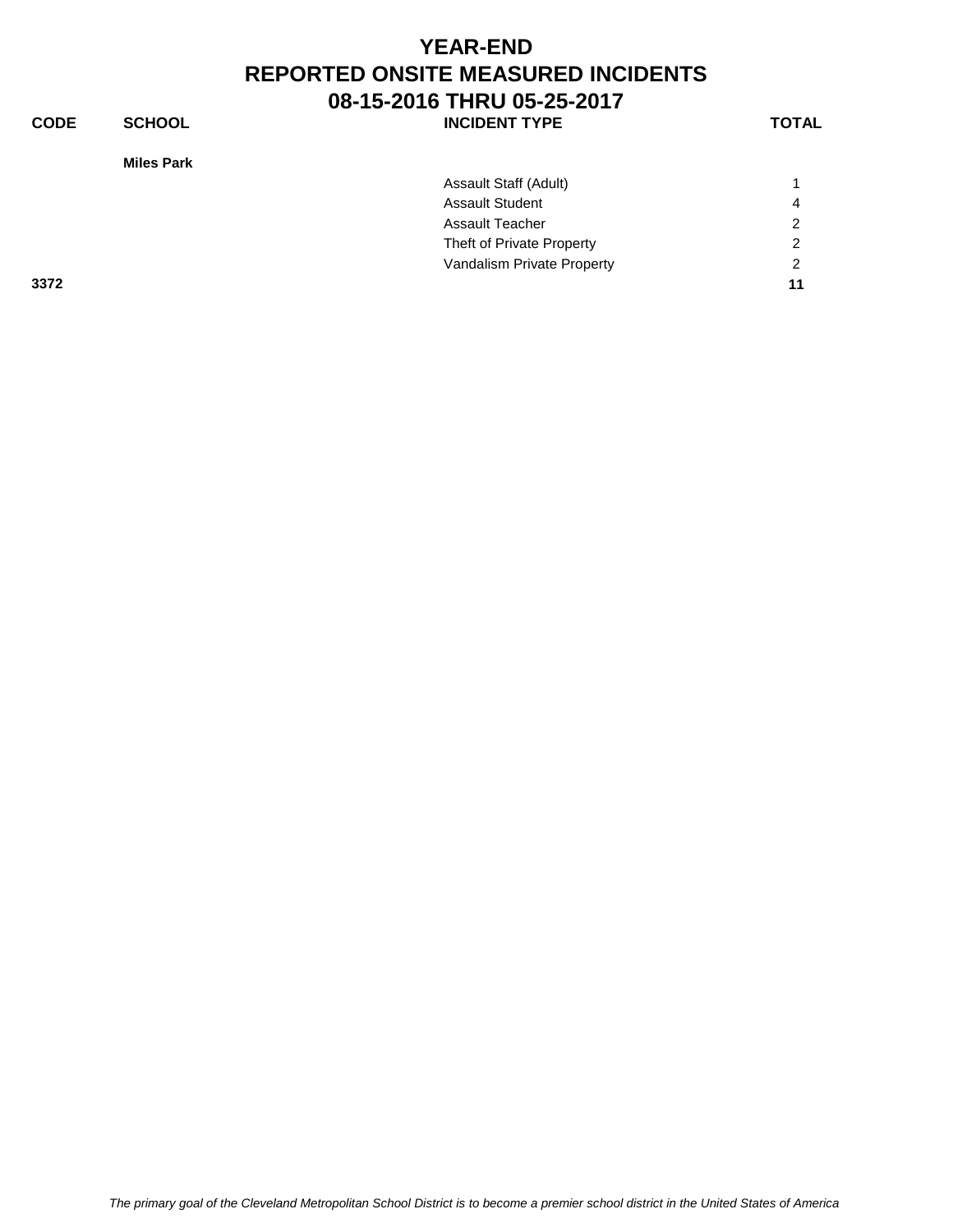| <b>CODE</b> | <b>SCHOOL</b> | <b>INCIDENT TYPE</b>            | <b>TOTAL</b> |
|-------------|---------------|---------------------------------|--------------|
|             | <b>Mound</b>  |                                 |              |
|             |               | Assault Staff (Adult)           |              |
|             |               | <b>Assault Student</b>          | 4            |
|             |               | Fighting                        | 3            |
|             |               | Menacing                        |              |
|             |               | Other Serious Incident          |              |
|             |               | Theft of CMSD Computer Property |              |
|             |               | Vandalism Private Property      |              |
| 3396        |               |                                 | 12           |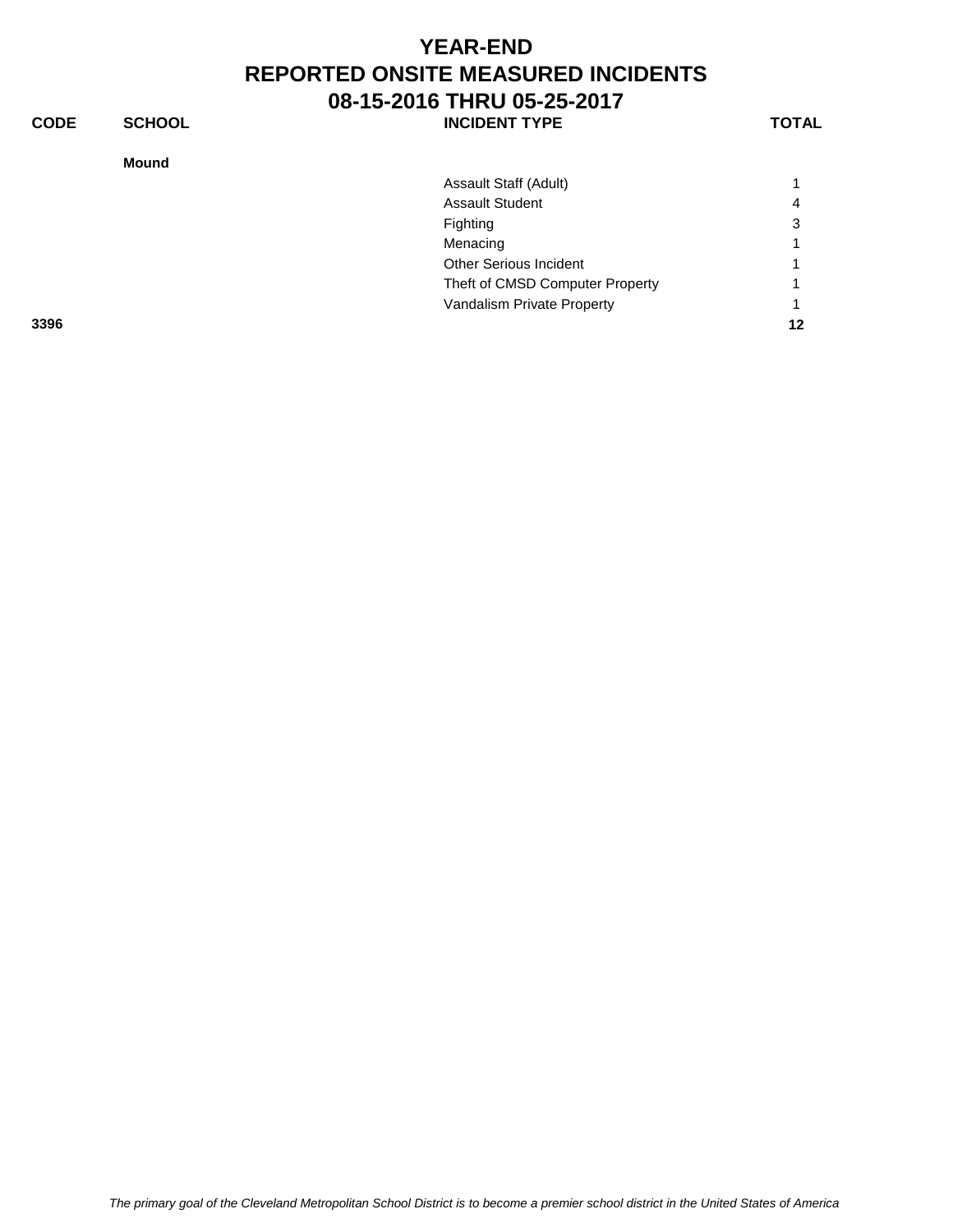**CODE SCHOOL SCHOOL INCIDENT TYPE TOTAL** 

| <b>Nathan Hale</b> |                                       |    |
|--------------------|---------------------------------------|----|
|                    | Assault Staff (Adult)                 |    |
|                    | <b>Assault Student</b>                | 4  |
|                    | <b>Assault Teacher</b>                | 1  |
|                    | Fighting                              | 5  |
|                    | Possession of Knife                   | 4  |
|                    | Possession of Other Dangerous Weapon  | 2  |
|                    | Possession/Use of Scheduled Narcotics | 1  |
|                    | Sexual Harassment                     | 1  |
|                    | Sexual Imposition                     | 3  |
|                    | Theft of Private Property             | 2  |
| 4411               |                                       | 24 |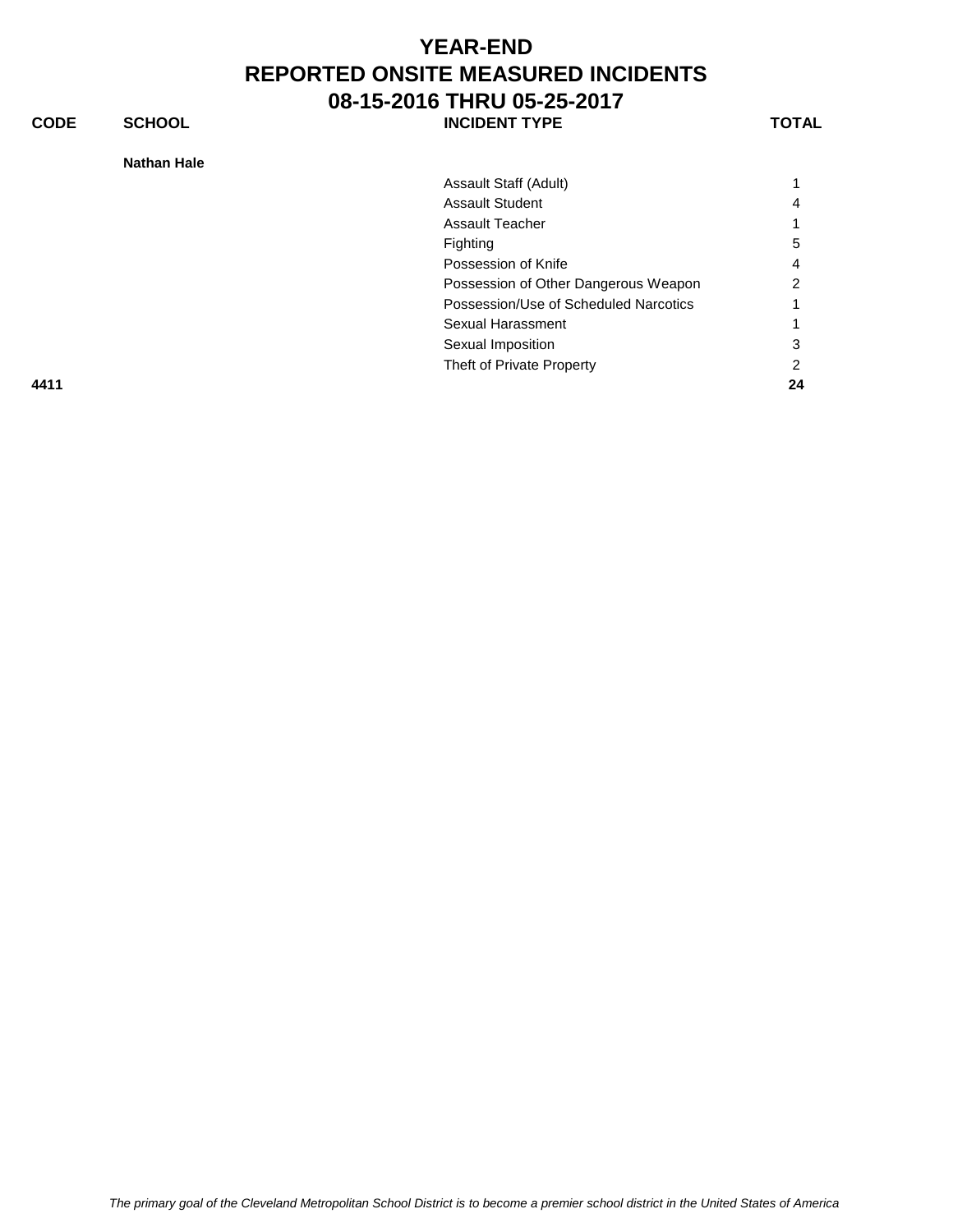**CODE SCHOOL SCHOOL** INCIDENT TYPE TOTAL

**Nathaniel Hawthorne**

|      | <b>Breaking and Entering</b> |            |
|------|------------------------------|------------|
|      | Robbery                      |            |
| 6412 |                              | $\sqrt{2}$ |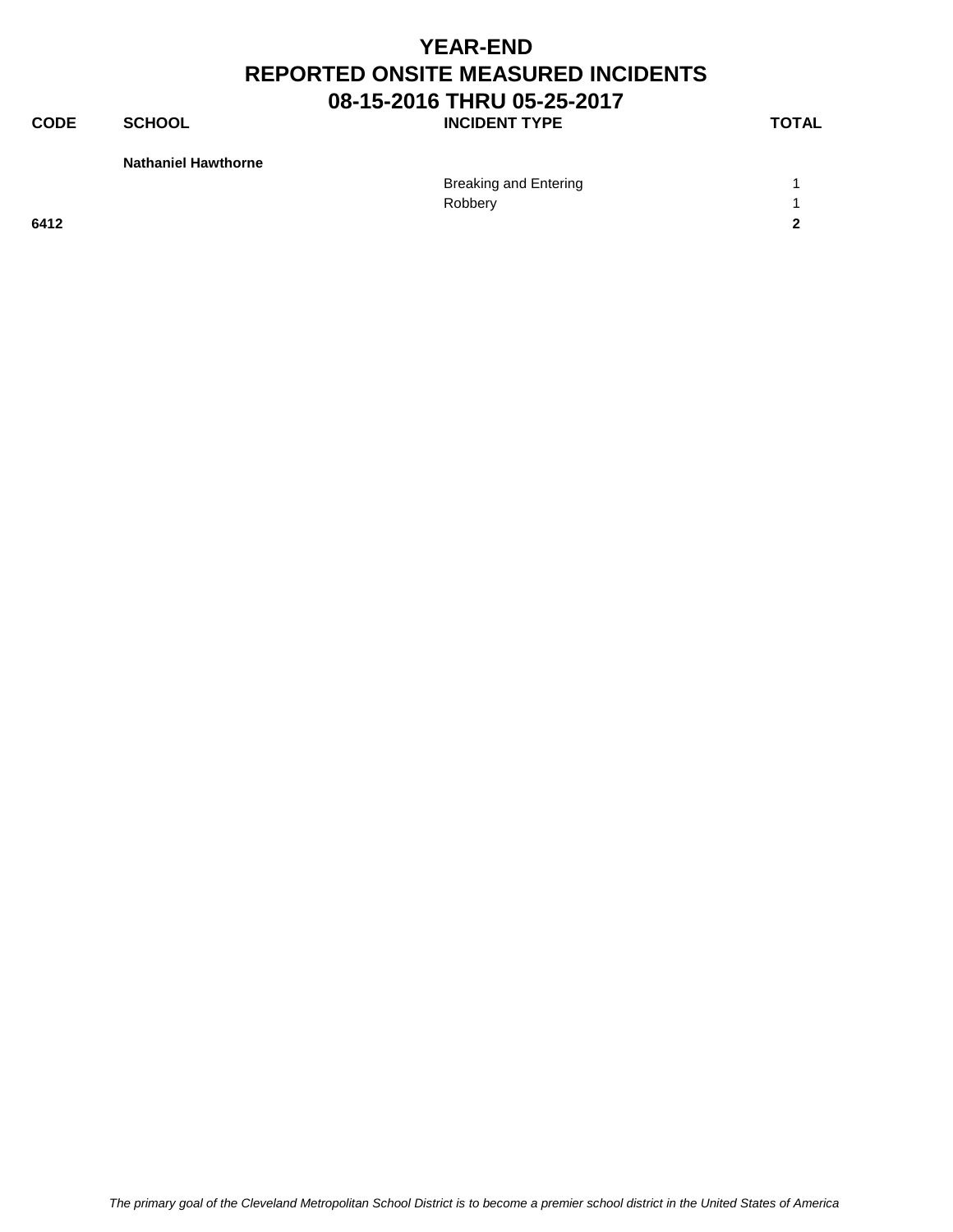**CODE SCHOOL SCHOOL** INCIDENT TYPE TOTAL

|  | <b>New Tech Collinwood</b> |
|--|----------------------------|
|  |                            |

|      | <b>Assault Student</b>                |    |
|------|---------------------------------------|----|
|      | Fighting                              | 5  |
|      | <b>Gross Sexual Imposition</b>        |    |
|      | Possession of Knife                   |    |
|      | Possession of Other Dangerous Weapon  |    |
|      | Possession/Use of Scheduled Narcotics |    |
|      | Public Indecency                      |    |
|      | Sexual Imposition                     |    |
|      | Theft of Private Property             |    |
| 2117 |                                       | 18 |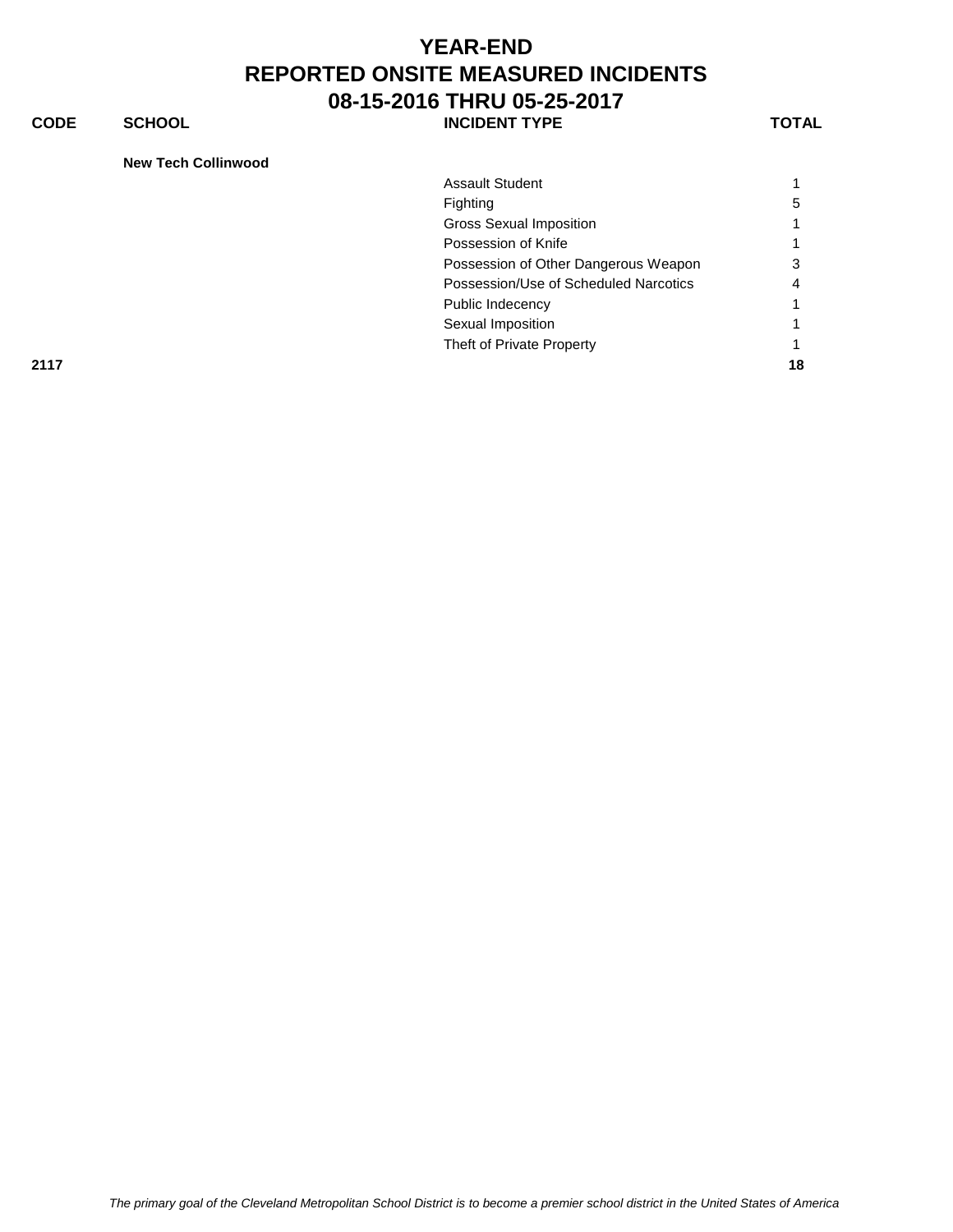#### **YEAR-END REPORTED ONSITE MEASURED INCIDENTS 08-15-2016 THRU 05-25-2017 CODE SCHOOL SCHOOL INCIDENT TYPE TOTAL**

**New Tech East**

| INGW TGOH LASL |                                      |   |
|----------------|--------------------------------------|---|
|                | <b>Other Serious Incident</b>        | 2 |
|                | Possession of Knife                  | 2 |
|                | Possession of Other Dangerous Weapon |   |
|                | Theft of CMSD Computer Property      |   |
| 5040           |                                      |   |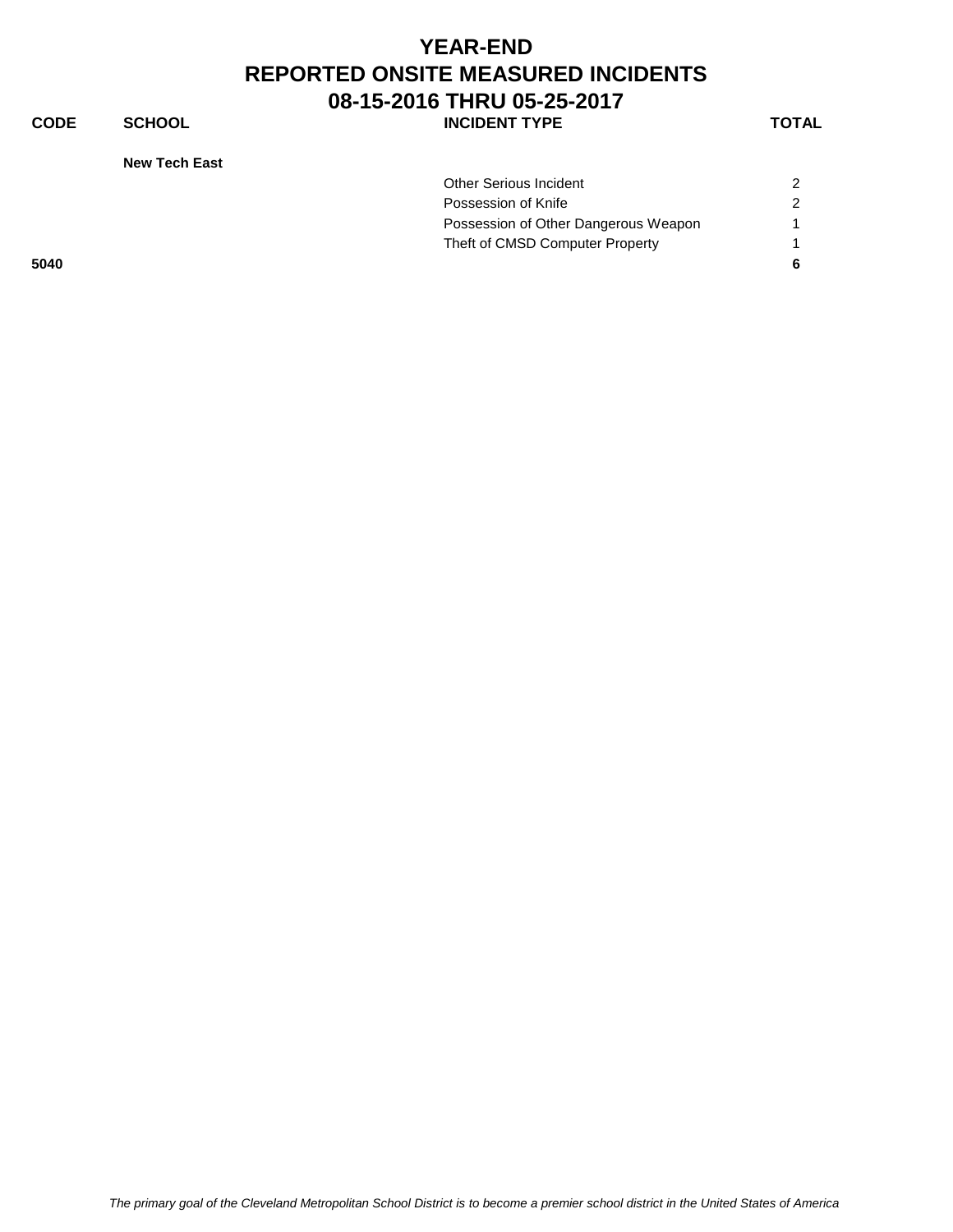#### **YEAR-END REPORTED ONSITE MEASURED INCIDENTS 08-15-2016 THRU 05-25-2017 CODE SCHOOL SCHOOL INCIDENT TYPE TOTAL**

**New Tech West**

|      | <b>NEW TECH WEST</b>                  |               |
|------|---------------------------------------|---------------|
|      | Arson                                 |               |
|      | <b>Assault Student</b>                |               |
|      | Fighting                              | $\mathbf{2}$  |
|      | Possession of Drug Paraphernalia      | -1            |
|      | Possession/Use of Scheduled Narcotics | 3             |
|      | Theft of Private Property             | $\mathcal{P}$ |
| 5060 |                                       | 10            |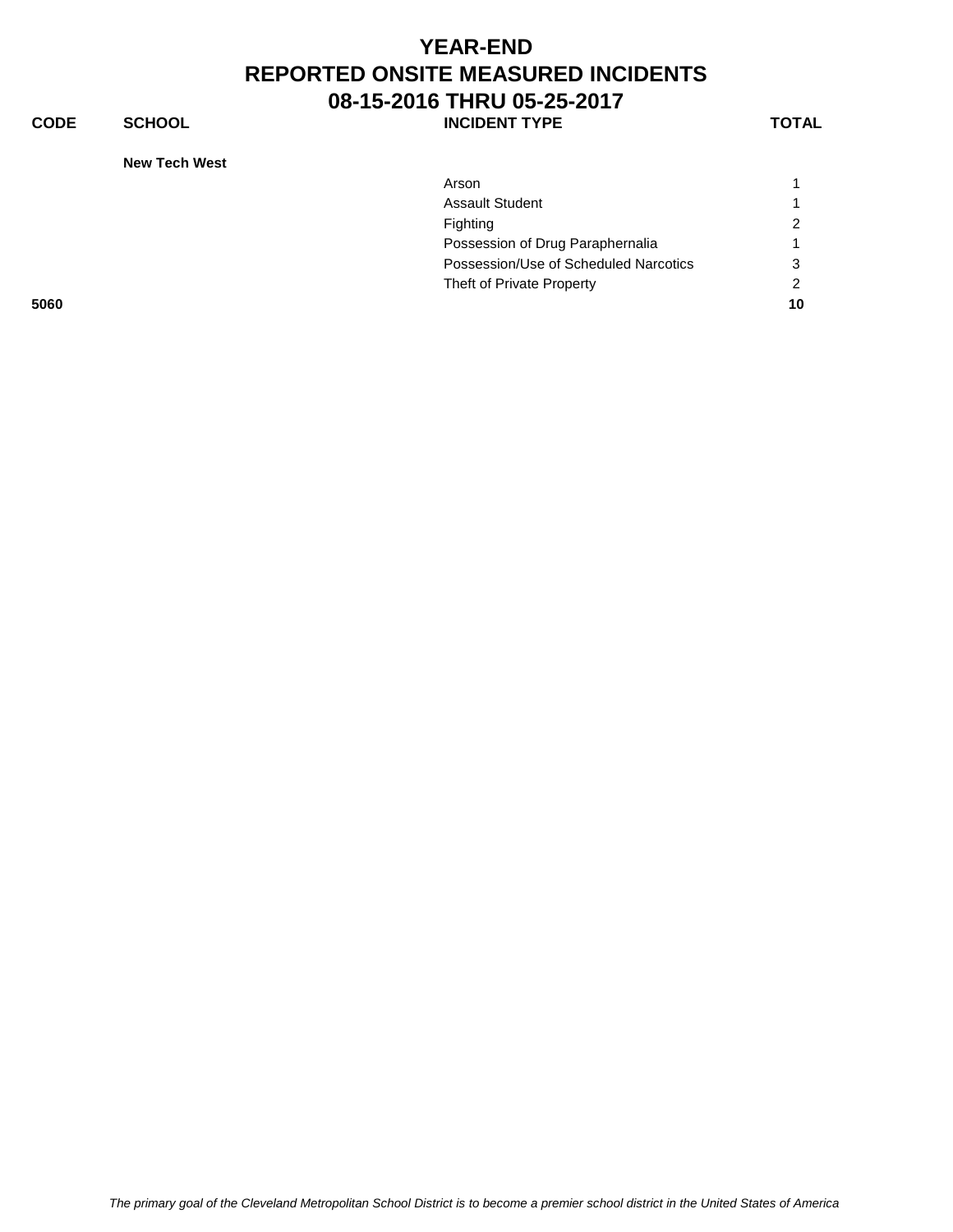**CODE SCHOOL SCHOOL** INCIDENT TYPE TOTAL

| Newton D Baker School of the Arts |                           |                      |
|-----------------------------------|---------------------------|----------------------|
|                                   | Assault Staff (Adult)     |                      |
|                                   | <b>Assault Student</b>    | 5                    |
|                                   | <b>Assault Teacher</b>    | 3                    |
|                                   | Other Serious Incident    | $\blacktriangleleft$ |
|                                   | Theft of Private Property |                      |
| 6415                              |                           | 11                   |
|                                   |                           |                      |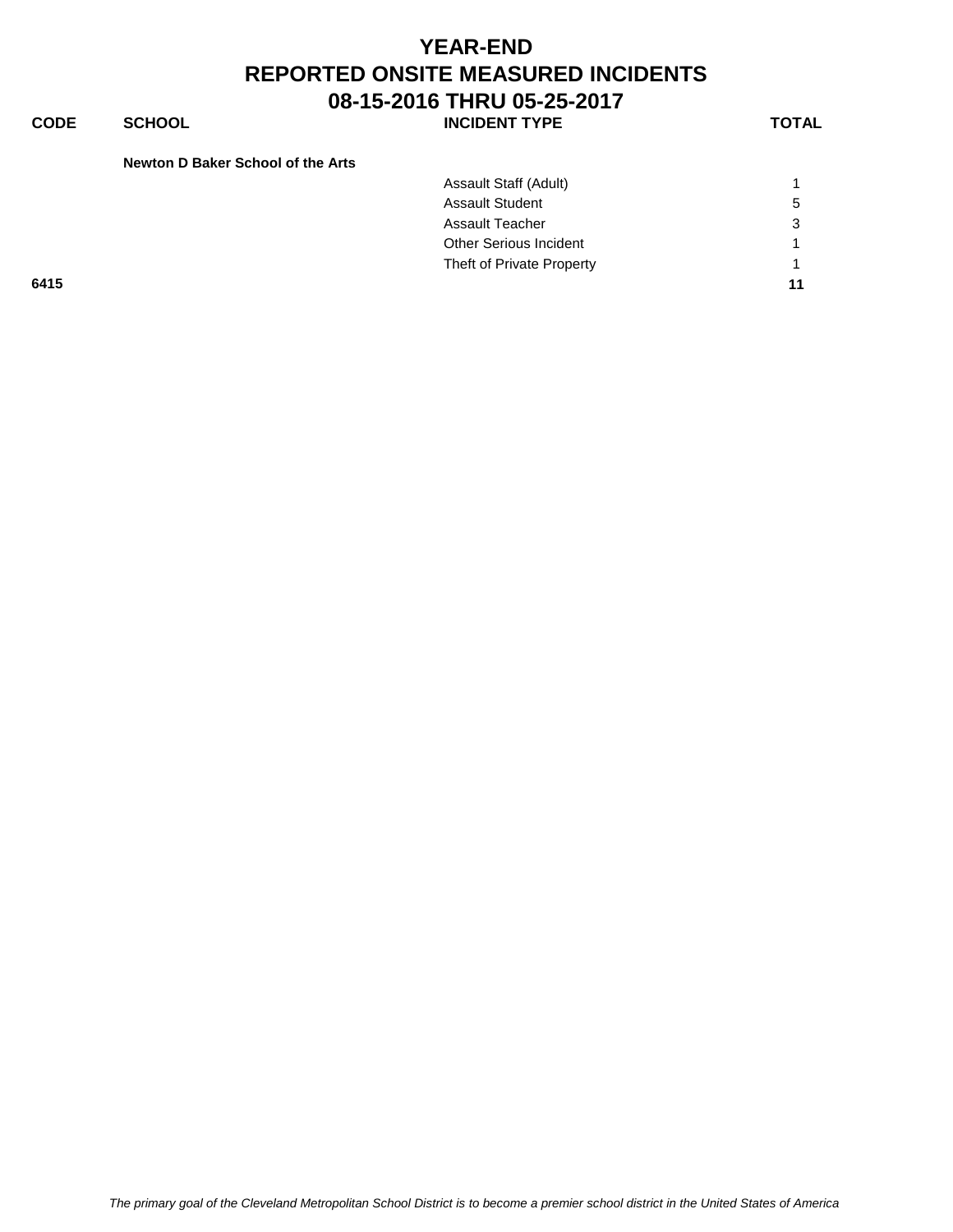**CODE SCHOOL SCHOOL** INCIDENT TYPE TOTAL

|      | <b>Assault Student</b>               | 3  |
|------|--------------------------------------|----|
|      | Fighting                             | 8  |
|      | <b>Other Serious Incident</b>        |    |
|      | Possession of Other Dangerous Weapon |    |
|      | Possession/Use of Alcohol            |    |
|      | Public Indecency                     |    |
|      | Sexual Harassment                    | ົ  |
|      | Theft of CMSD Property               |    |
|      | Theft of Private Property            | 4  |
| 3428 |                                      | 22 |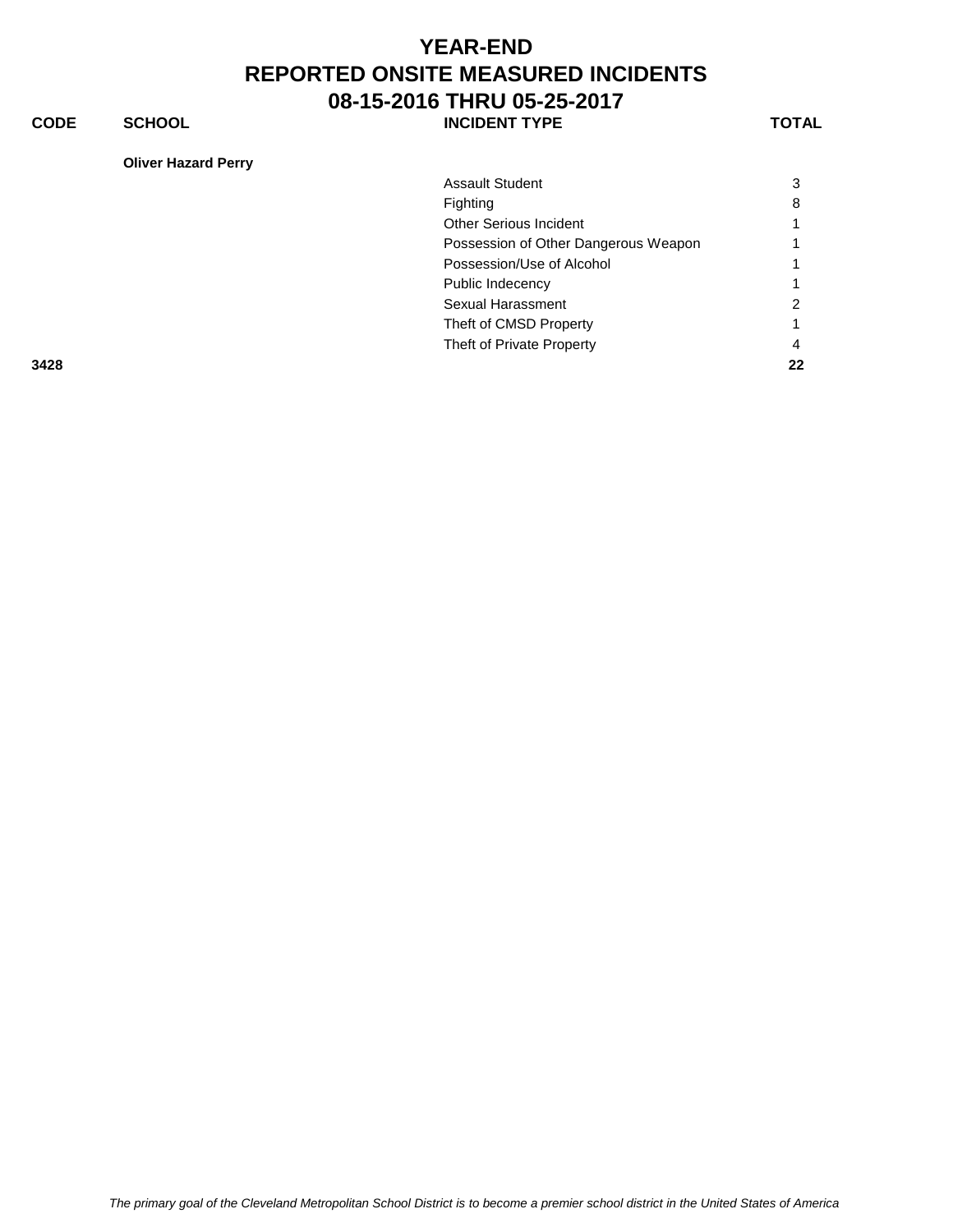**CODE SCHOOL SCHOOL INCIDENT TYPE TOTAL** 

#### **Orchard School of Science**

| <b>Assault Student</b>                |   |
|---------------------------------------|---|
| Assault Teacher                       |   |
| <b>Bullying</b>                       |   |
| Fighting                              | 3 |
| Harassment                            |   |
| Other Serious Incident                |   |
| Possession of Knife                   | 2 |
| Possession of Other Dangerous Weapon  |   |
| Possession/Use of Scheduled Narcotics | 2 |
| Sexual Imposition                     | 2 |
| Theft of Private Property             |   |
| Vandalism Private Property            |   |
|                                       |   |

**6436 25**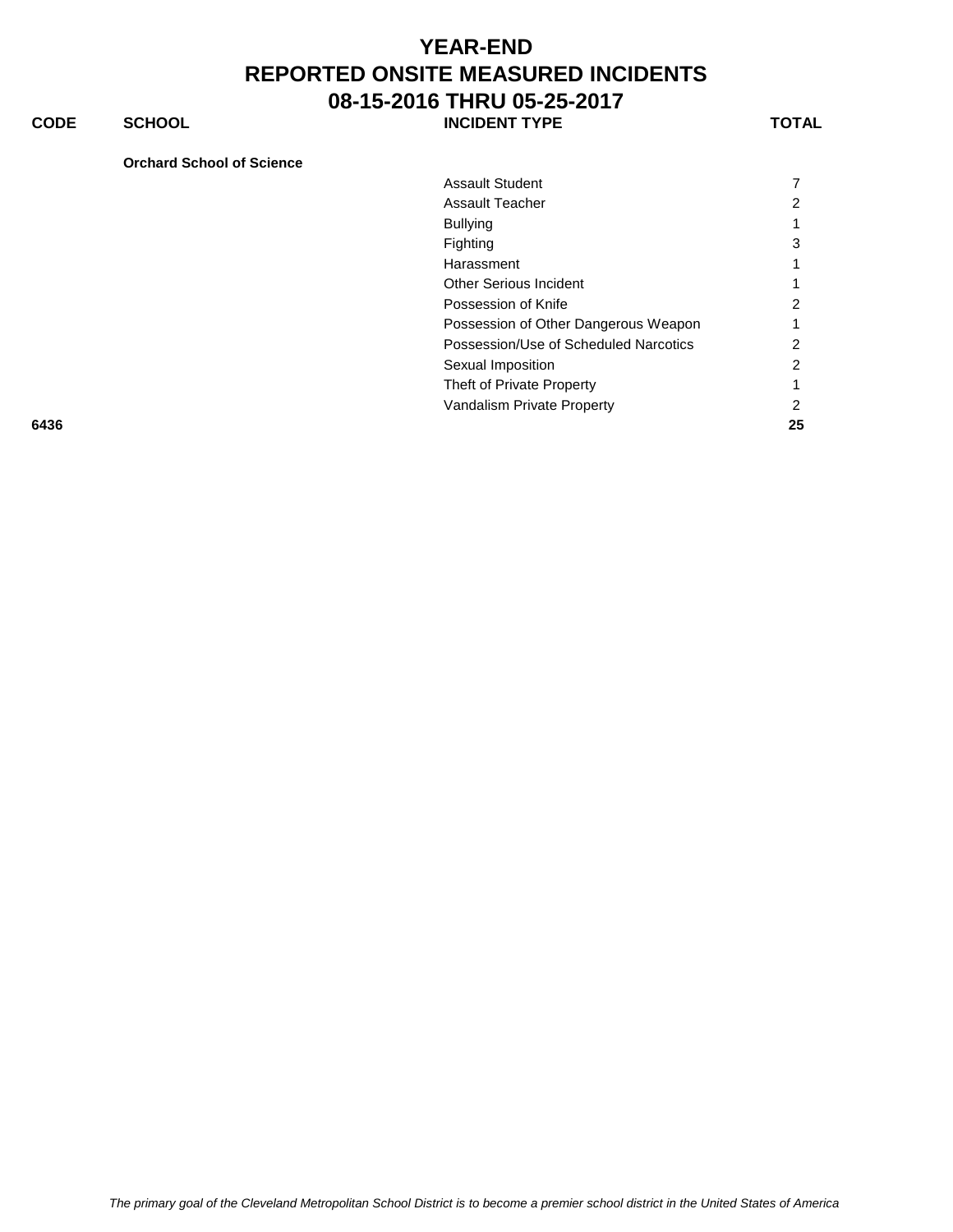**CODE SCHOOL SCHOOL INCIDENT TYPE TOTAL** 

**PACT JFK 9th Grade**

|      | <b>Assault Student</b>    | $\boldsymbol{\Lambda}$ |
|------|---------------------------|------------------------|
|      | Fighting                  | 3                      |
|      | Theft of Private Property |                        |
| 5210 |                           | 8                      |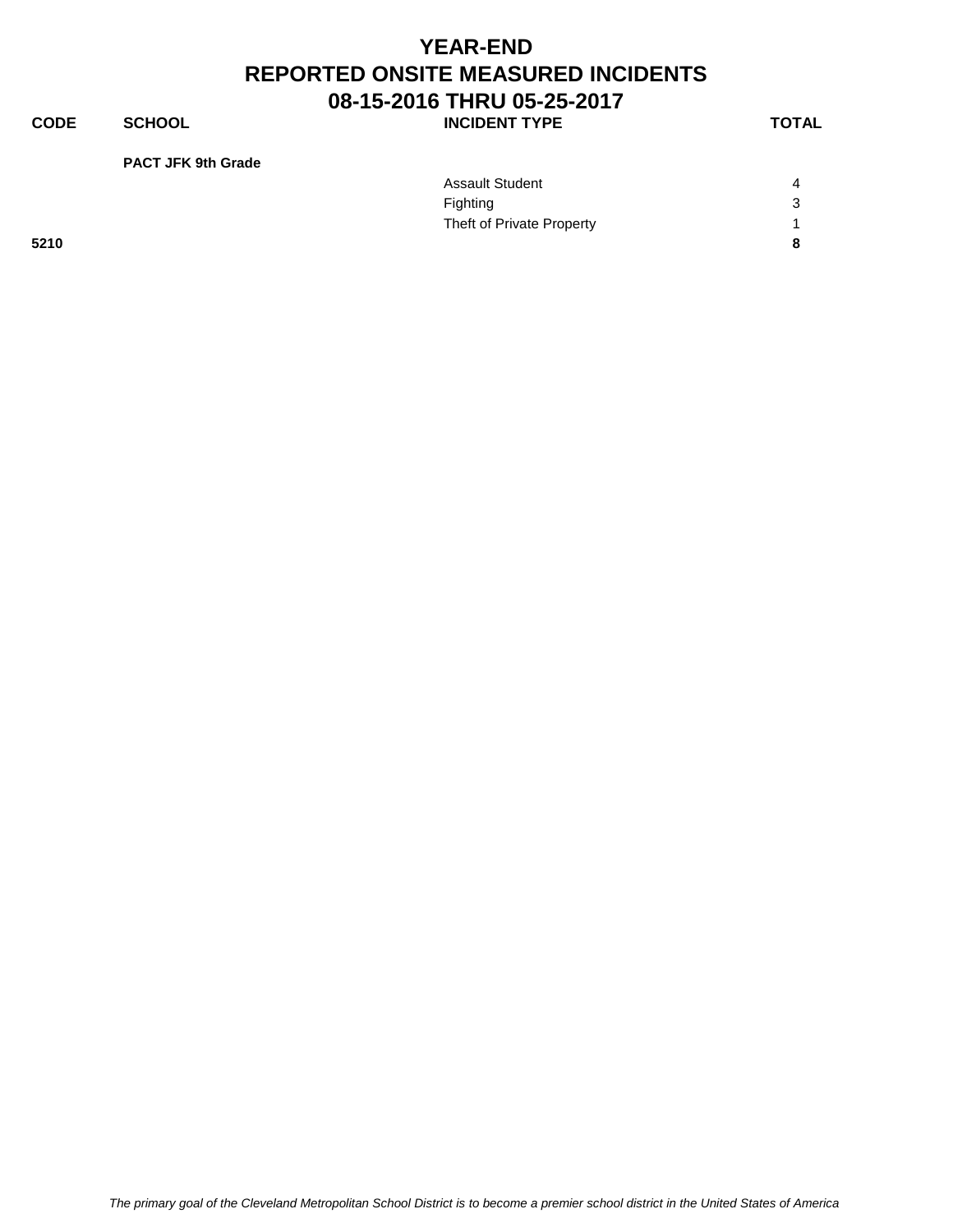**CODE SCHOOL SCHOOL INCIDENT TYPE TOTAL** 

**Patrick Henry**

| Assault Staff (Adult)                |                |
|--------------------------------------|----------------|
| <b>Assault Student</b>               | 2              |
| Assault Teacher                      | $\overline{4}$ |
| Possession of Other Dangerous Weapon | $\overline{1}$ |
| Sexual Imposition                    |                |
|                                      | 9              |
|                                      |                |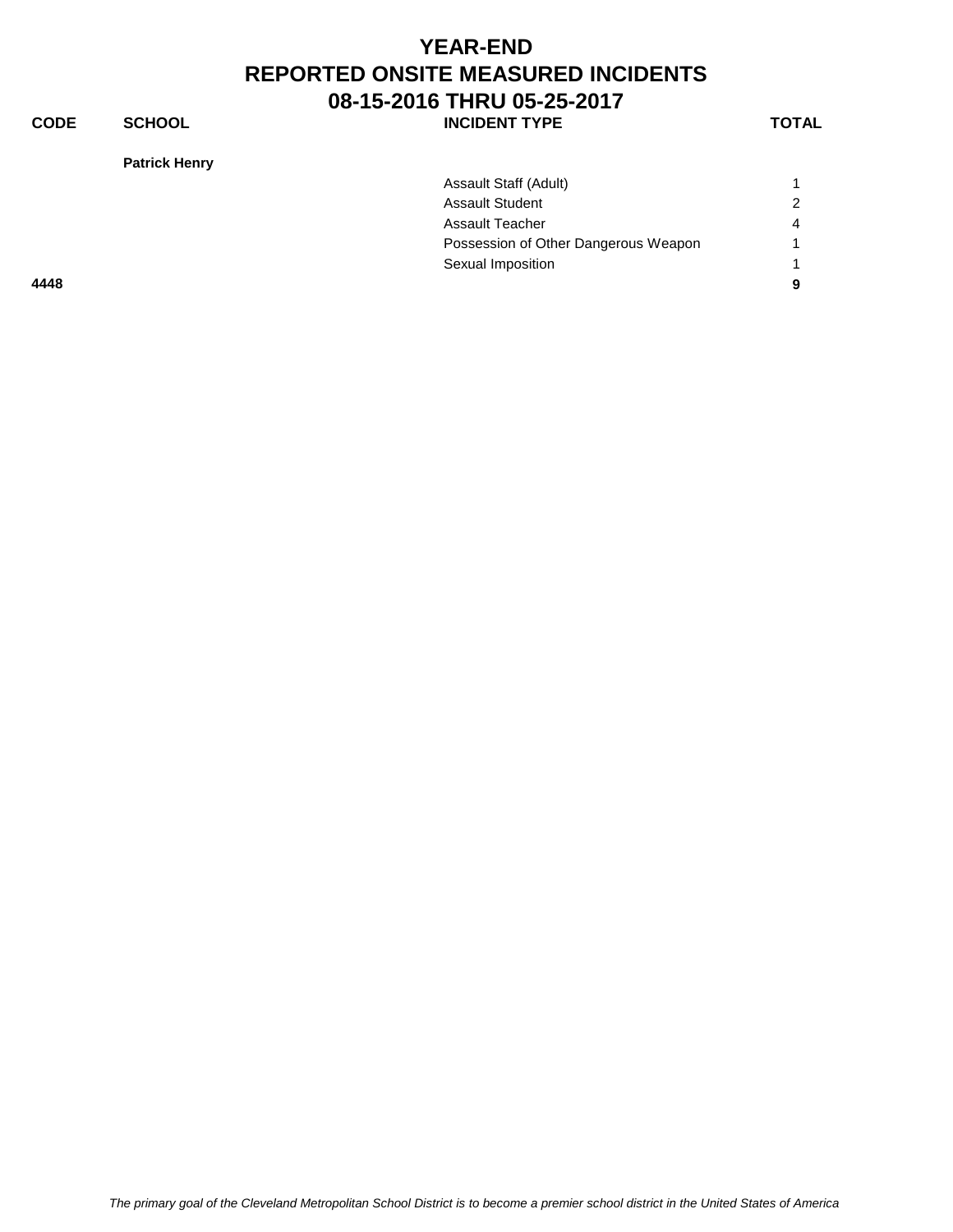**CODE SCHOOL SCHOOL INCIDENT TYPE TOTAL** 

**Paul L Dunbar**

|      | <b>Assault Student</b>    |   |
|------|---------------------------|---|
|      | <b>Assault Teacher</b>    | 4 |
|      | <b>Bullying</b>           |   |
|      | Fighting                  |   |
|      | Harassment                | 4 |
|      | Theft of CMSD Property    |   |
|      | Theft of Private Property | 4 |
| 3451 |                           |   |
|      |                           |   |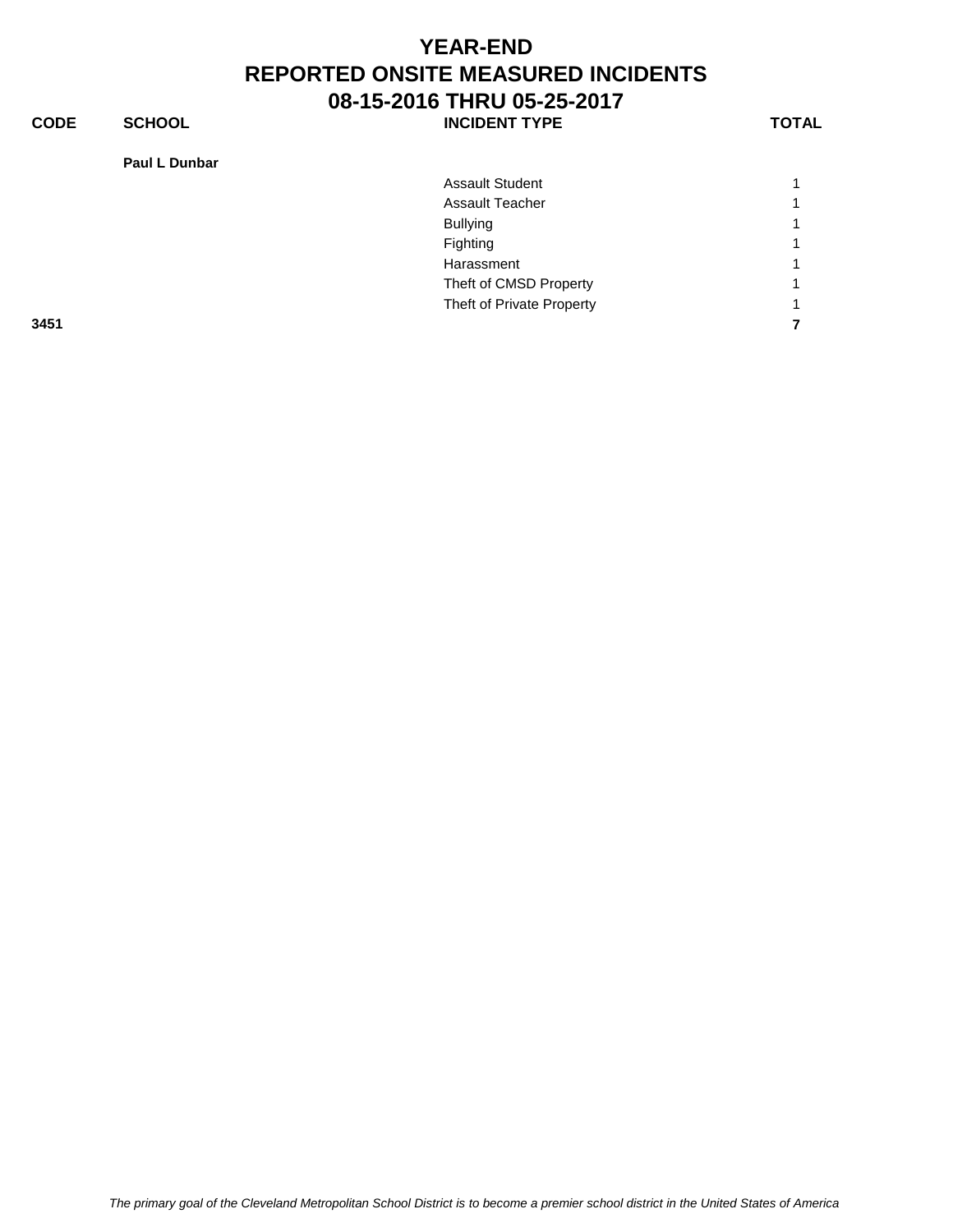**CODE SCHOOL SCHOOL INCIDENT TYPE TOTAL** 

**Promise Academy**

|      | Possession of Knife                   |  |
|------|---------------------------------------|--|
|      | Possession/Use of Scheduled Narcotics |  |
| 0911 |                                       |  |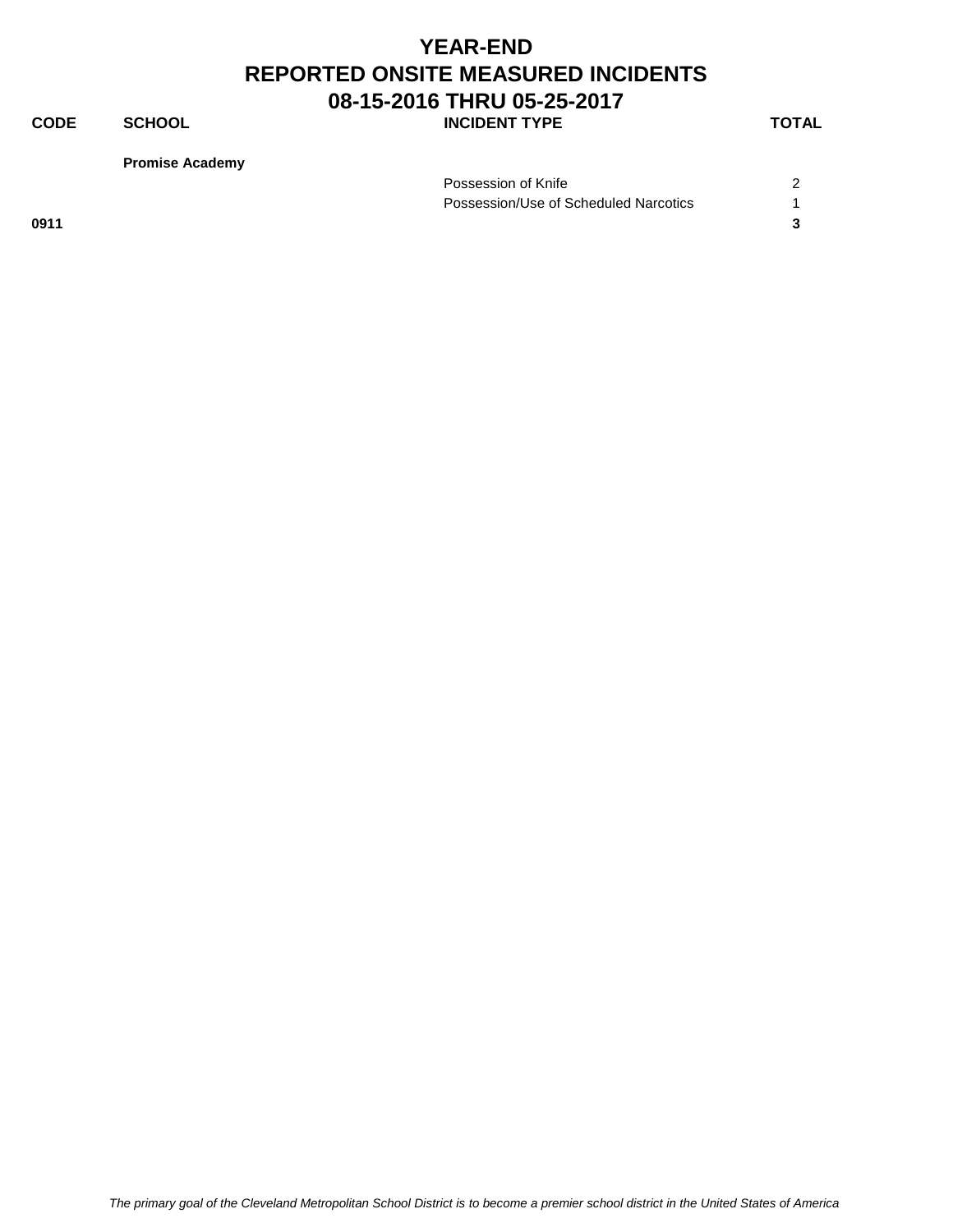| <b>CODE</b> | <b>SCHOOL</b>    | <b>INCIDENT TYPE</b>            | <b>TOTAL</b> |
|-------------|------------------|---------------------------------|--------------|
|             | <b>Riverside</b> |                                 |              |
|             |                  | <b>Assault Security Officer</b> |              |
|             |                  | Other Serious Incident          |              |
|             |                  | Possession of Knife             |              |

**3485 3**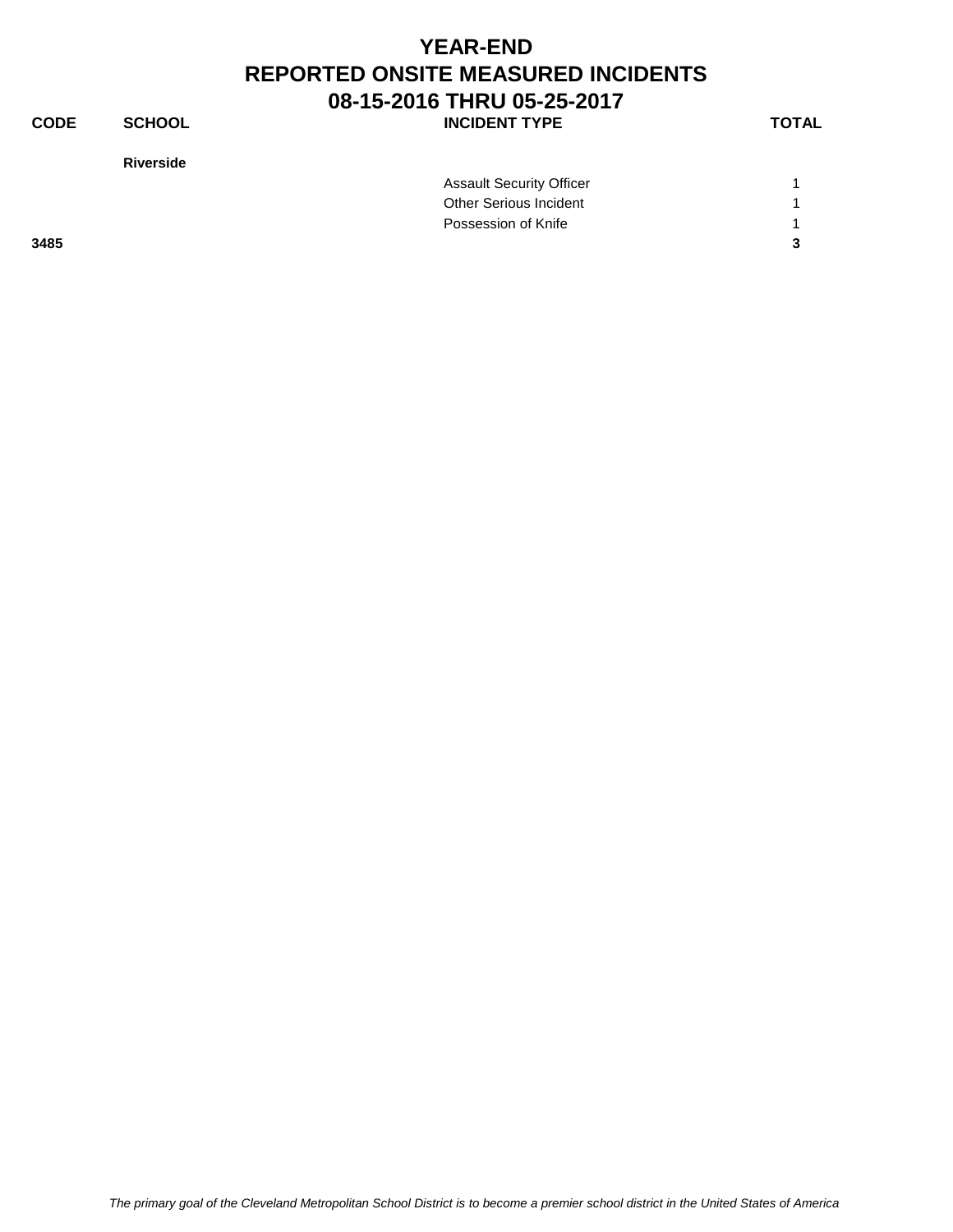**CODE SCHOOL SCHOOL INCIDENT TYPE TOTAL** 

**Robert H Jamison** 

|      | Assault Staff (Adult)  | 2              |
|------|------------------------|----------------|
|      | <b>Assault Student</b> | 4              |
|      | <b>Assault Teacher</b> | $\overline{2}$ |
| 6482 |                        | 8              |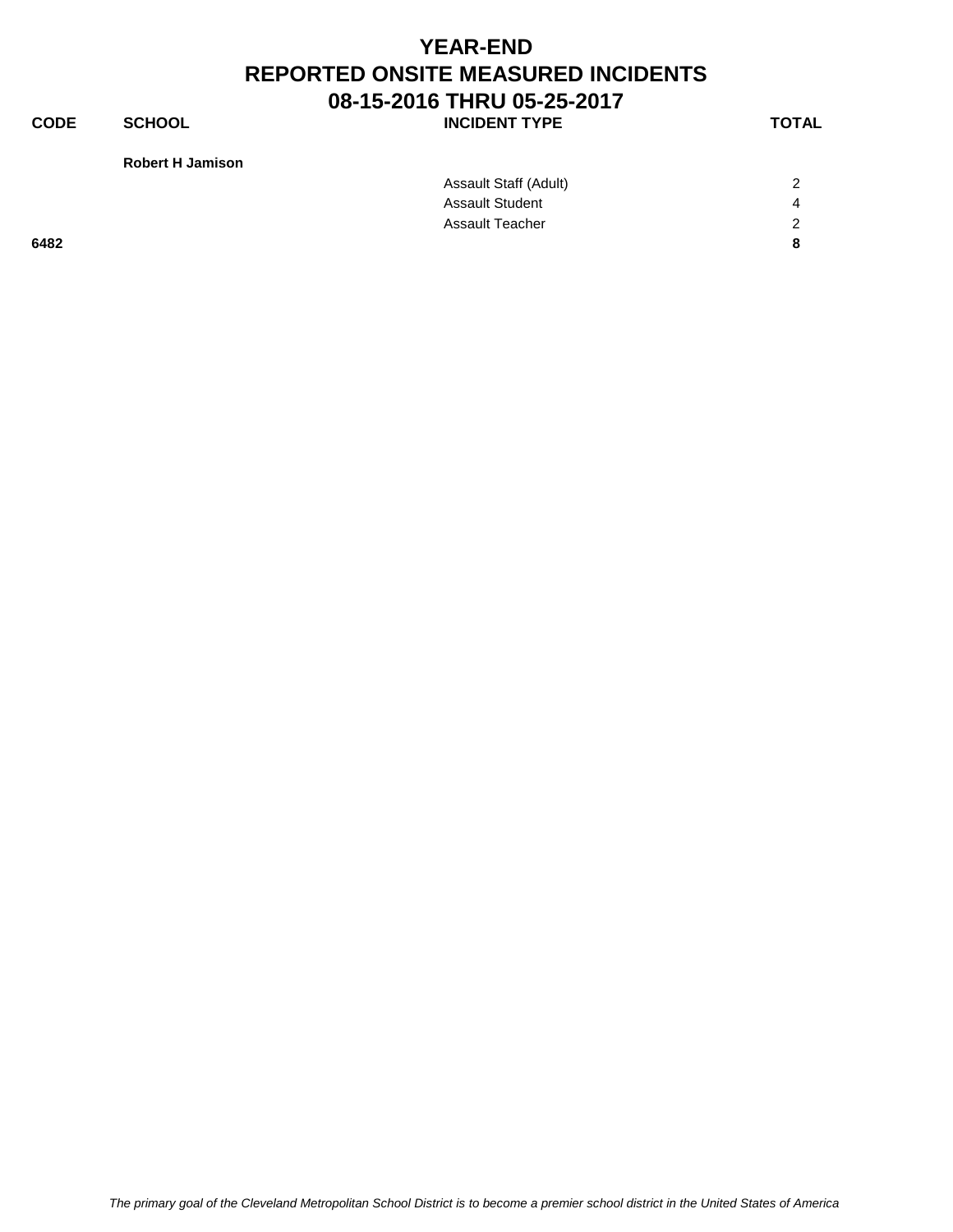**CODE SCHOOL SCHOOL** INCIDENT TYPE TOTAL

| <b>Robinson G Jones</b> |  |
|-------------------------|--|
|-------------------------|--|

|      | <b>Assault Security Officer</b> |    |
|------|---------------------------------|----|
|      | <b>Assault Student</b>          | 5  |
|      | <b>Assault Teacher</b>          | 3  |
|      | Possession of Knife             |    |
|      | Public Indecency                |    |
|      | Sexual Harassment               |    |
|      | Sexual Imposition               | 1  |
| 6487 |                                 | 13 |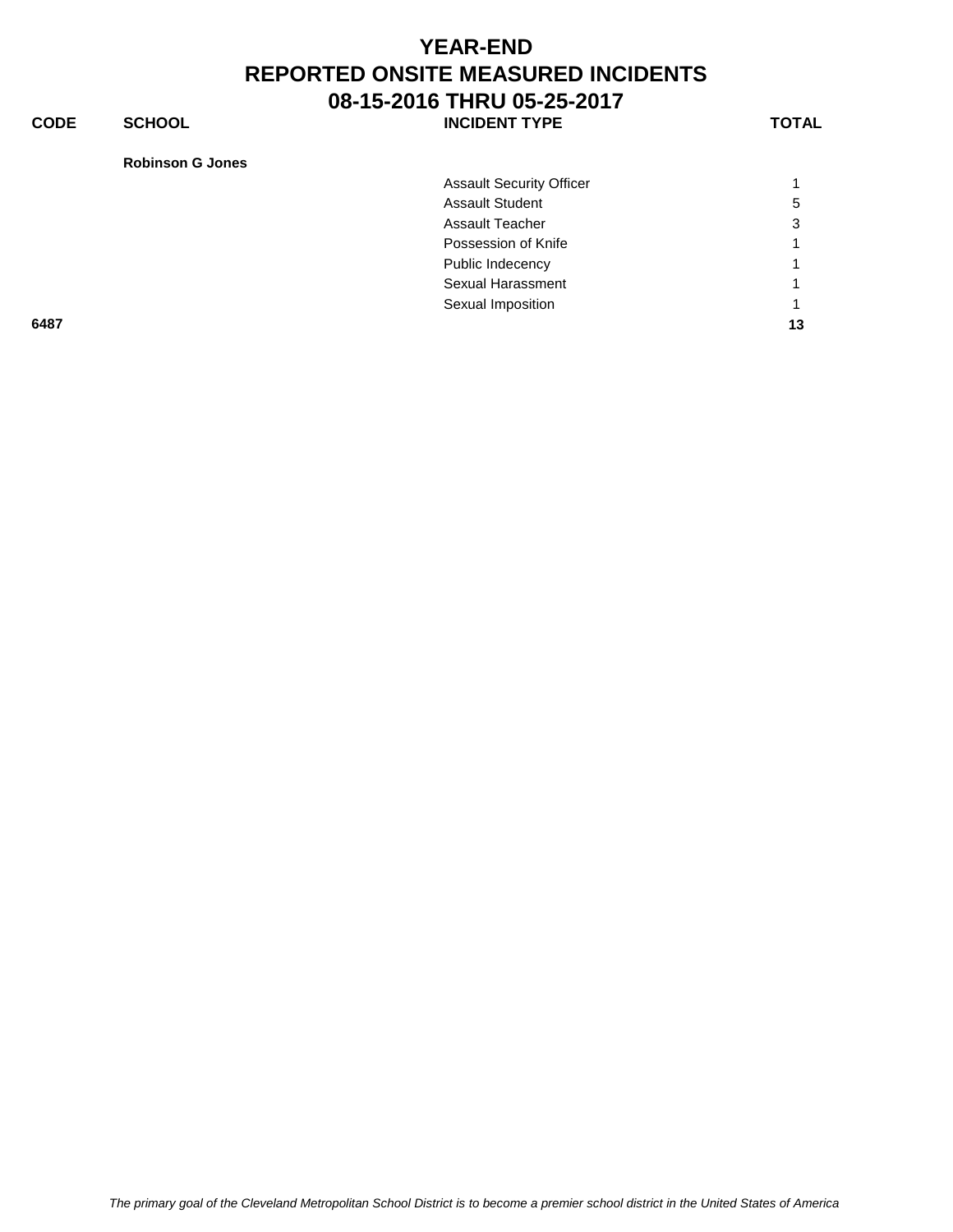**CODE SCHOOL SCHOOL INCIDENT TYPE TOTAL** 

**School of One @ East Tech**

Fighting the contract of the contract of the contract of the contract of the contract of the contract of the contract of the contract of the contract of the contract of the contract of the contract of the contract of the c **2222 1**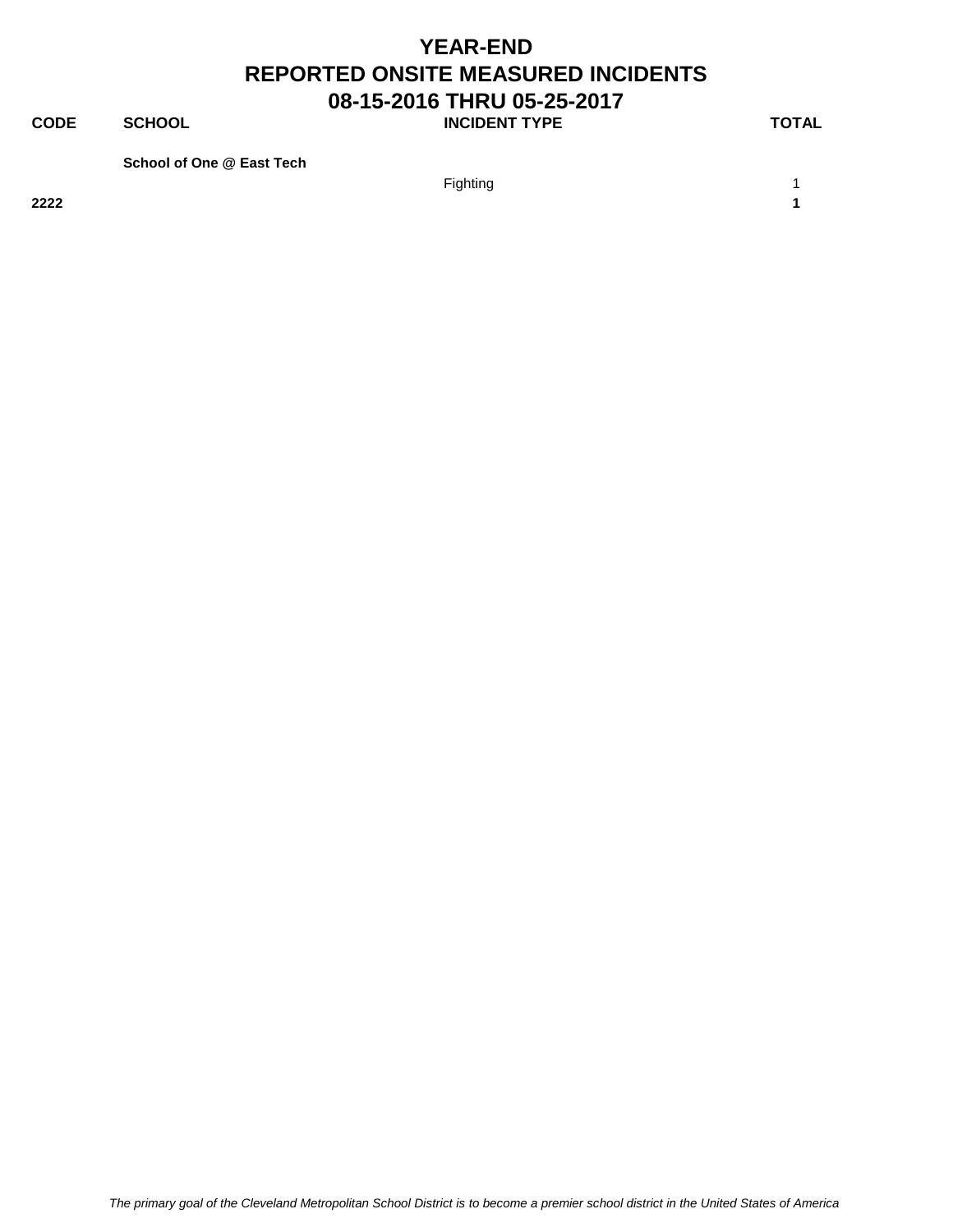**CODE SCHOOL SCHOOL INCIDENT TYPE TOTAL** 

**School of One @ Glenville**

Possession of Other Dangerous Weapon 1

**2418 1**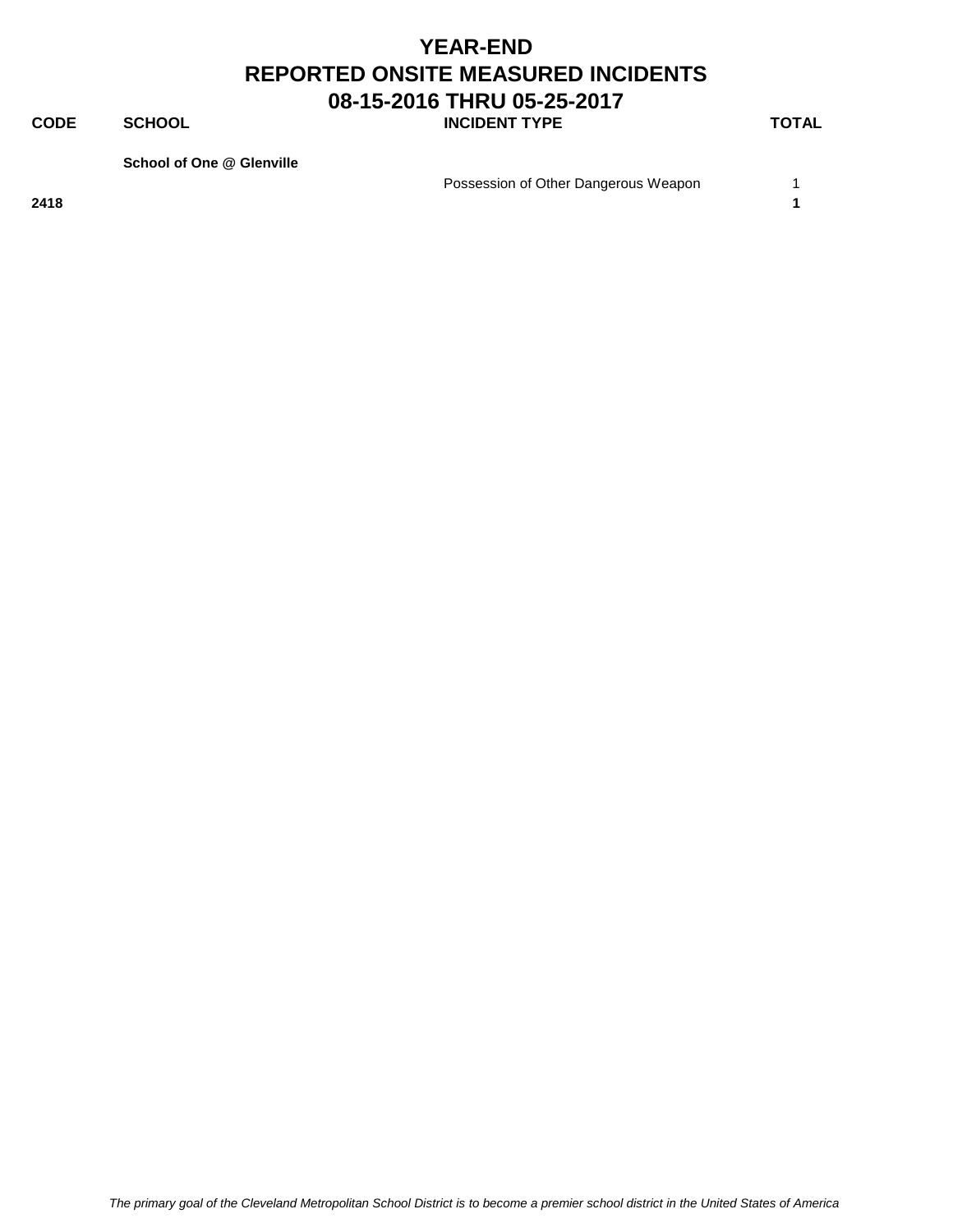**CODE SCHOOL SCHOOL INCIDENT TYPE TOTAL** 

**School of One @ James F. Rhodes**

Possession of Other Dangerous Weapon 1

**2223 1**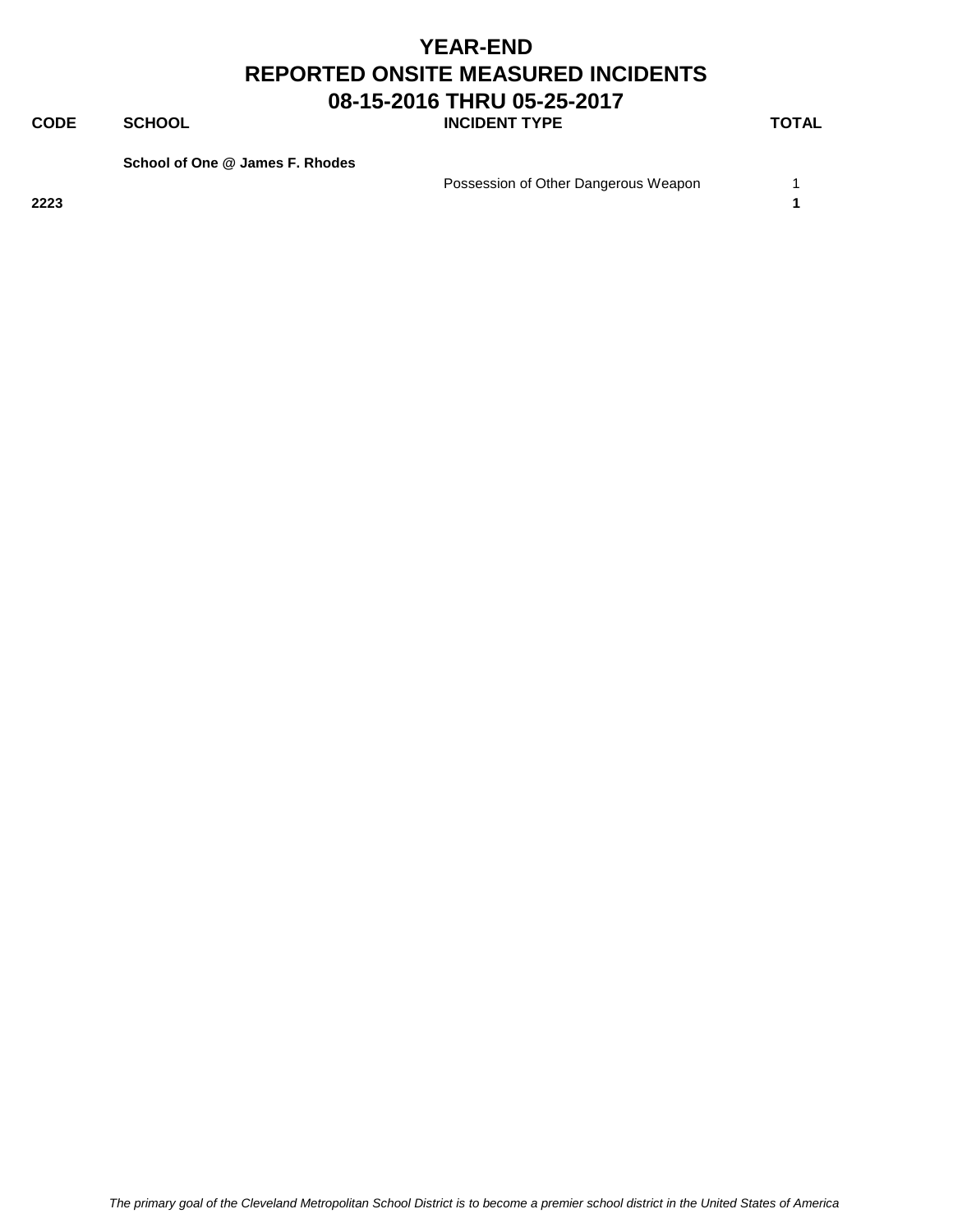**CODE SCHOOL SCHOOL INCIDENT TYPE TOTAL** 

**School of One @ John Adams**

**2177 1**

Fighting the contract of the contract of the contract of the contract of the contract of the contract of the contract of the contract of the contract of the contract of the contract of the contract of the contract of the c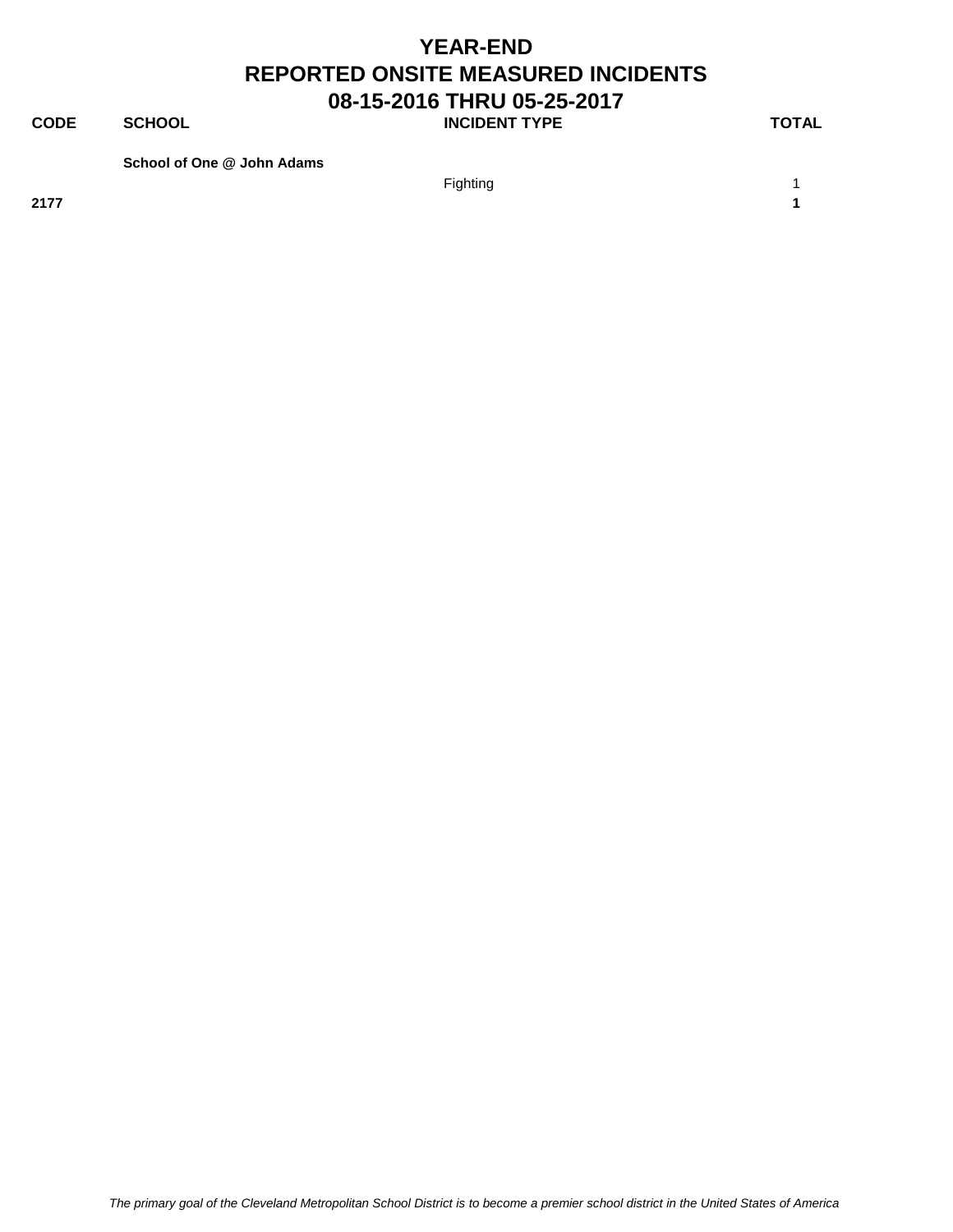**CODE SCHOOL SCHOOL INCIDENT TYPE TOTAL** 

**School of One @ Lincoln West**

|      | <b>Assault Security Officer</b> |  |
|------|---------------------------------|--|
|      | Possession of Knife             |  |
|      | Theft of Private Property       |  |
| 2175 |                                 |  |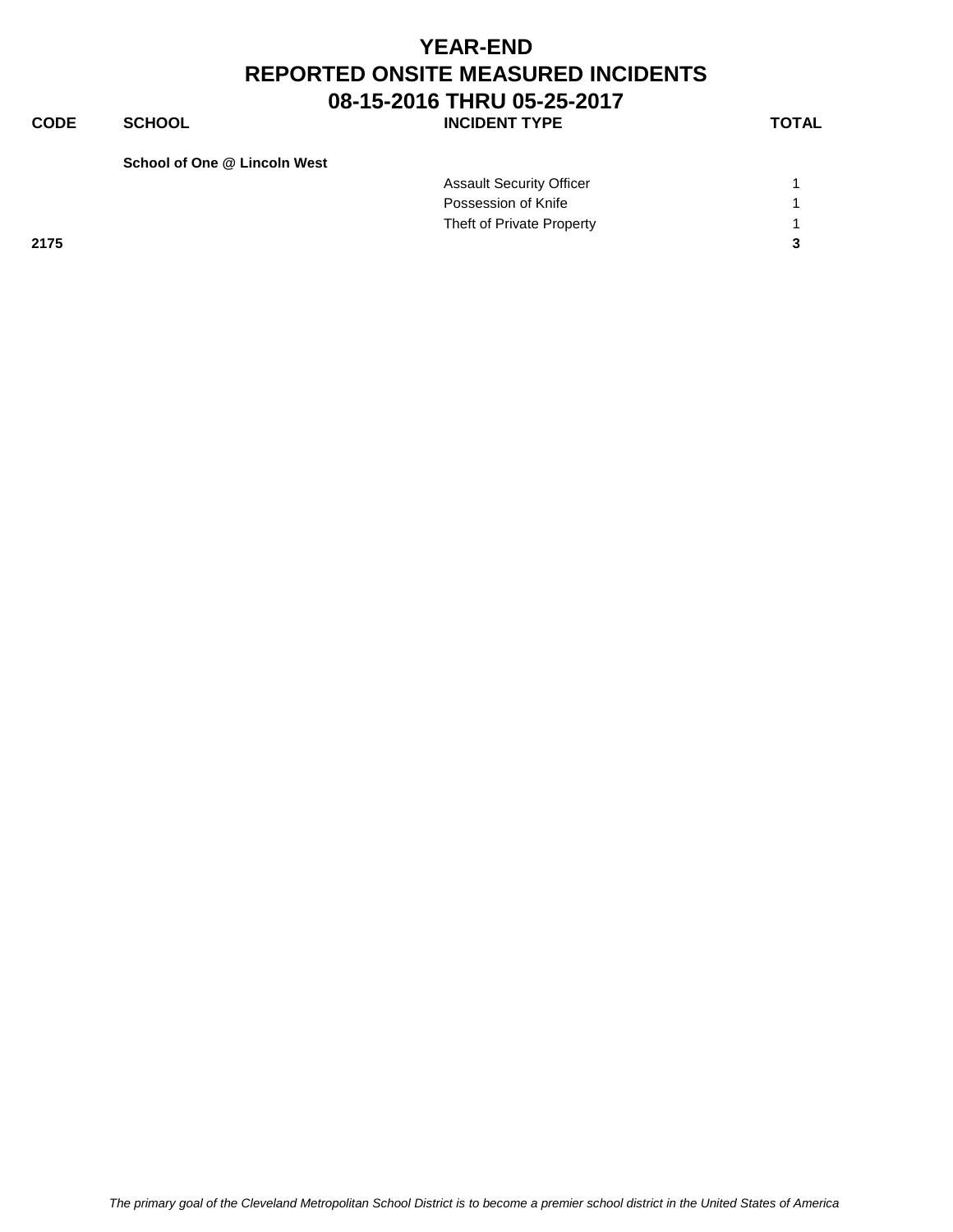#### **YEAR-END REPORTED ONSITE MEASURED INCIDENTS 08-15-2016 THRU 05-25-2017** CODE SCHOOL **DEEXAGE SCHOOL** SCHOOL **INCIDENT TYPE**

**Scranton**

| w<br>۰. |
|---------|
|---------|

| 3500 |                                       | 8             |
|------|---------------------------------------|---------------|
|      | Vandalism Private Property            |               |
|      | Theft of Private Property             | 1             |
|      | Possession/Use of Scheduled Narcotics | $\mathcal{P}$ |
|      | Possession of Knife                   | 1             |
|      | Other Serious Incident                | $\mathcal{P}$ |
|      | Assault Staff (Adult)                 |               |
|      |                                       |               |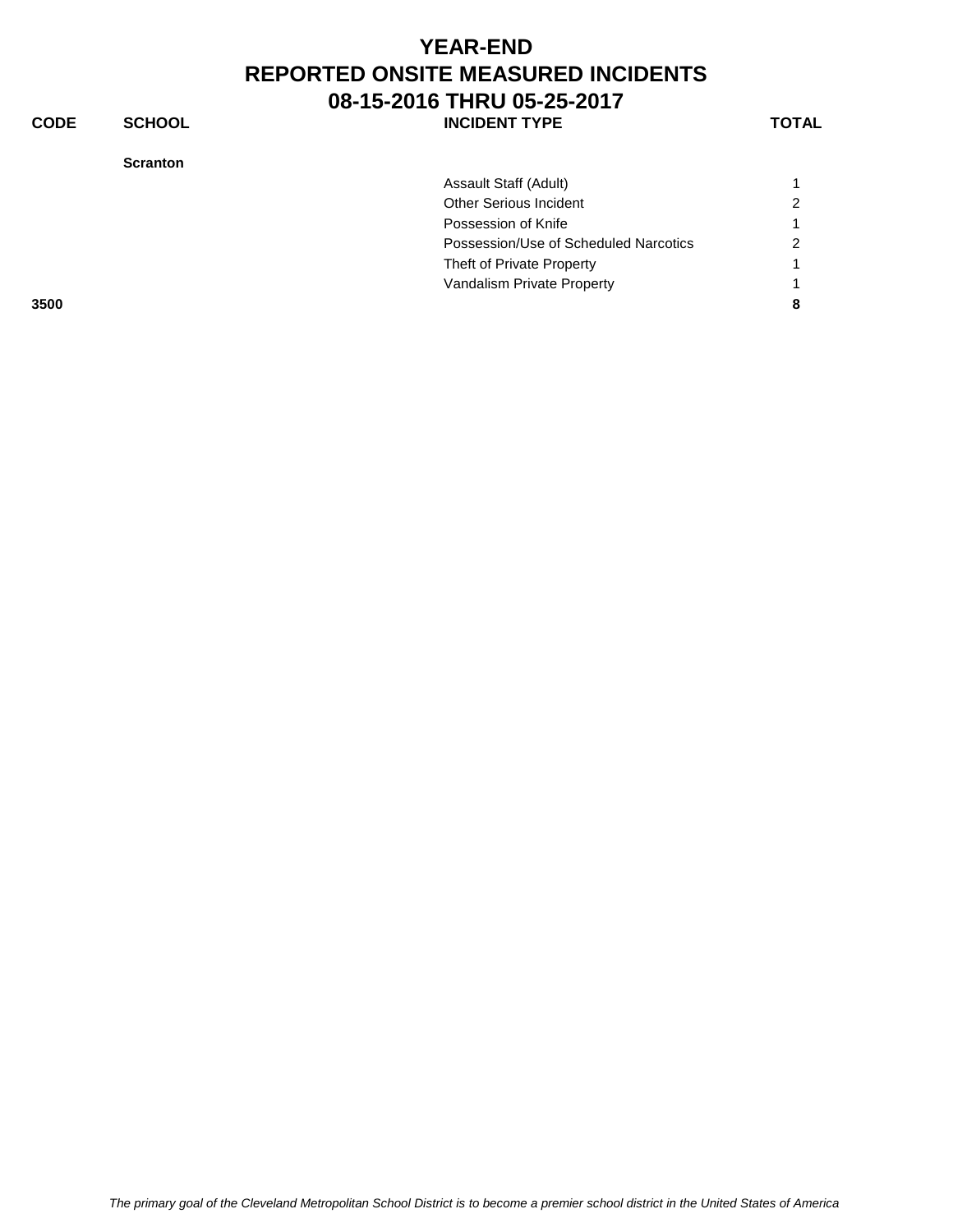**CODE SCHOOL SCHOOL INCIDENT TYPE TOTAL** 

**South**

Vandalism School Property 1

**5512 1**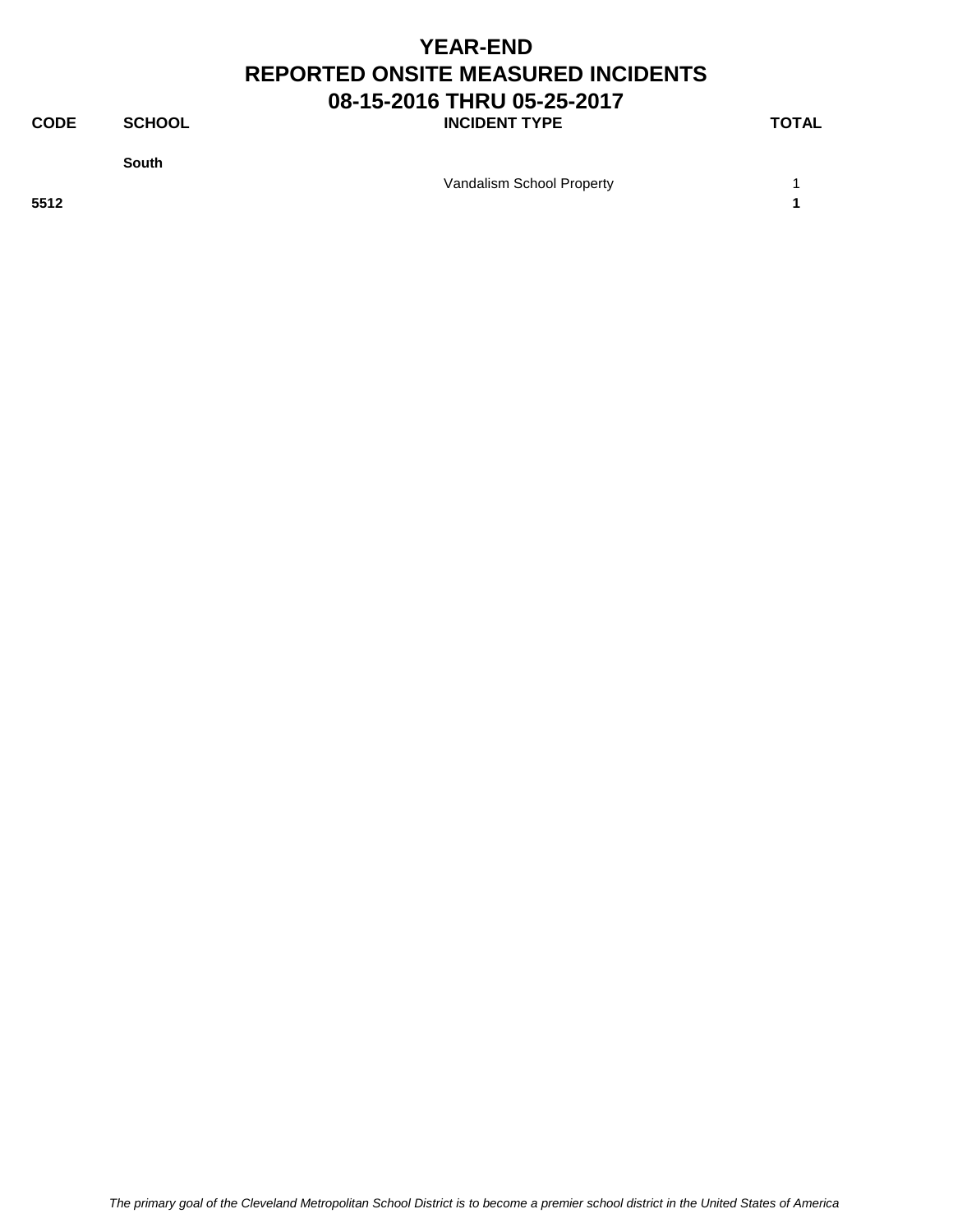| <b>CODE</b> | <b>SCHOOL</b>  | <b>INCIDENT TYPE</b>   | <b>TOTAL</b>   |
|-------------|----------------|------------------------|----------------|
|             | <b>Sunbeam</b> |                        |                |
|             |                | Assault Staff (Adult)  |                |
|             |                | <b>Assault Student</b> | $\overline{2}$ |
|             |                | <b>Assault Teacher</b> |                |
|             |                | Possession of Knife    |                |
|             |                | Sexual Imposition      |                |
| 3532        |                |                        | 6              |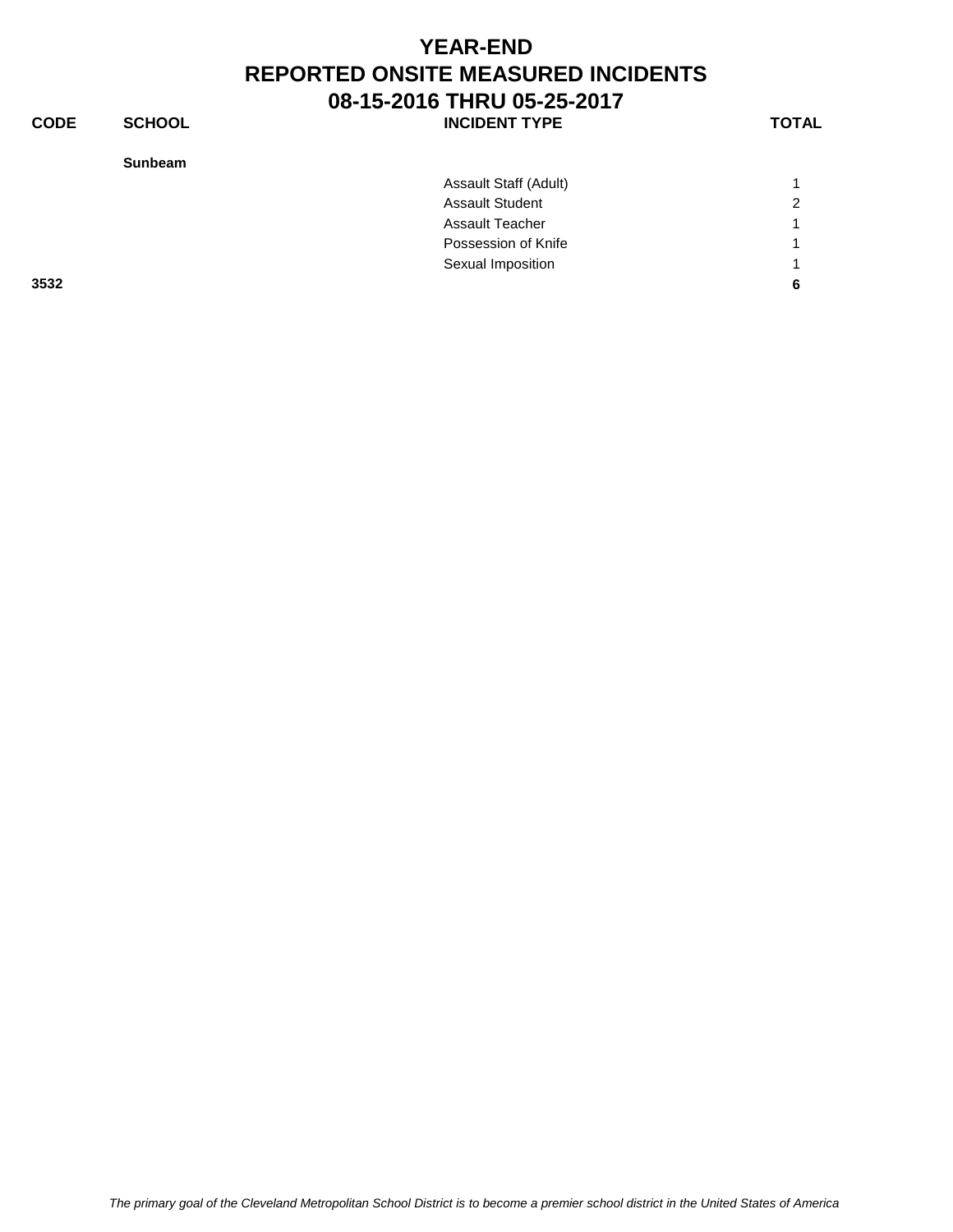#### **CODE SCHOOL SCHOOL** INCIDENT TYPE TOTAL

|      | <b>Assault Security Officer</b>  |   |
|------|----------------------------------|---|
|      | <b>Assault Student</b>           |   |
|      | Harassment                       |   |
|      | Menacing                         |   |
|      | <b>Other Serious Incident</b>    | n |
|      | Possession of Drug Paraphernalia |   |
|      | Possession of Knife              |   |
| 3537 |                                  |   |
|      |                                  |   |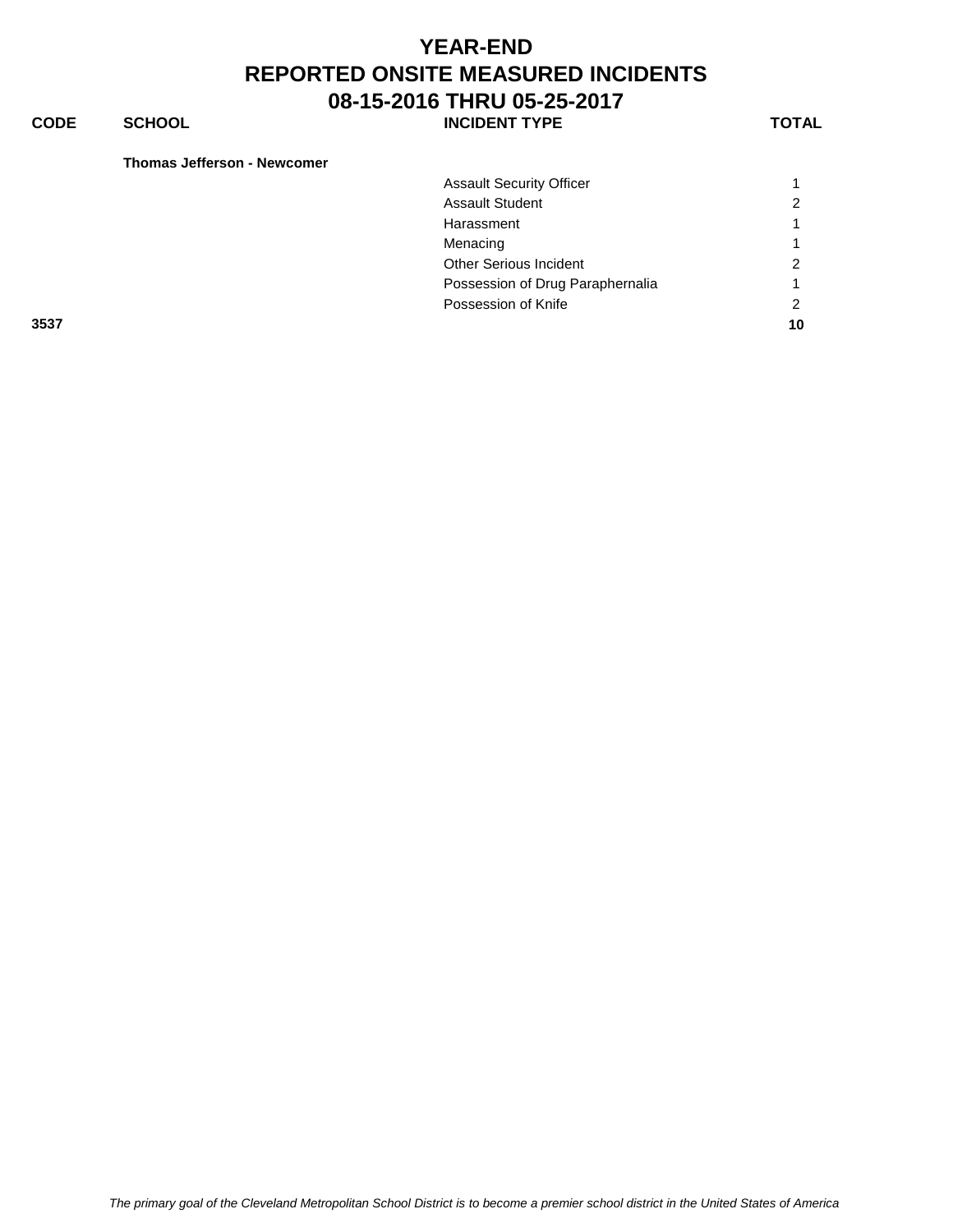**CODE SCHOOL SCHOOL INCIDENT TYPE TOTAL** 

**Tremont**

| <b>Tremont</b> |                                      |                |
|----------------|--------------------------------------|----------------|
|                | <b>Assault Student</b>               | $\overline{2}$ |
|                | <b>Assault Teacher</b>               |                |
|                | <b>Other Serious Incident</b>        | 3              |
|                | Possession of Other Dangerous Weapon |                |
|                | Public Indecency                     |                |
|                | Sexual Imposition                    |                |
| 3544           |                                      | 9              |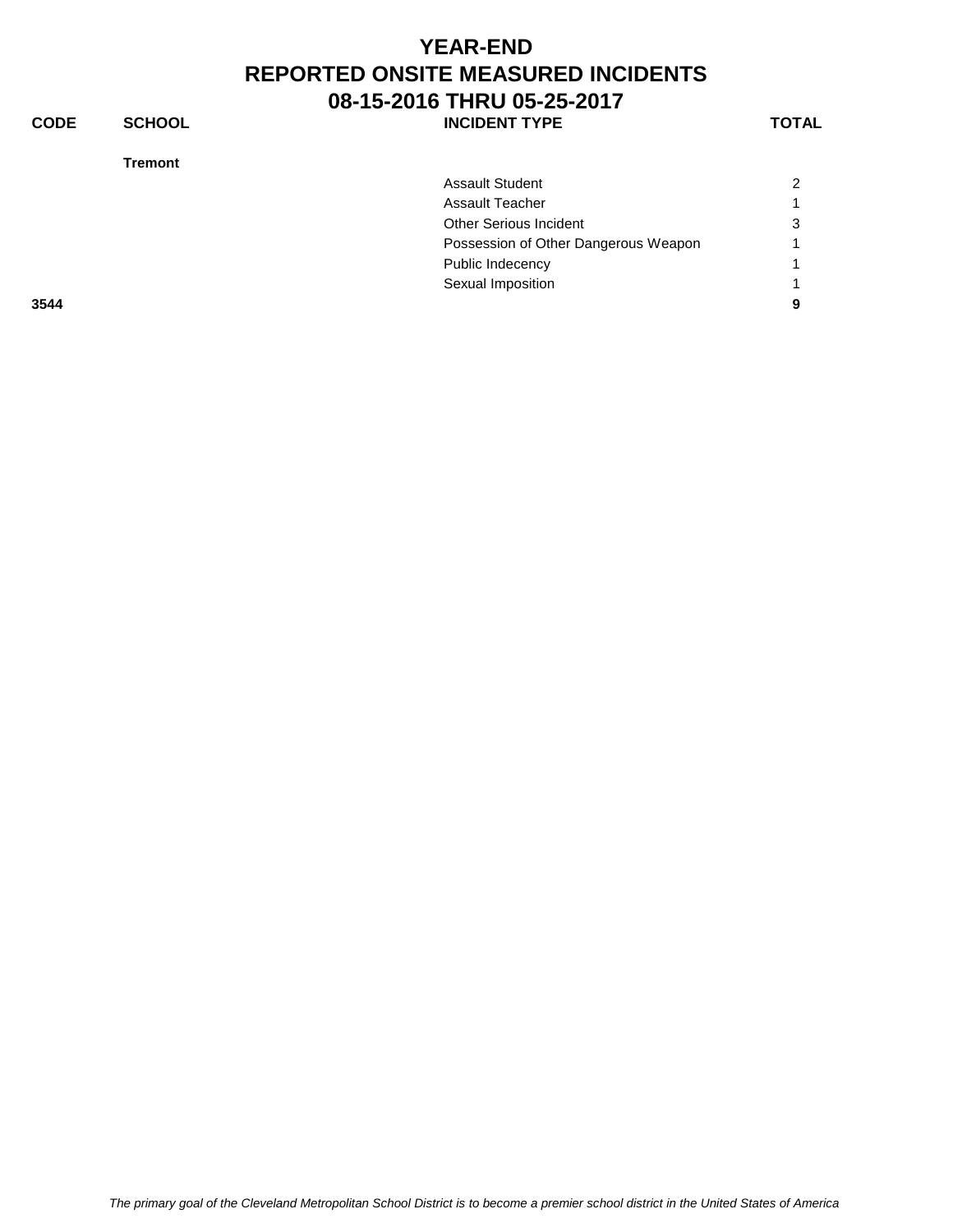**CODE SCHOOL SCHOOL INCIDENT TYPE TOTAL** 

**Valley View**

Other Serious Incident 1

**3550 1**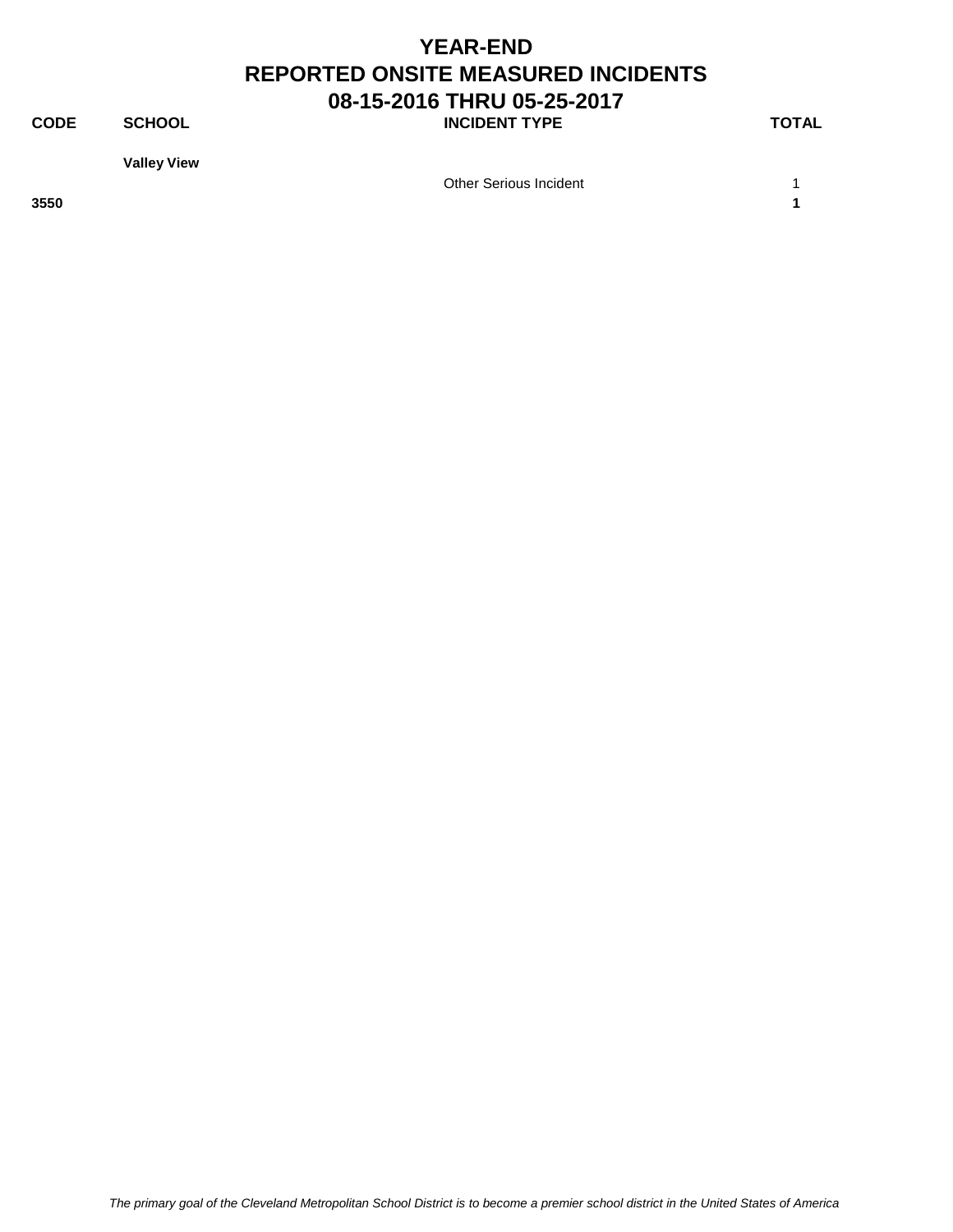**CODE SCHOOL SCHOOL INCIDENT TYPE TOTAL** 

**Wade Park**

|      | Wade Park                             |    |
|------|---------------------------------------|----|
|      | Arson                                 |    |
|      | Assault Staff (Adult)                 |    |
|      | <b>Assault Student</b>                | 3  |
|      | Menacing                              |    |
|      | <b>Other Serious Incident</b>         | 2  |
|      | Possession of Other Dangerous Weapon  |    |
|      | Possession/Use of Scheduled Narcotics |    |
|      | Vandalism Private Property            |    |
| 3556 |                                       | 11 |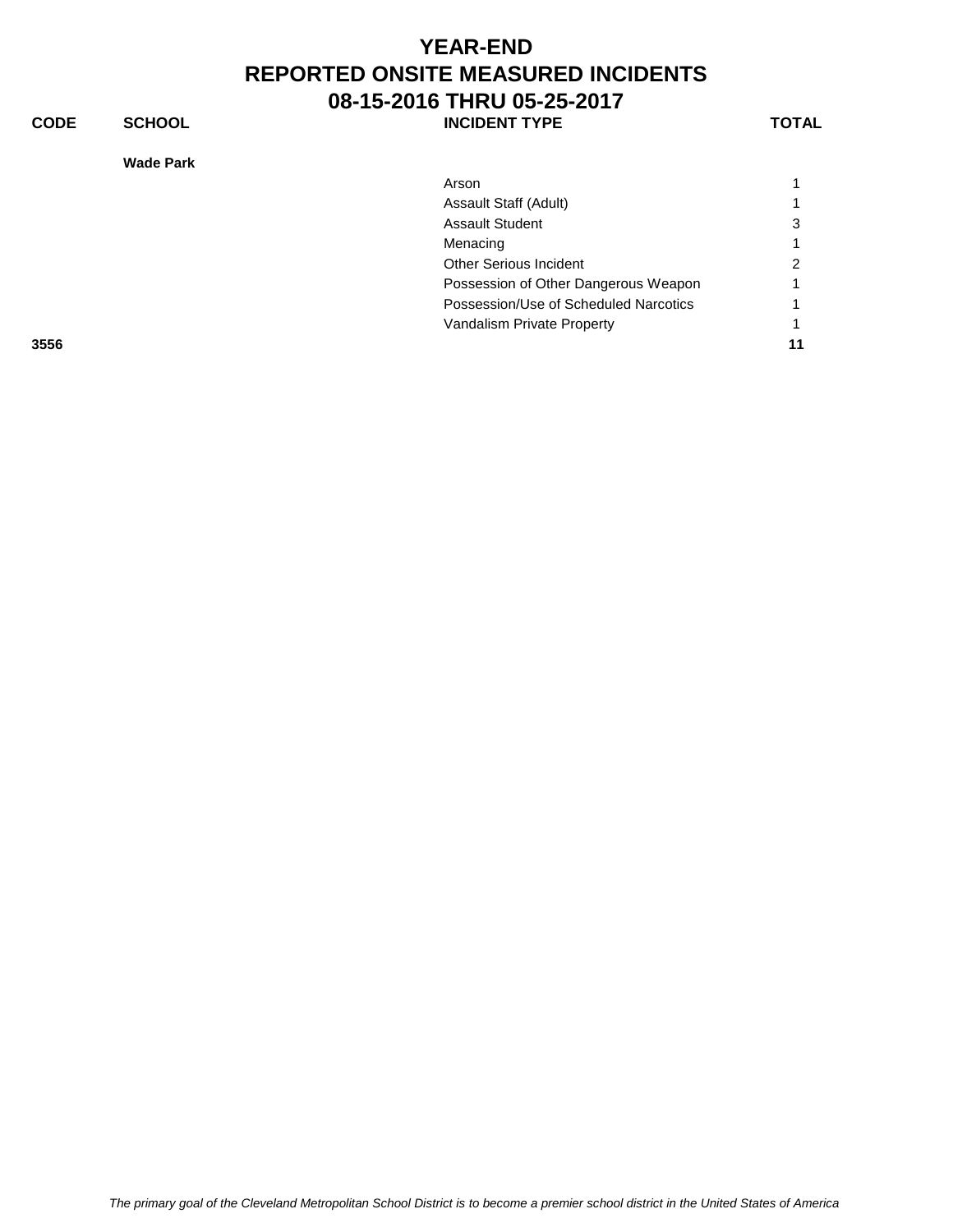| <b>CODE</b> | <b>SCHOOL</b> | <b>INCIDENT TYPE</b>                 | TOTAL          |
|-------------|---------------|--------------------------------------|----------------|
|             | <b>Walton</b> |                                      |                |
|             |               | Assault Staff (Adult)                | $\overline{2}$ |
|             |               | <b>Assault Student</b>               |                |
|             |               | <b>Bullying</b>                      |                |
|             |               | <b>Criminal Trespassing</b>          |                |
|             |               | Menacing                             |                |
|             |               | <b>Other Serious Incident</b>        | 2              |
|             |               | Possession of Knife                  |                |
|             |               | Possession of Other Dangerous Weapon |                |
|             |               | Public Indecency                     |                |
|             |               | Sexual Imposition                    | 3              |
|             |               | Theft of CMSD Computer Property      | 2              |
|             |               | Theft of Private Property            | 2              |
|             |               | Vandalism School Property            |                |
| 3560        |               |                                      | 20             |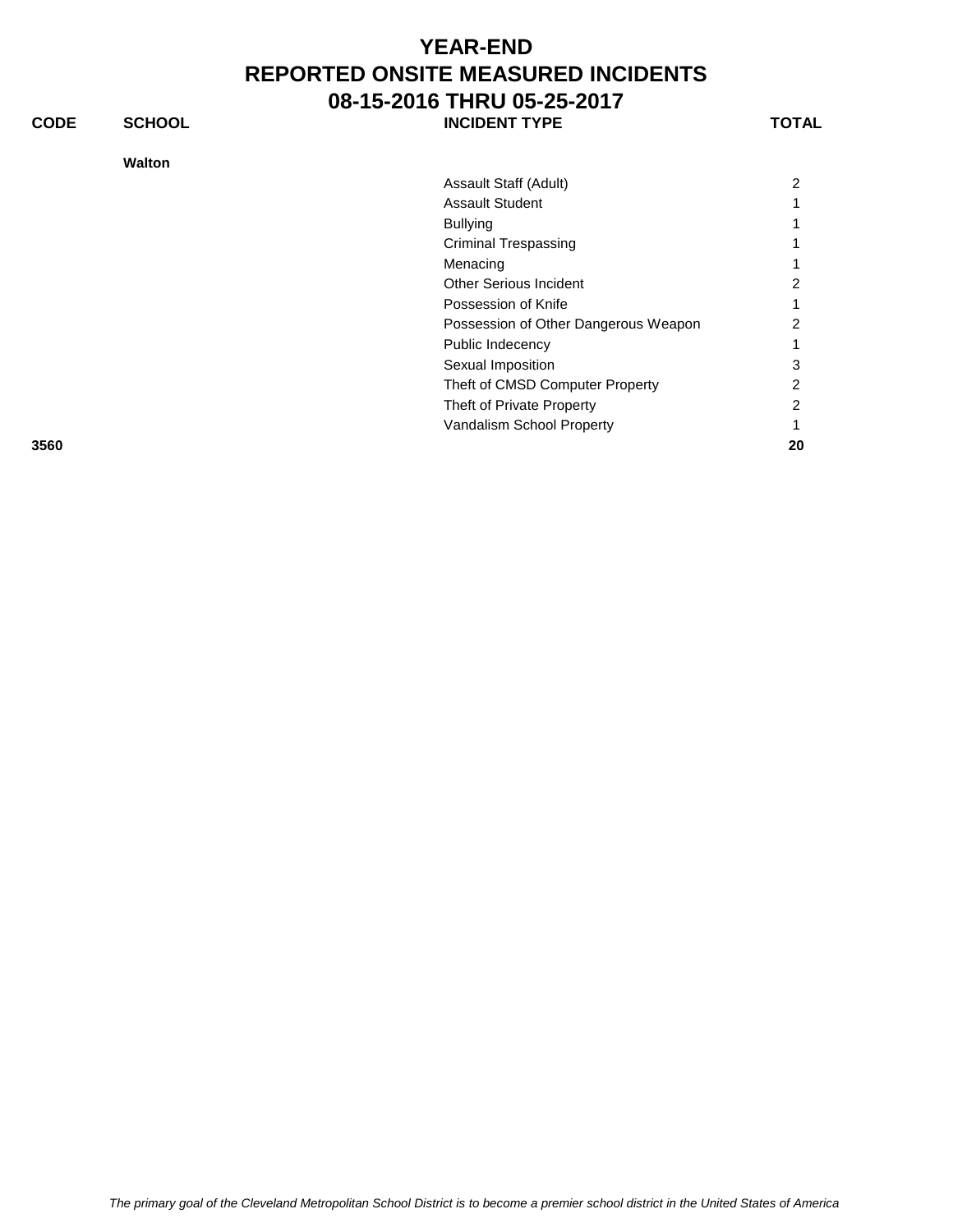| <b>CODE</b> | <b>SCHOOL</b> | <b>INCIDENT TYPE</b>   | <b>TOTAL</b> |
|-------------|---------------|------------------------|--------------|
|             | Warner        |                        |              |
|             |               | Assault Staff (Adult)  | 3            |
|             |               | <b>Assault Student</b> |              |
|             |               | <b>Bullying</b>        | и            |
|             |               | Harassment             | и            |
|             |               | Menacing               | л            |

**3572 7**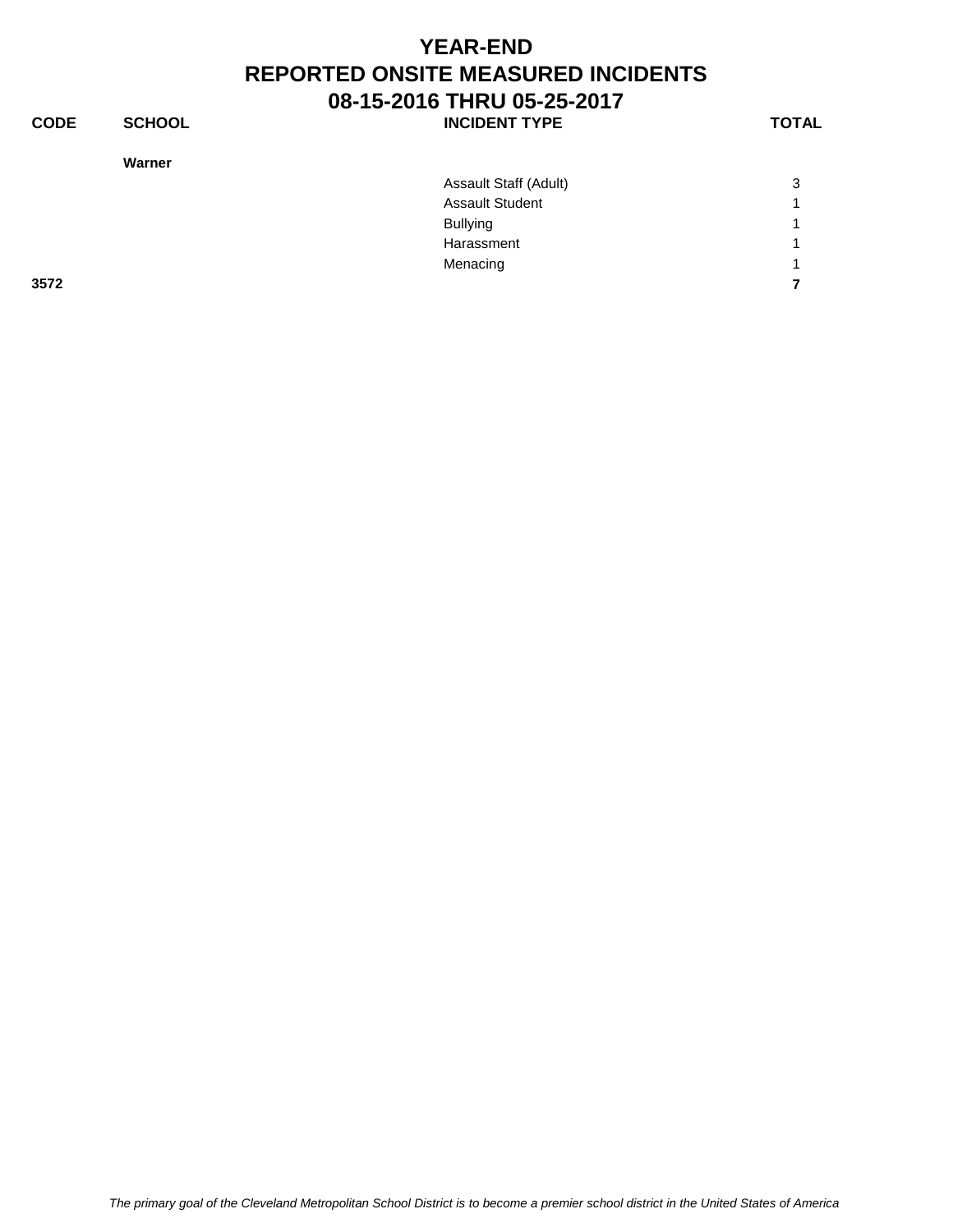**CODE SCHOOL SCHOOL INCIDENT TYPE TOTAL** 

| <b>Washington Park - Environmental</b> |                                |              |
|----------------------------------------|--------------------------------|--------------|
|                                        | <b>Assault Student</b>         | 3            |
|                                        | Fighting                       | $\mathbf{1}$ |
|                                        | <b>Gross Sexual Imposition</b> | 1.           |
|                                        | <b>Other Serious Incident</b>  | 1.           |
|                                        | Possession of Knife            | 2            |
|                                        | Sexual Imposition              | 1.           |
|                                        | Theft of CMSD Property         | 1            |
|                                        | Theft of Private Property      | 2            |
|                                        | Vandalism Private Property     | 1.           |
| 2110                                   |                                | 13           |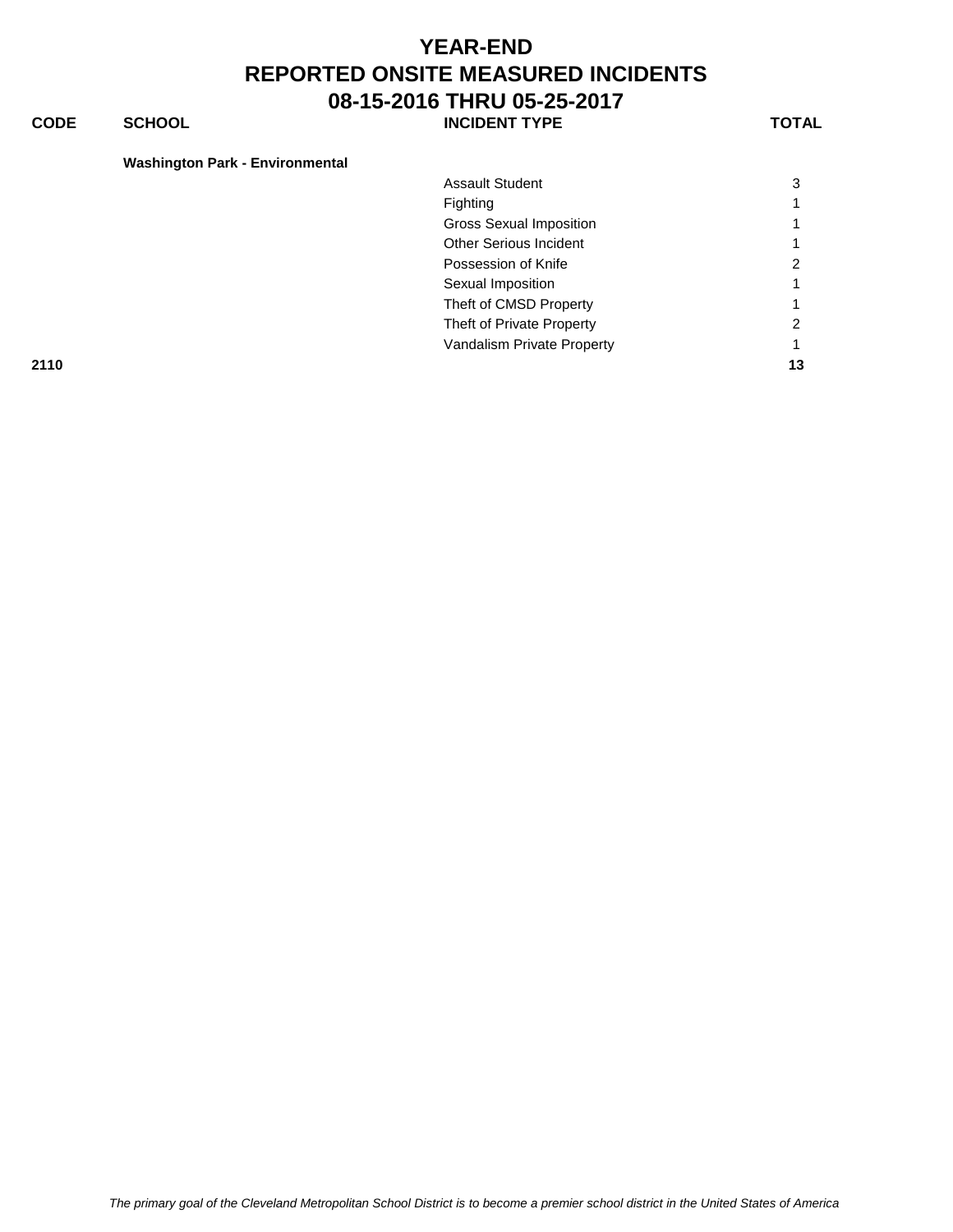**CODE SCHOOL SCHOOL INCIDENT TYPE TOTAL** 

**Waverly**

| Waverly |                                |    |
|---------|--------------------------------|----|
|         | Assault Staff (Adult)          |    |
|         | <b>Assault Student</b>         |    |
|         | <b>Assault Teacher</b>         |    |
|         | Fighting                       | 3  |
|         | Menacing                       |    |
|         | <b>Other Criminal Activity</b> |    |
|         | Other Serious Incident         | 2  |
|         | Possession/Use of Alcohol      |    |
| 3596    |                                | 11 |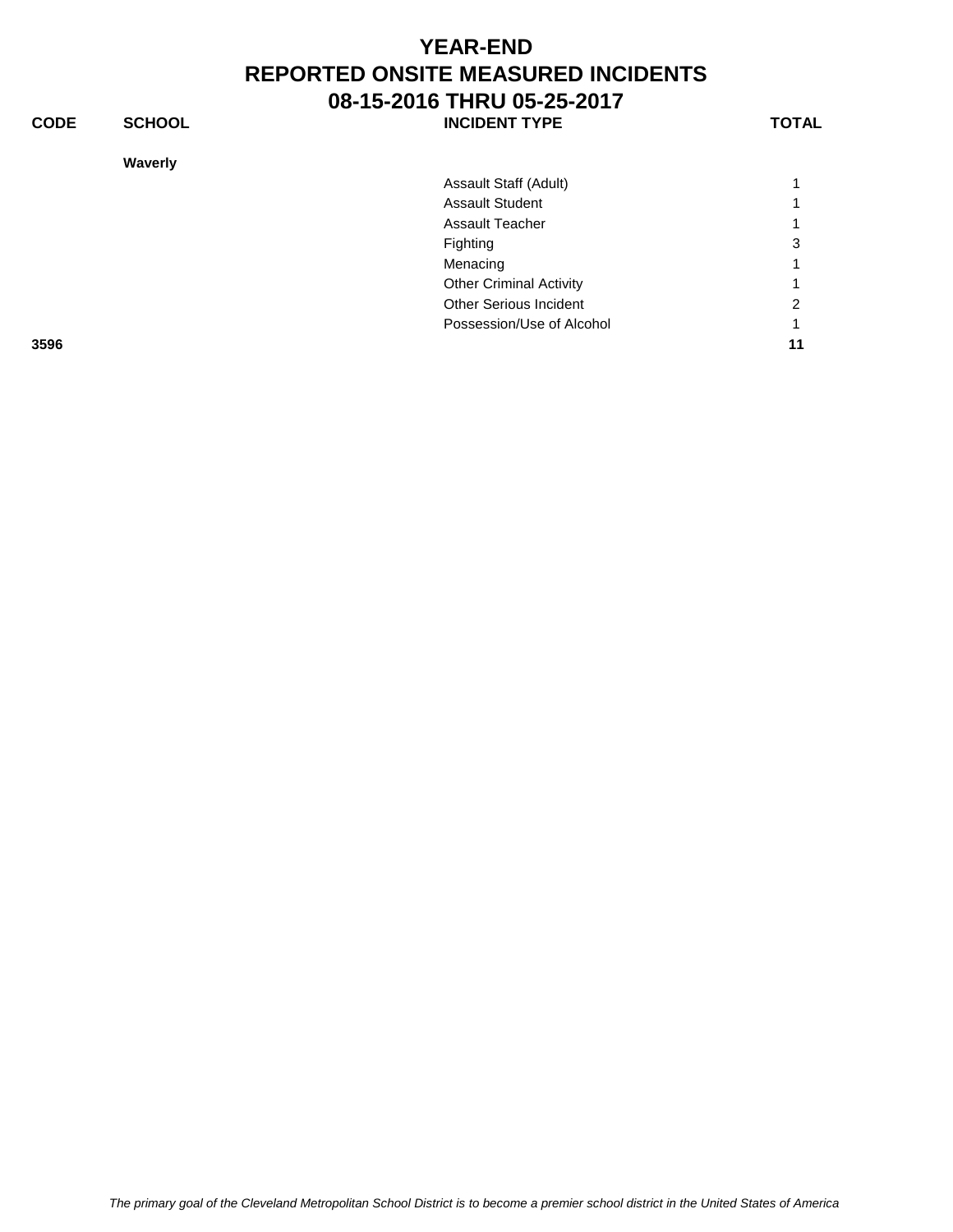**CODE SCHOOL SCHOOL INCIDENT TYPE TOTAL** 

**Whitney Young**

| Arson                     | $\blacktriangleleft$ |
|---------------------------|----------------------|
| <b>Assault Student</b>    | 4                    |
| Sexual Harassment         | 2                    |
| Theft of Private Property | $\overline{A}$       |
|                           | -5                   |
|                           |                      |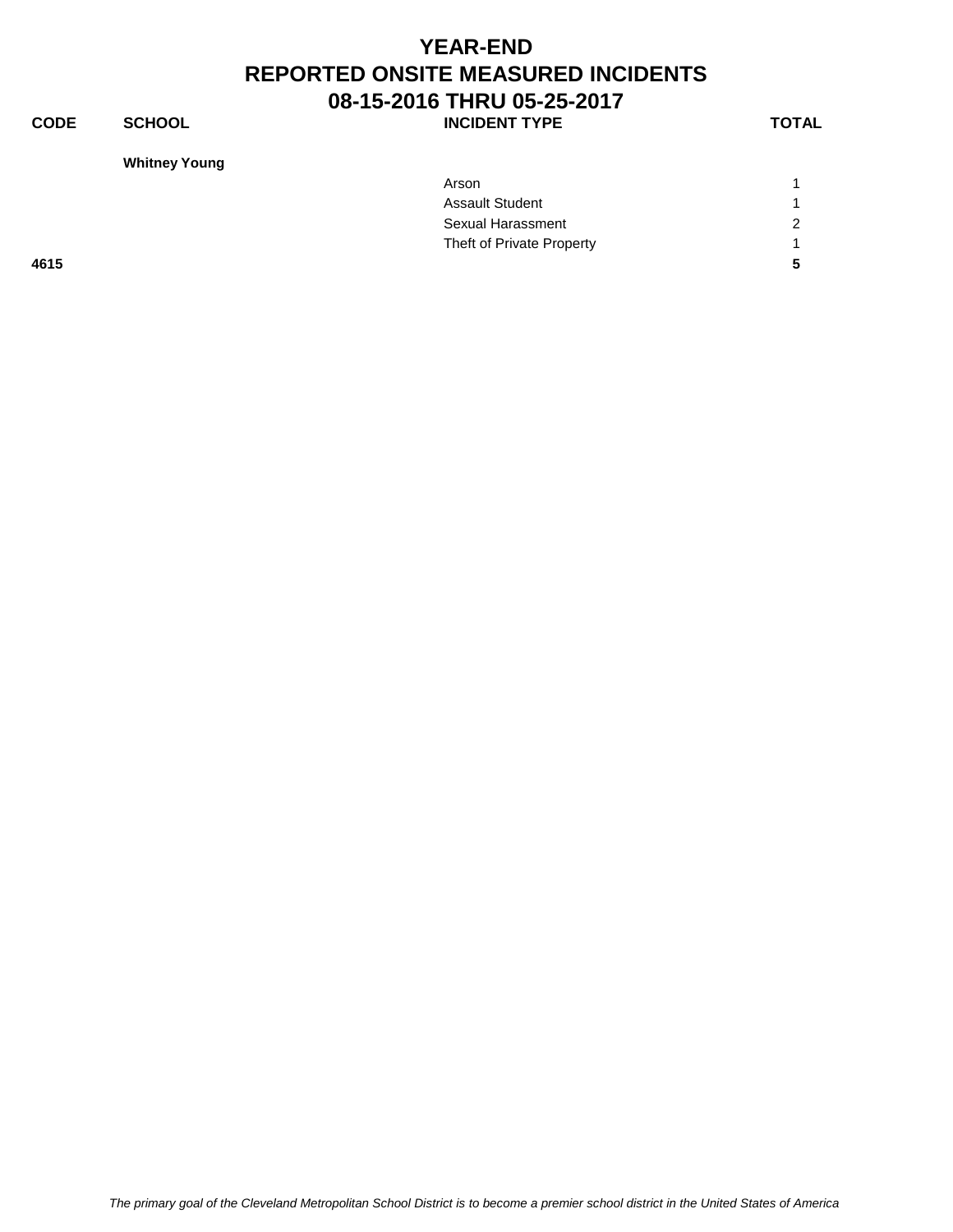#### **YEAR-END REPORTED ONSITE MEASURED INCIDENTS 08-15-2016 THRU 05-25-2017** CODE SCHOOL **DEREWALD SCHOOL** SCHOOL **INCIDENT TYPE**

**Wilbur Wright**

| n<br>w<br>۰. |
|--------------|
|--------------|

|      | <b>Assault Teacher</b>        |   |
|------|-------------------------------|---|
|      | Harassment                    | 1 |
|      | <b>Other Serious Incident</b> | 1 |
|      | Possession of Knife           | 1 |
|      | Possession/Use of Alcohol     | 4 |
| 4616 |                               | 5 |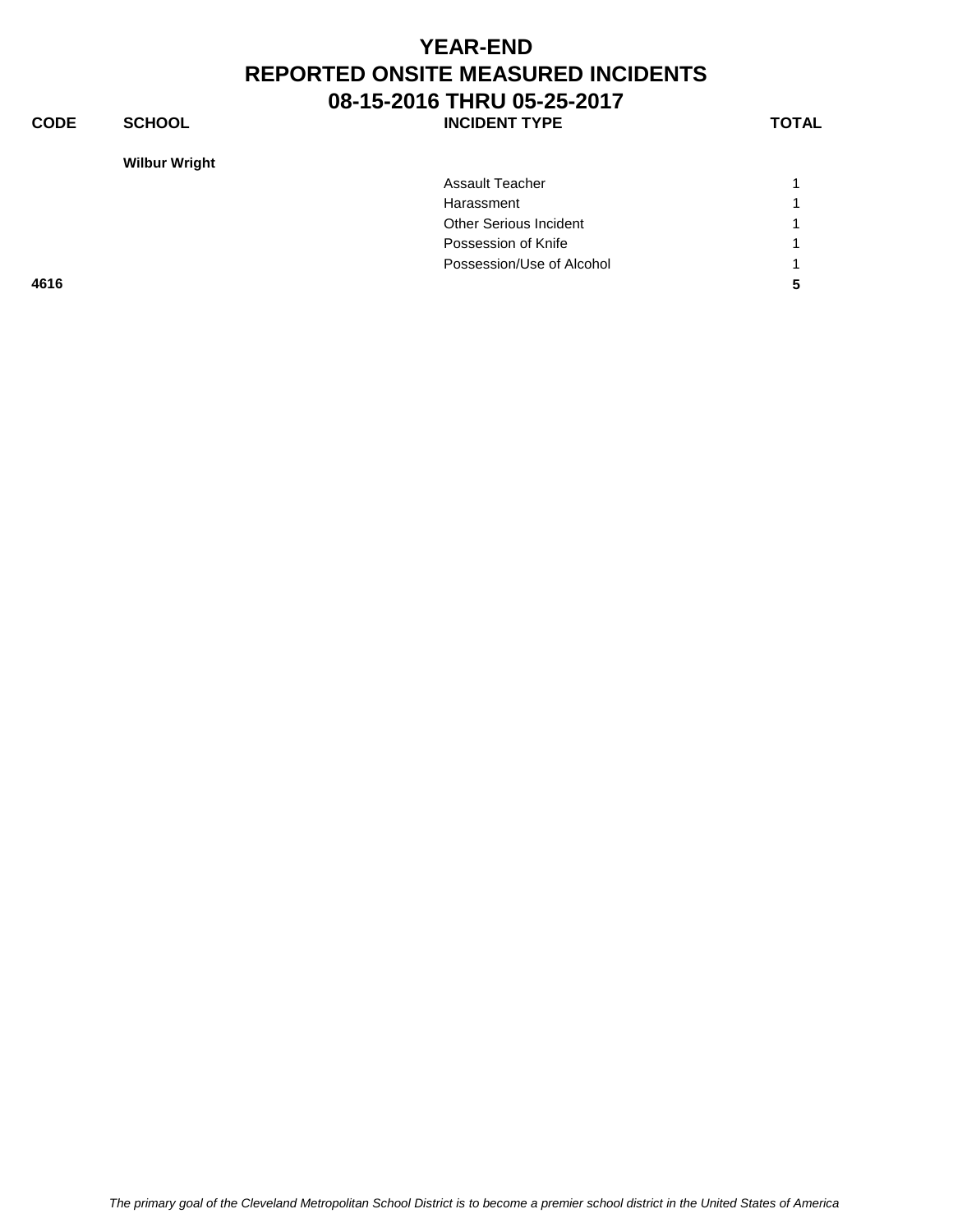**CODE SCHOOL SCHOOL INCIDENT TYPE TOTAL** 

**William Cullen Bryant**

| Assault Staff (Adult)     | 5  |
|---------------------------|----|
| Assault Student           | 11 |
| Assault Teacher           | 2  |
| <b>Bullying</b>           |    |
| Fighting                  |    |
| Menacing                  |    |
| Other Serious Incident    | 3  |
| Possession/Use of Alcohol | 1  |
| Public Indecency          |    |
| Sexual Imposition         |    |
|                           |    |

**3622 36**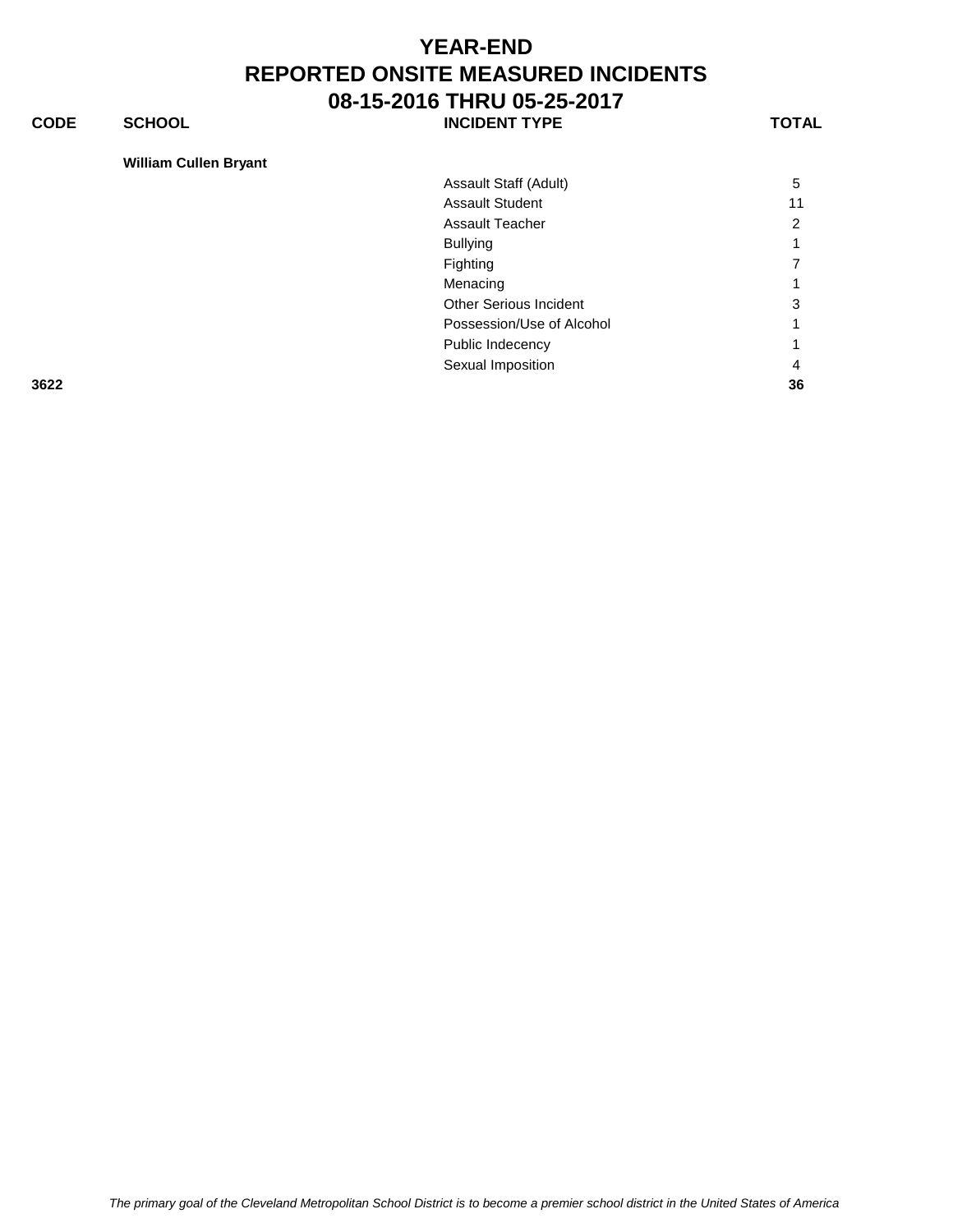**CODE SCHOOL SCHOOL INCIDENT TYPE TOTAL** 

#### **Willow**

| <b>Assault Security Officer</b> |   |
|---------------------------------|---|
| Assault Staff (Adult)           |   |
| Assault Student                 | 3 |
| Assault Teacher                 | 1 |
| Fighting                        | 5 |
| Menacing                        | 1 |
| <b>Other Serious Incident</b>   | 1 |
| Possession/Use of Alcohol       | 1 |
| Sexual Imposition               | 2 |
| Vandalism School Property       | 2 |

**3605 18**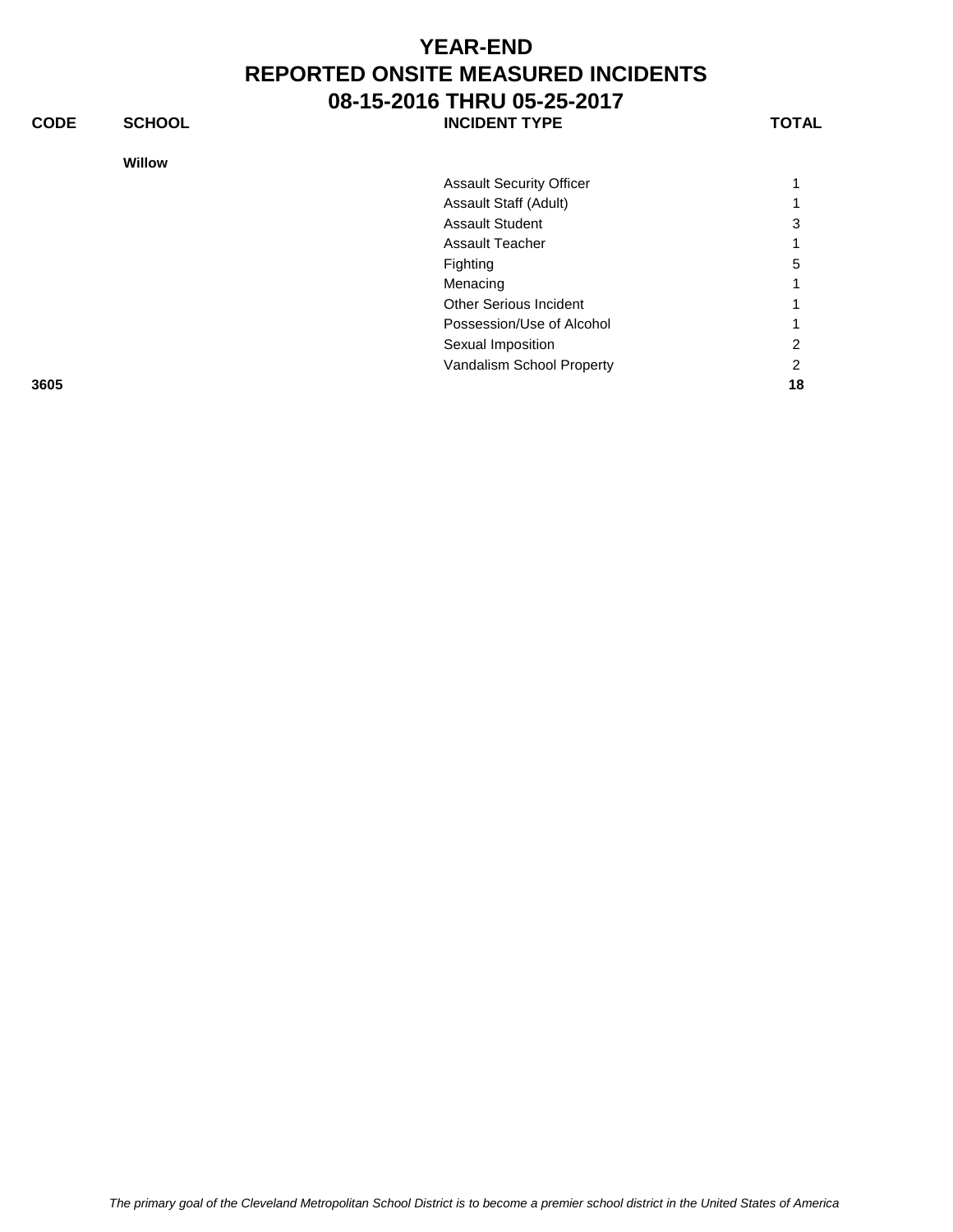**CODE SCHOOL SCHOOL INCIDENT TYPE TOTAL** 

| <b>Willson</b> |                                      |                |
|----------------|--------------------------------------|----------------|
|                | <b>Assault Student</b>               | 3              |
|                | <b>Criminal Trespassing</b>          |                |
|                | Fighting                             | 1              |
|                | Possession of Knife                  | 1              |
|                | Possession of Other Dangerous Weapon | $\overline{1}$ |
|                | Vandalism School Property            |                |
| 4624           |                                      | 8              |